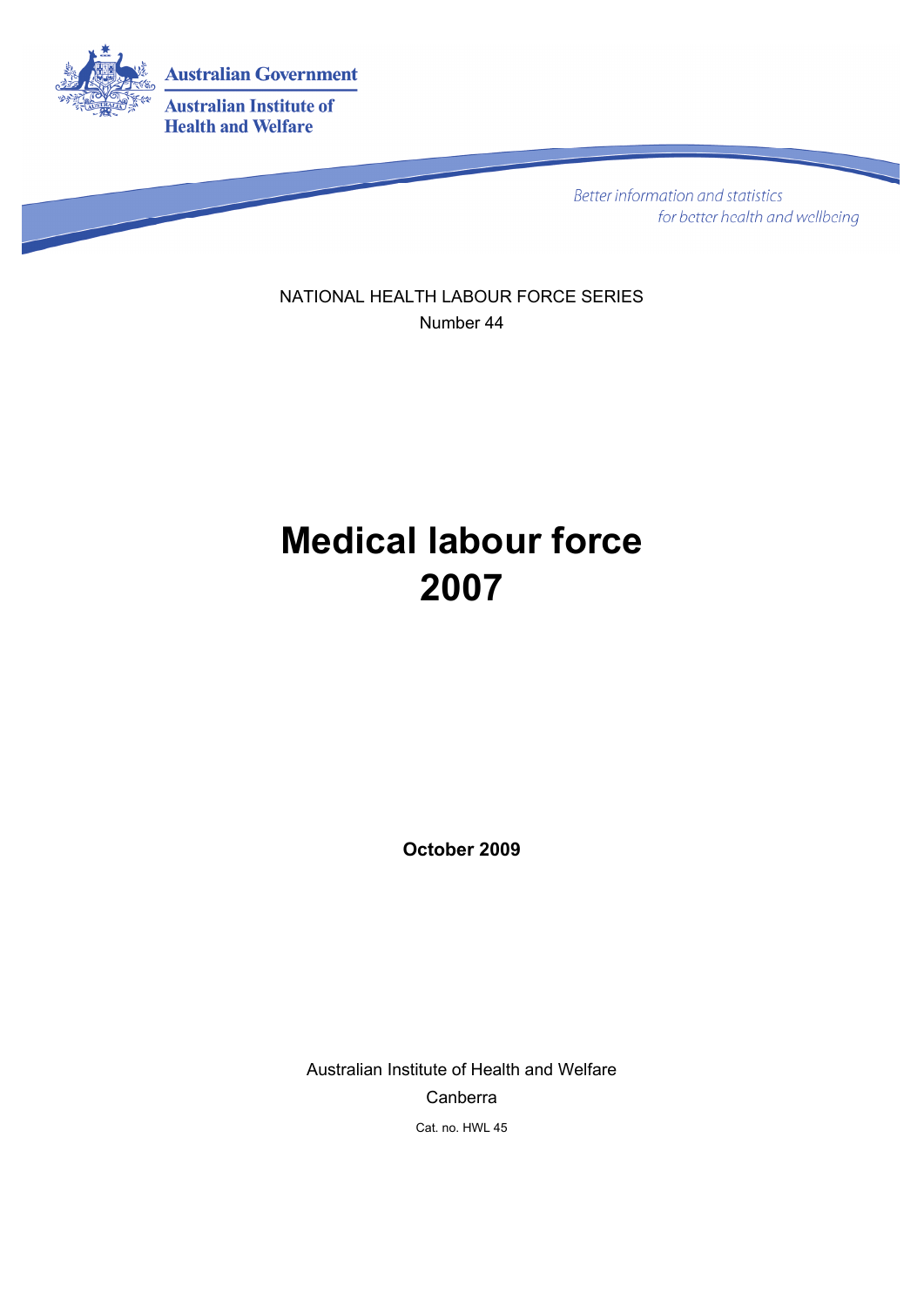#### **The Australian Institute of Health and Welfare is Australia's national health and welfare statistics and information agency. The Institute's mission is**  *better information and statistics for better health and wellbeing***.**

© Australian Institute of Health and Welfare 2009

This work is copyright. Apart from any use as permitted under the *Copyright Act 1968*, no part may be reproduced without prior written permission from the Australian Institute of Health and Welfare. Requests and enquiries concerning reproduction and rights should be directed to the Head, Media and Communications Unit, Australian Institute of Health and Welfare, GPO Box 570, Canberra ACT 2601.

This publication is part of the Australian Institute of Health and Welfare's National health labour force series. A complete list of the Institute's publications is available from the Institute's website <www.aihw.gov.au>.

ISSN 1327-4309 ISBN 978 1 74024 959 1

#### **Suggested citation**

Australian Institute of Health and Welfare 2009. Medical labour force 2007. National health labour force series no. 44. Cat. no. HWL 45. Canberra: AIHW.

#### **Australian Institute of Health and Welfare**

Board Chair Hon. Peter Collins, AM, QC

**Director** Penny Allbon

Any enquiries about or comments on this publication should be directed to: Janice Miller Australian Institute of Health and Welfare GPO Box 570 Canberra ACT 2601 Phone: (02) 6244 1285 Email: labourforce@aihw.gov.au

Published by the Australian Institute of Health and Welfare Printed by Union Offset Printers

> **Please note that there is the potential for minor revisions of data in this report. Please check the online version at <www.aihw.gov.au> for any amendments.**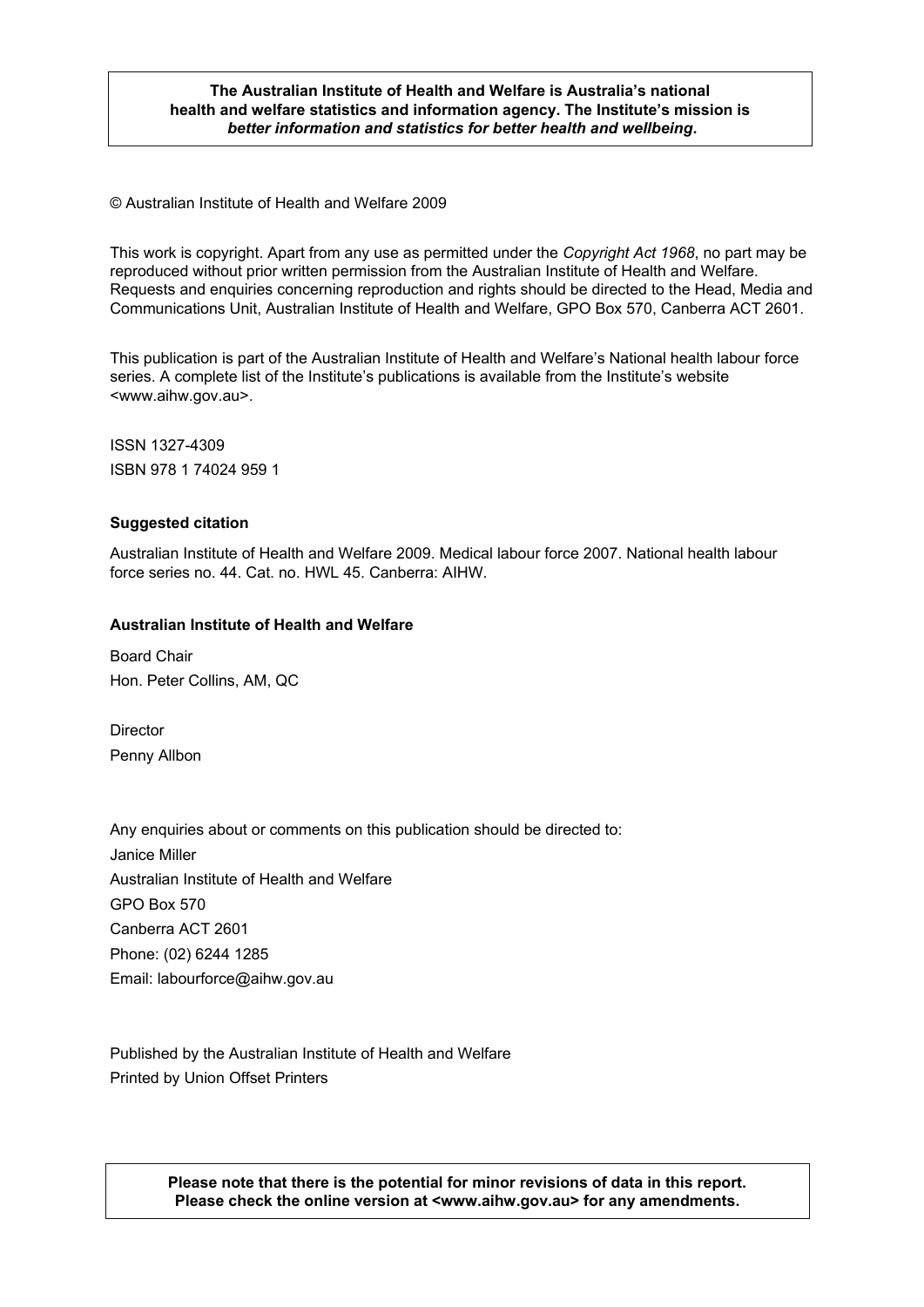# **Contents**

| 1              |             |                                                              |  |  |  |  |  |
|----------------|-------------|--------------------------------------------------------------|--|--|--|--|--|
|                |             |                                                              |  |  |  |  |  |
|                |             |                                                              |  |  |  |  |  |
|                |             |                                                              |  |  |  |  |  |
|                |             |                                                              |  |  |  |  |  |
| $\overline{2}$ |             |                                                              |  |  |  |  |  |
| 3              |             |                                                              |  |  |  |  |  |
|                |             |                                                              |  |  |  |  |  |
|                |             |                                                              |  |  |  |  |  |
|                |             |                                                              |  |  |  |  |  |
|                |             |                                                              |  |  |  |  |  |
|                |             |                                                              |  |  |  |  |  |
|                |             |                                                              |  |  |  |  |  |
| 4              |             |                                                              |  |  |  |  |  |
|                |             |                                                              |  |  |  |  |  |
|                |             |                                                              |  |  |  |  |  |
| 5              |             |                                                              |  |  |  |  |  |
|                |             |                                                              |  |  |  |  |  |
|                |             |                                                              |  |  |  |  |  |
|                | Appendix A: | Explanatory notes on the AIHW Medical Labour Force Survey 34 |  |  |  |  |  |
|                |             |                                                              |  |  |  |  |  |
|                | Appendix C: |                                                              |  |  |  |  |  |
|                | Appendix D: |                                                              |  |  |  |  |  |
|                | Appendix E: | Additional information available from the AIHW website55     |  |  |  |  |  |
|                | Appendix F: |                                                              |  |  |  |  |  |
|                |             |                                                              |  |  |  |  |  |
|                |             |                                                              |  |  |  |  |  |
|                |             |                                                              |  |  |  |  |  |
|                |             |                                                              |  |  |  |  |  |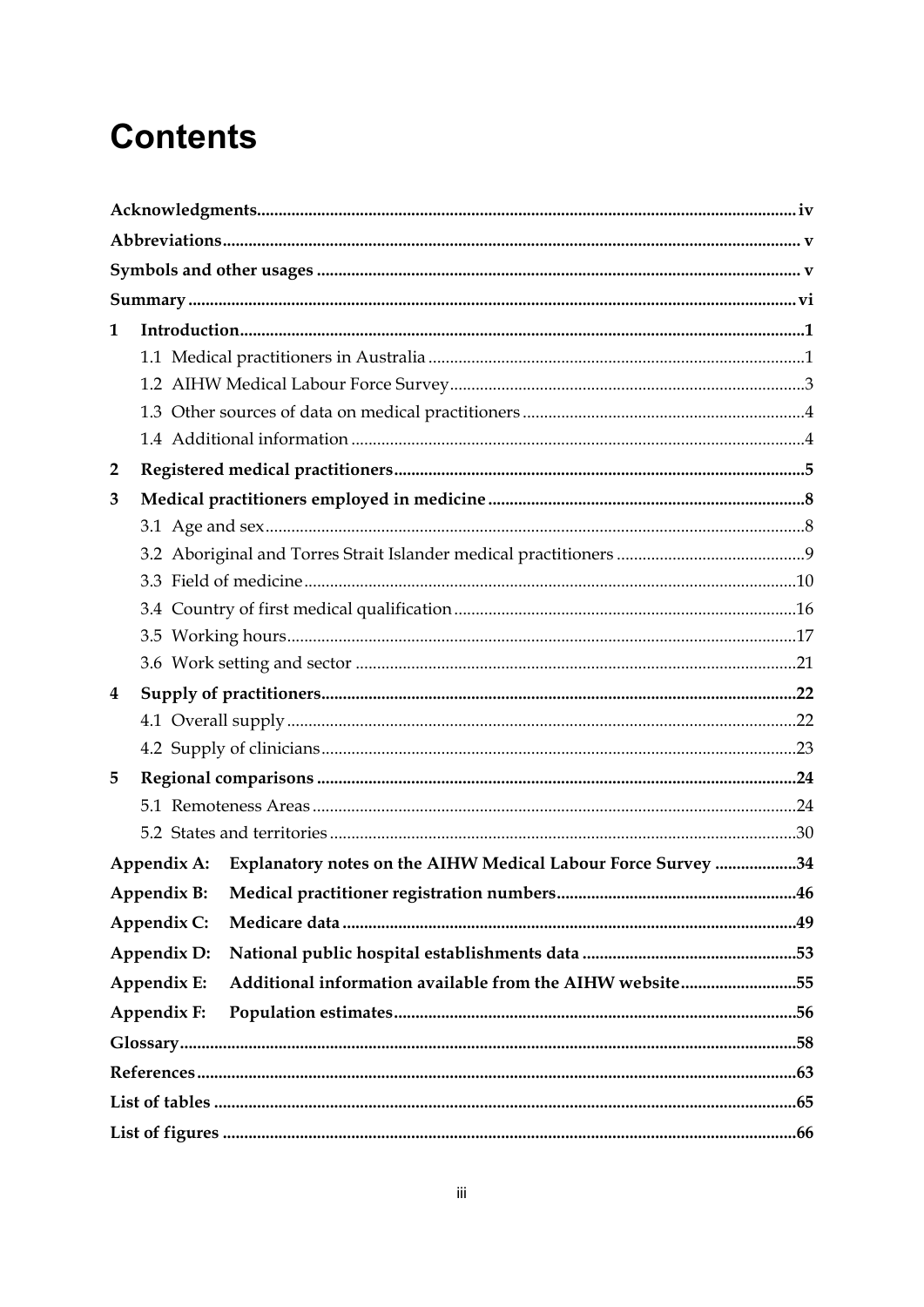# <span id="page-3-0"></span>**Acknowledgments**

This report was prepared by Janice Miller and Scott Sims, with assistance from Ruth Penm and guidance from David Braddock, all of the Labour Force Unit of the Australian Institute of Health and Welfare (AIHW).

We thank each state and territory medical board/council and health authority that provided data used in this report. Most importantly, we also thank the medical practitioners who took the time to complete the survey. Without their cooperation, it would not be possible to maintain this collection, which is used to underpin planning and policy decisions.

Comments and suggestions from the Health Workforce Principal Committee's Jurisdictional Workforce Planners Working Group were also gratefully received.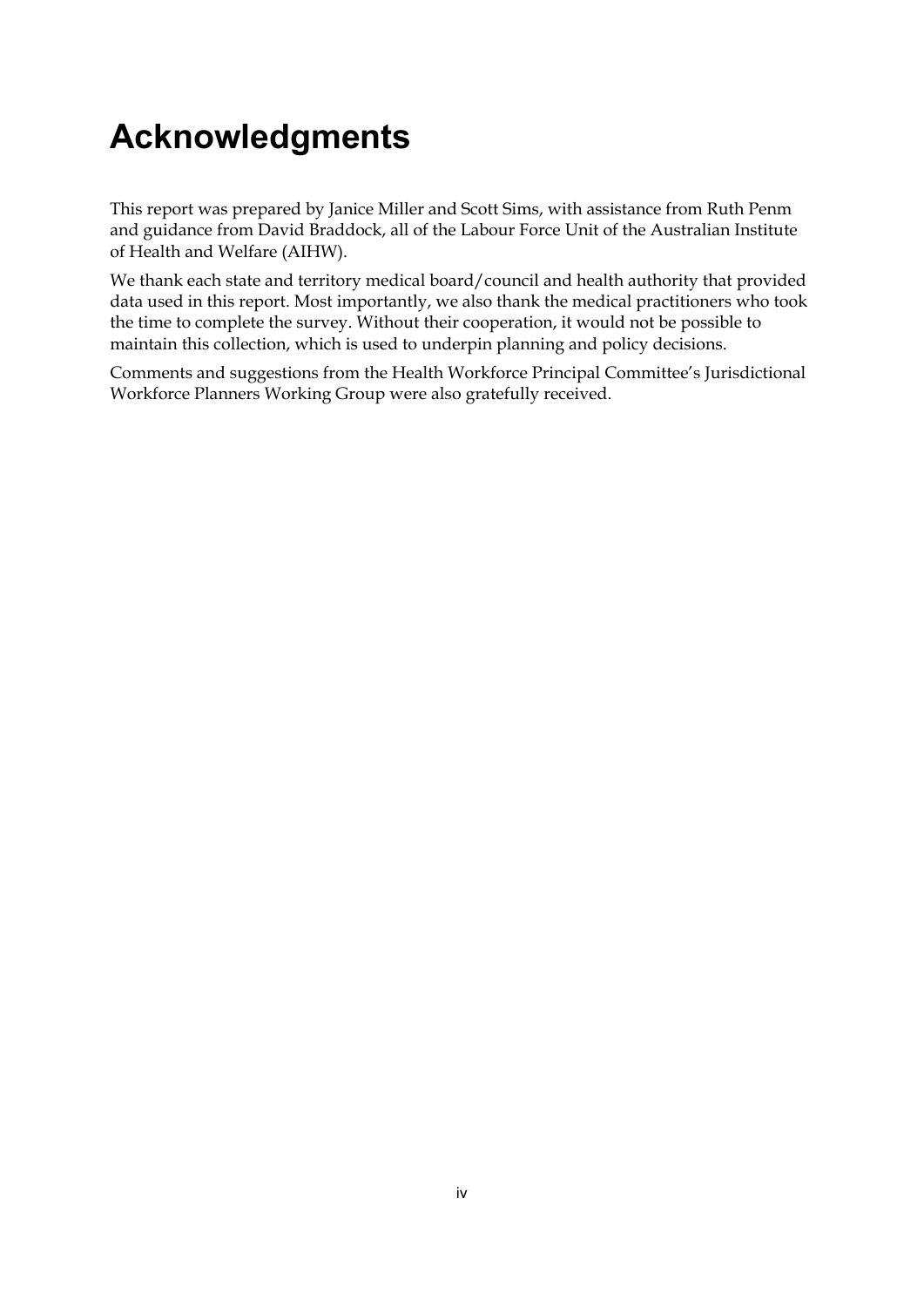# <span id="page-4-0"></span>**Abbreviations**

| ABS          | <b>Australian Bureau of Statistics</b>                          |
|--------------|-----------------------------------------------------------------|
| <b>AIHW</b>  | Australian Institute of Health and Welfare                      |
| AMWAC        | Australian Medical Workforce Advisory Committee                 |
| DoHA         | Australian Government Department of Health and Ageing           |
| FRACGP       | Fellow of the Royal Australian College of General Practitioners |
| <b>FTE</b>   | full-time equivalent                                            |
| <b>FWE</b>   | full-time workload equivalent                                   |
| GP           | general practitioner                                            |
| <b>MLFS</b>  | Medical Labour Force Survey                                     |
| <b>NPHED</b> | National Public Hospital Establishments Database                |
| <b>RA</b>    | Remoteness Area                                                 |
| RACGP        | Royal Australian College of General Practitioners               |

## <span id="page-4-1"></span>**Symbols and other usages**

Throughout this publication, data from the AIHW Medical Labour Force Surveys may not add to the totals shown due to the estimation process used for non-responses (see *Appendix A*). As a result of this process the estimated numbers of practitioners may be in fractions, but are rounded to whole numbers for publication. Percentages are calculated on the unrounded figures. Where tables contain a 'not stated' category, percentage calculations exclude this category. Percentage distributions may not sum to 100 due to rounding.

*Italics* within a table denote a subtotal.

| less than |
|-----------|
|           |

- + or more
- .. not applicable
- n.a. not available
- n.p. not published (data cannot be released due to quality issues, confidentiality or permission not granted).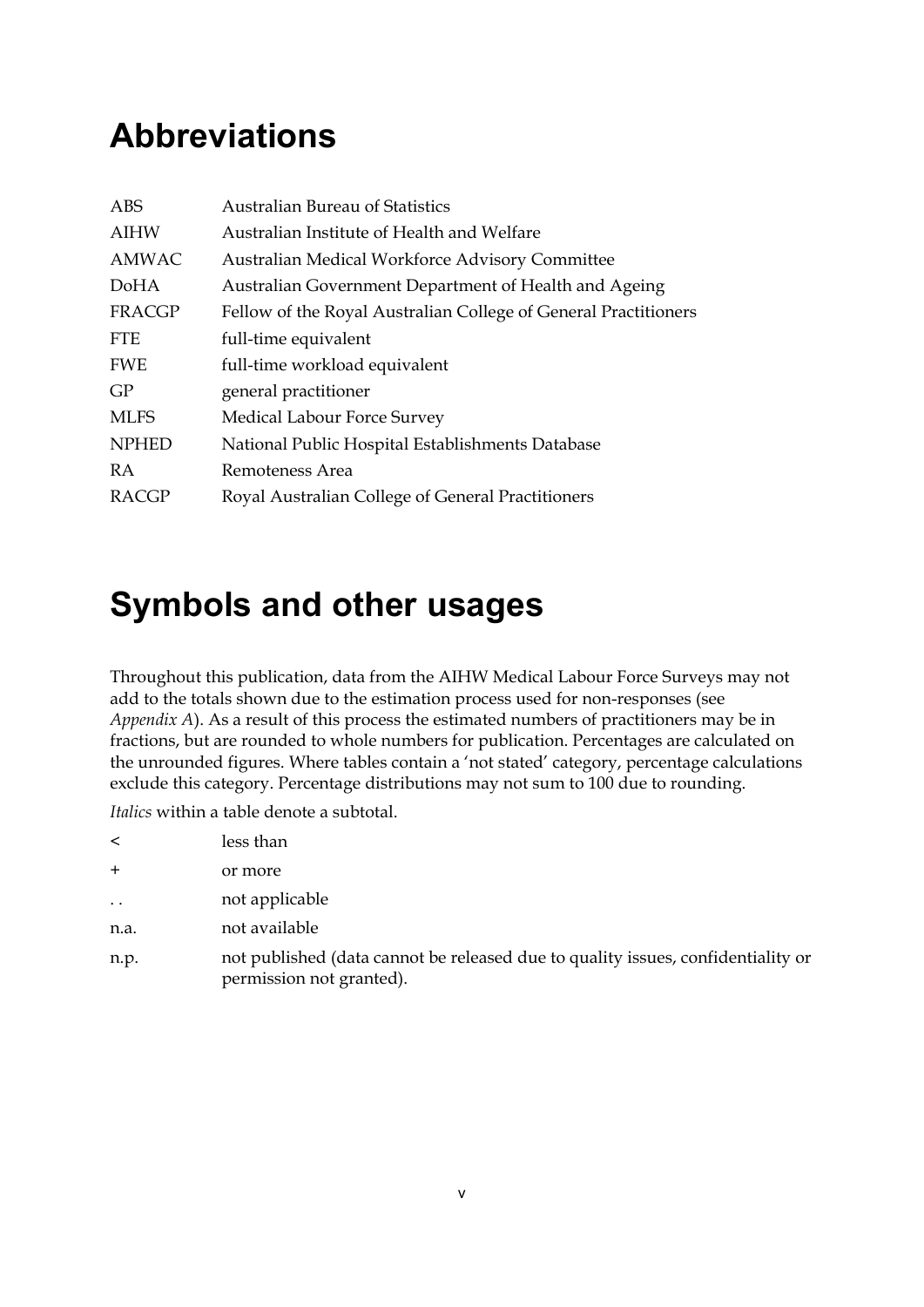# <span id="page-5-0"></span>**Summary**

This report presents information on the medical practitioner labour force, based primarily on estimates derived from the 2007 Australian Institute of Health and Welfare (AIHW) Medical Labour Force Survey. This survey collects information on the demographic and employment characteristics of medical practitioners who were registered in Australia at the time of the survey. It is conducted annually by state and territory health authorities, with the questionnaire administered by the medical boards (or councils) in each jurisdiction, in conjunction with the registration renewal process. The main findings of the report are as follows:

- In 2007, the total number of medical practitioners identified by the Medical Labour Force Survey (after adjusting for multi-state registrations) was estimated to be 77,193. The number of practitioners increased by 20.5% between 2003 and 2007.
- Between 2003 and 2007, the number of medical practitioners actually employed in medicine increased by 19.6% from 56,207 to 67,208. In 2007, 93.2% (62,652) were working as clinicians, of whom 38.5% were primary care practitioners and 34.6% were specialists.
- The average weekly hours worked by employed medical practitioners decreased from 44.4 hours in 2003 to 43.1 hours in 2007. Over the same period average hours worked by male practitioners decreased from 47.5 to 45.9 hours, while average hours worked by female practitioners remained steady at 37.6 hours between 2004 and 2007.
- Despite a decrease in average hours worked from 2003 to 2007, the overall supply of employed medical practitioners increased from 279 to 305 full-time equivalent medical practitioners per 100,000 population over that period due to an overall increase of 19.6% in numbers.
- Medical practitioner supply across regions ranged from 332 full-time equivalents per 100,000 population in *Major cities* to 157 in *Outer regional* areas. In contrast, the variation in the supply of primary care practitioners was smaller between *Major cities* and *Outer regional* areas (95 and 84 full-time equivalents per 100,000 population, respectively).
- The average age of medical practitioners in 2007 was the same as that estimated in 2003, at 45.9 years. The age profile of male practitioners changed little between 2003 and 2007. Whereas for female practitioners the proportion aged 55–74 years increased and the proportion aged less than 45 years decreased.
- Females continued to increase their share of the medical practitioner workforce, making up 34.0% of employed practitioners in 2007 (up from 31.9% in 2003). Among clinicians, in 2007, the female share varied between types of clinical practice, accounting for 47.2% of hospital non-specialists compared with 23.0% of specialists.
- The overall response rate to the 2007 survey was estimated to be 69.9%. The national rate has gradually declined over time, from the 71.4% response rate achieved in 2003. Estimates for some jurisdictions should be interpreted with caution due to the relatively low response rate to the survey.

Estimates in this report may vary from workforce estimates produced by individual jurisdictions, as the AIHW removes medical practitioners apparently employed in more than one jurisdiction, and due to differences in imputation and estimation processes.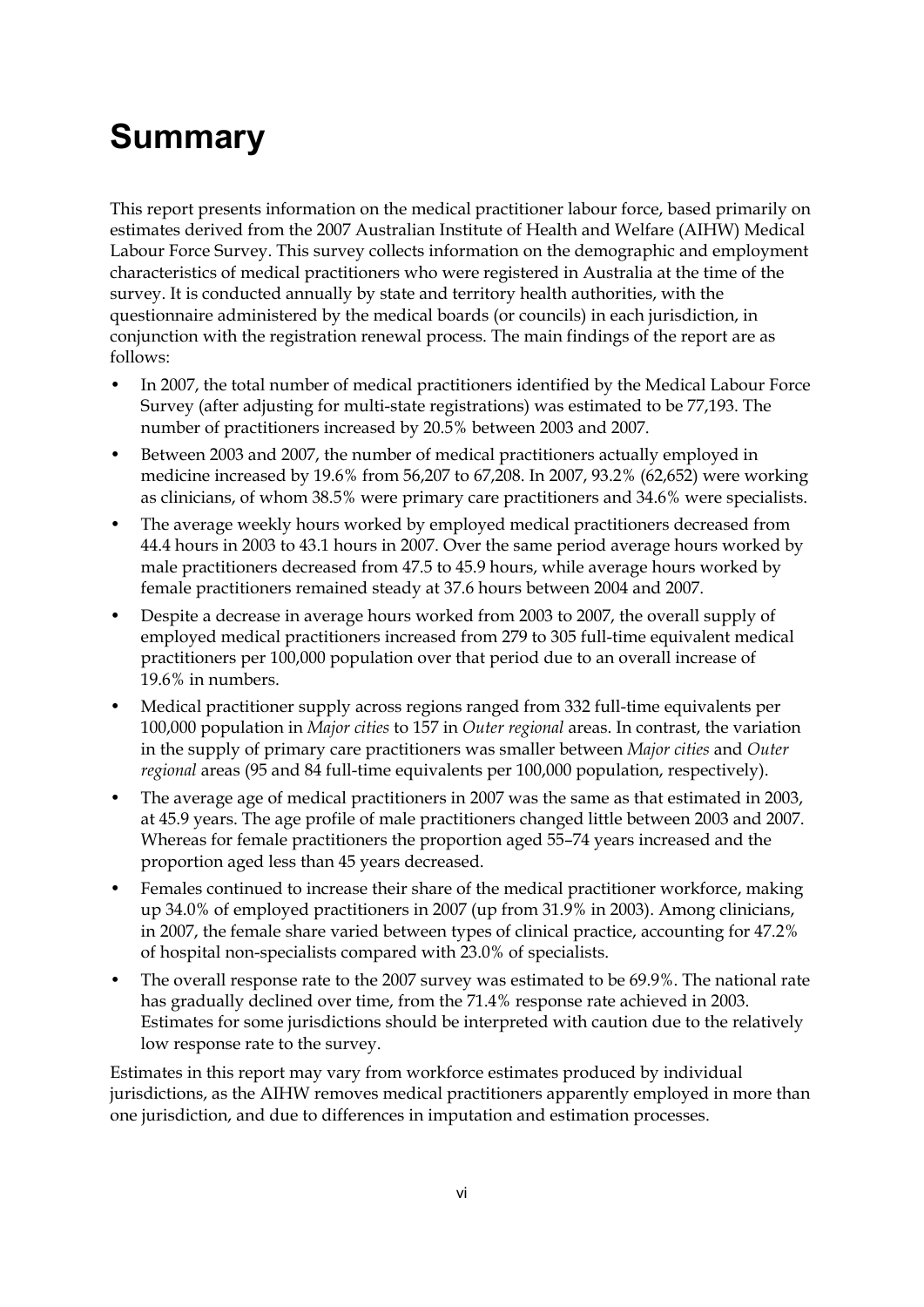# <span id="page-6-0"></span>**1 Introduction**

This report provides data on the Australian medical labour force in 2007. The primary source of estimates presented in this report is the 2007 AIHW Medical Labour Force Survey, in which medical practitioners renewing their registration were asked a range of demographic and labour force questions. In this report, registered medical practitioners who state that they are working 'mainly or only in another jurisdiction' have been excluded to ensure apparent multi-state registrations are accounted for.

Where the data allow, the report also provides some comparisons of 2007 estimates with estimates derived from surveys in previous years. Registration data, data on salaried medical practitioners in public hospitals and Medicare data on general practitioners are also presented to provide additional and comparative information on the medical workforce.

The report is arranged according to the following structure. Chapter 1 describes the role of medical practitioners, briefly describes the AIHW Medical Labour Force Survey and directs readers to further information on other medical labour force data sources. Chapter 2 describes the medical practitioner labour force, including their clinical or non-clinical role and labour force status. Chapter 3 examines various characteristics of the medical labour force including age and sex, field of medicine, country of first qualification, working hours and work setting. Chapter 4 describes overall supply and the supply of clinicians. Chapter 5 includes regional comparisons for the Australian Standard Geographical Classification areas and states and territories. The appendixes contain explanatory notes and further information and comparison with other medical labour force data sources.

## <span id="page-6-1"></span>**1.1 Medical practitioners in Australia**

Medical practitioners diagnose physical and mental illnesses, disorders and injuries, provide medical care to patients, and prescribe and perform medical and surgical treatments to promote and restore good health (ABS 2006). They may be clinicians, who include primary care practitioners (mostly general practitioners), hospital non-specialists, specialists-in-training, specialists and other clinicians. Medical practitioners may also be non-clinicians, and work as administrators, teachers/educators, researchers, public health physicians or occupational health physicians (See *Box 1* in *Introduction*, and *Glossary*).

Medical practitioners undertake several years of on-the-job training once they have completed their medical studies at university. Initial training is undertaken as an intern, and then as a resident medical officer, usually in the public hospital system. After this initial training most medical practitioners go on to do more specialised training as a general practitioner or a specialist in the large range of recognised medical specialties. Apart from general practice training, most of this vocational training is undertaken in the public hospital system. General practice trainees do their training in private general practices.

Upon completion of specialist or general practice training, the options open to medical practitioners broaden to include: private medical practice; a combination of private medical practice with a visiting medical officer engagement at one or more public hospitals; and employment as a staff specialist in a public hospital or health facility, with options to undertake limited private practice (AMA 2008).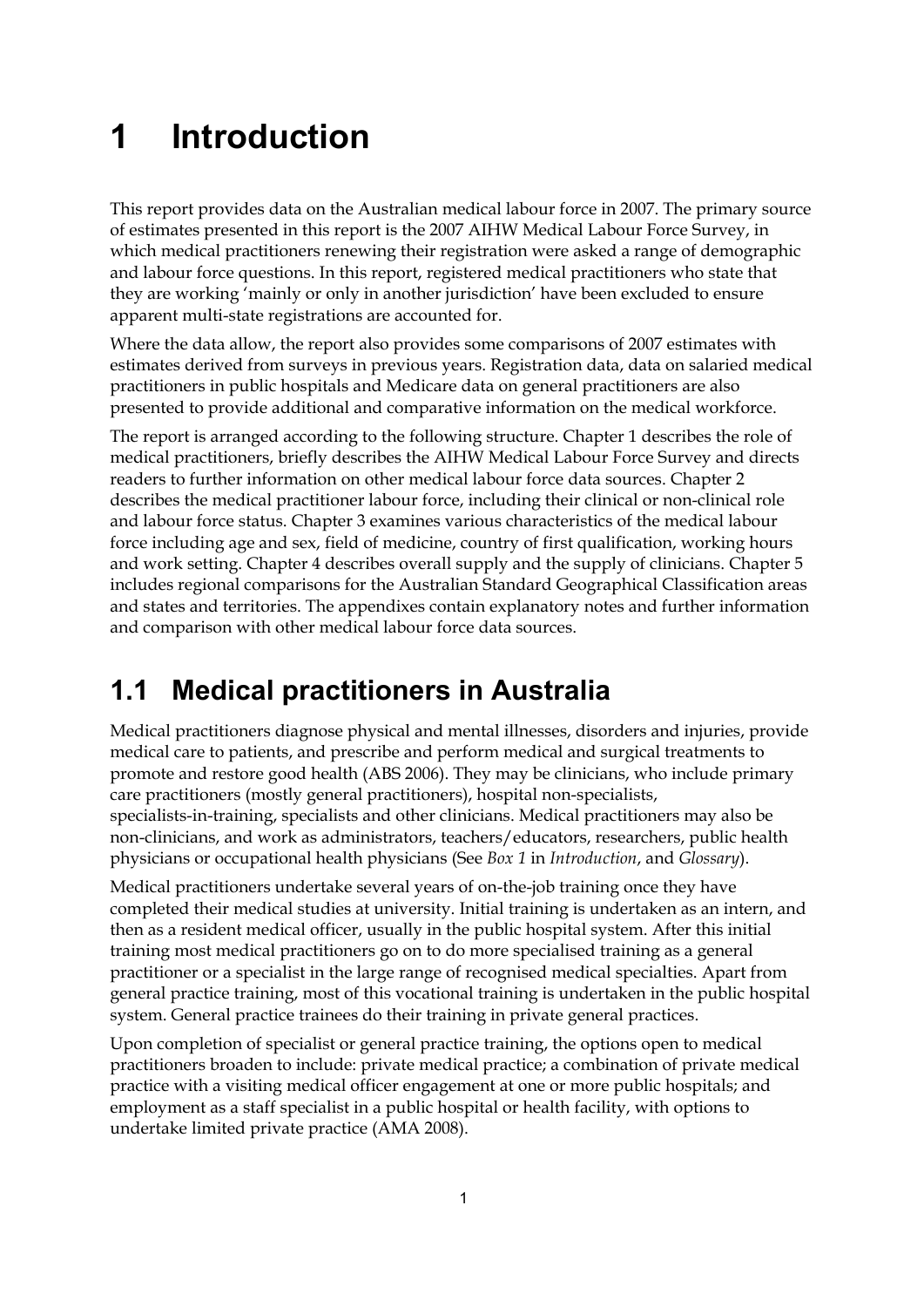All medical practitioners must be registered with a state or territory medical board (or council) to practise in Australia. This applies to both those who trained in Australia and overseas-trained medical practitioners (DoHA 2007).

The type of medical registration held by a medical practitioner determines or limits the work they are licensed to do in that state or territory. While there is considerable variation across jurisdictions in the specific types of medical registration and the terms used to describe them, they can be generally classified into two broad types: 'general' or 'full' registration and 'conditional' or 'limited' (non-general) registration.

General registration is granted to medical practitioners who have fulfilled the full requirements of the board to practice. It permits a medical practitioner to work unsupervised in their field. If a medical practitioner does not meet the requirements to become a generally registered medical practitioner, they may obtain limited or conditional registration. Interns, 'area of need' medical practitioners (see *Appendix B*), overseas-trained medical practitioners doing postgraduate or supervised training, overseas-trained specialists whose specialist qualifications and experience have been recognised by the relevant Australian specialist college or institution (DoHA 2009b), non-practising medical practitioners, and medical practitioners facing disciplinary action are generally classed as conditional registrants. Overseas-trained medical practitioners usually gain conditional registration when they first practise in Australia. Conditionally registered medical practitioners can gain general registration when they meet the requirements of that state or territory medical board (or council).

#### **Box 1: What is a medical practitioner?**

*A medical practitioner (commonly referred to as a doctor) is a person whose primary employment role is to diagnose physical and mental illnesses, disorders and injuries and prescribe medications and treatment to promote or restore good health.* 

*Medical practitioners can be further classified as either a clinician or non-clinician according to the primary field of medicine they practise.* 

*A clinician is a medical practitioner who reported spending the majority of his or her total weekly working hours involved in the area of clinical practice. The clinical group comprises of further subfields—primary care practitioner (mostly general practitioners), hospital non–specialist, specialist, specialist-in-training and other clinicians.* 

*A non-clinician is a medical practitioner who reported spending the majority of his or her total weekly working hours not involved in the area of a clinical practice. This can include working as an administrator, teacher/educator, researcher, public health physician or occupational health physician.*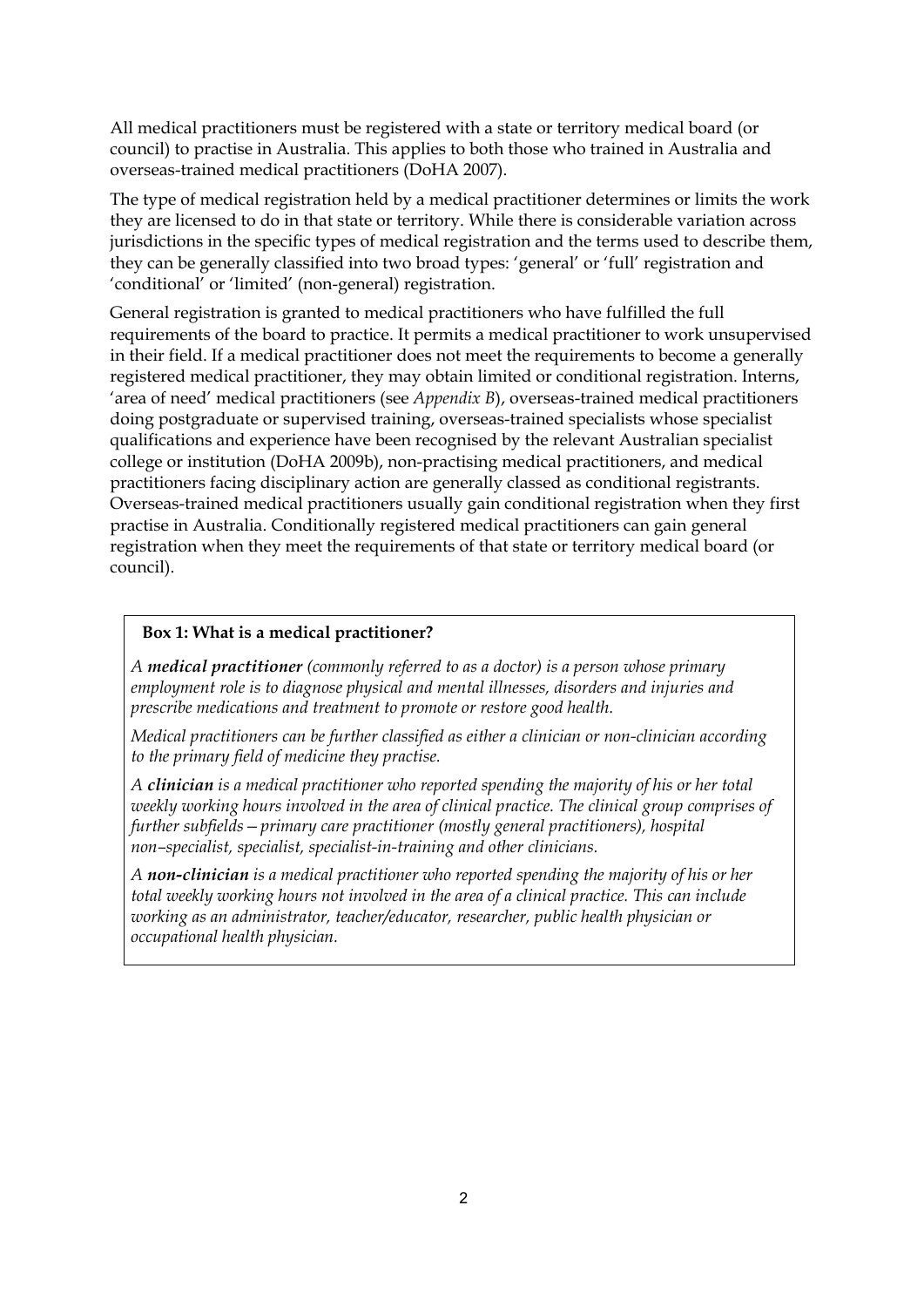### <span id="page-8-0"></span>**1.2 AIHW Medical Labour Force Survey**

Access to reliable, comprehensive, timely and nationally consistent trend data is one of the key elements in gaining an understanding of the current health labour force and in workforce planning. The size, distribution and expertise of the health labour force are the subject of considerable scrutiny by governments, educators, health care providers and the community. There is interest in changes to the size and composition of the various health professions, and the potential impacts on health care as a result of those changes.

Recognising this, the Australian Health Ministers Advisory Council commissioned the AIHW, initially in 1990, to develop national health labour force statistics on the major registrable health professions. Medical practitioners were identified as one of the key health professions for which ongoing information should be collected for monitoring and planning purposes. These practitioners have been the focus of an annual survey and AIHW report since 1993.

The AIHW Medical Labour Force Survey is managed by each state and territory health authority, with the questionnaire administered by the medical board (o council) in each jurisdiction as part of the registration renewal process. Under agreement with the Australian Health Ministers Advisory Council's Health Workforce Principal Committee, the AIHW cleans, collates and weights the state and territory survey results to obtain national estimates of the total medical labour force and reports the findings.

The survey provides detailed time series estimates of the medical labour force. It provides data not readily available from most other sources, such as the type of work done by medical practitioners, their specialties and hours worked, and covers those working in both the private and public sector. The survey also provides some information on those registered medical practitioners who are not undertaking clinical work or who are not employed.

The 2007 questionnaire was sent to all renewing registrants in Western Australia, South Australia, the Australian Capital Territory and the Northern Territory. It was sent only to financial registrants holding general, conditional specialist, limited prescribing or non-practising registration in New South Wales. Victoria sent questionnaires to general, specific and provisional registrants only. Only medical practitioners holding general or specialist registration and non-practising medical practitioners in Queensland received a questionnaire. In Tasmania, only general registrants, conditional specialists and non-practising practitioners were surveyed.

The overall response rate in 2007 was 69.9%. Only New South Wales had a higher response rate at 84.3%. The Northern Territory had the lowest response rate at 27.1%, and its estimates should be treated with caution.

Responses to the survey are weighted to benchmark figures to account for non-response. These benchmarks are the number of registered practitioners in each state and territory, provided by the respective medical boards (or councils), and referred to as 'benchmarks' to distinguish them from figures reported in the annual reports of the medical boards. Due to the coverage of the benchmark population for New South Wales, Queensland and Tasmania being less than actual registered medical practitioner numbers, the estimates for these jurisdictions are undercounts. National estimates are an undercount as a result. Estimates in most jurisdictions take the age and sex of the population of registered medical practitioners and survey respondents into account.

While the core data items (such as labour force status) have been collected since the survey's inception, there have been changes to the questionnaire and estimation methods over time.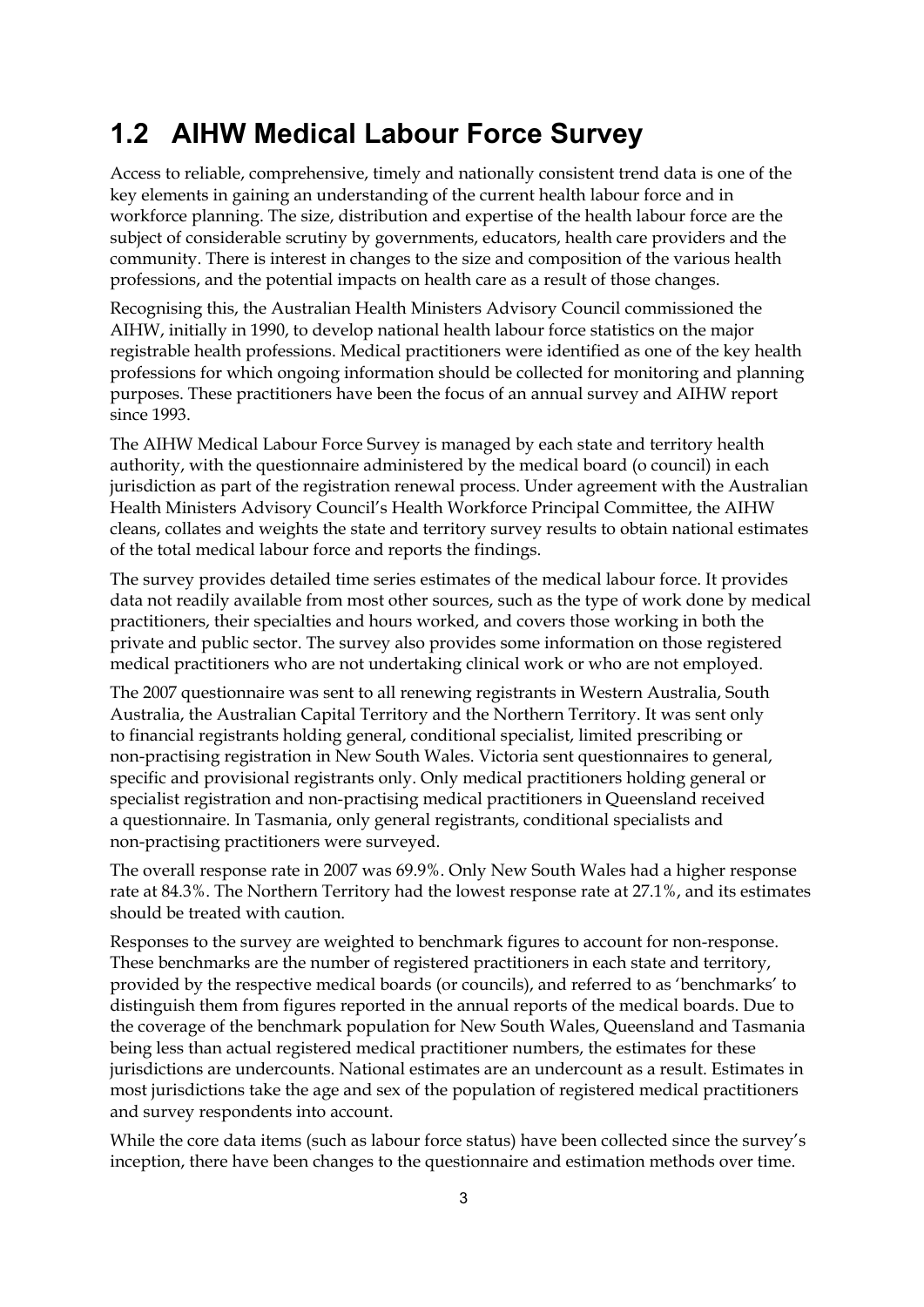Although every effort is made to maintain comparable time series, this is not always possible. As a result, care should be taken in comparing data from earlier publications with the current one. The most up-to-date estimates for the years before 2007 are available from the internet tables on the AIHW website.

The estimates published in this report may differ from other estimates derived from the survey data, such as those derived by some states and territories. This is due to a number of factors. First, the AIHW adjusts state and territory registration figures to account for those medical practitioners who state that they are working 'mainly or only in another jurisdiction', to minimise the possibility of double counting. Second, data cleaning, collation and imputation methods may differ. Third, differences in estimates can occur depending on the date of extraction and detail of the benchmark figures.

A detailed description of the AIHW Medical Labour Force Survey, including a summary of changes to the 2007 survey questionnaire and data collected, is provided in *Appendix A*.

## <span id="page-9-0"></span>**1.3 Other sources of data on medical practitioners**

A range of other data sources provide information on the medical labour force, and can provide a different perspective on medical practitioners than can be obtained from the AIHW Medical Labour Force Survey. Data from the following sources are included in appendixes to this publication:

- medical practitioner registration numbers (state and territory medical boards and councils) (*Appendix B*)
- Medicare data (Australian Government Department of Health and Ageing) (*Appendix C*)
- National Public Hospital Establishments Database (AIHW) (*Appendix D*).

## <span id="page-9-1"></span>**1.4 Additional information**

An electronic version of this report is available from the AIHW's website at <www.aihw.gov.au/labourforce/publications.cfm> (select link to *Medical labour force 2007*). Additional tables, containing more detailed data from the AIHW Medical Labour Force Survey, are also available on the website.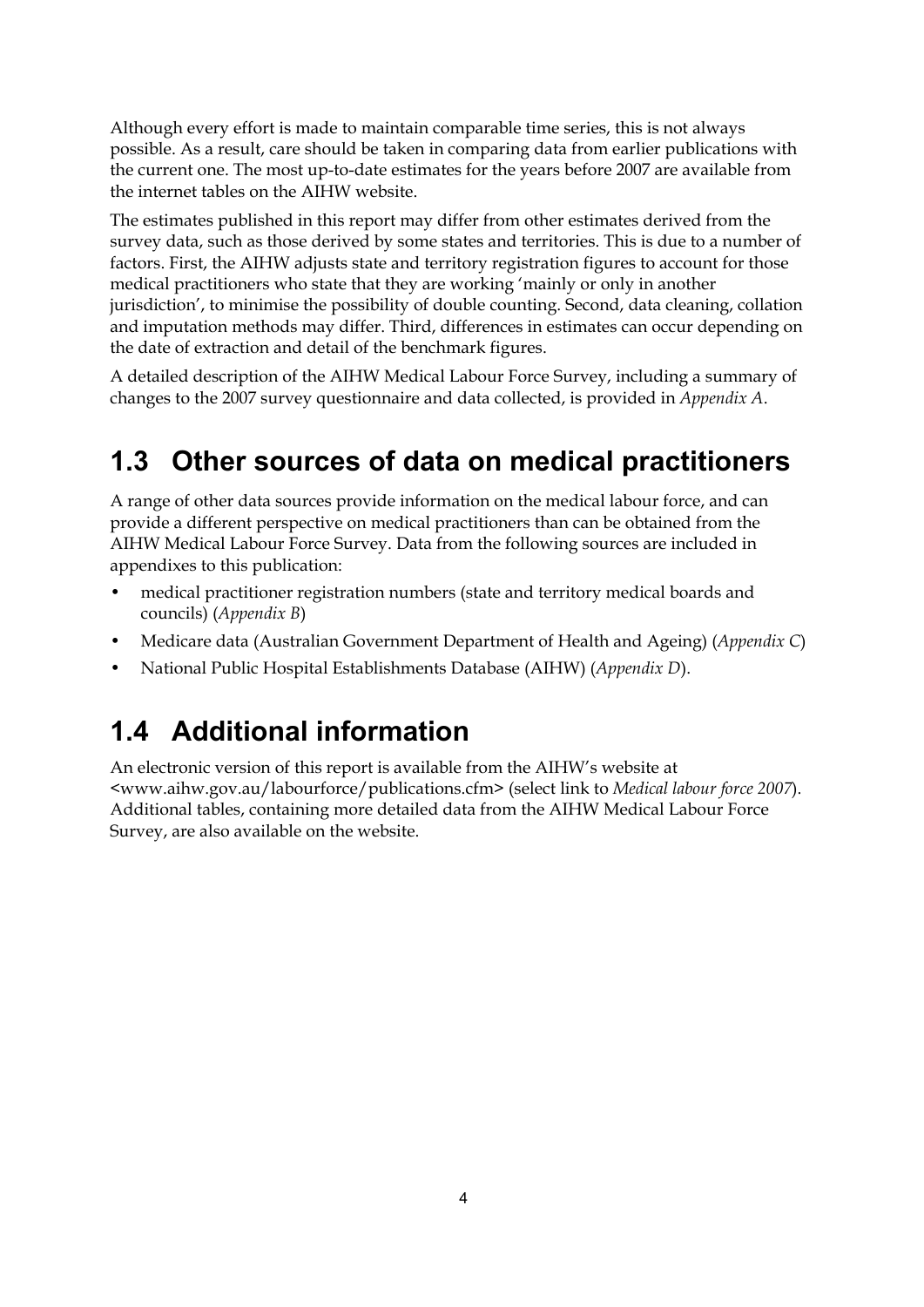# <span id="page-10-0"></span>**2 Registered medical practitioners**

The number of registered medical practitioners in 2007 is estimated, from the AIHW Medical Labour Force Survey, to be 77,193 (Figure 1 and Table 1). This figure was derived using practitioner registrations provided by the state and territory medical boards (or councils) and responses from the survey. To remove apparent duplicates (practitioners registered in more than one jurisdiction), the estimated number of multi-state registrations (6,504) was subtracted from the total registrations (83,697).



#### **Figure 1: Estimated registered medical practitioners, by labour force status, 2007**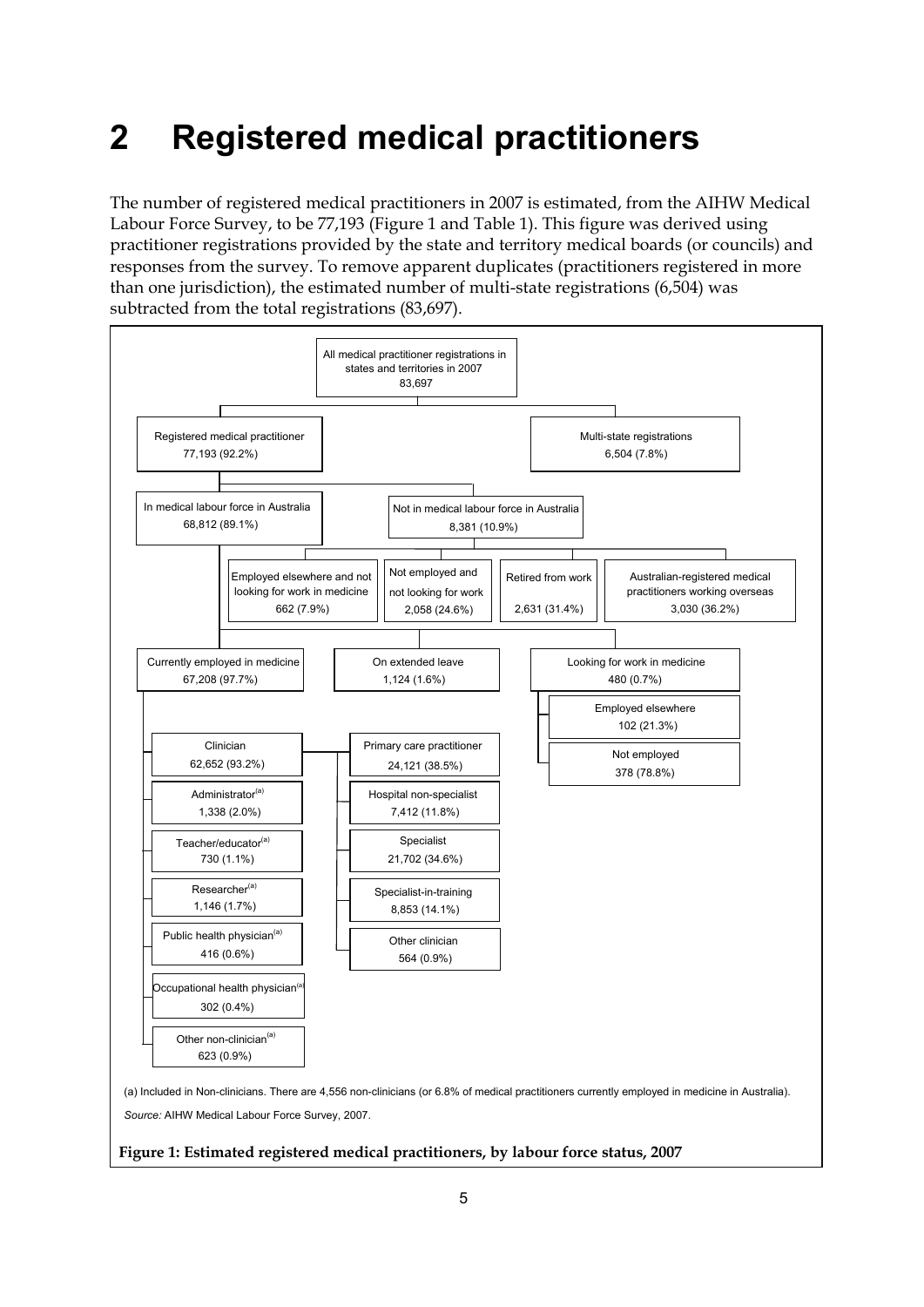| <b>Labour force status</b>                                        | 2003   | 2004   | 2005   | $2006^{(a)}$ | $2007^{(b)}$ |
|-------------------------------------------------------------------|--------|--------|--------|--------------|--------------|
| <b>Medical labour force</b>                                       | 57,049 | 59,004 | 61,165 | 63,688       | 68,812       |
| Employed in medicine                                              | 56,207 | 58,211 | 60,252 | 62,425       | 67,208       |
| Looking for work in medicine                                      | 251    | 217    | 208    | 283          | 480          |
| Employed elsewhere                                                | 50     | 44     | 40     | 63           | 102          |
| Not employed                                                      | 201    | 173    | 168    | 220          | 378          |
| On extended leave                                                 | 590    | 576    | 705    | 980          | 1,124        |
| Not in the medical labour force                                   | 6,994  | 6,495  | 6,725  | 8,052        | 8,381        |
| Working in medicine overseas                                      | 2,781  | 2,946  | 2,947  | 3,063        | 3,030        |
| Not looking for work in medicine                                  | 4,213  | 3.549  | 3.778  | 4.989        | 5,351        |
| Employed elsewhere (not in medicine)                              | 443    | 419    | 414    | 735          | 662          |
| Not employed                                                      | 592    | 611    | 695    | 2,529        | 2,058        |
| Retired                                                           | 3,178  | 2,519  | 2,669  | 1,725        | 2,631        |
| <b>Total registered medical practitioners</b>                     | 64,042 | 65,499 | 67,890 | 71,740       | 77,193       |
| Apparent multi-state registrations                                | 5.671  | 5.687  | 6.051  | 6.162        | 6,504        |
| <b>Total registrations</b>                                        | 69,713 | 71,186 | 73,941 | 77,902       | 83,697       |
| Per cent registered medical practitioners<br>employed in medicine | 87.8   | 88.9   | 88.7   | 87.0         | 87.1         |

**Table 1: Registered medical practitioners, by labour force status, 2003 to 2007** 

(a) In 2006, the labour force status/looking for work questions were revised substantially in all jurisdictions except Victoria and Queensland. Additionally, the reference period for the labour force status questions was standardised to the week before the survey (or a typical week for those on leave of less than 3 months). As a result the patterns of responses for some labour force status/looking for work categories have changed in comparison to previous years.

(b) In 2007, the labour force status/looking for work questions were revised substantially in Western Australia (see *Appendix A*). All other jurisdictions used the same questions as that used in 2006.

*Sources:* AIHW Medical Labour Force Survey, 2003 to 2007.

The estimated number of registered medical practitioners rose steadily from 2003 to 2007, with an overall increase over the 5-year period of 20.5%. Between 2006 and 2007, the total number of registered medical practitioners increased by 7.6%. Differences between the questionnaires used by jurisdictions, as well as changes in the form from year to year have resulted in a subtle change in the pattern of responses to the labour force status/looking for work questions. As such, comparing data to previous years should be done with caution (see *Appendix A* for further information on significant changes to the labour force status questions).

Of the 77,193 registered medical practitioners in 2007, 67,208 (87.1%) were employed in medicine in Australia (Table 1). This ranged from 83.4% in Tasmania to 93.5% in Western Australia (Table 2). When comparing across jurisdictions, the scope and response rates to the survey should be considered (see *Appendix A*).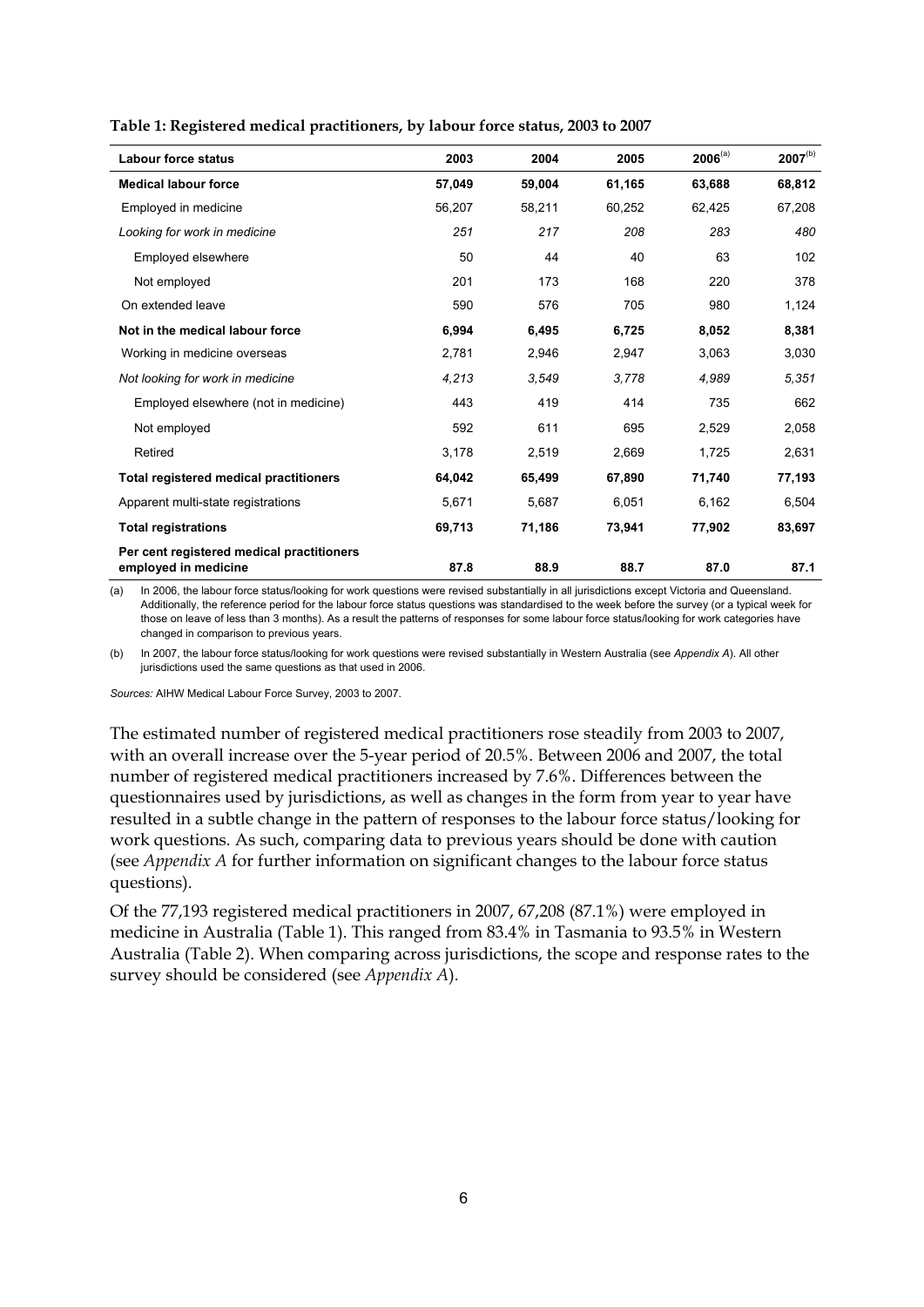| Labour force status                                       | $NSW^{(a)}$ | Vic    | QId <sup>(a)</sup> | WA <sup>(b)</sup> | <b>SA</b> | $\mathsf{ Tas}^\mathsf{(a)}$ | <b>ACT</b> | NT <sup>(c)</sup> | Australia |
|-----------------------------------------------------------|-------------|--------|--------------------|-------------------|-----------|------------------------------|------------|-------------------|-----------|
| Employed in medicine in this state                        | 21,024      | 17,016 | 12,204             | 7,713             | 5,371     | 1,540                        | 1,442      | 898               | 67,208    |
| On extended leave                                         | 401         | 347    | 198                | 23                | 59        | 39                           | 38         | 20                | 1,124     |
| Employed in medicine overseas                             | 1,415       | 750    | 548                | 12                | 172       | 45                           | 64         | 22                | 3,030     |
| Employed elsewhere, not in<br>medicine                    | 360         | 187    | 71                 | 22                | 52        | 32                           | 18         | 20                | 764       |
| Not employed                                              | 1.213       | 448    | 209                | 79                | 213       | 113                          | 122        | 40                | 2,436     |
| Retired                                                   | 398         | 760    | 698                | 397               | 246       | 77                           | 36         | 19                | 2,631     |
| <b>Total registered</b>                                   | 24,810      | 19,509 | 13,928             | 8,247             | 6,113     | 1,846                        | 1,720      | 1,020             | 77,193    |
| Per cent registered practitioners<br>employed in medicine | 84.7        | 87.2   | 87.6               | 93.5              | 87.9      | 83.4                         | 83.8       | 88.0              | 87.1      |

**Table 2: Registered medical practitioners, by labour force status and state and territory, 2007** 

(a) The number of medical practitioners in New South Wales, Queensland and Tasmania are underestimates, as the benchmark figures did not include all registered medical practitioners (see *Appendix A*).

(b) In 2007, Western Australia administered a different form from that used in 2006, which may have contributed to differences between 2006 and 2007 estimates of labour force status (see *Appendix A*).

(c) Northern Territory data are based on responses to the 2007 Medical Labour Force Survey weighted to 2007 number of registered practitioners by age and sex (derived by applying 2008 age by sex proportions to the 2007 total practitioner number), resulting in a response rate equivalent to 27.1%. Care should be taken when interpreting these figures.

*Source:* AIHW Medical Labour Force Survey, 2007.

Nearly one-half (46.7%) of all registered medical practitioners employed in medicine overseas were registered in New South Wales. Similarly, 49.8% of all registered medical practitioners who were not employed were New South Wales registrants (Table 2).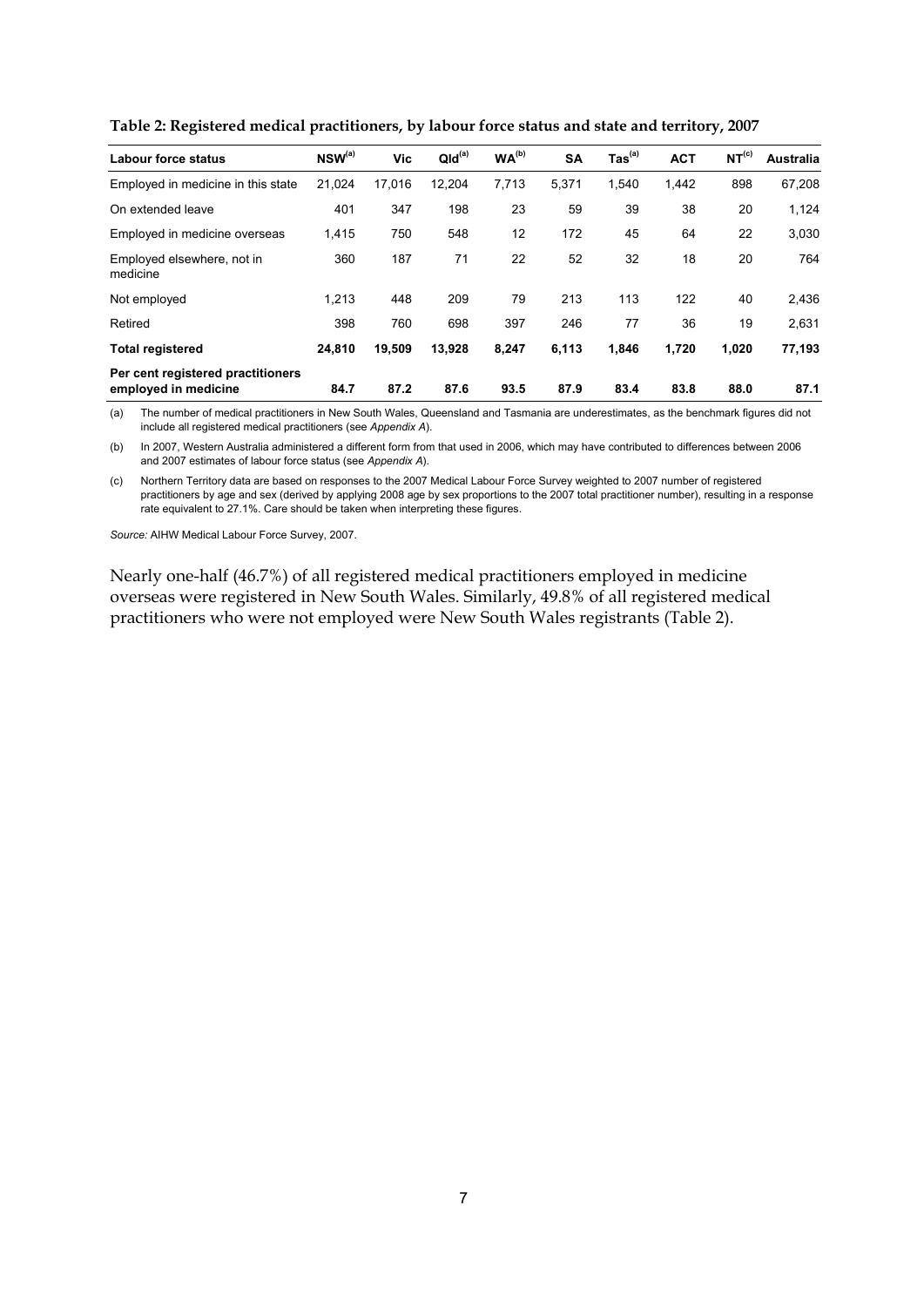# <span id="page-13-0"></span>**3 Medical practitioners employed in medicine**

A medical practitioner who reported working mainly, or only, in their state of registration, in medicine, in the week before the survey is considered to have been employed in medicine, or an employed medical practitioner, at the time of the survey (see *Glossary*). In 2007, there were 67,208 medical practitioners employed in medicine in Australia (Figure 1; tables 1 and 2).

The characteristics and supply of these employed medical practitioners are the focus of the remainder of this report.

### <span id="page-13-1"></span>**3.1 Age and sex**

In 2007, the average age of employed medical practitioners was identical to that estimated in the 2003 AIHW Medical Labour Force Survey, at 45.9 years. The average age, however, was slightly lower in 2007 compared with 2006 (45.9 and 46.1 years, respectively) (AIHW 2008). The age profile of male practitioners changed little between 2003 and 2007, whereas for females the proportion aged less than 45 years decreased and the proportion aged 55–74 years increased (Figure 2). The female proportion of the medical labour force also continued to rise, with females forming 31.9% of the medical labour force in 2003 and 34.0% in 2007 (Table 5).

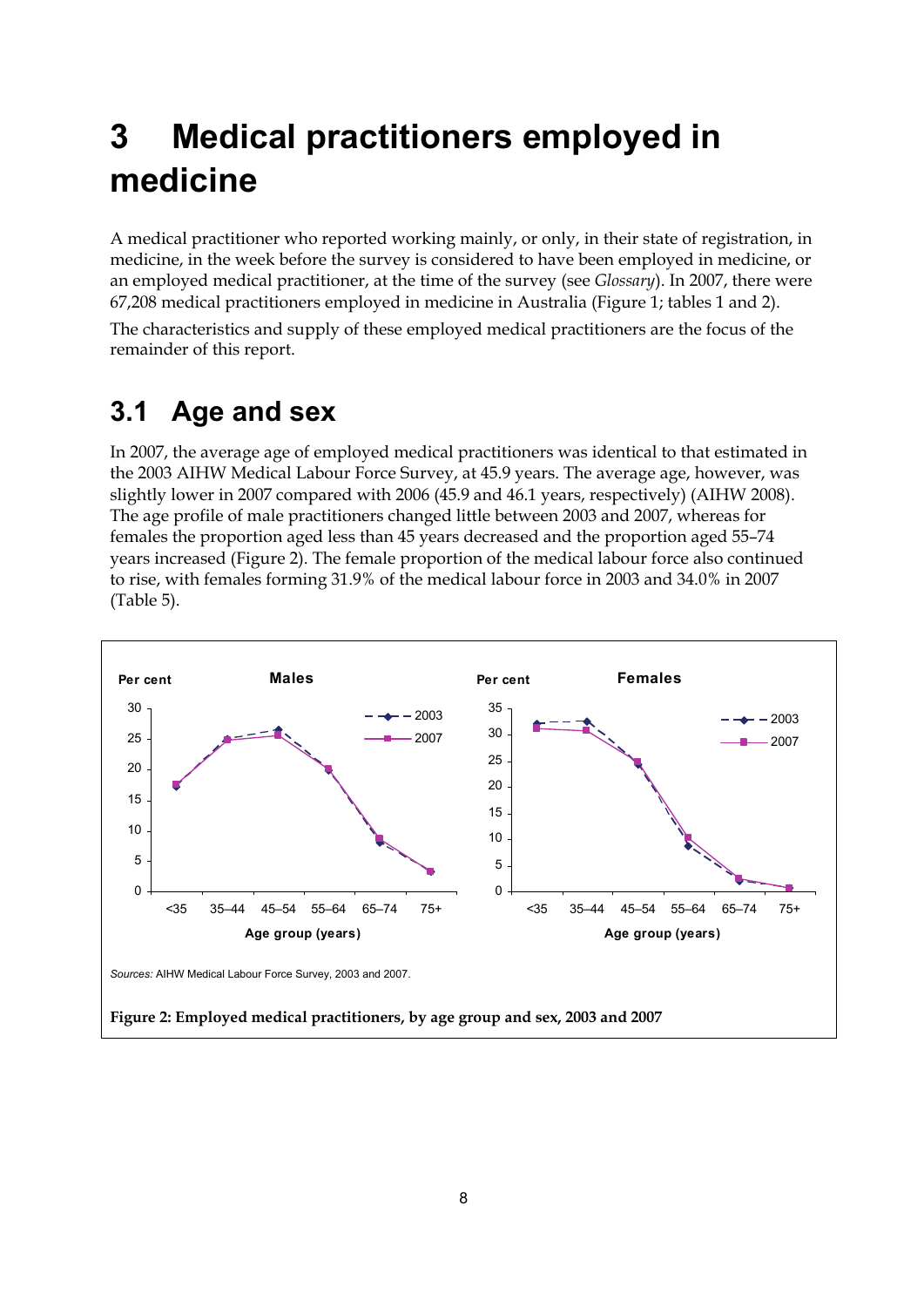## <span id="page-14-0"></span>**3.2 Aboriginal and Torres Strait Islander medical practitioners**

In this analysis of employed Aboriginal and Torres Strait Islander medical practitioners, 2006 estimates of Indigenous status were reported in place of the 2007 figures for New South Wales (Table 3). This was due to quality concerns with the data that was reported by New South Wales Health in their 2007 report (NSW Health 2008:12).

In 2007, there were 171 medical practitioners employed in medicine who identified themselves as Aboriginal or Torres Strait Islander, representing about 0.3% of medical practitioners employed in medicine who provided their Indigenous status.

Over half (56.1%) of Indigenous medical practitioners were employed in New South Wales and Victoria, the two most populous states in Australia (Table 3).

The Northern Territory had the highest proportion of medical practitioners who identified as Aboriginal or Torres Strait Islander, at 2.4%. The Northern Territory estimate of 21 Indigenous employed medical practitioners was the fourth highest across all states and territories.

| <b>Indigenous status</b>                                                                        | $NSW^{(a)(b)}$ | Vic    | $QId^{(b)}$ | <b>WA</b> | <b>SA</b> | $\text{ Tas}^{(b)}$ | <b>ACT</b> | NT <sup>(c)</sup> | Australia |
|-------------------------------------------------------------------------------------------------|----------------|--------|-------------|-----------|-----------|---------------------|------------|-------------------|-----------|
| Indigenous                                                                                      | 50             | 46     | 33          | 10        | 3         | 5                   | 3          | 21                | 171       |
| Non-Indigenous                                                                                  | 21,024         | 16.906 | 11,972      | 7,283     | 5,291     | 1,525               | 1,424      | 870               | 66,295    |
| Not stated                                                                                      | 108            | 64     | 198         | 421       | 77        | 10                  | 15         |                   | 900       |
| <b>Total</b>                                                                                    | 21,182         | 17,016 | 12,204      | 7,713     | 5,371     | 1,540               | 1,442      | 898               | 67,366    |
| Per cent medical<br>practitioners employed in<br>medicine who were<br>Indigenous <sup>(d)</sup> | 0.2            | 0.3    | 0.3         | 0.1       | 0.1       | 0.3                 | 0.2        | 2.4               | 0.3       |

**Table 3: Employed medical practitioners, by Indigenous status and state and territory, 2007** 

(a) New South Wales data are based on responses to the 2006 Medical Labour Force Survey. Data from the 2007 survey were not used due to the estimate of employed Indigenous medical practitioners being much larger than that estimated in 2006, indicating a difference of reporting is likely to have occurred (NSW Health 2008:12).

(b) The number of medical practitioners in New South Wales, Queensland and Tasmania are underestimates, as the benchmark figures did not include all registered medical practitioners (see *Appendix A*).

(c) Northern Territory data are based on responses to the 2007 Medical Labour Force Survey weighted to 2007 number of registered practitioners by age and sex (derived by applying 2008 age by sex proportions to the 2007 total practitioner number), resulting in a response rate equivalent to 27.1%. Care should be taken when interpreting these figures.

(d) Percentage of Indigenous medical practitioners employed in medicine excludes the Not stated response category.

*Source:* AIHW Medical Labour Force Survey, 2006 and 2007.

The following analysis of selected national characteristics of employed Indigenous medical practitioners presented in Table 4 excluded New South Wales due to data quality issues (NSW Health 2008:12). Indigenous medical practitioners were, on average, about 3.5 years younger than non-Indigenous practitioners (42.0 years compared with 45.6 years), which may in part be attributable to increased educational opportunities for Indigenous Australians in recent years (Table 4) (NATSIHC 2008). A lower proportion of Indigenous practitioners were female than for non-Indigenous practitioners (27.8% and 34.2%, respectively).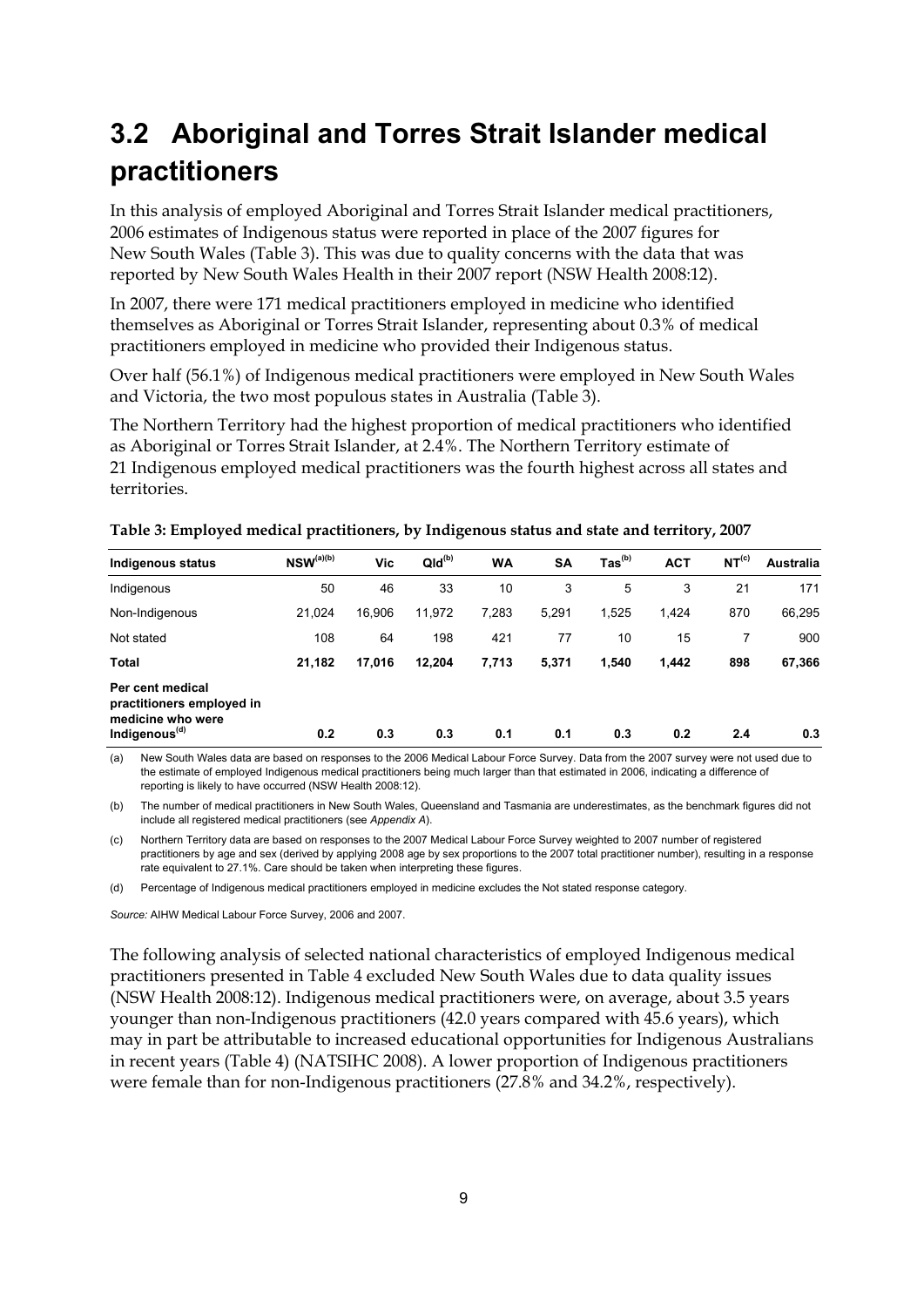| Indigenous status     | Average age<br>(years) | Per cent<br>female | <b>Average hours</b><br>worked | Per cent<br>clinician |
|-----------------------|------------------------|--------------------|--------------------------------|-----------------------|
| Indigenous            | 42.0                   | 27.8               | 43.7                           | 91.2                  |
| Non-Indigenous        | 45.6                   | 34.2               | 42.9                           | 93.3                  |
| Not stated            | 47.9                   | 28.1               | 41.1                           | 94.7                  |
| <b>Total employed</b> | 45.6                   | 34.1               | 42.9                           | 93.4                  |

**Table 4: Employed medical practitioners: selected features by Indigenous status, 2007(a)**

(a) Data excludes New South Wales due to the estimate of employed Indigenous medical practitioners being much larger than that estimated in 2006, indicating a difference of reporting is likely to have occurred (NSW Health 2008:12).

*Source:* AIHW Medical Labour Force Survey, 2007.

Indigenous medical practitioners tended on average to work nearly 1 hour per week more than their non-Indigenous colleagues (43.7 hours compared with 42.9 hours).

Clinicians accounted for 91.2% (110) of Indigenous medical practitioners. This proportion is slightly lower than the proportions of non-Indigenous and all employed medical practitioners (93.3% and 93.4%, respectively).

### <span id="page-15-0"></span>**3.3 Field of medicine**

Field of medicine describes the types of medical work undertaken by employed practitioners. The 2007 survey categorised the fields as clinician, administrator, teacher/educator, researcher, public health physician, occupational health physician, and other. Respondents were asked to provide the number of hours they worked in each field.

Clinicians, the largest group, are mainly involved in the diagnosis, care and treatment of individuals, including recommending preventive action. In this report, medical practitioners who reported that they spent most of their total weekly working hours involved in the area of clinical practice are classified as clinicians. Within the clinical group, further subfields are identified—primary care practitioner, hospital non-specialist, specialist, specialist-in-training and other clinicians. Medical practitioners working in the remaining fields are termed 'non-clinicians' (see *Box 1* in *Introduction*, and *Glossary*).

Most employed medical practitioners in Australia in 2007 were working as clinicians (93.2%). Of these, the largest proportion were primary care practitioners (38.5%), followed by specialists (34.6%), specialists-in-training (14.1%) and hospital non-specialists (11.8%) (Figure 1). Of the non-clinical workforce, administrators (29.4%) and researchers (25.2%) were the largest components. Non-clinicians also include teachers/educators, public health physicians and occupational health physicians (16.0%, 9.1% and 6.6%, respectively).

#### **Clinicians**

The number of clinicians grew by 20.9% from 51,819 in 2003 to 62,652 in 2007 (Table 5). This is equivalent to an increase of 37 clinicians per 100,000 population (from 260 in 2003 to 297 in 2007) (Table 6).

The average age of clinicians in 2007 was 45.6 years, decreasing slightly from 45.7 years in 2006 but equivalent to the average age in 2003 (AIHW 2008). The proportion of clinicians who were females rose by 2.1 percentage points over the same 5-year period, to 34.1% in 2007 (Table 5).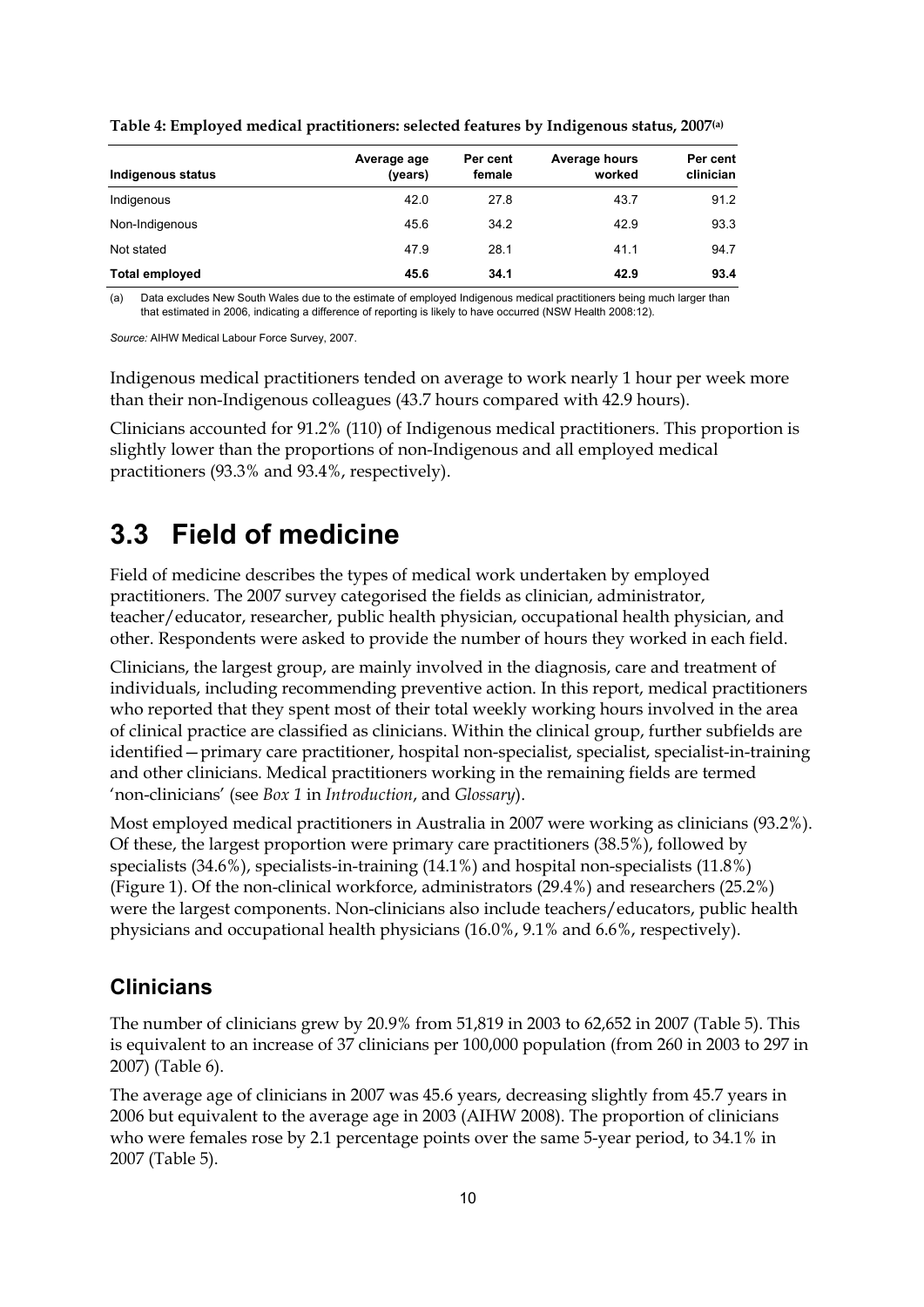|                                        |               | 2003               |                           |               | Change in          |                           |                                                  |  |
|----------------------------------------|---------------|--------------------|---------------------------|---------------|--------------------|---------------------------|--------------------------------------------------|--|
| <b>Main field</b>                      | <b>Number</b> | Per cent<br>female | Average<br>age<br>(years) | <b>Number</b> | Per cent<br>female | Average<br>age<br>(years) | number<br>between 2003<br>and 2007<br>(per cent) |  |
| <b>Clinician</b>                       | 51,819        | 32.0               | 45.6                      | 62,652        | 34.1               | 45.6                      | 20.9                                             |  |
| Primary care practitioner              | 21,919        | 36.2               | 48.8                      | 24,121        | 37.6               | 49.8                      | 10.0                                             |  |
| Vocationally registered <sup>(a)</sup> | 18,492        | 34.7               | 49.8                      | 20,581        | 36.5               | 50.9                      | 11.3                                             |  |
| RACGP trainee <sup>(b)(c)</sup>        | 1,079         | 59.1               | 33.9                      | 1,630         | 55.8               | 36.0                      | 51.0                                             |  |
| Other                                  | 2,348         | 37.6               | 48.1                      | 1,910         | 34.4               | 50.6                      | $-18.6$                                          |  |
| Hospital non-specialist                | 5,915         | 45.1               | 33.5                      | 7,412         | 47.2               | 33.7                      | 25.3                                             |  |
| RMO/intern <sup>(c)</sup>              | 3,968         | 48.6               | 30.2                      | 4,774         | 52.1               | 29.5                      | 20.3                                             |  |
| Career and other medical<br>officers   | 1.947         | 38.0               | 40.3                      | 2,638         | 38.5               | 41.5                      | 35.4                                             |  |
| Specialist <sup>(d)</sup>              | 18,093        | 19.7               | 49.9                      | 21,702        | 23.0               | 49.8                      | 19.9                                             |  |
| Internal medicine                      | 4,816         | 19.6               | 48.9                      | 5,851         | 23.5               | 49.6                      | 21.5                                             |  |
| Pathology                              | 896           | 29.1               | 50.9                      | 1,021         | 32.0               | 51.4                      | 14.0                                             |  |
| Surgery                                | 3,104         | 5.8                | 51.2                      | 4,541         | 9.1                | 50.9                      | 46.3                                             |  |
| Other specialties                      | 9,277         | 23.4               | 49.8                      | 10,289        | 28.0               | 49.3                      | 10.9                                             |  |
| Specialist-in-training <sup>(d)</sup>  | 5,892         | 40.8               | 32.6                      | 8.853         | 40.0               | 33.3                      | 50.2                                             |  |
| Internal medicine                      | 1,725         | 42.7               | 32.1                      | 2,562         | 45.9               | 32.5                      | 48.6                                             |  |
| Pathology                              | 225           | 50.5               | 32.2                      | 342           | 47.0               | 33.7                      | 52.1                                             |  |
| Surgery                                | 914           | 16.9               | 31.9                      | 1,629         | 22.7               | 32.7                      | 78.1                                             |  |
| Other specialties                      | 3,029         | 46.2               | 33.2                      | 4,320         | 42.4               | 34.1                      | 42.6                                             |  |
| Other clinician <sup>(e)</sup>         | $\sim$ $\sim$ | $\sim$ $\sim$      | $\sim$ $\sim$             | 564           | 43.6               | 46.0                      | $\ddot{\phantom{a}}$                             |  |
| Non-clinician                          | 4,388         | 30.5               | 48.9                      | 4,556         | 32.4               | 51.2                      | 3.8                                              |  |
| Administrator                          | 1,492         | 27.5               | 49.5                      | 1,338         | 28.0               | 51.5                      | $-10.3$                                          |  |
| Teacher/educator                       | 569           | 33.6               | 51.1                      | 730           | 43.9               | 52.3                      | 28.2                                             |  |
| Researcher                             | 1,111         | 34.8               | 43.9                      | 1,146         | 33.9               | 45.0                      | 3.1                                              |  |
| Public health physician                | 485           | 41.3               | 44.6                      | 416           | 44.3               | 49.2                      | $-14.2$                                          |  |
| Occupational health physician          | 347           | 19.2               | 51.8                      | 302           | 23.2               | 50.8                      | $-12.9$                                          |  |
| Other non-clinician <sup>(f)</sup>     | 383           | 22.0               | 60.3                      | 623           | 21.9               | 62.3                      | 62.8                                             |  |
| <b>Total</b>                           | 56,207        | 31.9               | 45.9                      | 67,208        | 34.0               | 45.9                      | 19.6                                             |  |

**Table 5: Employed medical practitioners: selected features by main field of medicine, 2003 and 2007** 

(a) In 2007, Victoria had the category Fellows of the Royal Australian College of General Practitioners (FRACGP); other states and territories did not have this category. Vocationally registered figures include medical practitioners in Victoria who are FRACGP.

(b) In 2007, Victoria replaced the category RACGP trainee with GP registrar; other states and territories have only RACGP trainee. RACGP trainee figures include medical practitioners in Victoria who are GP registrars.

(c) RMO—resident medical officer; RACGP—Royal Australian College of General Practitioners.

(d) In 2007, there were additional specialty categories, and so the Internal medicine, Surgery, and Other specialties groups are not directly comparable with previous years. Care should be taken when comparing these groups across years.

(e) In 2007, main area of clinical practice included the new category of Other clinician.

(f) Other non-clinician includes medico-legal physician.

*Sources:* AIHW Medical Labour Force Survey, 2003 and 2007.

Growth in the number of primary care practitioners from 2003 to 2007 was relatively small (10.0%) compared with that for other clinicians. The number of Royal Australian College of General Practitioners (RACGP) trainees increased by 51.0% over the same period. Hospital non-specialists and specialists-in-training, in particular, had relatively high rates of growth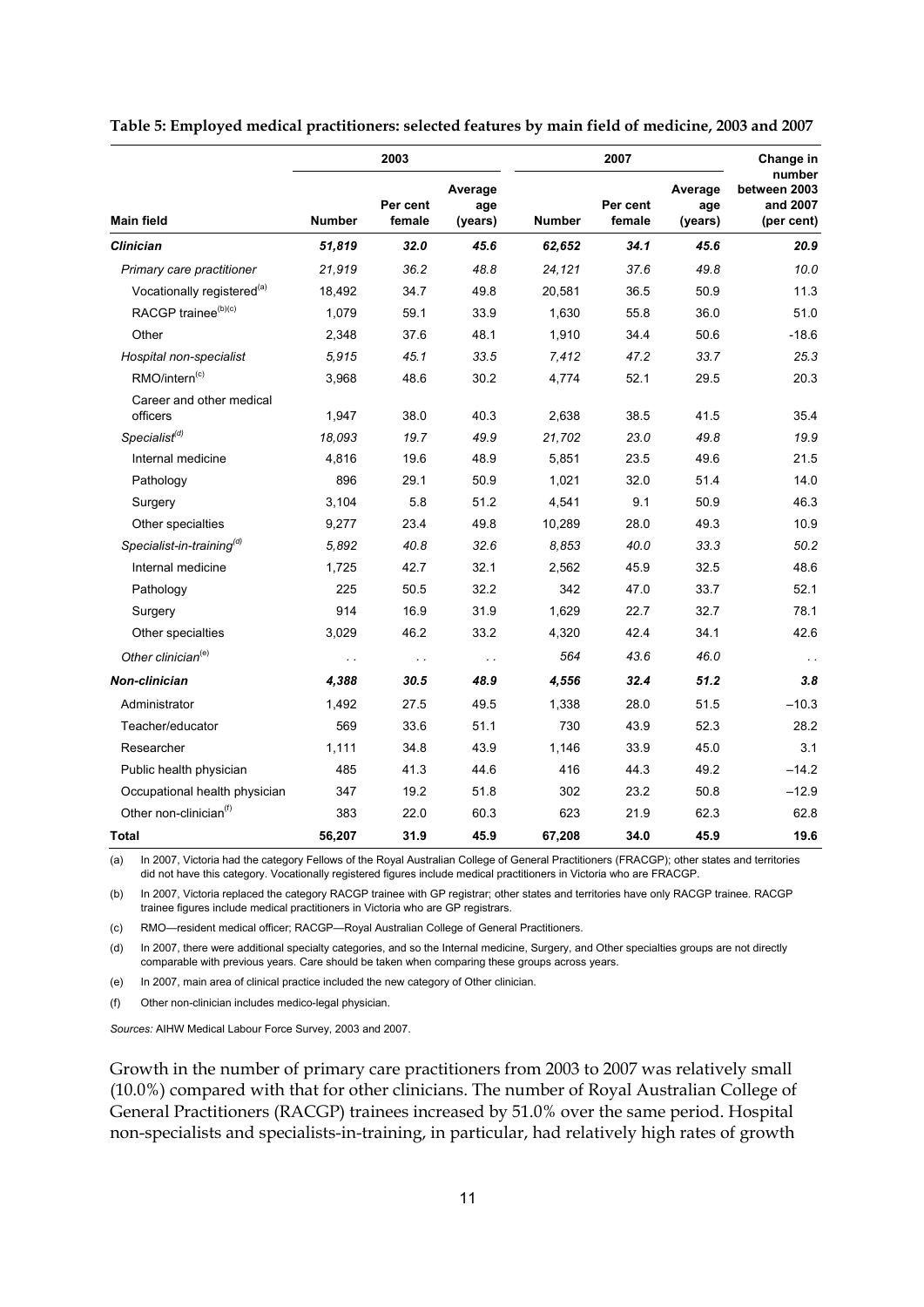(25.3% and 50.2%, respectively). The number of specialists rose by 19.9% from 2003 to 2007 (Table 5).

The supply of primary care practitioners remained stable at about 110 per 100,000 population from 2003 to 2006, before increasing to 114 per 100,000 in 2007. However, specialists increased from 91 to 103 per 100,000 population and specialists-in-training increased from 30 to 42 per 100,000 population over the same period. There was a smaller rise in hospital non-specialists between 2003 and 2007, from 30 to 35 per 100,000 population (Table 6).

| Table 6: Employed medical practitioners: clinicians per 100,000 population by main area of clinical |  |  |  |
|-----------------------------------------------------------------------------------------------------|--|--|--|
| practice, 2003 to 2007                                                                              |  |  |  |

|              | Main area of clinical practice      |                            |                   |                            |                                          |                       |  |  |  |  |
|--------------|-------------------------------------|----------------------------|-------------------|----------------------------|------------------------------------------|-----------------------|--|--|--|--|
| Year         | <b>Primary care</b><br>practitioner | Hospital<br>non-specialist | <b>Specialist</b> | Specialist-in-<br>training | <b>Other</b><br>clinician <sup>(a)</sup> | <b>All clinicians</b> |  |  |  |  |
| $2003^{(b)}$ | 110                                 | 30                         | 91                | 30                         | $\sim$ $\sim$                            | 260                   |  |  |  |  |
| $2004^{(b)}$ | 109                                 | 31                         | 95                | 33                         | $\sim$ $\sim$                            | 268                   |  |  |  |  |
| $2005^{(b)}$ | 111                                 | 33                         | 98                | 34                         | $\sim$ $-$                               | 275                   |  |  |  |  |
| $2006^{(b)}$ | 111                                 | 32                         | 98                | 37                         | 4                                        | 281                   |  |  |  |  |
| 2007         | 114                                 | 35                         | 103               | 42                         | 3                                        | 297                   |  |  |  |  |

(a) In 2006 and 2007, main area of clinical practice included the new category of Other clinician.

(b) For 2003 to 2006, clinicians per 100,000 population data may differ from previously published data due to revision in the ABS estimated resident population data (March 2009).

*Sources:* AIHW Medical Labour Force Survey, 2003 to 2007; unpublished ABS estimated resident population data (see *Appendix F*).

#### **Primary care practitioners**

The 10.0% growth in primary care practitioner numbers between 2003 and 2007 (from 21,919 to 24,121) was higher than the growth in the Australian estimated resident population for the same period (5.6%), resulting in an increase in the primary care practitioner rates from 110 to 114 per 100,000 population (tables 5 and 6, *Appendix F*).

The average age of primary care practitioners increased slightly between 2003 and 2007 (48.8 years and 49.8 years, respectively) (Table 5). The proportion of primary care practitioners who were female increased slightly over the 5-year period from 36.2% to 37.6% in 2007. On average, female primary care practitioners were younger than their male colleagues (45.9 years for females and 52.2 years for males in 2007) (Table 21).

#### **Hospital non-specialists**

The hospital non-specialist labour force grew by 25.3% from 5,915 in 2003 to 7,412 in 2007 (Table 5). This was equivalent to an increase from 30 hospital non-specialists per 100,000 population in 2003 to 35 per 100,000 population in 2007 (Table 6).

The average age for this group of clinicians in 2007 was 33.7 years, about the same as in 2003 (33.5 years) (Table 5). The proportion of females increased from 45.1% in 2003 to 47.2% in 2007. Hospital non-specialists were one of the youngest subfields, on average, among clinicians.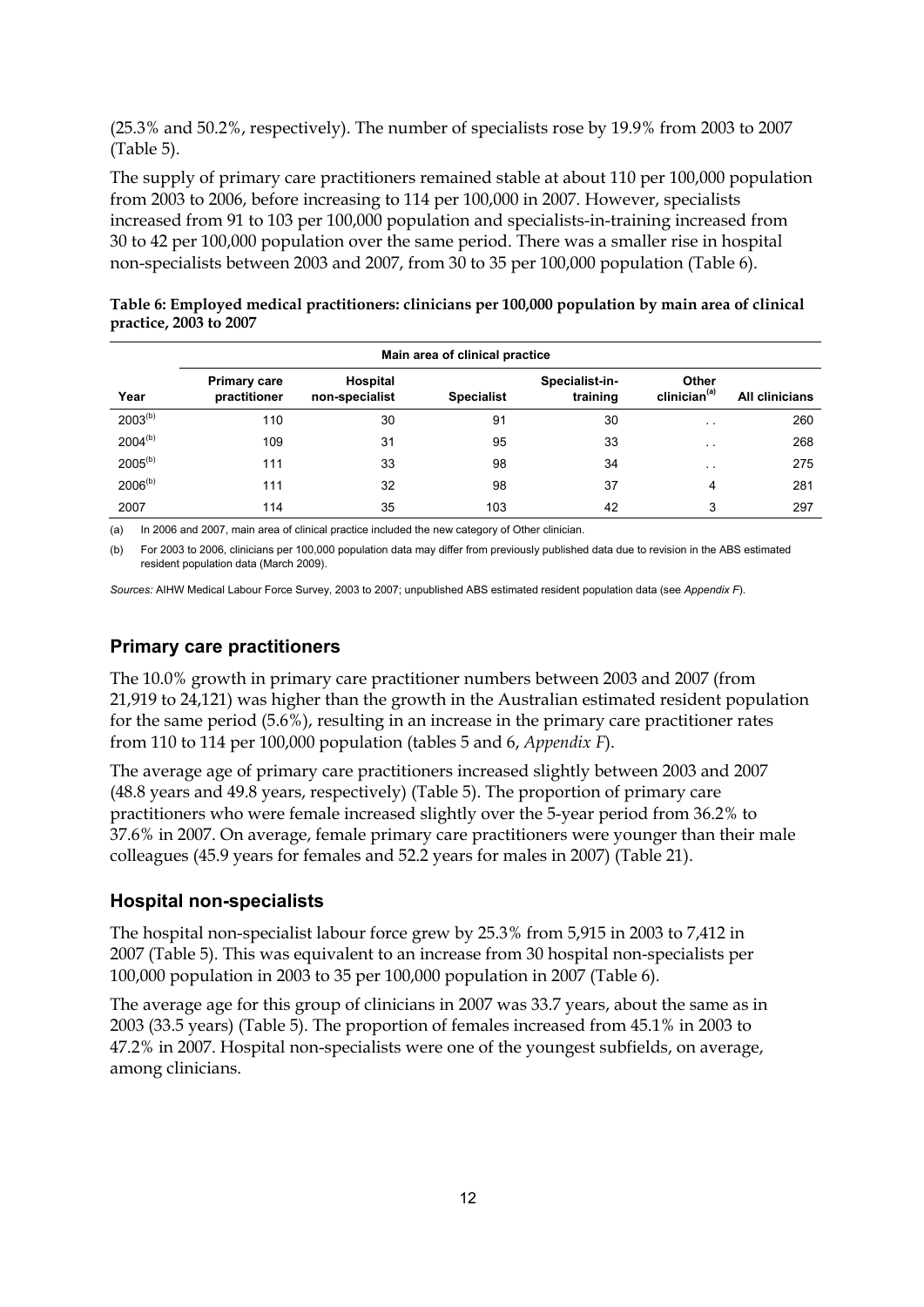#### **Specialists**

The number of employed specialist clinicians increased between 2003 and 2007 (from 18,093 to 21,702) (Table 5). The number per 100,000 population rose from 91 to 103. From 2006 to 2007, there was a 7.1% increase in specialist numbers, contributing to an increase in supply from 98 to 103 specialist clinicians per 100,000 population (Table 6; AIHW 2008).

The average age for specialist clinicians was 49.8 years in 2007, making them the oldest of the clinician subfields (equal with primary care practitioners). In 2007, 23.0% of specialist clinicians were female, the lowest proportion among the clinician subfields (Table 5).

| Table 7: Employed specialists: clinicians per 100,000 population by broad specialty group, |  |
|--------------------------------------------------------------------------------------------|--|
| 2003 to 2007                                                                               |  |

| <b>Broad specialty group</b> |                   |           |                |                          |              |  |  |  |
|------------------------------|-------------------|-----------|----------------|--------------------------|--------------|--|--|--|
| Year                         | Internal medicine | Pathology | <b>Surgery</b> | <b>Other specialties</b> | <b>Total</b> |  |  |  |
| $2003^{(a)}$                 | 24                | 5         | 16             | 47                       | 91           |  |  |  |
| $2004^{(a)}$                 | 26                | 4         | 16             | 48                       | 95           |  |  |  |
| $2005^{(a)}$                 | 27                | 5         | 17             | 50                       | 98           |  |  |  |
| $2006^{(a)(b)}$              | 27                | 4         | 20             | 46                       | 98           |  |  |  |
| $2007^{(b)}$                 | 28                | 5         | 22             | 49                       | 103          |  |  |  |

(a) For 2003 to 2006, clinicians per 100,000 population data may differ from previously published data due to revision in the ABS estimated resident population data (March 2009).

(b) In 2006 and 2007, there were additional new specialty categories, and so the Internal medicine, Surgery, and Other specialties groups are not directly comparable with 2005 and previous years. Changes to these three broad groups are minor and do not affect comparisons significantly. Data for 2006 and 2007 are comparable as the groups include the same specialties.

*Sources:* AIHW Medical Labour Force Survey, 2003 to 2007; unpublished ABS estimated resident population data (see *Appendix F*).

Growth in the broad specialty groups from 2003 to 2007 was not uniform. Growth in numbers was highest for surgery (up by 46.3%) and lowest for pathology specialist numbers (up by 14.0%) (Table 5). For surgery, this equated to a rate increase of 6 per 100,000 population, whereas the rate of pathology specialists remained steady at 5 per 100,000 population (Table 7). Moderate growth in numbers occurred for internal medicine specialists (up by 21.5%).

While the average age did not differ greatly among the broad specialist groups, there were major differences in the representation of females. In 2007, 9.1% of surgery specialists were females, compared with 32.0% of pathologists (Table 5).

#### **Specialists-in-training**

The number of specialists-in-training increased by 50.2% between 2003 and 2007, from 5,892 to 8,853 (Table 5). This equates to a rise over the period of 12 trainee specialists per 100,000 population, to 42 per 100,000 in 2007 (Table 6). Trainee numbers in surgery rose by 78.1%, while trainees in internal medicine increased by 48.6%.

In 2007, 40.0% of specialists-in-training were female; almost double the proportion of specialists (23.0%). The average age of specialists-in-training (33.3 years in 2007) was relatively young compared with specialists and primary care practitioners (49.8 years).

Overall, the proportion of specialists-in-training who were female remained relatively steady (40.8% in 2003 and 40.0% in 2007). However, between 2003 and 2007, the proportion of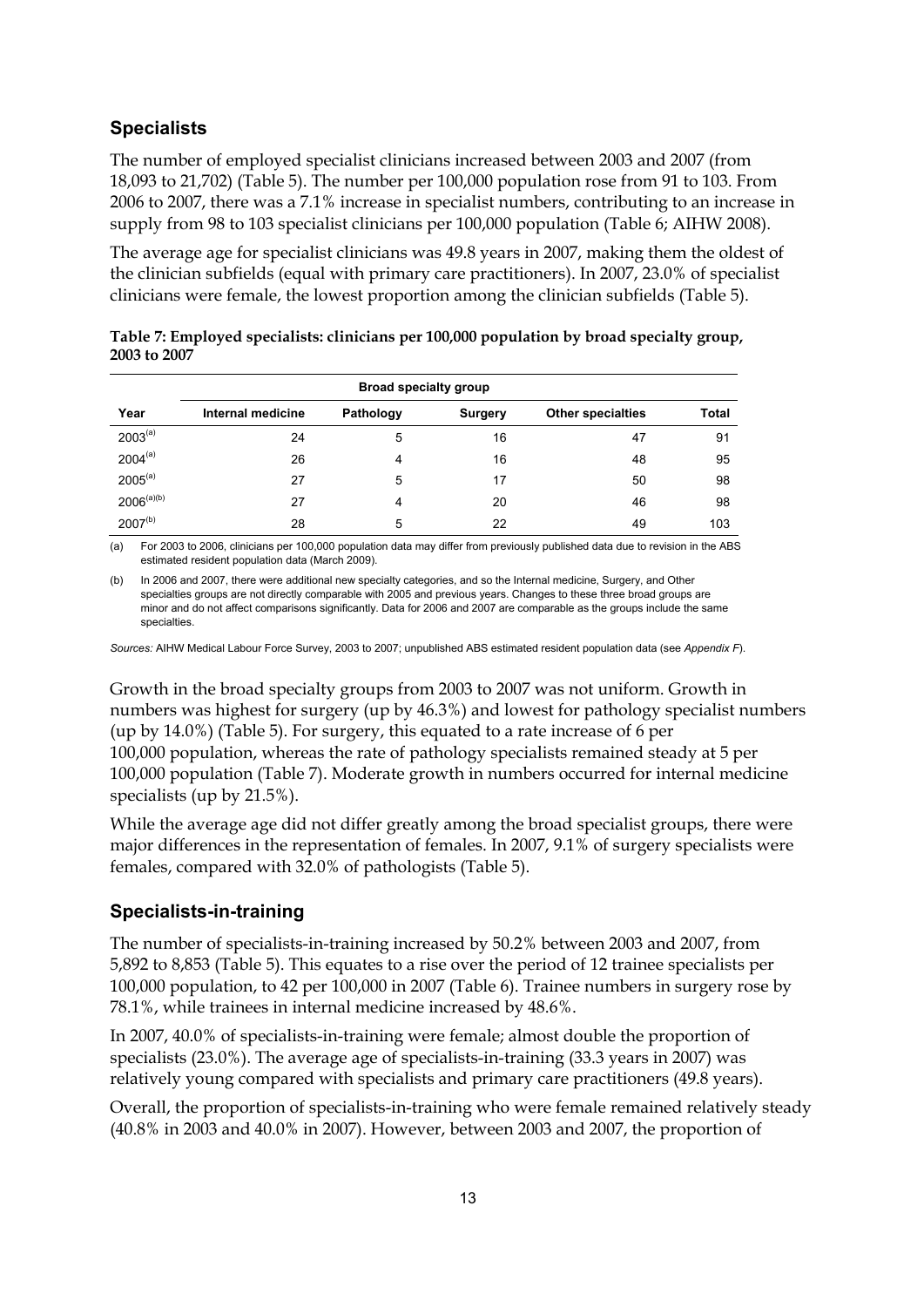specialists-in-training who were female and training in surgery increased from 16.9% to 22.7%.

#### **Non-clinicians**

As outlined above, medical practitioners who reported spending the majority of their total working hours mainly engaged in clinical practice are classified as clinicians.

Non-clinician practitioners are medical practitioners who reported in the AIHW Medical Labour Force Survey that they worked the majority of their total weekly hours as either:

- an administrator: employed in medical administration
- a teacher/educator: teaching or training people in medicine
- a researcher: engaged in medical research
- a public health physician: engaged in identifying disease and illness, along with their treatments and any preventive measures that affect the health of the general public
- an occupational health physician: engaged in identifying disease and illness, along with their treatments and any preventive measures arising from particular fields or industries
- in another medical field: a medico-legal physician or other job function in medicine that is not one of the above.

It should be noted that using this definition, a clinician may undertake some non-clinician functions and vice versa.

In 2007, there were 4,556 employed non-clinician medical practitioners, compared with 62,652 employed clinicians (Table 5). This equated to 6.8% of medical practitioners employed in medicine in Australia, of which over a half were either administrators (29.4%) or researchers (25.2%).

The number of employed non-clinician medical practitioners increased by 3.8% from 2003 to 2007. Among the non-clinical fields, other non-clinicians and teachers/educators had the highest increase in numbers (up 62.8% and 28.2%, respectively), and public and occupational health physicians reported the highest decreases (down 14.2% and 12.9%, respectively).

Non-clinicians were, on average and as a group, slightly older than clinicians (51.2 years and 45.6 years, respectively, in 2007). Around one-third (32.4%) were female, similar to the proportion for clinicians.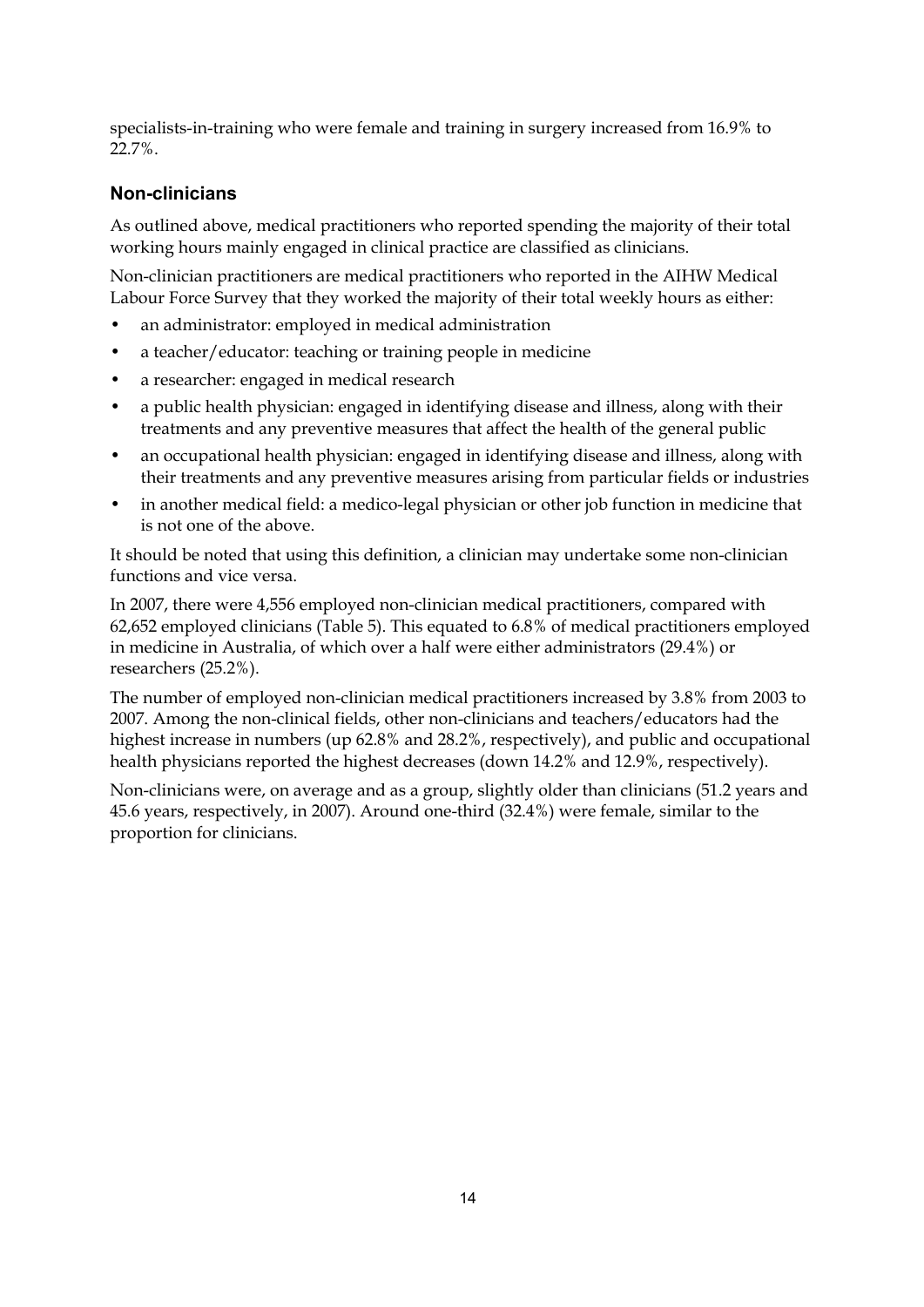#### **Table 8: Specialists: selected features by main specialty of practice, 2007(a)**

|                                | <b>Clinicians</b> |                    |                                   |                 | <b>All specialists</b> |                    |                |                                    |
|--------------------------------|-------------------|--------------------|-----------------------------------|-----------------|------------------------|--------------------|----------------|------------------------------------|
| <b>Specialty of practice</b>   | <b>Number</b>     | Per cent<br>female | Average Average<br>age<br>(years) | weekly<br>hours | <b>Number</b>          | Per cent<br>female | age<br>(years) | Average Average<br>weekly<br>hours |
| Internal medicine              | 5,851             | 23.5               | 49.6                              | 46.7            | 6,543                  | 23.9               | 49.5           | 46.5                               |
| Cardiology                     | 756               | 8.4                | 49.8                              | 51.8            | 804                    | 8.3                | 49.8           | 51.6                               |
| Clinical genetics              | 75                | 52.3               | 51.2                              | 39.2            | 85                     | 48.3               | 50.7           | 39.1                               |
| Clinical haematology           | 215               | 22.8               | 48.8                              | 48.8            | 240                    | 22.7               | 49.0           | 48.8                               |
| Clinical immunology            | 96                | 22.8               | 54.0                              | 41.7            | 119                    | 22.1               | 53.9           | 43.0                               |
| Clinical pharmacology          | 15                | 7.6                | 46.8                              | 55.3            | 21                     | 5.4                | 49.4           | 51.8                               |
| Endocrinology                  | 311               | 34.0               | 49.2                              | 42.8            | 386                    | 32.6               | 49.5           | 43.9                               |
| Gastroenterology               | 555               | 13.8               | 48.8                              | 46.3            | 591                    | 13.1               | 48.8           | 46.4                               |
| General medicine               | 548               | 16.3               | 56.4                              | 44.0            | 595                    | 16.8               | 56.7           | 43.3                               |
| Geriatrics                     | 310               | 40.4               | 47.3                              | 42.3            | 341                    | 41.0               | 47.2           | 42.5                               |
| Infectious diseases            | 138               | 35.1               | 44.3                              | 46.8            | 194                    | 38.9               | 44.1           | 45.4                               |
| Intensive care                 | 222               | 14.4               | 45.6                              | 58.6            | 242                    | 14.8               | 45.7           | 58.0                               |
| Medical oncology               | 281               | 34.2               | 45.5                              | 49.1            | 312                    | 33.6               | 45.5           | 49.1                               |
| Neurology                      | 353               | 14.0               | 51.7                              | 45.7            | 408                    | 14.2               | 51.0           | 45.6                               |
| Nuclear medicine               | 162               | 20.2               | 49.0                              | 42.5            | 166                    | 19.7               | 49.0           | 43.0                               |
| Paediatric medicine            | 1,009             | 35.7               | 49.1                              | 43.8            | 1,105                  | 36.1               | 49.2           | 43.9                               |
| Renal medicine                 | 233               | 23.2               | 49.1                              | 50.3            | 285                    | 24.6               | 47.8           | 48.7                               |
| Respiratory and sleep medicine | 196               | 19.5               | 46.2                              | 49.3            | 229                    | 22.4               | 46.4           | 47.4                               |
| Rheumatology                   | 221               | 27.1               | 51.9                              | 44.6            | 252                    | 29.1               | 51.5           | 44.4                               |
| Thoracic medicine              | 156               | 19.2               | 49.1                              | 49.7            | 167                    | 18.6               | 49.0           | 49.4                               |
| Pathology                      | 1,021             | 32.0               | 51.4                              | 41.8            | 1,115                  | 31.9               | 51.6           | 42.0                               |
| Anatomical pathology           | 576               | 34.6               | 50.4                              | 41.7            | 596                    | 35.1               | 50.5           | 41.5                               |
| Clinical chemistry             | 67                | 23.0               | 53.7                              | 40.7            | 76                     | 21.4               | 54.2           | 42.7                               |
| Cytopathology                  | 24                | 63.9               | 52.1                              | 41.2            | 27                     | 64.7               | 52.8           | 41.0                               |
| Forensic pathology             | 30                | 22.4               | 51.9                              | 43.9            | 44                     | 17.7               | 53.6           | 43.5                               |
| General pathology              | 84                | 16.0               | 57.5                              | 40.2            | 96                     | 14.0               | 57.2           | 41.5                               |
| Haematology                    | 121               | 38.2               | 50.5                              | 42.7            | 142                    | 42.0               | 50.0           | 42.8                               |
| Immunology                     | 35                | 29.1               | 51.4                              | 42.2            | 43                     | 23.7               | 52.7           | 42.1                               |
| Microbiology                   | 85                | 24.2               | 51.3                              | 43.5            | 91                     | 23.9               | 51.6           | 43.6                               |
| Surgery                        | 4,541             | 9.1                | 50.9                              | 47.6            | 4,795                  | 9.0                | 51.6           | 46.9                               |
| Cardiothoracic surgery         | 171               | 12.6               | 47.0                              | 52.0            | 177                    | 13.4               | 47.0           | 52.2                               |
| General surgery                | 1,102             | 8.5                | 52.2                              | 49.1            | 1,168                  | 8.3                | 52.9           | 48.3                               |
| Neurosurgery                   | 157               | 7.8                | 48.9                              | 52.4            | 165                    | 8.2                | 49.6           | 51.6                               |
| Ophthalmology                  | 828               | 15.4               | 51.9                              | 40.3            | 843                    | 15.6               | 51.9           | 40.1                               |
| Oral maxillo facial surgery    | 58                | 10.0               | 44.7                              | 46.7            | 58                     | 10.0               | 44.7           | 46.7                               |
| Orthopaedic surgery            | 859               | 3.2                | 49.6                              | 50.6            | 953                    | $3.0\,$            | 51.3           | 48.5                               |
| Otolaryngology                 | 373               | 9.0                | 52.4                              | 44.6            | 393                    | 9.4                | 52.9           | 43.9                               |
| Paediatric surgery             | 77                | 22.9               | 50.7                              | 49.2            | 82                     | 23.8               | 50.6           | 49.0                               |
| Plastic surgery                | 333               | 8.5                | 50.8                              | 47.4            | 345                    | 8.7                | 51.3           | 47.0                               |
| Urology                        | 282               | 6.1                | 49.0                              | 50.9            | 296                    | 5.8                | 49.5           | 50.9                               |
| Vascular surgery               | 189               | 9.1                | 51.3                              | 50.1            | 195                    | 8.8                | 51.6           | 49.9                               |
| Other surgery                  | 113               | 9.6                | 52.1                              | 47.5            | 121                    | 9.0                | 52.5           | 47.3                               |

*(continued)*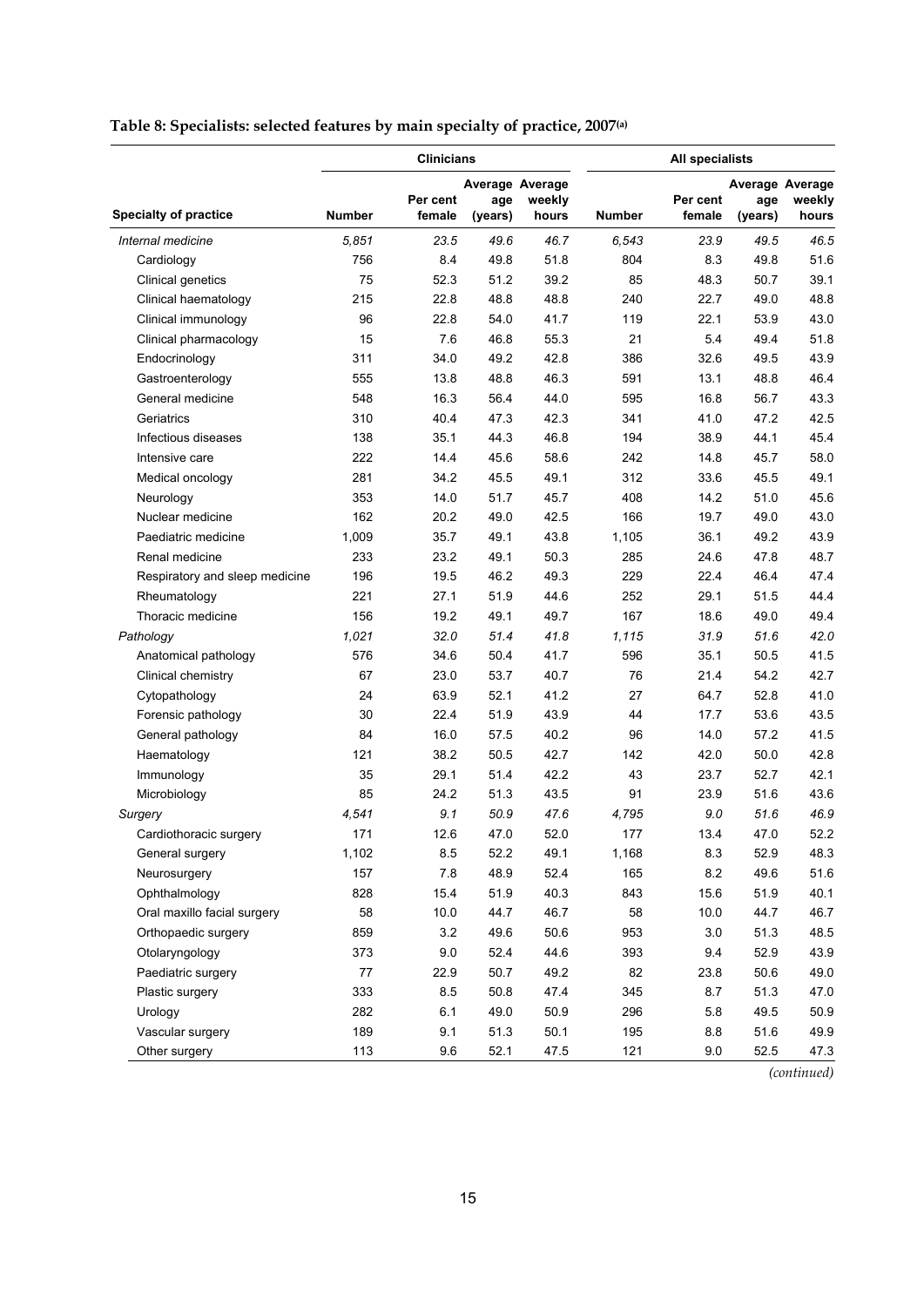|                              |               | <b>Clinicians</b>  |                                   |                 |               | All specialists    |                |                                    |  |
|------------------------------|---------------|--------------------|-----------------------------------|-----------------|---------------|--------------------|----------------|------------------------------------|--|
| <b>Specialty of practice</b> | <b>Number</b> | Per cent<br>female | Average Average<br>age<br>(years) | weekly<br>hours | <b>Number</b> | Per cent<br>female | age<br>(years) | Average Average<br>weekly<br>hours |  |
| Other specialties            | 10,289        | 28.0               | 49.3                              | 42.2            | 11,190        | 27.7               | 49.6           | 42.2                               |  |
| Anaesthesia                  | 2,874         | 24.7               | 47.5                              | 42.8            | 2,924         | 24.5               | 47.6           | 42.7                               |  |
| Dermatology                  | 398           | 33.3               | 50.3                              | 40.1            | 401           | 33.4               | 50.4           | 40.1                               |  |
| Diagnostic radiology         | 1,437         | 20.7               | 50.1                              | 40.9            | 1,462         | 21.0               | 50.2           | 40.8                               |  |
| Emergency medicine           | 803           | 27.6               | 42.0                              | 42.6            | 895           | 27.3               | 42.5           | 43.1                               |  |
| Intensive care (anaesthesia) | 135           | 7.0                | 47.0                              | 54.0            | 143           | 6.6                | 47.3           | 54.0                               |  |
| Medical administration       | 35            | 30.4               | 51.3                              | 45.3            | 147           | 34.3               | 52.3           | 48.0                               |  |
| Obstetrics and gynaecology   | 1,283         | 29.9               | 51.4                              | 48.0            | 1,332         | 29.8               | 51.6           | 47.5                               |  |
| Occupational medicine        | 59            | 19.7               | 49.6                              | 45.5            | 191           | 17.1               | 53.1           | 39.0                               |  |
| Pain medicine                | 70            | 17.3               | 55.6                              | 44.8            | 75            | 16.2               | 55.8           | 45.4                               |  |
| Palliative care              | 163           | 48.7               | 49.6                              | 42.3            | 178           | 51.3               | 49.5           | 42.1                               |  |
| Psychiatry                   | 2,464         | 32.3               | 52.2                              | 38.4            | 2,745         | 30.9               | 52.3           | 38.8                               |  |
| Public health medicine       | 54            | 36.9               | 50.9                              | 43.3            | 140           | 40.1               | 52.1           | 42.3                               |  |
| Radiation oncology           | 225           | 38.7               | 48.2                              | 47.3            | 234           | 37.8               | 48.4           | 47.3                               |  |
| Rehabilitation medicine      | 246           | 37.6               | 47.4                              | 40.8            | 268           | 35.8               | 48.4           | 40.2                               |  |
| Other                        | 42            | 29.3               | 53.8                              | 35.8            | 54            | 30.2               | 56.6           | 36.9                               |  |
| Total                        | 21,702        | 23.0               | 49.8                              | 44.5            | 23,642        | 23.1               | 50.1           | 44.3                               |  |

**Table 8 (continued): Specialists: selected features by main specialty of practice, 2007(a)** 

(a) In 2007, there were additional new specialty categories and therefore the Internal medicine, Surgery, and Other specialties groups are not directly comparable with 2005 and previous years. Changes to these three broad groups are minor and do not affect comparisons significantly. Data for 2006 and 2007 are comparable as the groups include the same specialties.

*Source:* AIHW Medical Labour Force Survey, 2007.

### <span id="page-21-0"></span>**3.4 Country of first medical qualification**

The country of first medical qualification was collected from employed medical practitioners in all jurisdictions for the first time in 2006, and repeated in 2007. Western Australia had the highest proportion of employed medical practitioners who stated that they had obtained their first qualification in a country outside of Australia (35.8%), while Victoria had the lowest (19.3%) (Table 9).

It should be noted that this information relates to all employed medical practitioners, including those who have been resident in Australia for many years and who hold general or conditional registration. The group of medical practitioners who stated that they gained their first qualification overseas includes, but is not restricted to, overseas-trained doctors—a term that usually refers to medical practitioners who did not obtain their primary medical qualification in Australia and entered Australia on a temporary resident visa (RACGP 2009).

As medical practitioners in 'area of need' positions, trainees/interns and those in retirement are not surveyed in New South Wales, conditionally registered medical practitioners are not included in the survey population in Queensland, and conditional registrants who are overseas-trained doctors (including those in 'area of need' positions) or interns are not included in Tasmania, care should be taken in interpreting the data on country of first qualification.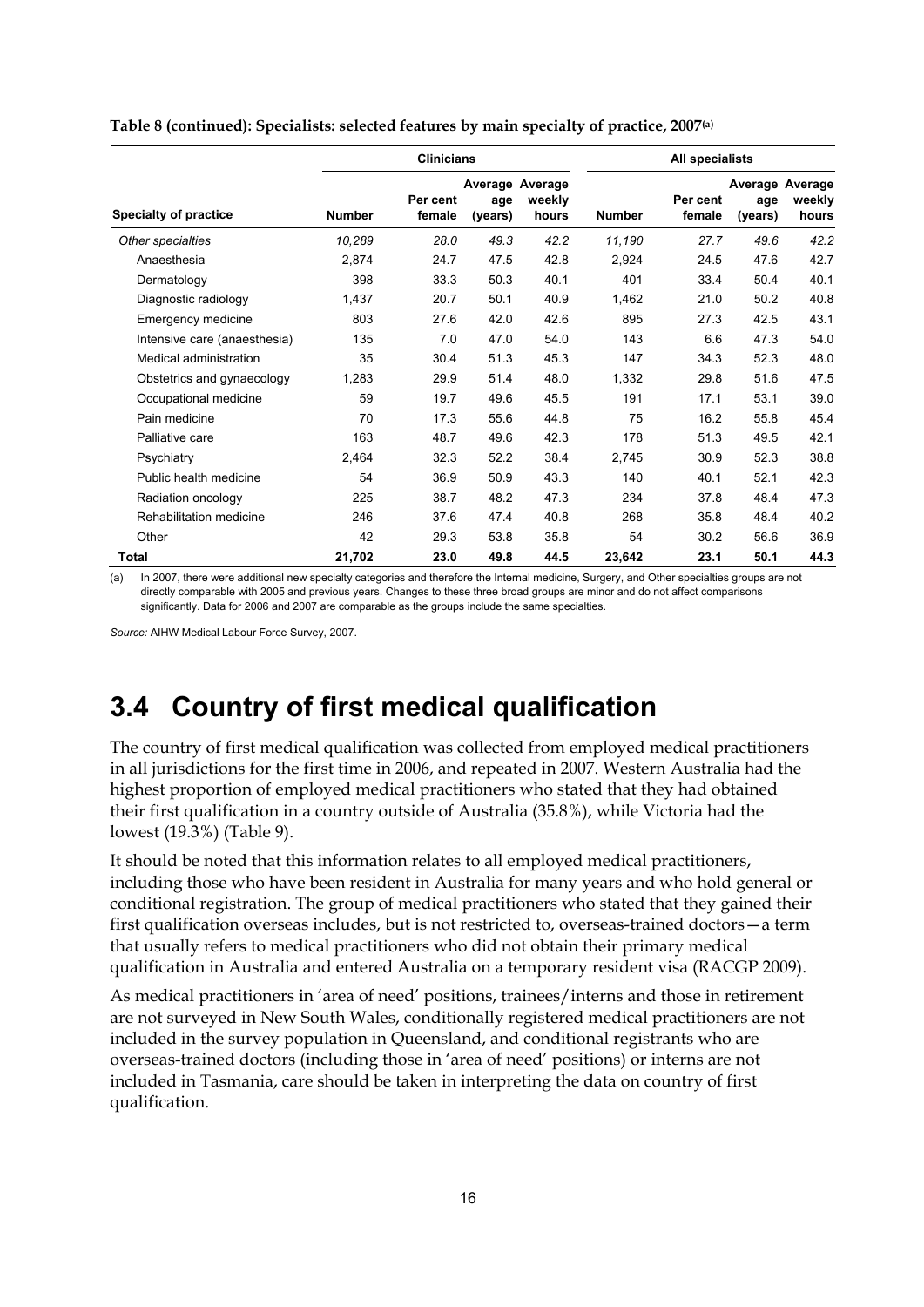| Country of first qualification             | NSW <sup>(a)</sup> | Vic    | QId <sup>(a)</sup> | <b>WA</b> | <b>SA</b> | $\mathsf{ Tas}^\mathsf{(a)}$ | <b>ACT</b> | NT <sup>(b)</sup> | Australia |
|--------------------------------------------|--------------------|--------|--------------------|-----------|-----------|------------------------------|------------|-------------------|-----------|
| Australia                                  | 15.964             | 13.699 | 9.702              | 4,819     | 3,905     | 1.146                        | 1,019      | 641               | 50,895    |
| New Zealand                                | 659                | 432    | 457                | 337       | 104       | 39                           | 59         | 18                | 2,106     |
| UK/Ireland                                 | 869                | 650    | 865                | 902       | 264       | 146                          | 72         | 102               | 3,869     |
| Other countries                            | 3.243              | 2.194  | 1.154              | 1,448     | 1,067     | 200                          | 285        | 106               | 9,698     |
| Not stated                                 | 290                | 41     | 25                 | 208       | 31        | 8                            | 6          | 32                | 640       |
| <b>Total</b>                               | 21,024             | 17,016 | 12,204             | 7,713     | 5,371     | 1,540                        | 1,442      | 898               | 67,208    |
| Per cent Australian trained <sup>(c)</sup> | 77.0               | 80.7   | 79.7               | 64.2      | 73.1      | 74.9                         | 71.0       | 73.9              | 76.5      |

**Table 9: Employed medical practitioners, by country of first qualification and state and territory, 2007** 

(a) The number of medical practitioners in New South Wales, Queensland and Tasmania are underestimates, as the benchmark figures did not include all registered medical practitioners (see *Appendix A*).

(b) Northern Territory data are based on responses to the 2007 Medical Labour Force Survey weighted to 2007 number of registered practitioners by age and sex (derived by applying 2008 age by sex proportions to the 2007 total practitioner number), resulting in a response rate equivalent to 27.1%. Care should be taken when interpreting these figures.

(c) Percentage of Australian trained medical practitioners employed in medicine excludes the Not stated response category.

*Source:* AIHW Medical Labour Force Survey, 2007.

## <span id="page-22-0"></span>**3.5 Working hours**

The total number of hours worked per week, in the week before the survey, is reported by medical practitioners in the AIHW Medical Labour Force Survey, and relates to the number of hours worked in all medical fields. As many medical practitioners allocate their time across more than one medical field, working hours are presented by field of medicine. Clinical hours are the reported hours worked per week as a clinician.

#### **Field of medicine**

In 2007, clinicians worked, on average, a total of 43.4 hours per week, and non-clinicians, 39.0 hours. Of clinicians, specialists-in-training reported the highest average hours per week (49.6 hours) and primary care practitioners the lowest (39.0 hours) (Table 10).

From 2003 to 2007, the average total hours worked per week by medical practitioners declined by 1.3 hours. Clinicians' average hours declined from 44.6 to 43.4, while for non-clinicians the decline was from 42.1 to 39.0 hours.

The total average clinical hours worked by medical practitioners, however, were similar for 2003 and 2007 (39.5 and 39.7 hours per week, respectively). Among clinicians, the average clinical hours worked per week were also similar over the same period (40.7 and 40.6 hours, respectively).

The proportion of medical practitioners working 50 or more hours decreased in all main fields, with the total per week decreasing from 43.7% in 2003 to 35.8% in 2007 (Table 10). Of clinicians, the largest decrease in the proportion working 50 or more hours per week was for specialists (from 51.1% to 40.7%), and the smallest was for specialists-in-training (from 52.9% to 46.1%). Among non-clinicians, the largest decrease working 50 or more hours per week was occupational health physicians (from 31.8% to 17.9%), and the smallest was for other non-clinicians (from 18.7% to 13.6%).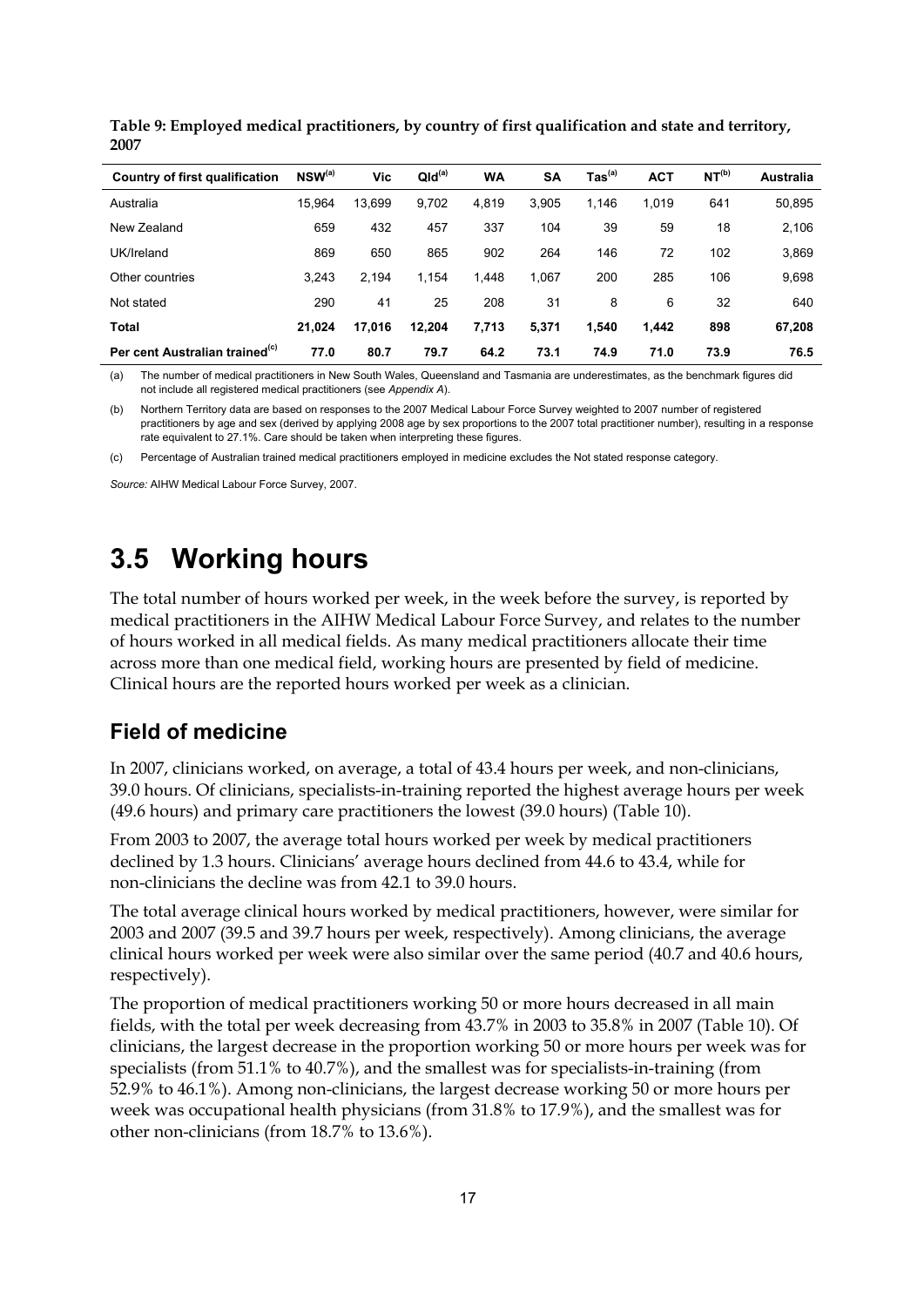|                                    | 2003                    |                                           |                                                     | 2007                    |                                           |                                                     |  |
|------------------------------------|-------------------------|-------------------------------------------|-----------------------------------------------------|-------------------------|-------------------------------------------|-----------------------------------------------------|--|
| <b>Main field</b>                  | Average<br>weekly total | Average<br>weekly<br>hours clinical hours | Per cent<br>working<br>50 hours or<br>more in total | Average<br>weekly total | Average<br>weekly<br>hours clinical hours | Per cent<br>working<br>50 hours or<br>more in total |  |
| Clinician                          | 44.6                    | 40.7                                      | 43.8                                                | 43.4                    | 40.6                                      | 36.0                                                |  |
| Primary care                       | 40.9                    | 38.3                                      | 33.9                                                | 39.0                    | 37.3                                      | 26.6                                                |  |
| Hospital non-specialist            | 46.9                    | 45.1                                      | 48.9                                                | 47.5                    | 46.5                                      | 41.7                                                |  |
| Specialist                         | 46.8                    | 40.1                                      | 51.1                                                | 44.5                    | 39.6                                      | 40.7                                                |  |
| Specialist-in-training             | 49.3                    | 46.8                                      | 52.9                                                | 49.6                    | 47.8                                      | 46.1                                                |  |
| Other clinician <sup>(a)</sup>     | $\ddotsc$               | $\sim$ $\sim$                             | $\ddot{\phantom{1}}$                                | 34.8                    | 32.9                                      | 24.4                                                |  |
| Non-clinician                      | 42.1                    | 10.6                                      | 42.7                                                | 39.0                    | 11.5                                      | 32.4                                                |  |
| Administrator                      | 46.0                    | 11.4                                      | 53.8                                                | 43.8                    | 12.3                                      | 45.0                                                |  |
| Teacher/educator                   | 38.0                    | 10.0                                      | 34.2                                                | 34.2                    | 12.0                                      | 22.0                                                |  |
| Researcher                         | 44.2                    | 10.3                                      | 45.3                                                | 43.0                    | 11.1                                      | 39.6                                                |  |
| Public health physician            | 42.6                    | 9.4                                       | 38.6                                                | 39.4                    | 10.9                                      | 27.4                                                |  |
| Occupational health physician      | 38.6                    | 10.7                                      | 31.8                                                | 36.1                    | 9.9                                       | 17.9                                                |  |
| Other non-clinician <sup>(b)</sup> | 29.1                    | 9.7                                       | 18.7                                                | 27.7                    | 9.9                                       | 13.6                                                |  |
| <b>Total</b>                       | 44.4                    | 39.5                                      | 43.7                                                | 43.1                    | 39.7                                      | 35.8                                                |  |

**Table 10: Employed medical practitioners: average weekly hours worked and proportion working 50 hours or more, by field of medicine, 2003 and 2007** 

(a) In 2007, main area of clinical practice included the new category of Other clinician.

(b) Other non-clinician includes medico-legal physician.

*Sources:* AIHW Medical Labour Force Survey, 2003 and 2007.

#### **Sex**

Male medical practitioners have historically worked more hours per week than female practitioners. This is primarily due to a larger proportion of female medical practitioners working part-time hours of less than 35 hours in total per week (38.6%), compared with males (15.6%). In 2007, male medical practitioners worked an average total of 45.9 hours per week, while female medical practitioners worked an average total of 37.6 hours per week (figures 3 and 4). In 2003 and 2007, males worked an average of 9.7 and 8.3 total hours per week more than females, respectively. Males were also more likely to work 35–64 hours in total per week than females.

Despite the shift towards working fewer hours, the distribution of hours worked by male medical practitioners remained skewed towards long working weeks. About 42.8% of male medical practitioners worked 50 or more hours per week in 2007, although the proportion had decreased from 52.0% in 2003. The proportion of females working 50 or more hours per week also steadily decreased overall, from 26.2% in 2003 to 22.1% in 2007. Three-quarters (75.5%) of male medical practitioners in 2007 reported working on average between 35 and 64 hours per week. In 2007, female medical practitioners were more likely to have worked less than 35 total hours per week (38.6%) than males (15.6%) (figures 3 and 4).

Total part-time average hours for females have remained relatively flat from 2003 to 2007, while females working 35–49 hours has increased steadily over this period. Alternatively,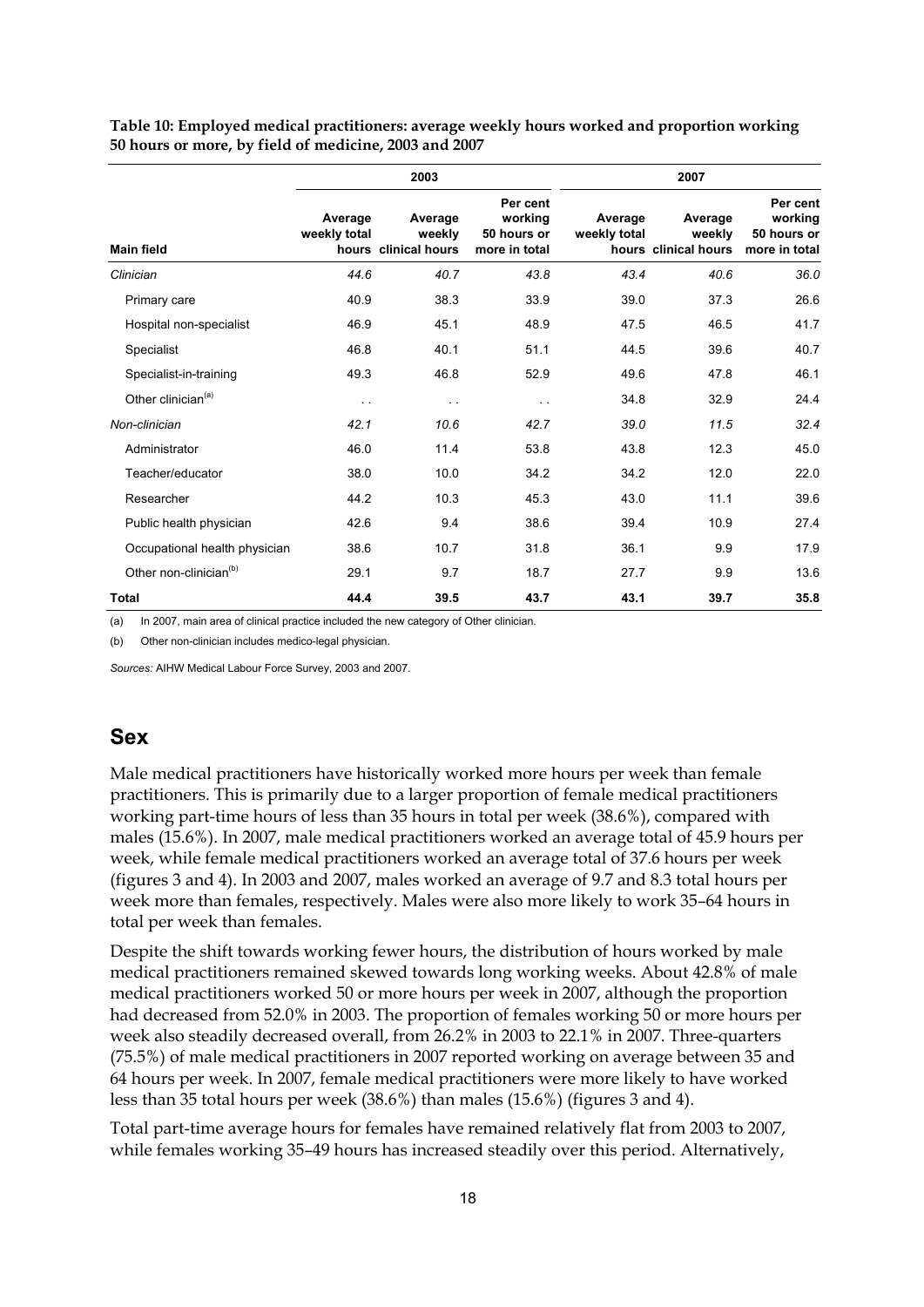females working 50–64 hours have fallen most years from 2003. The proportion of males working 20–34 hours and 35–49 hours per week has steadily increased each year from 2003 to 2007, while the proportion of males in the 50–64 hours group has fallen each year over the same period. The total average hours worked for males has also fallen each year from 2003 (47.5 hours) to 2007 (45.9 hours), while for females it has remained unchanged since 2004 (37.6 hours).



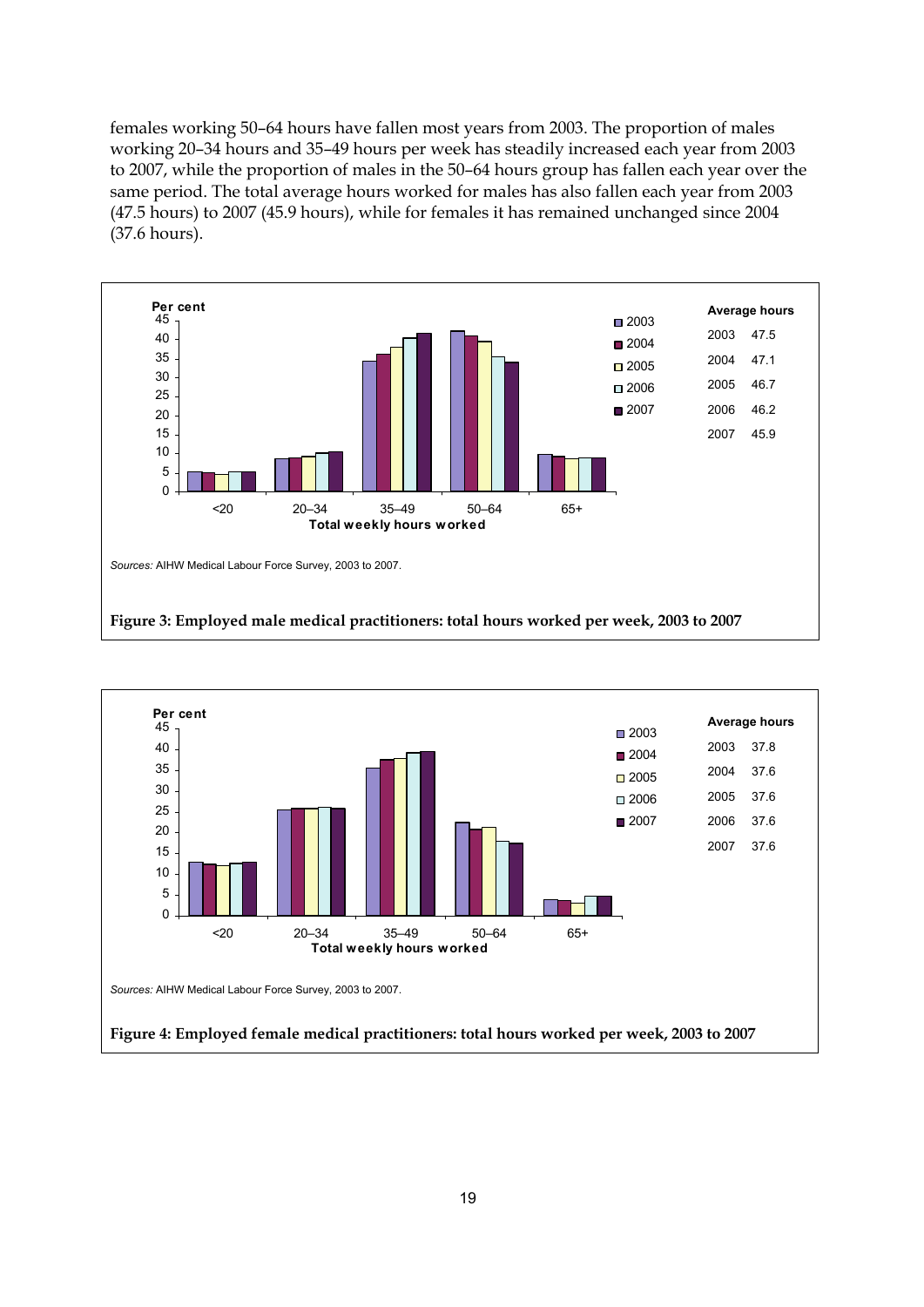### **Age**

Medical practitioners aged 25–34 years worked the highest average weekly hours in 2007 (47.2 hours), followed by those aged under 25 years (46.6 hours). This differed in 2003, where those aged less than 25 years accounted for the highest average weekly hours (50.7 hours), with those aged 45–54 years the next highest (46.8 hours) (Figure 5). Medical practitioners in all age groups, except the 25–34 and 65–74 years age groups, reduced their average weekly hours worked over the 5-year period, with the largest decrease being for those aged under 25 years (down by 4.1 hours).

Those aged 25–34 years and 65–74 years worked an average of 0.6 and 0.3 of an hour more in 2007 compared with 2003, respectively. Among those aged 25–34 years in 2007, the average weekly hours worked was 47.2 hours, and for those aged 65–74 years, 33.6 hours.

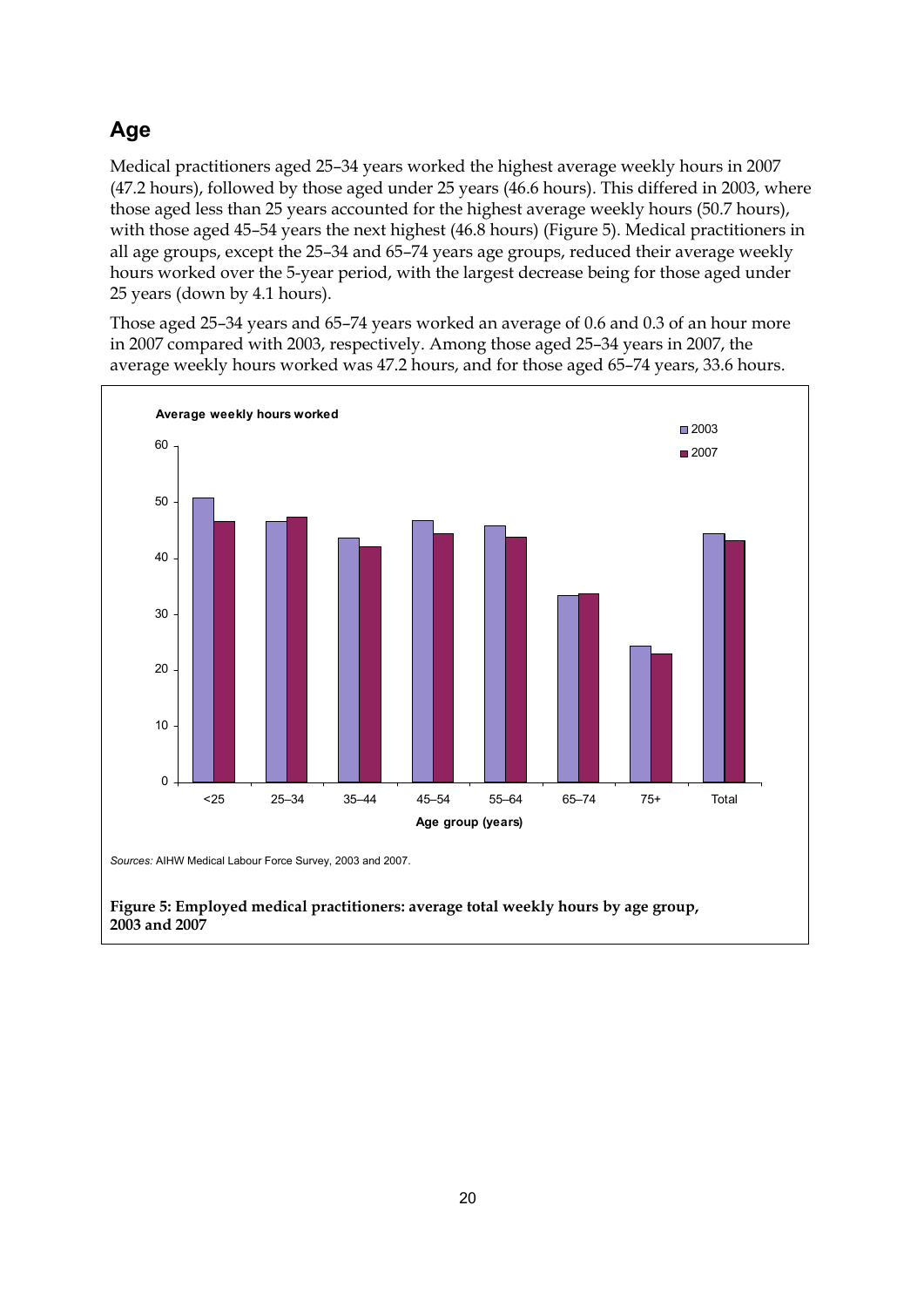### <span id="page-26-0"></span>**3.6 Work setting and sector**

Work setting refers to the type of service or facility in which medical practitioners are employed. Work sector refers to whether the care is provided in a public or private organisation. This data is only available for medical practitioners who report their hours worked by sector, so the figures for work setting and sector will be an underestimate of the actual numbers.

In 2007, there were 32,338 medical practitioners who reported working some hours in one or more public sector work settings (a rise of 9.5% from 29,538 in 2003), and 40,288 in one or more private sector work settings (a rise of 12.9% from 35,698 in 2003) (Table 11).

On average, in 2007, medical practitioners worked similar weekly hours in both sectors, with 35.2 hours worked in the private sector and 36.1 hours in the public sector. In 2003, medical practitioners worked an average of 1.5 hours per week less in the public sector than the private sector.

Average hours worked by medical practitioners in the public sector increased from 34.3 in 2003 to 36.1, an average increase of 1.8 hours per week. In contrast, hours worked by those in the private sector remained similar (35.2 in 2007 compared with 35.8 in 2003).

|                                                            |               | <b>Public sector</b>          | <b>Private sector</b> |                               |  |
|------------------------------------------------------------|---------------|-------------------------------|-----------------------|-------------------------------|--|
| <b>Work setting</b>                                        | <b>Number</b> | Average weekly<br>total hours | <b>Number</b>         | Average weekly<br>total hours |  |
|                                                            |               | 2007                          |                       |                               |  |
| Private medical practitioners' rooms or surgery            | . .           | $\ddot{\phantom{0}}$          | 33,741                | 32.5                          |  |
| Hospital                                                   | 27,214        | 36.4                          | 9,520                 | 21.3                          |  |
| Ambulatory centre, day procedure centre, outpatient clinic | 2,988         | 15.4                          | 1,632                 | 11.7                          |  |
| Community health centre                                    | 610           | 16.1                          | 172                   | 11.4                          |  |
| 24-hour or other medical centre not included above         | . .           | $\sim$ $\sim$                 | 1,201                 | 25.6                          |  |
| Other residential care facility                            | 552           | 9.2                           | 1,733                 | 5.5                           |  |
| Aboriginal health service                                  | 469           | 20.3                          | 305                   | 18.6                          |  |
| <b>Educational institution</b>                             | 2,340         | 19.6                          | 933                   | 13.3                          |  |
| Aero retrieval service, mobile clinic                      | 133           | 19.3                          | 51                    | 12.4                          |  |
| Commercial/industry/business                               | $\sim$ $\sim$ | $\sim$ $\sim$                 | 175                   | 18.7                          |  |
| Government/Defence                                         | 1,782         | 23.8                          | $\sim$                | $\sim$ $\sim$                 |  |
| Laboratory or radiology facility (not in a hospital)       | 140           | 17.3                          | 357                   | 24.4                          |  |
| Non-clinical office                                        | 546           | 11.7                          | 790                   | 11.2                          |  |
| Other                                                      | 508           | 17.4                          | 981                   | 16.9                          |  |
| Total employed medical practitioners <sup>(a)</sup>        | 32,338        | 36.1                          | 40,288                | 35.2                          |  |
|                                                            |               | 2003                          |                       |                               |  |
| Total employed medical practitioners <sup>(a)</sup>        | 29.538        | 34.3                          | 35,698                | 35.8                          |  |

#### **Table 11: Employed medical practitioners: average weekly hours worked, by work setting and sector(a), 2007**

(a) Data for work sector are based on self-reported hours worked in each sector and may be an underestimate of the actual numbers. A medical practitioner may be double counted if he or she works more than 1 hour in both sectors. Average weekly total hours for each work sector is based on the number of medical practitioners who did work in each sector; that is those who did not work in a sector are excluded from the average weekly hours calculation.

*Sources:* AIHW Medical Labour Force Survey, 2003 and 2007.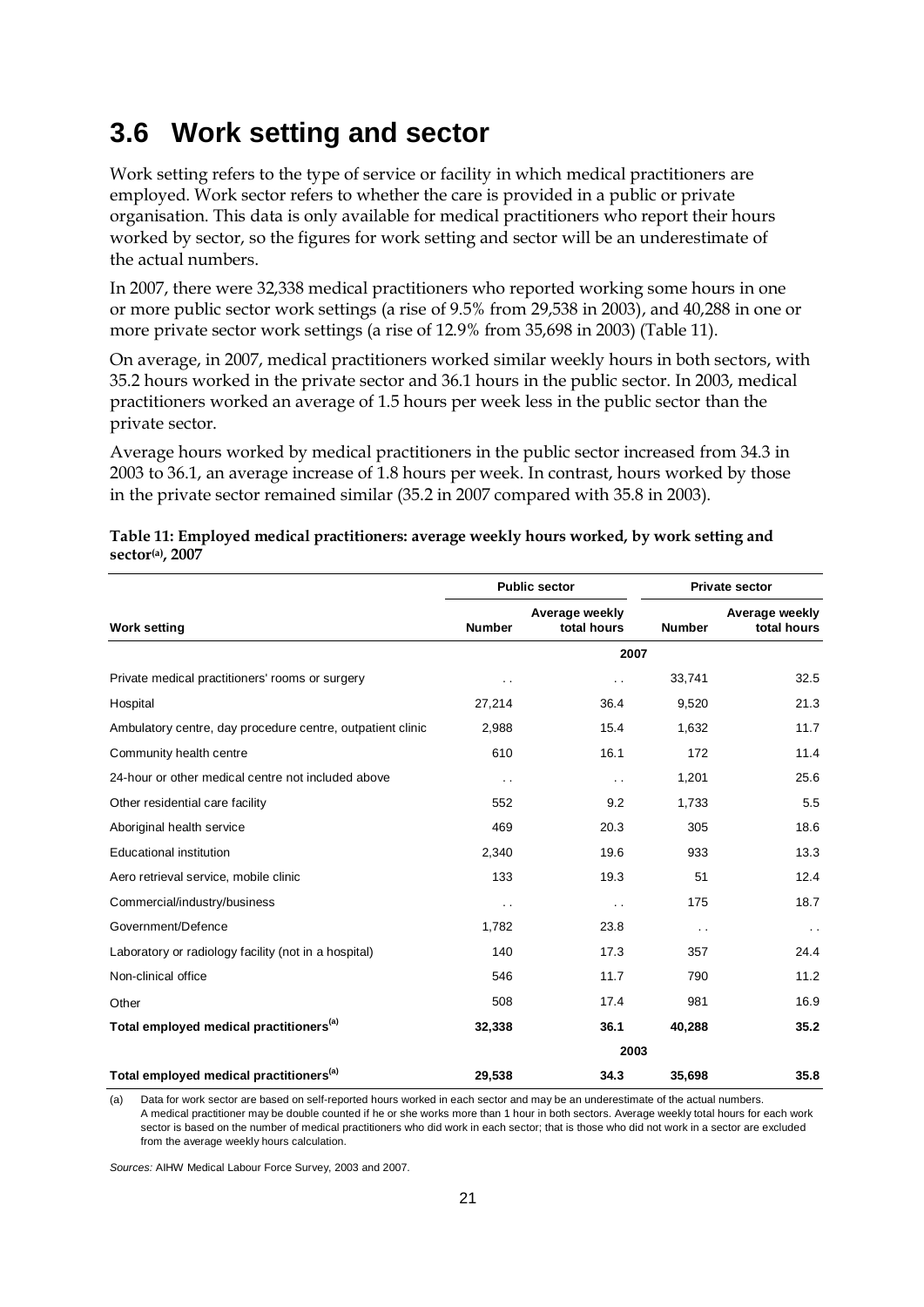# <span id="page-27-0"></span>**4 Supply of practitioners**

### <span id="page-27-1"></span>**4.1 Overall supply**

Data on the size and characteristics of the medical labour force present a valuable profile of medical practitioners, but do not give a complete picture of the overall level of service provided. As some medical practitioners have long working weeks and others work part time, their relative contributions to the level of service need to be taken into account to effectively measure the overall supply.

To do this, the number of employed medical practitioners and their average hours worked have been used to calculate a 'full-time equivalent' (FTE) number of practitioners, based on a 'standard full-time working week' (*Box 2*). This provides the full-time workloads being worked.

To take account of population differences across Australia, and across time, Australian Bureau of Statistics estimated resident population figures have been used to convert the FTE number to an FTE rate (FTE per 100,000 population) (see *Appendix F*).

#### **Box 2: Full-time equivalent**

*The number of full-time equivalent (FTE) medical practitioners is calculated by multiplying the number of medical practitioners by the average weekly hours worked, and dividing by the number of hours in a standard full-time working week.* 

*FTE gives a useful measure of supply, as it takes into account both those working full time and those working part time.* 

*The concept of FTE depends on what may reasonably be regarded as a full-time job, and this varies across occupations. The Australian Bureau of Statistics defines full-time work as being at least 35 hours per week, and many FTE calculations are based on this (AIHW 2005). However, people in managerial or professional jobs tend to work more than 35 hours per week and medical practitioners have worked, on average, around 43.1 hours per week (Table 10). Therefore, in this report, a standard week of 45 hours has been used to enable practical FTE measures of service delivery by practitioners. That is, FTE measures the number of 45-hour week workloads provided by the medical practitioner workforce.* 

The overall supply of employed medical practitioners in FTE per 100,000 population has risen in each year, from 279 in 2003, to 305 in 2007 (Table 12).

| <b>Main field</b>              | $2003^{(b)}$  | $2004^{(b)}$  | $2005^{(b)}$  | $2006^{(b)}$ | 2007 |
|--------------------------------|---------------|---------------|---------------|--------------|------|
| Clinician                      | 258           | 263           | 268           | 272          | 287  |
| Primary care                   | 100           | 98            | 98            | 97           | 99   |
| Hospital non-specialist        | 31            | 32            | 33            | 33           | 37   |
| Specialist                     | 95            | 97            | 99            | 98           | 102  |
| Specialist-in-training         | 32            | 36            | 37            | 41           | 46   |
| Other clinician <sup>(c)</sup> | $\sim$ $\sim$ | $\sim$ $\sim$ | $\sim$ $\sim$ | 3            | 2    |
| Non-clinician                  | 21            | 19            | 19            | 18           | 19   |
| Total                          | 279           | 283           | 287           | 290          | 305  |

**Table 12: Employed medical practitioners: FTE per 100,000 population(a) by main field of medicine, 2003 to 2007** 

(a) FTE rate (FTE per 100,000 population) is based on a standard full-time working week of 45 hours (see *Glossary*).

(b) For 2003 to 2006, FTE rate data may differ from previously published data due to revision in the ABS estimated resident population data (March 2009).

(c) In 2006 and 2007, main area of clinical practice included the new category of Other clinician.

*Sources:* AIHW Medical Labour Force Survey, 2003 to 2007; unpublished ABS estimated resident population data (see *Appendix F*).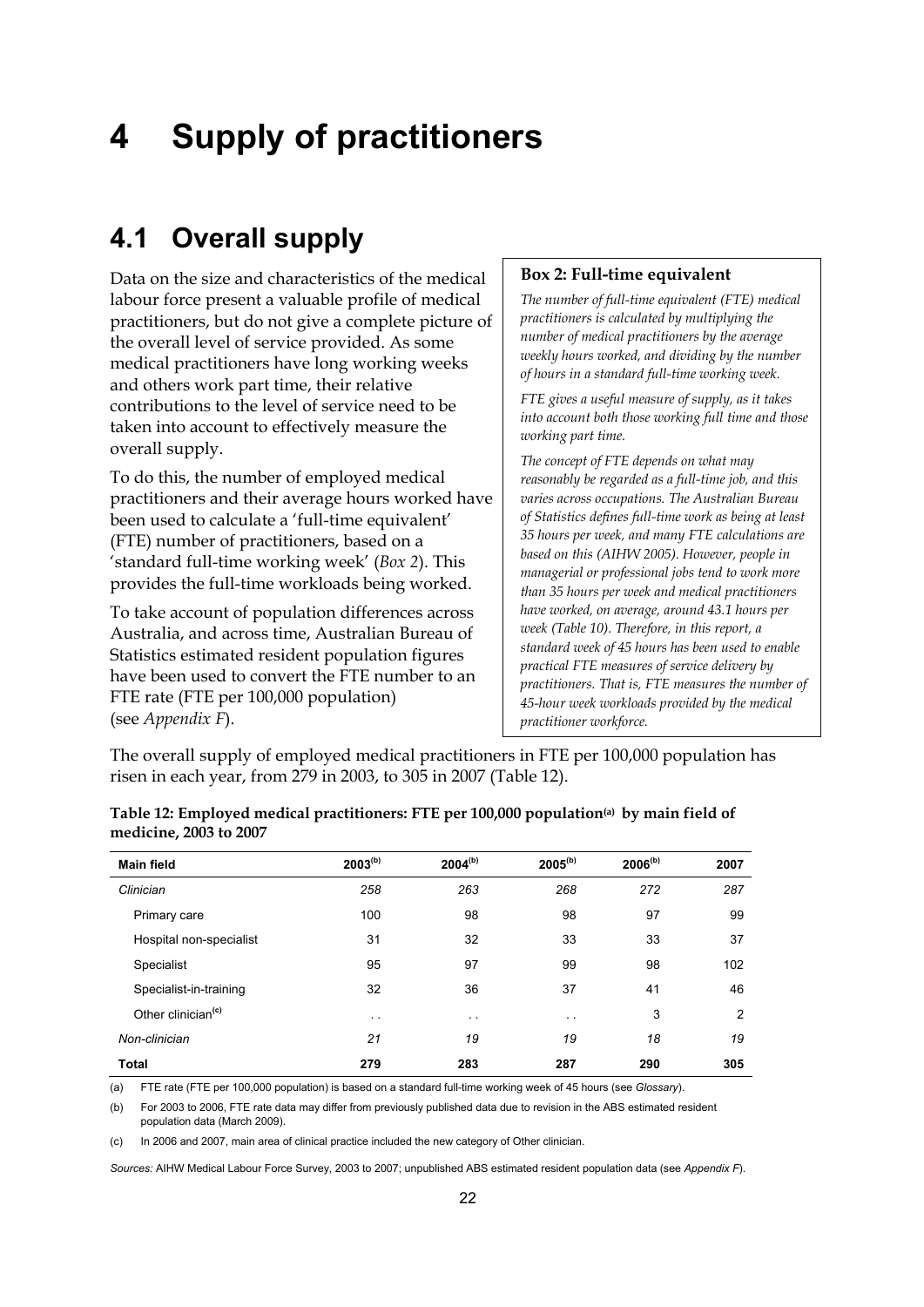## <span id="page-28-0"></span>**4.2 Supply of clinicians**

A clinician is a medical practitioner mainly involved in the diagnosis, care and treatment of individuals, including recommending preventive action. In this publication, medical practitioners who reported spending the majority of their total weekly working hours involved in the area of clinical practice are classed as clinicians.

The supply of clinicians has increased each year between 2003 and 2007, from 258 FTE per 100,000 population in 2003 to 287 in 2007 (Table 12). However, this pattern was not consistent across the practitioner fields.

The supply of primary care practitioners decreased steadily between 2003 and 2006 from a rate of 100 to 97 FTE per 100,000 population, then increased to 99 FTE per 100,000 in 2007 (Table 12). Over the same period, the supply of specialists-in-training increased from 32 to 46 FTE per 100,000 population.

Between 2004 and 2006, the supply of specialists was between 97 and 99 FTE per 100,000 population, increasing to 102 FTE per 100,000 in 2007.

Similarly, the supply of hospital non-specialists was stable at around 31 to 33 FTE per 100,000 population between 2003 and 2006, before increasing to 37 FTE per 100,000 in 2007.

The supply of specialist clinicians across the broad specialty groups is provided in Table 13. For each broad specialty group, except surgeons, there was little variation in supply between 2003 and 2007. The supply of surgeons has increased gradually from 18 FTE per 100,000 population in 2003 to 23 FTE per 100,000 in 2007.

| <b>Broad specialty group</b> | $2003^{(b)}$ | $2004^{(b)}$ | $2005^{(b)}$ | $2006^{(b)(c)}$ | 2007 <sup>(c)</sup> |
|------------------------------|--------------|--------------|--------------|-----------------|---------------------|
| Internal medicine            | 26           | 28           | 28           | 28              | 29                  |
| Pathology                    | 4            | 4            | 4            | 4               | 5                   |
| Surgery                      | 18           | 19           | 19           | 22              | 23                  |
| Other specialties            | 46           | 47           | 48           | 44              | 46                  |
| <b>Total</b>                 | 95           | 97           | 99           | 98              | 102                 |

#### **Table 13: Employed specialist clinicians: FTE per 100,000 population(a) by broad specialty group, 2003 to 2007**

(a) FTE rate (FTE per 100,000 population) is based on a standard full-time working week of 45 hours (see *Glossary*).

(b) For 2003 to 2006, FTE rate data may differ from previously published data due to revision in the ABS estimated resident population data (March 2009).

(c) In 2006 new specialty categories were introduced, and therefore the Internal medicine, Surgery, and Other specialties groups are not directly comparable with previous years. Changes to these three broad groups are minor and do not affect comparisons significantly. Data for 2006 and 2007 are comparable as the groups include the same specialties.

*Sources:* AIHW Medical Labour Force Survey, 2003 to 2007; unpublished ABS estimated resident population data (see *Appendix F*).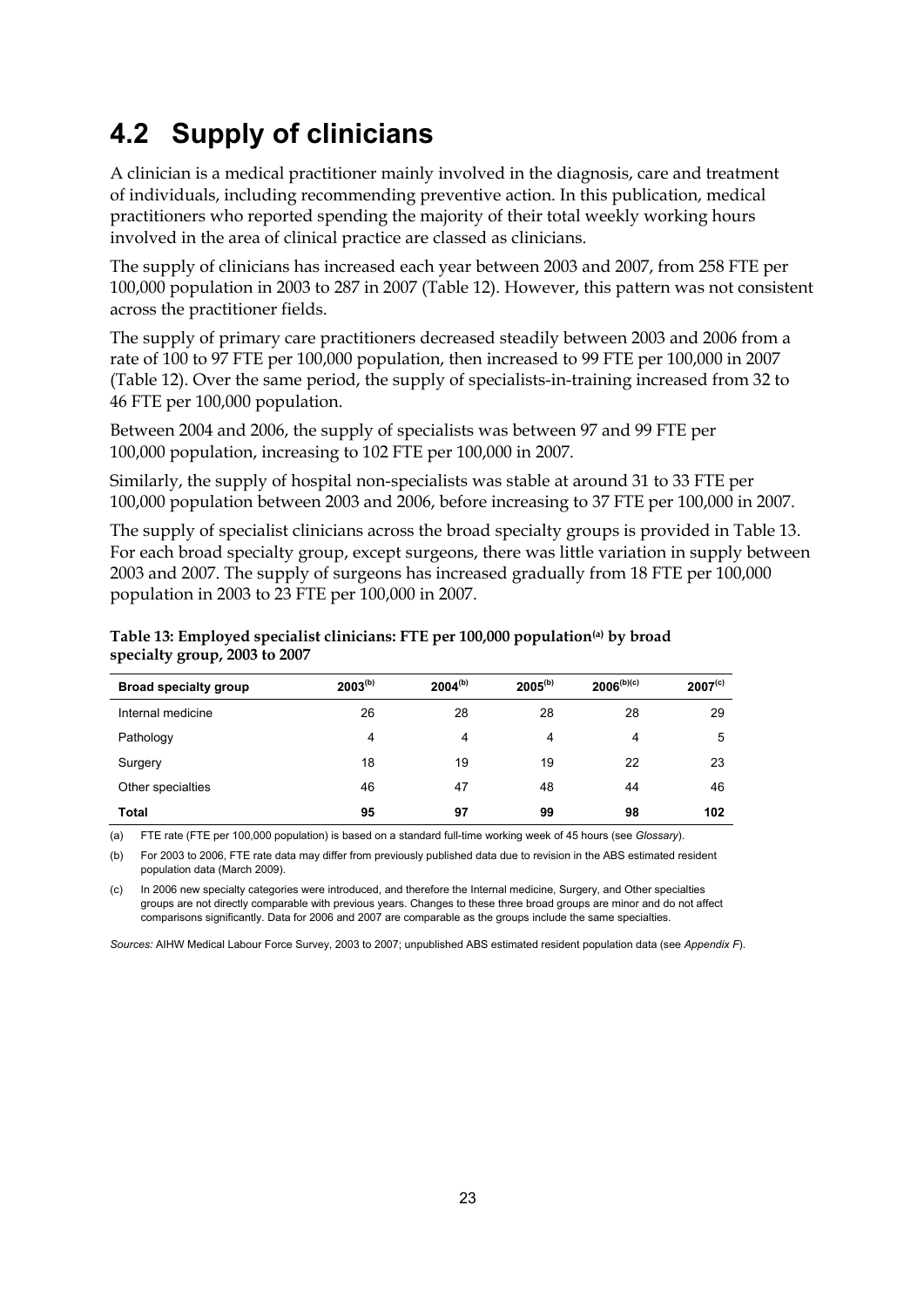## <span id="page-29-0"></span>**5 Regional comparisons**

### <span id="page-29-1"></span>**5.1 Remoteness Areas**

The distribution of medical practitioners in Australia is of considerable interest to both government and communities. Information on the work location of medical practitioners is collected in the AIHW Medical Labour Force Survey, providing a means, in combination with other data on hours and population, of examining variability in the supply of practitioners across Australia. Using the postcode of practitioners' main work location, they are allocated to one of the following Australian Standard Geographical Classification Remoteness Areas (RA): *Major cities*, *Inner regional*, *Outer regional*, *Remote*, *Very remote* and *Migratory* (see *Glossary*). In this report, the *Remote*, *Very remot*e and *Migratory* categories have been collapsed due to small numbers.

| <b>Main field</b>              | <b>Number</b> | Average<br>age | Per cent<br>female | Average<br>hours | FTE rate <sup>(a)</sup> |
|--------------------------------|---------------|----------------|--------------------|------------------|-------------------------|
|                                |               |                | $2003^{(b)}$       |                  |                         |
| Clinician                      | 51,819        | 45.6           | 32.0               | 44.6             | 258                     |
| Primary care practitioner      | 21,919        | 48.8           | 36.2               | 40.9             | 100                     |
| Hospital non-specialist        | 5,915         | 33.5           | 45.1               | 46.9             | 31                      |
| Specialist                     | 18,093        | 49.9           | 19.7               | 46.8             | 95                      |
| Specialist-in-training         | 5,892         | 32.6           | 40.8               | 49.3             | 32                      |
| Other clinician                | $\ddotsc$     | $\sim$ $\sim$  | $\sim$ $\sim$      | $\sim$ $\sim$    | $\sim$                  |
| Non-clinician                  | 4.388         | 48.9           | 30.5               | 42.1             | 21                      |
| <b>Total</b>                   | 56,207        | 45.9           | 31.9               | 44.4             | 279                     |
|                                |               |                | 2007               |                  |                         |
| Clinician                      | 62,652        | 45.6           | 34.1               | 43.4             | 287                     |
| Primary care practitioner      | 24,121        | 49.8           | 37.6               | 39.0             | 99                      |
| Hospital non-specialist        | 7,412         | 33.7           | 47.2               | 47.5             | 37                      |
| Specialist                     | 21,702        | 49.8           | 23.0               | 44.5             | 102                     |
| Specialist-in-training         | 8,853         | 33.3           | 40.0               | 49.6             | 46                      |
| Other clinician <sup>(c)</sup> | 564           | 46.0           | 43.6               | 34.8             | 2                       |
| Non-clinician                  | 4,556         | 51.2           | 32.4               | 39.0             | 19                      |
| <b>Total</b>                   | 67,208        | 45.9           | 34.0               | 43.1             | 305                     |

**Table 14: Employed medical practitioners in Australia: selected features by main field of medicine, 2003 and 2007** 

(a) FTE rate (FTE per 100,000 population) is based on a standard full-time working week of 45 hours (see *Glossary*).

(c) In 2007, main area of clinical practice included the new category of Other clinician.

*Sources:* AIHW Medical Labour Force Survey, 2003 and 2007; unpublished ABS estimated resident population data (see *Appendix F*).

The comparison of the medical workforce national data (Table 14) with the medical workforce data by RAs (tables 15–18) should be treated with caution, as not all medical

<sup>(</sup>b) 2003 FTE rate data may differ from previously published data due to revision in the ABS estimated resident population data (March 2009).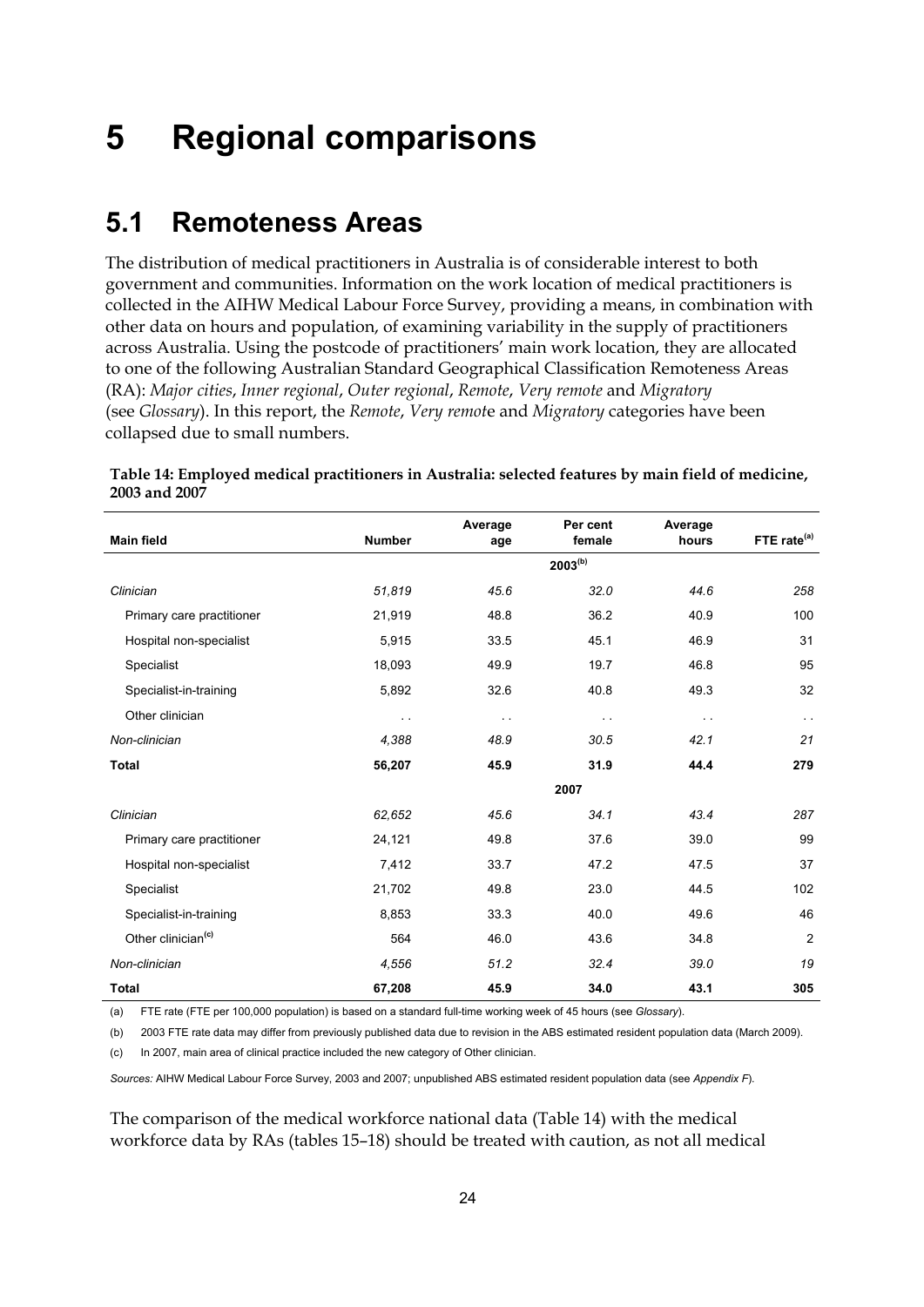practitioners in 2007 reported their main work location. Therefore the numbers and rates for each individual RA will not sum to the national figures.

In 2007, some 62,454 (92.9%) of the 67,208 estimated employed medical practitioners in Australia reported the area of their main work location in the week before the survey. That is, 4,754 employed medical practitioners could not be allocated to a RA. Among the group allocated to a RA, 80.4% (50,232) worked in *Major cities*, 12.9% (8,027) in *Inner regional* areas, 5.1% (3,209) in *Outer regional* areas and 1.6% (986) in *Remote/Very remote* areas (tables 14–18).

Of the 22,548 primary care practitioner clinicians who reported their main work location in 2007, 72.3% (16,291) were working mainly in *Major cities*, 17.6% (3,968) in *Inner regional* areas, 7.8% (1,766) in *Outer regional* areas and 2.3% (523) in *Remote/Very remote* areas.

In 2007, the overall supply of medical practitioners in Australia was estimated to be 305 FTE per 100,000 population (Table 14). This varied considerably across RAs, estimated to be 332 FTE per 100,000 population in *Major cities*, 186 FTE in *Inner regional*, 157 in *Outer regional* and 204 in *Remote/Very remote* areas (tables 15–18). For primary care practice clinicians, however, supply was less varied. In 2007, there were an estimated 95 FTE primary care practitioners employed per 100,000 population in *Major cities*, 85 in *Inner regional* areas, 84 in *Outer regional* areas and 106 in *Remote/Very remote* areas.

#### **Major cities**

Of the medical practitioners employed in *Major cities* in 2007, 92.7% were clinicians. Of employed clinicians, 36.5% were specialists, 35.0% were primary care practitioners, 15.8% specialists-in-training and 11.8% hospital non-specialists (Table 15). The proportions of specialists and specialists-in-training were higher in this area than any other RA. The proportion of primary care practitioners was the lowest of the four RAs at 35.0%. This indicates that the medical practitioner population is more distributed across clinician types in *Major cities* than in the other RAs.

In 2007, around one-third (34.8%) of medical practitioners in *Major cities* were female, which is equal with *Remote/Very remote* areas as having the highest proportion of the four RAs. The average age of medical practitioners in *Major cities* was 45.7 years, which was slightly lower than the national average in 2007 of 45.9 years (tables 14 and 15). These differences reflect, in part, the different fields of practice in *Major cities* compared with other RAs, with a relatively high proportion of specialists-in-training and hospital non-specialists (who are younger, on average, and more often female than other medical practitioners).

Between 2003 and 2007, the number of employed medical practitioners in *Major cities* increased by 16.8%. For clinicians overall, the increase was 18.3%. Among clinicians, the largest increase over the same period occurred for specialists-in-training (44.3%) followed by hospital non-specialists (20.7%).

There was also a rise in the supply of medical practitioners of 21 FTE per 100,000 population, and in the supply of clinicians of 25 FTE per 100,000 population, from 2003 to 2007. However, over the same period, the supply of primary care clinicians fell by 4 FTE per 100,000 population to 95 FTE per 100,000 in 2007. This decrease is largely a result of a decline in the average hours worked by primary care practitioners in this RA.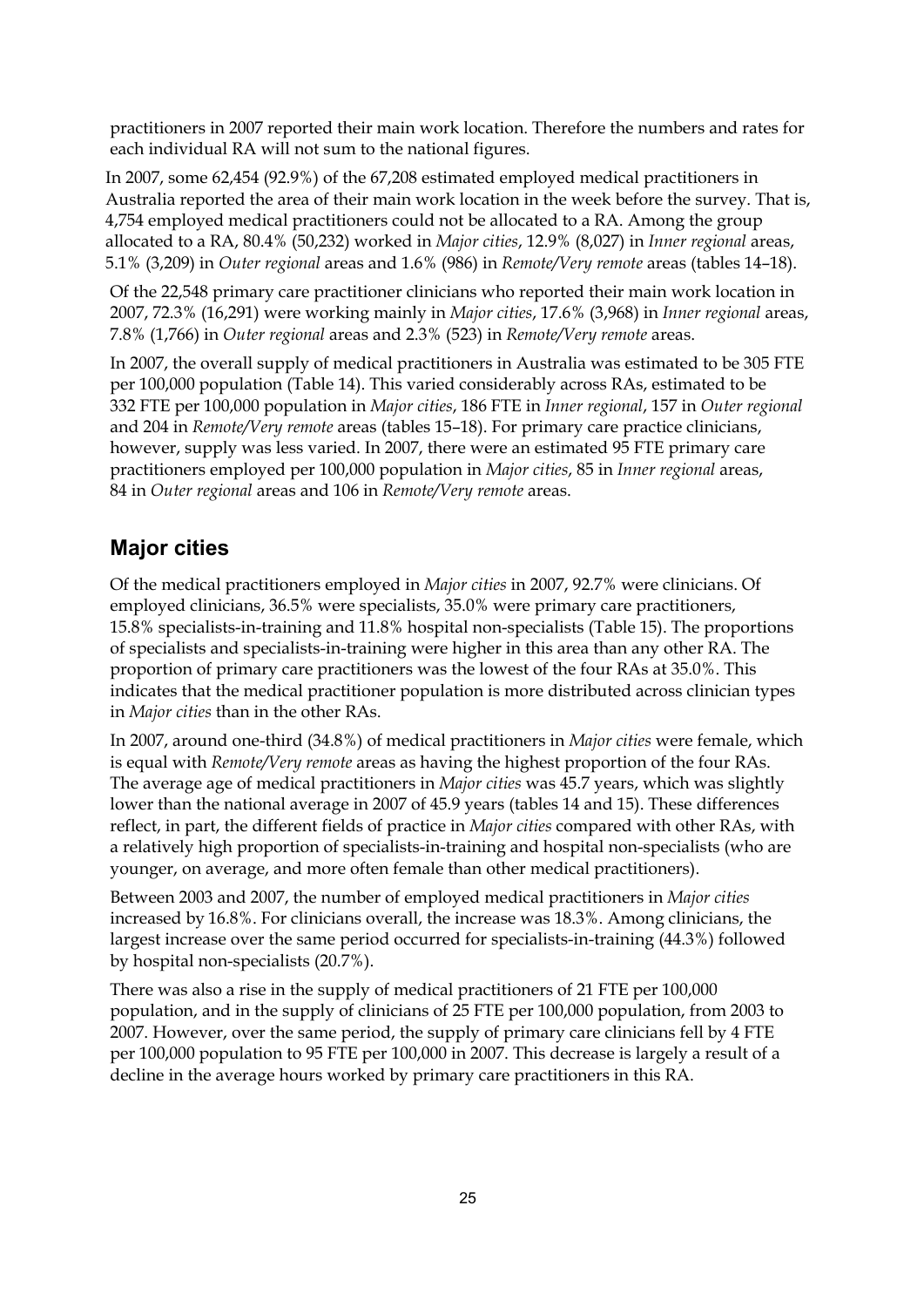| <b>Main field</b>              | <b>Number</b>        | Average<br>age | Per cent<br>female | Average<br>hours | FTE rate <sup>(b)</sup> |
|--------------------------------|----------------------|----------------|--------------------|------------------|-------------------------|
|                                |                      |                | $2003^{(c)}$       |                  |                         |
| Clinician                      | 39,389               | 45.4           | 32.7               | 44.3             | 285                     |
| Primary care practitioner      | 15,132               | 49.4           | 37.6               | 39.9             | 99                      |
| Hospital non-specialist        | 4,561                | 33.0           | 46.2               | 46.7             | 35                      |
| Specialist                     | 14,580               | 49.7           | 20.8               | 46.6             | 111                     |
| Specialist-in-training         | 5,116                | 32.6           | 40.6               | 49.1             | 41                      |
| Other clinician                | $\ddot{\phantom{1}}$ | $\sim$ $\sim$  | $\sim$ $\sim$      | $\sim$ $\sim$    | $\sim$                  |
| Non-clinician                  | 3,621                | 48.6           | 30.6               | 42.5             | 25                      |
| <b>Total</b>                   | 43,010               | 45.7           | 32.6               | 44.2             | 311                     |
|                                |                      |                | 2007               |                  |                         |
| Clinician                      | 46,589               | 45.3           | 35.0               | 43.2             | 310                     |
| Primary care practitioner      | 16,291               | 50.5           | 39.1               | 38.0             | 95                      |
| Hospital non-specialist        | 5,504                | 33.0           | 49.0               | 47.4             | 40                      |
| Specialist                     | 17,024               | 49.6           | 24.0               | 44.3             | 116                     |
| Specialist-in-training         | 7,383                | 33.1           | 40.1               | 49.5             | 56                      |
| Other clinician <sup>(d)</sup> | 388                  | 45.2           | 47.7               | 35.4             | 2                       |
| Non-clinician                  | 3,643                | 50.9           | 32.5               | 39.3             | 22                      |
| Total                          | 50,232               | 45.7           | 34.8               | 42.9             | 332                     |

#### **Table 15: Employed medical practitioners in** *Major cities***(a): selected features by main field of medicine, 2003 and 2007**

(a) In 2007, a total of 4,754 employed medical practitioners did not report the Remoteness Area they worked in, as did 1,869 in 2003. Hence the number of employed medical practitioners stated by Remoteness Area is an underestimate.

(b) FTE rate (FTE per 100,000 population) is based on a standard full-time working week of 45 hours (see *Glossary*).

(c) 2003 FTE rate data may differ from previously published data due to revision in the ABS estimated resident population data (March 2009).

(d) In 2007, main area of clinical practice included the new category of Other clinician.

*Sources:* AIHW Medical Labour Force Survey, 2003 and 2007; unpublished ABS estimated resident population data (see *Appendix F*).

#### **Inner regional areas**

Of the medical practitioners employed in *Inner regional* areas, 95.6% were clinicians (Table 16). As with *Major cities* a relatively high proportion of these clinicians were specialists (36.5% in *Major cities* and 28.8% in *Inner regional*). However, *Inner regional* areas had a much higher proportion who were primary care practitioners (51.7%), and a lower proportion who were specialists-in-training (7.9%) and hospital non-specialists (10.4%) than *Major cities* (35.0%, 15.8% and 11.8%, respectively).

In 2007, medical practitioners employed in *Inner regional* areas worked, on average, very similar hours to the national average (43.3 hours compared with 43.1 hours). However, they were slightly older, with an average age of 46.7 years compared with 45.9 years nationally. They were also less likely to be female (31.3% compared with 34.0% nationally) (tables 14 and 16).

Between 2003 and 2007, the number of employed medical practitioners in *Inner regional* areas grew by 7.8%. This was below the national average growth in employed medical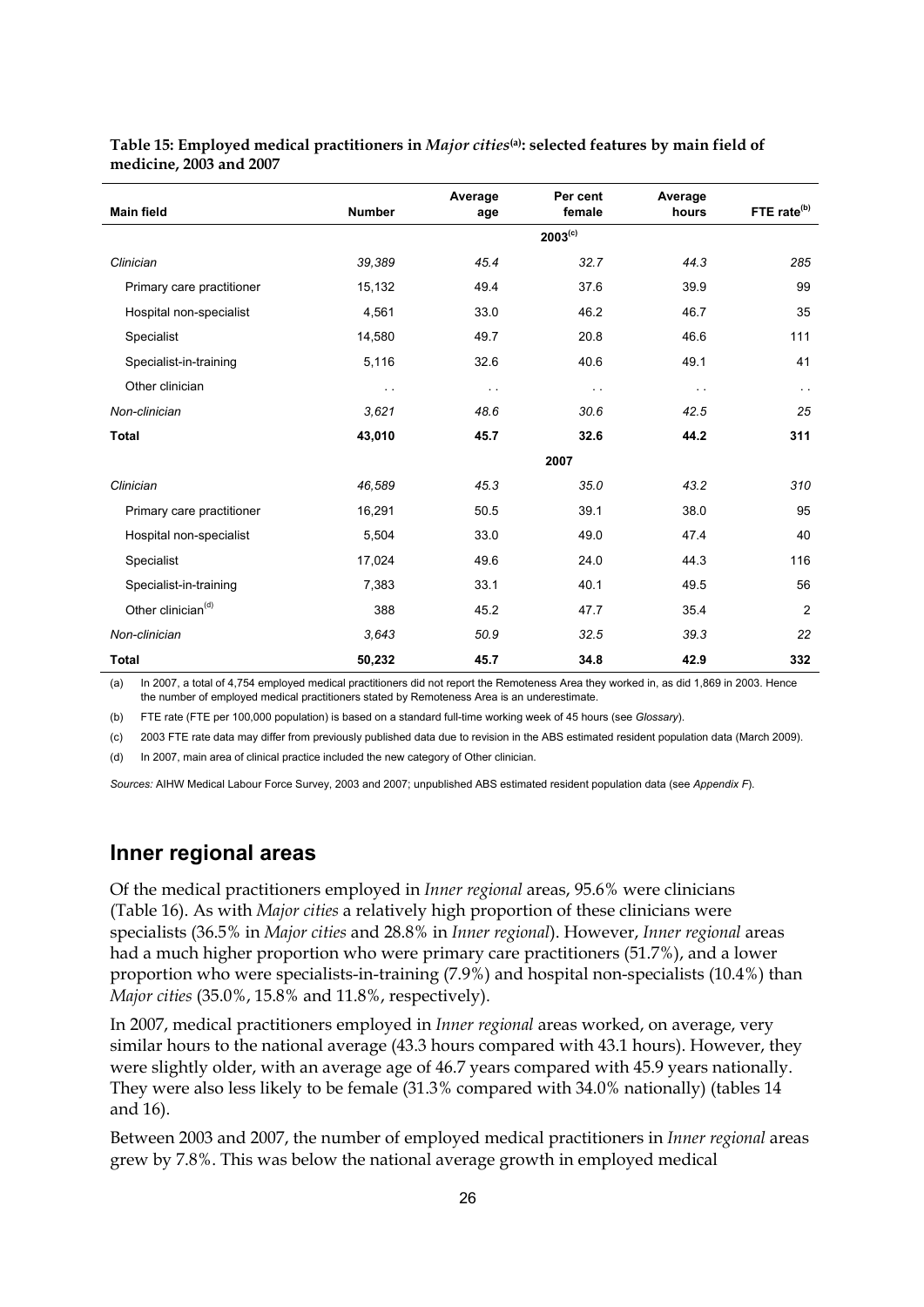practitioners (19.6%). The number of primary care practitioners in *Inner regional* areas grew by 1.7%. Despite a small increase in numbers, overall supply declined marginally, from 190 FTE per 100,000 population in 2003 to 186 FTE per 100,000 in 2007, as a result of a fall in average hours worked per week (from 44.8 hours to 43.3 hours).

| <b>Main field</b>              | <b>Number</b> | Average<br>age | Per cent<br>female | Average<br>hours | FTE rate <sup>(b)</sup> |
|--------------------------------|---------------|----------------|--------------------|------------------|-------------------------|
|                                |               |                | $2003^{(c)}$       |                  |                         |
| Clinician                      | 7,074         | 46.6           | 27.5               | 45.0             | 181                     |
| Primary care practitioner      | 3,901         | 47.6           | 33.3               | 42.8             | 95                      |
| Hospital non-specialist        | 659           | 35.2           | 37.6               | 47.2             | 18                      |
| Specialist                     | 2,164         | 50.3           | 12.1               | 47.6             | 59                      |
| Specialist-in-training         | 350           | 32.3           | 39.4               | 50.5             | 10                      |
| Other clinician                | $\sim$ $\sim$ | $\sim$         | $\sim$ $\sim$      | $\sim$ $\sim$    | $\sim$                  |
| Non-clinician                  | 372           | 50.1           | 24.4               | 40.4             | 9                       |
| <b>Total</b>                   | 7,446         | 46.8           | 27.4               | 44.8             | 190                     |
|                                |               |                | 2007               |                  |                         |
| Clinician                      | 7,671         | 46.4           | 31.4               | 43.5             | 178                     |
| Primary care practitioner      | 3,968         | 48.1           | 36.4               | 40.3             | 85                      |
| Hospital non-specialist        | 800           | 35.8           | 42.9               | 48.0             | 21                      |
| Specialist                     | 2,212         | 50.7           | 16.0               | 45.9             | 54                      |
| Specialist-in-training         | 609           | 33.6           | 39.0               | 50.7             | 17                      |
| Other clinician <sup>(d)</sup> | 82            | 46.0           | 31.6               | 36.1             | $\overline{c}$          |
| Non-clinician                  | 356           | 53.3           | 29.2               | 37.8             | $\overline{7}$          |
| Total                          | 8,027         | 46.7           | 31.3               | 43.3             | 186                     |

| Table 16: Employed medical practitioners in <i>Inner regional</i> areas <sup>(a)</sup> : selected features by main field |  |
|--------------------------------------------------------------------------------------------------------------------------|--|
| of medicine, 2003 and 2007                                                                                               |  |

(a) In 2007, a total of 4,754 employed medical practitioners did not report the Remoteness Area they worked in, as did 1,869 in 2003. Hence the number of employed medical practitioners stated by Remoteness Area is an underestimate.

(b) FTE rate (FTE per 100,000 population) is based on a standard full-time working week of 45 hours (see *Glossary*).

(c) 2003 FTE rate data may differ from previously published data due to revision in the ABS estimated resident population data (March 2009).

(d) In 2007, main area of clinical practice included the new category of Other clinician.

*Sources:* AIHW Medical Labour Force Survey, 2003 and 2007; unpublished ABS estimated resident population data (see *Appendix F*).

#### **Outer regional areas**

In 2007, 94.6% of employed medical practitioners in *Outer regional* areas were categorised as clinicians. Of these, 58.2% were primary care practitioners (the highest of the four RAs), 24.5% were specialists, 9.1% hospital non-specialists and 7.4% specialists-in-training (Table 17).

Of all employed medical practitioners, 31.7% were female, slightly lower than the national proportion of 34.0%. The average age of employed medical practitioners in *Outer regional* areas was similar to the national average (46.5 years compared with 45.9 years).

Medical practitioners in *Outer regional* areas in 2007 worked, on average, about 1 hour per week more than the national average (44.0 hours compared with 43.1 hours). Primary care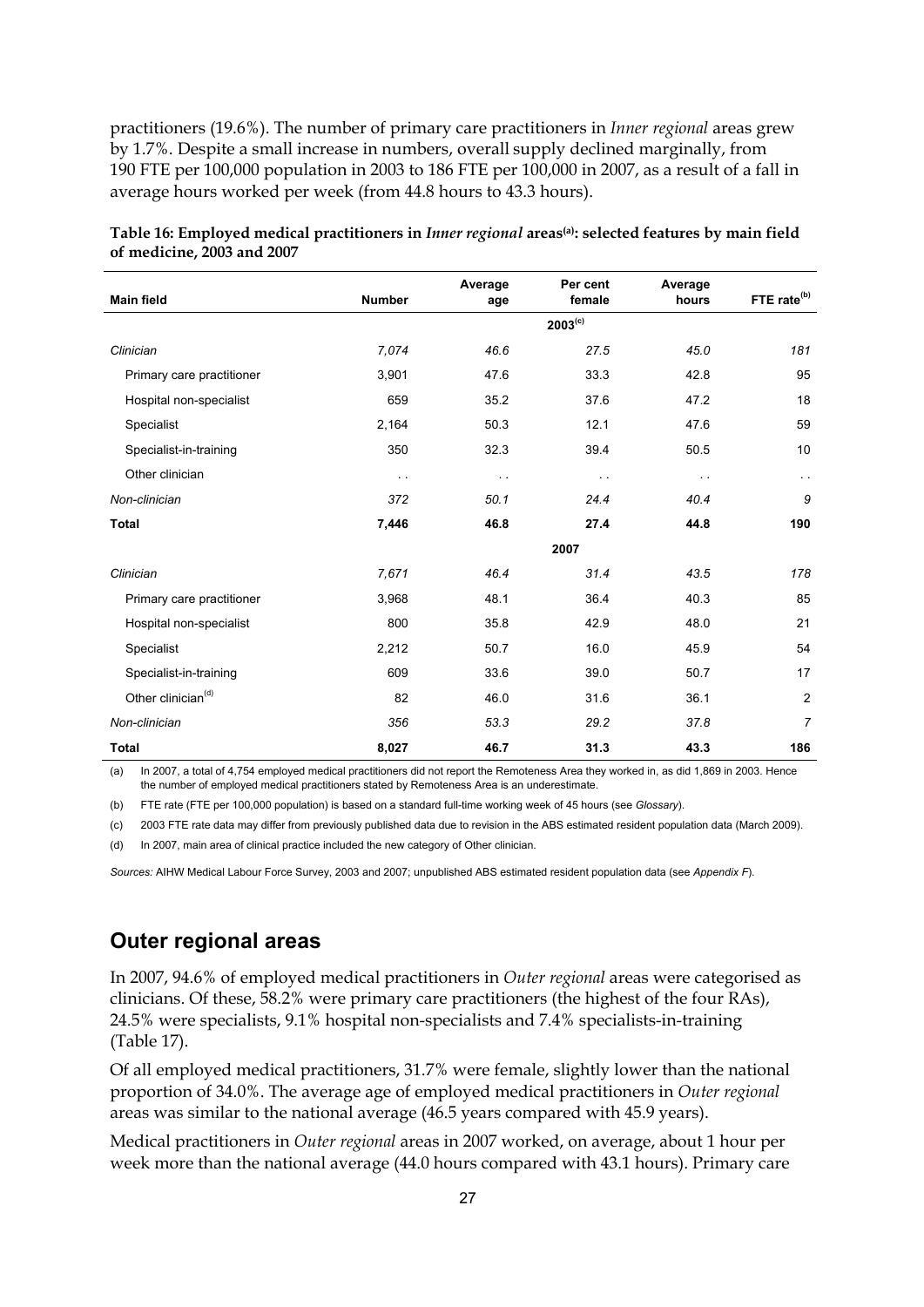clinicians in *Outer regional* areas, in particular, worked longer weekly hours than the national average (42.9 hours compared with 39.0 hours) (tables 14 and 17).

Between 2003 and 2007, the number of employed medical practitioners in *Outer regional* areas grew by 1.7%. This was below the national average growth in employed medical practitioners (19.6%) and the lowest of the four RAs. The number of primary care practitioners in *Outer regional* areas grew by 1.5%, which was also the lowest growth among the four RAs. Despite a little growth in the overall numbers, overall supply decreased from 170 FTE per 100,000 population in 2003 to 157 FTE per 100,000 in 2007, as a result of a fall in average hours worked per week (from 46.2 hours to 44.0 hours).

| <b>Main field</b>              | <b>Number</b> | Average<br>age | Per cent<br>female | Average<br>hours | FTE rate <sup>(b)</sup> |
|--------------------------------|---------------|----------------|--------------------|------------------|-------------------------|
|                                |               |                | $2003^{(c)}$       |                  |                         |
| Clinician                      | 2,948         | 44.9           | 30.3               | 46.4             | 159                     |
| Primary care practitioner      | 1,740         | 46.7           | 32.4               | 44.7             | 91                      |
| Hospital non-specialist        | 359           | 33.3           | 43.7               | 48.1             | 20                      |
| Specialist                     | 665           | 50.1           | 15.1               | 49.3             | 38                      |
| Specialist-in-training         | 185           | 32.5           | 38.3               | 49.2             | 11                      |
| Other clinician                | $\sim$ $\sim$ | $\sim$         | $\sim$ $\sim$      | $\sim$ $\sim$    | $\sim$ $\sim$           |
| Non-clinician                  | 205           | 48.0           | 30.2               | 42.7             | 10                      |
| <b>Total</b>                   | 3,154         | 45.1           | 30.3               | 46.2             | 170                     |
|                                |               |                | 2007               |                  |                         |
| Clinician                      | 3.035         | 46.3           | 31.6               | 44.3             | 150                     |
| Primary care practitioner      | 1,766         | 47.9           | 33.2               | 42.9             | 84                      |
| Hospital non-specialist        | 277           | 34.3           | 45.4               | 47.0             | 15                      |
| Specialist                     | 744           | 50.0           | 20.7               | 46.1             | 38                      |
| Specialist-in-training         | 226           | 35.9           | 38.0               | 47.7             | 12                      |
| Other clinician <sup>(d)</sup> | 23            | 43.1           | 33.4               | 28.1             | 1                       |
| Non-clinician                  | 173           | 50.5           | 33.9               | 38.5             | $\overline{7}$          |
| Total                          | 3,209         | 46.5           | 31.7               | 44.0             | 157                     |

**Table 17: Employed medical practitioners in** *Outer regional* **areas(a): selected features by main field of medicine, 2003 and 2007** 

(a) In 2007, a total of 4,754 employed medical practitioners did not report the Remoteness Area they worked in, as did 1,869 in 2003. Hence the number of employed medical practitioners stated by Remoteness Area is an underestimate.

(b) FTE rate (FTE per 100,000 population) is based on a standard full-time working week of 45 hours (see *Glossary*).

(c) 2003 FTE rate data may differ from previously published data due to revision in the ABS estimated resident population data (March 2009).

(d) In 2007, main area of clinical practice included the new category of Other clinician.

*Sources:* AIHW Medical Labour Force Survey, 2003 and 2007; unpublished ABS estimated resident population data (see *Appendix F*).

#### **Remote and Very remote areas**

In 2007, 93.6% of employed medical practitioners in *Remote/Very remote* areas were categorised as clinicians. Of these, 56.7% worked in primary care (the second highest of the four RAs), 21.8% were hospital non-specialists (the highest of the RAs), 15.5% were specialists (the lowest of the RAs), and 5.6% were specialists-in-training (the lowest of the RAs) (Table 18).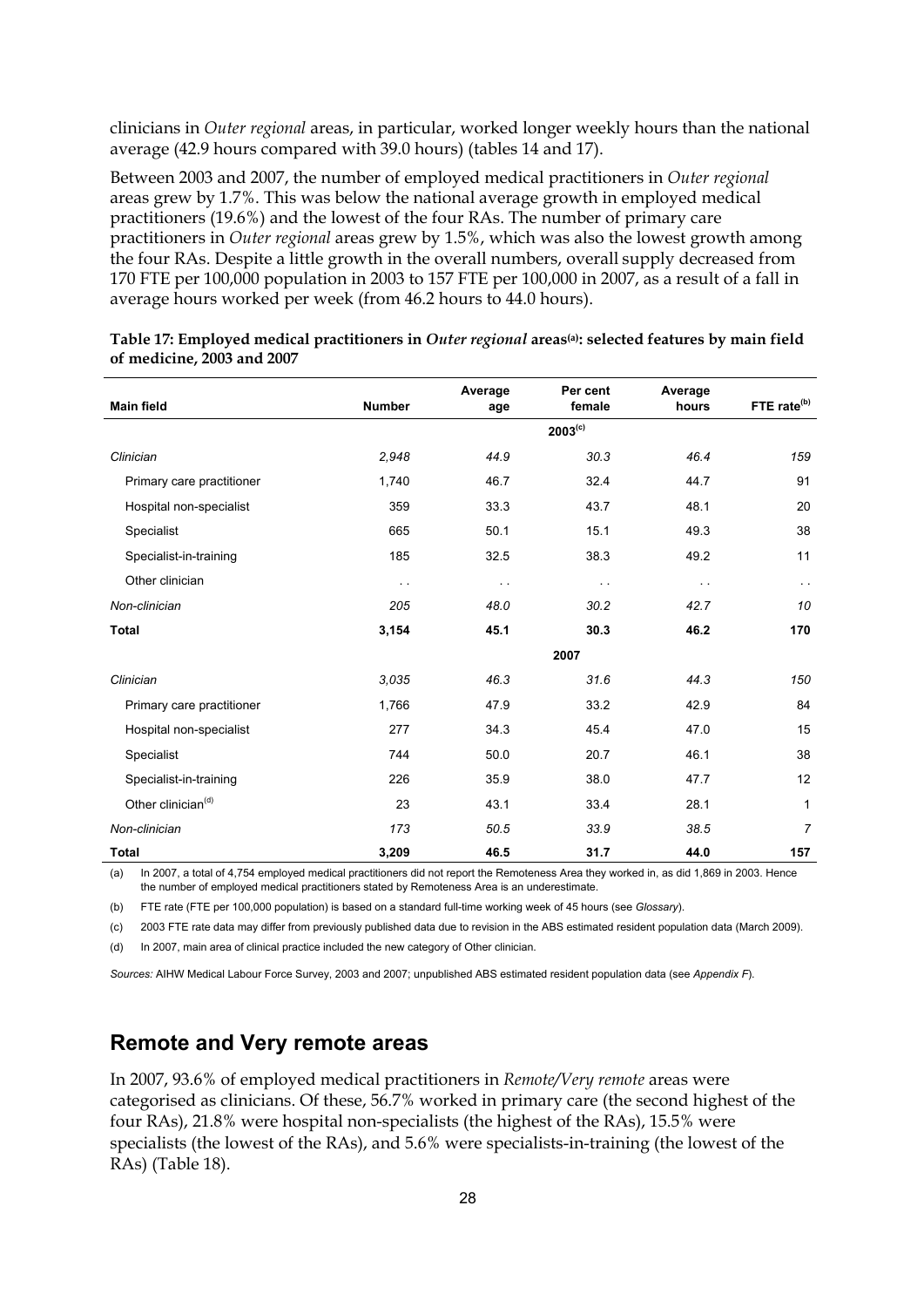The average age of all employed medical practitioners in *Remote/Very remote* areas in 2007 was 44.2 years, which was lower than the national average of 45.9 years (and the lowest of the RAs).

Medical practitioners working in *Remote/Very remote* areas worked, on average, 2 hours per week more than the national average (45.2 compared with 43.1 hours). Primary care practitioners, in particular, worked longer average hours in *Remote/Very remote* areas than in other RAs. In 2007, this group of clinicians in *Remote/Very remote* areas worked, on average, 5.2 hours per week more than the national average (44.2 compared with 39.0 hours).

|                                |               | Average | Per cent               | Average       | FTE rate <sup>(b)</sup> |  |  |  |  |
|--------------------------------|---------------|---------|------------------------|---------------|-------------------------|--|--|--|--|
| <b>Main field</b>              | <b>Number</b> | age     | female<br>$2003^{(c)}$ | hours         |                         |  |  |  |  |
|                                |               |         |                        |               |                         |  |  |  |  |
| Clinician                      | 680           | 44.1    | 32.6                   | 48.7          | 153                     |  |  |  |  |
| Primary care practitioner      | 453           | 45.1    | 33.0                   | 48.1          | 101                     |  |  |  |  |
| Hospital non-specialist        | 111           | 38.3    | 40.7                   | 52.9          | 27                      |  |  |  |  |
| Specialist                     | 94            | 48.8    | 20.5                   | 47.0          | 20                      |  |  |  |  |
| Specialist-in-training         | 22            | 32.5    | 35.9                   | 49.5          | 5                       |  |  |  |  |
| Other clinician                | $\sim$        | $\sim$  | $\sim$ $\sim$          | $\sim$ $\sim$ | $\sim$ $\sim$           |  |  |  |  |
| Non-clinician                  | 48            | 47.0    | 32.8                   | 44.8          | 10                      |  |  |  |  |
| <b>Total</b>                   | 728           | 44.3    | 32.6                   | 48.5          | 163                     |  |  |  |  |
|                                | 2007          |         |                        |               |                         |  |  |  |  |
| Clinician                      | 923           | 44.1    | 34.2                   | 45.5          | 192                     |  |  |  |  |
| Primary care practitioner      | 523           | 46.9    | 36.1                   | 44.2          | 106                     |  |  |  |  |
| Hospital non-specialist        | 201           | 35.9    | 36.6                   | 49.1          | 45                      |  |  |  |  |
| Specialist                     | 143           | 47.3    | 23.1                   | 43.9          | 29                      |  |  |  |  |
| Specialist-in-training         | 52            | 40.8    | 30.9                   | 49.1          | 12                      |  |  |  |  |
| Other clinician <sup>(d)</sup> | 5             | 32.0    |                        | 40.0          | $\mathbf{1}$            |  |  |  |  |
| Non-clinician                  | 63            | 45.4    | 42.8                   | 41.6          | 12                      |  |  |  |  |
| <b>Total</b>                   | 986           | 44.2    | 34.8                   | 45.2          | 204                     |  |  |  |  |

**Table 18: Employed medical practitioners in** *Remote/Very remote* **areas(a): selected features by main field of medicine, 2003 and 2007** 

(a) In 2007, a total of 4,754 employed medical practitioners did not report the Remoteness Area they worked in, as did 1,869 in 2003. Hence the number of employed medical practitioners stated by Remoteness Area is an underestimate.

(b) FTE rate (FTE per 100,000 population) is based on a standard full-time working week of 45 hours (see *Glossary*).

(c) 2003 FTE rate data may differ from previously published data due to revision in the ABS estimated resident population data (March 2009).

(d) In 2007, main area of clinical practice included the new category of Other clinician.

*Note*: Care should be taken when interpreting 2007 figures for *Remote/Very remote* areas due to the relatively small number of employed medical practitioners who stated that their main job was located in this area together with having the highest average hours worked of all Remoteness Areas (see *Appendix A*).

*Sources:* AIHW Medical Labour Force Survey, 2003 and 2007; unpublished ABS estimated resident population data (see *Appendix F*).

Between 2003 and 2007, the number of employed medical practitioners in *Remote/Very remote*  areas is estimated to have increased by 35.4% (the largest increase of the four RAs). The FTE rate rose from 163 to 204 per 100,000 population over this period.

The supply of primary care clinicians in *Remote/Very remote* areas was the largest of all RAs in 2007, at 106 per 100,000 population. In contrast to this finding, Medicare data show the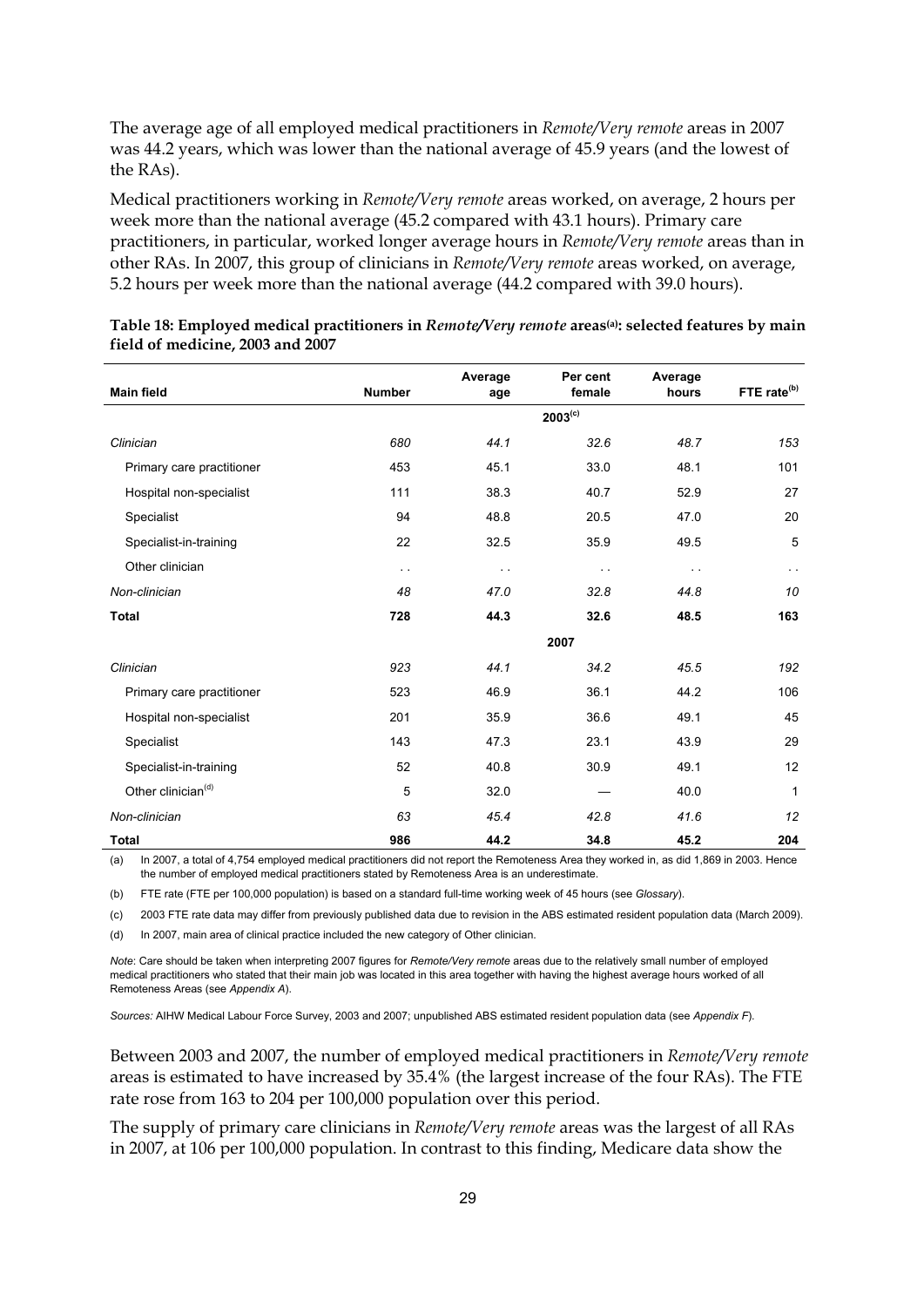supply of general practitioners (who make up the bulk of primary care practitioners) to be lower in *Remote/Very remote* areas than in other RAs, as measured by the general practitioner full-time workload equivalent rate in proportion to the population (DoHA 2008). Care should be taken in interpreting the AIHW Medical Labour Force Survey data for *Remote/Very remote* areas due to the relatively small number of employed medical practitioners who stated that their main job was located in this RA (see *Data issues* in *Appendix A*).

### <span id="page-35-0"></span>**5.2 States and territories**

The following should be noted when comparing state and territory estimates derived from the 2007 AIHW Medical Labour Force Survey:

- Northern Territory estimates are based on responses to the survey weighted to the 2007 age by sex benchmark figures prorated to the 2008 number of registrations, resulting in a response rate equivalent to 27.1% (Table A.1).
- New South Wales, Queensland and Tasmania figures are underestimates of the total medical labour force due to the scope of the benchmark figures used to weight the survey responses in those jurisdictions (see *Weighting: estimation for population nonresponse* and *Data issues* in *Appendix A*).

Between 2003 and 2007, the estimated number of employed medical practitioners increased in all jurisdictions (Table 19). Western Australia, Queensland and the Australian Capital Territory had increases greater than the national increase of 19.6% (63.8%, 33.0% and 19.7%, respectively). The large increases may in part be due to changes in the scope of the benchmark figures (see *Weighting: estimation for population non-response* and *Data issues* in *Appendix A*). The estimated FTE rate increased in all jurisdictions except in the Northern Territory where it declined from 448 FTE per 100,000 population to 401 FTE per 100,000.

It should be noted that the sum of medical practitioner numbers working in the public and private sectors in each jurisdiction (Table 20) are greater than the total estimated number of practitioners in each jurisdiction (Table 19). This is because medical practitioners who work some hours in both sectors are counted in each, resulting in double counting. However, as not all medical practitioners reported their hours worked by sector, these figures will be an underestimate of the actual numbers in each sector. The FTE rate for each sector is also underestimated.

| <b>Characteristic</b> | $NSW^{(a)}$ | Vic    | QId <sup>(a)</sup> | <b>WA</b> | <b>SA</b>    | $\mathsf{ Tas}^\mathsf{(a)}$ | <b>ACT</b> | NT <sup>(b)</sup> | <b>Australia</b> |
|-----------------------|-------------|--------|--------------------|-----------|--------------|------------------------------|------------|-------------------|------------------|
|                       |             |        |                    |           | $2003^{(c)}$ |                              |            |                   |                  |
| Number                | 19,188      | 14,782 | 9,173              | 4.709     | 4,928        | 1,338                        | 1,204      | 886               | 56,207           |
| Average hours         | 45.1        | 44.6   | 44.0               | 43.2      | 43.6         | 41.5                         | 44.1       | 45.5              | 44.4             |
| Per cent female       | 31.5        | 32.0   | 30.9               | 33.3      | 30.4         | 31.7                         | 36.0       | 43.0              | 31.9             |
| Average age (years)   | 46.2        | 45.5   | 46.2               | 46.6      | 44.9         | 48.0                         | 46.5       | 40.0              | 45.9             |
| Males                 | 48.4        | 47.8   | 48.4               | 49.3      | 47.0         | 50.4                         | 48.5       | 41.5              | 48.1             |
| Females               | 41.5        | 40.7   | 41.3               | 41.2      | 40.2         | 42.9                         | 43.0       | 38.0              | 41.1             |
| FTE rate $(d)$        | 288         | 298    | 235                | 231       | 312          | 258                          | 362        | 448               | 279              |

**Table 19: Employed medical practitioners: selected features by state and territory, 2003 and 2007** 

*(continued)*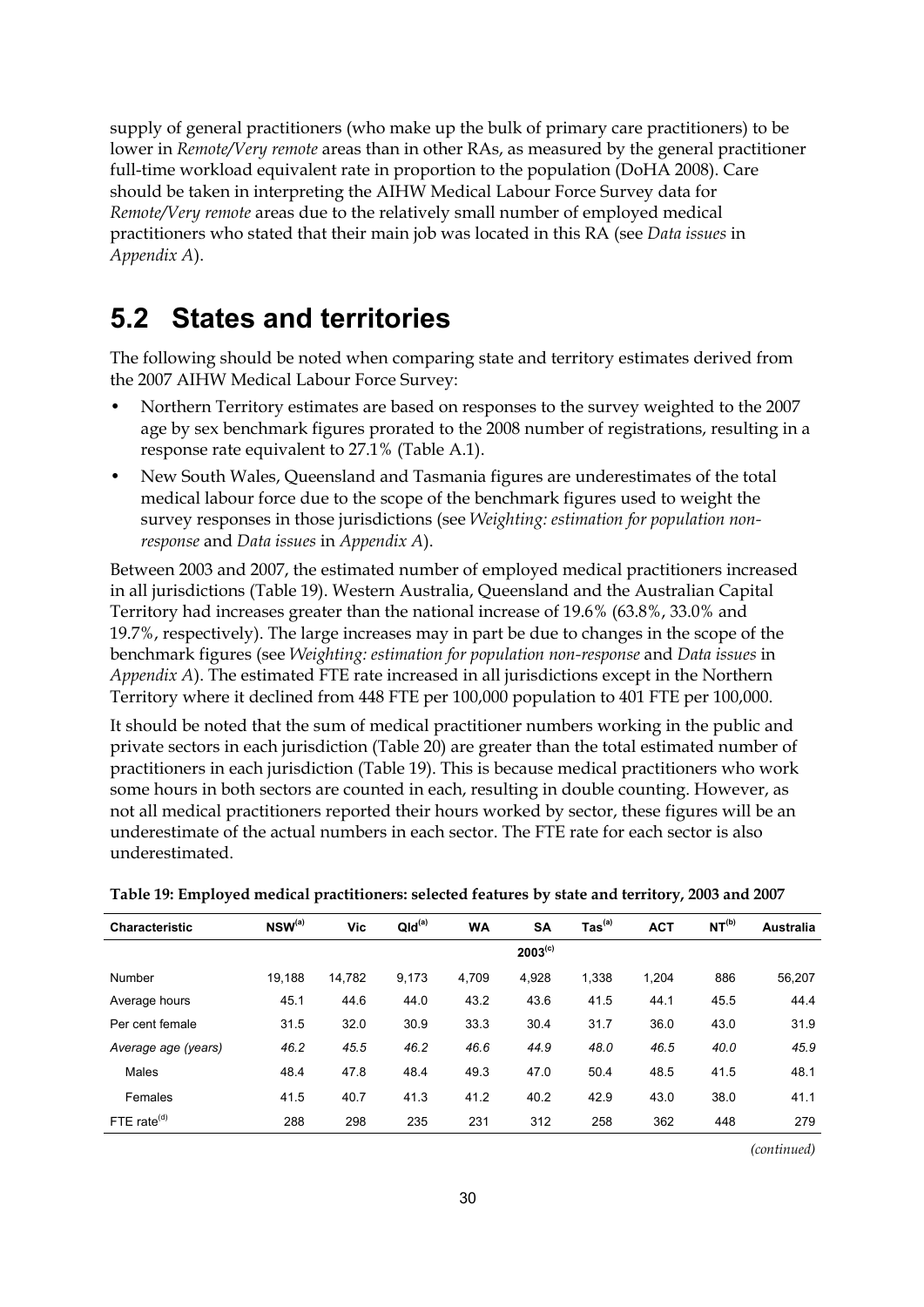| <b>Characteristic</b> | NSW(a) | Vic    | QId <sup>(a)</sup> | <b>WA</b> | <b>SA</b> | $\text{Tas}^{(a)}$ | <b>ACT</b> | NT <sup>(b)</sup> | <b>Australia</b> |
|-----------------------|--------|--------|--------------------|-----------|-----------|--------------------|------------|-------------------|------------------|
|                       |        |        |                    |           | 2007      |                    |            |                   |                  |
| Number                | 21.024 | 17.016 | 12.204             | 7,713     | 5.371     | 1.540              | 1,442      | 898               | 67,208           |
| Average hours         | 43.5   | 43.4   | 43.2               | 42.0      | 42.0      | 40.6               | 42.9       | 43.2              | 43.1             |
| Per cent female       | 33.6   | 34.1   | 33.2               | 34.1      | 32.7      | 35.3               | 38.8       | 45.1              | 34.0             |
| Average age (years)   | 46.7   | 45.7   | 45.9               | 44.7      | 45.7      | 48.8               | 44.8       | 43.0              | 45.9             |
| Males                 | 48.9   | 48.2   | 47.6               | 47.0      | 47.6      | 51.1               | 46.8       | 45.2              | 48.1             |
| Females               | 42.3   | 41.0   | 42.4               | 40.2      | 41.9      | 44.6               | 41.5       | 40.4              | 41.7             |
| FTE rate $(d)$        | 294    | 314    | 279                | 341       | 316       | 282                | 403        | 401               | 305              |

| Table 19 (continued): Employed medical practitioners: selected features by state and territory, 2003 |  |
|------------------------------------------------------------------------------------------------------|--|
| and 2007                                                                                             |  |

(a) The number of medical practitioners in New South Wales, Queensland and Tasmania are underestimates, as the benchmark figures did not include all registered medical practitioners (see *Appendix A*).

(b) Northern Territory data are based on responses to the 2007 Medical Labour Force Survey weighted to 2007 number of registered practitioners by age and sex (derived by applying 2008 age by sex proportions to the 2007 total practitioner number), resulting in a response rate equivalent to 27.1%. Care should be taken when interpreting these figures.

(c) 2003 FTE rate data may differ from previously published data due to revision in the ABS estimated resident population data (March 2009).

(d) FTE rate (FTE per 100,000 population) is based on a standard full-time working week of 45 hours (see *Glossary*).

*Sources:* AIHW Medical Labour Force Survey, 2003 and 2007; unpublished ABS estimated resident population data (see *Appendix F*).

In 2007, the average weekly hours worked in the public and private sectors differed the most in the Australian Capital Territory (6.2 hours higher in public sector) and the Northern Territory (4.6 hours higher in public sector) (Table 20). South Australia and Tasmania were the only jurisdictions where average weekly hours were higher in the private sector than in the public sector (34.0 compared with 33.2 hours and 32.7 compared with 28.9 hours, respectively).

The supply of medical practitioners in the public sector, measured by the FTE number per 100,000 population, increased by 8.8% nationally between 2003 and 2007. The jurisdictions with the highest growth in the public sector FTE rate were Western Australia (39.3%) and Queensland (37.0%). The supply of medical practitioners in the private sector increased by only 4.8% nationally over the same period. The jurisdictions with the highest growth in the private sector FTE rate were Western Australia (18.4%), Tasmania (17.4%) and Queensland (8.9%). The private sector FTE rate of the Northern Territory increased by 47.6%; however, given the estimated response rate for the Northern Territory was 27.1%, this result should be interpreted with care.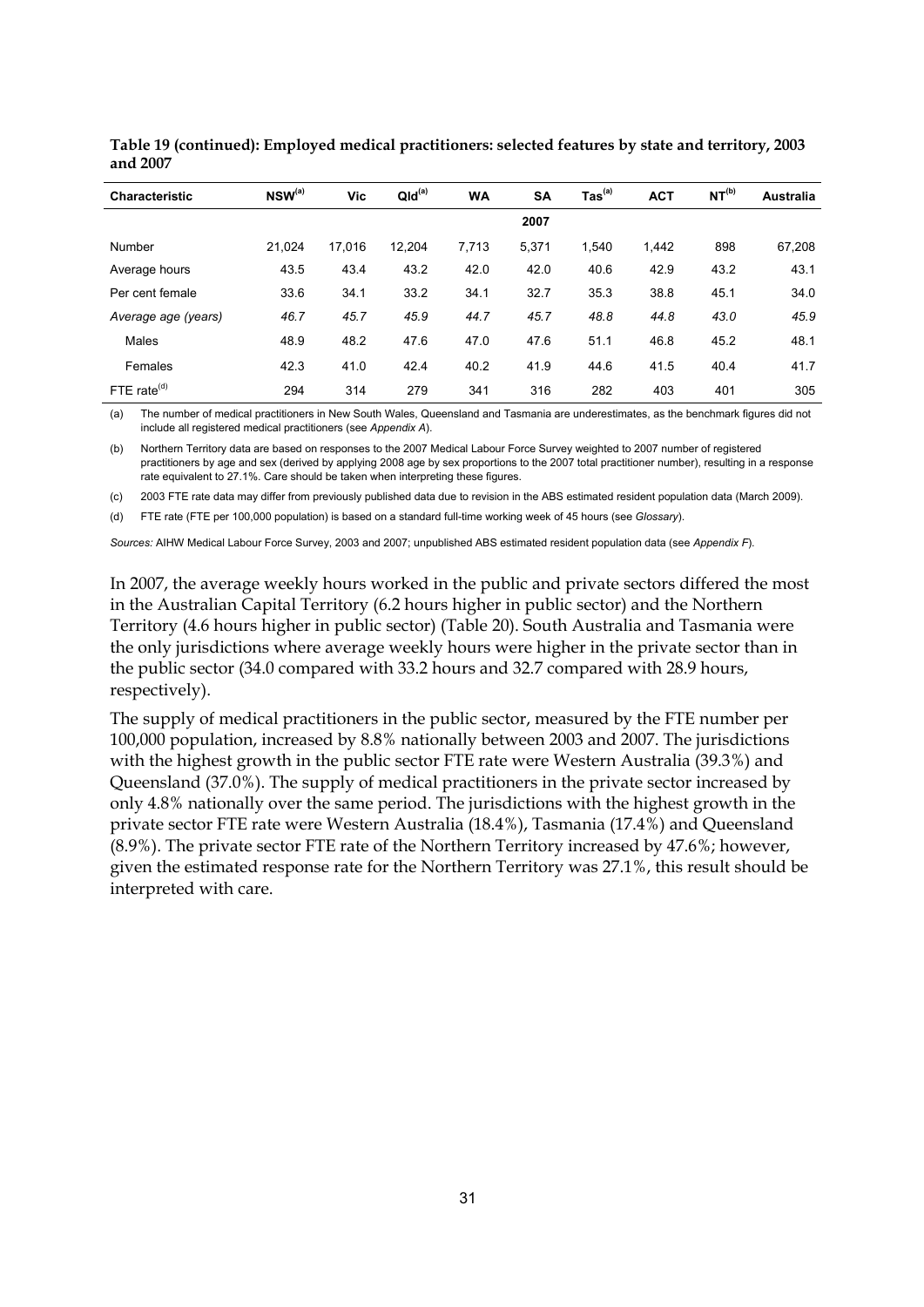| <b>Sector</b>           | NSW(b) | Vic    | $QId^{(b)}$ | WA    | SA                  | $\text{Tas}^{(b)}$ | <b>ACT</b> | NT <sup>(c)</sup> | Australia |
|-------------------------|--------|--------|-------------|-------|---------------------|--------------------|------------|-------------------|-----------|
|                         |        |        |             |       | 2003 <sup>(d)</sup> |                    |            |                   |           |
| <b>Public sector</b>    |        |        |             |       |                     |                    |            |                   |           |
| Number                  | 10,124 | 7,899  | 3,997       | 2,597 | 2,931               | 584                | 738        | 669               | 29,538    |
| Average weekly hours    | 34.9   | 32.9   | 37.4        | 32.3  | 32.5                | 27.9               | 34.8       | 42.6              | 34.3      |
| FTE rate $(e)$          | 118    | 117    | 87          | 95    | 138                 | 76                 | 175        | 316               | 113       |
| <b>Private sector</b>   |        |        |             |       |                     |                    |            |                   |           |
| Number                  | 12,094 | 9,858  | 5,809       | 3,023 | 3,099               | 845                | 688        | 282               | 35,698    |
| Average weekly hours    | 35.9   | 34.7   | 39.4        | 34.1  | 34.5                | 35.0               | 33.5       | 31.4              | 35.8      |
| FTE rate <sup>(e)</sup> | 145    | 154    | 134         | 117   | 155                 | 138                | 157        | 98                | 143       |
|                         |        |        |             |       | 2007                |                    |            |                   |           |
| <b>Public sector</b>    |        |        |             |       |                     |                    |            |                   |           |
| Number                  | 9,47   | 8,602  | 5,827       | 3,718 | 2,710               | 653                | 801        | 549               | 32,338    |
| Average weekly hours    | 36.6   | 36.1   | 38.7        | 34.0  | 33.2                | 28.9               | 37.5       | 38.1              | 36.1      |
| FTE rate $(e)$          | 112    | 132    | 119         | 133   | 126                 | 85                 | 196        | 216               | 123       |
| <b>Private sector</b>   |        |        |             |       |                     |                    |            |                   |           |
| Number                  | 12,621 | 10,957 | 7,205       | 3,966 | 3,307               | 1,097              | 717        | 418               | 40,288    |
| Average weekly hours    | 35.3   | 34.8   | 38.1        | 33.3  | 34.0                | 32.7               | 31.3       | 33.5              | 35.2      |
| FTE rate <sup>(e)</sup> | 143    | 162    | 145         | 139   | 158                 | 162                | 146        | 145               | 150       |

<span id="page-37-0"></span>Table 20: Employed medical practitioners, by sector<sup>(a)</sup> and state and territory, 2003 and 2007

(a) Public/private employment sector based on self-reported hours worked in each sector.

(b) The number of medical practitioners in New South Wales, Queensland and Tasmania are underestimates, as the benchmark figures did not include all registered medical practitioners (see *Appendix A*).

(c) Northern Territory data are based on responses to the 2007 Medical Labour Force Survey weighted to 2007 number of registered practitioners by age and sex (derived by applying 2008 age by sex proportions to the 2007 total practitioner number), resulting in a response rate equivalent to 27.1%. Care should be taken when interpreting these figures.

(d) 2003 FTE rate data may differ from previously published data due to revision in the ABS estimated resident population data (March 2009).

(e) FTE rate (FTE per 100,000 population) is based on a standard full-time working week of 45 hours (see *Glossary*).

*Note:* The sum of practitioner numbers is greater than the total number of practitioners because those who reported working at least 1 hour in both the private and public sectors are counted in both sectors. As not all medical practitioners reported hours worked by sector, these figures will be an underestimate of the actual numbers in each sector.

*Sources:* AIHW Medical Labour Force Survey, 2003 and 2007; unpublished ABS estimated resident population data (see *Appendix F*).

From 2003 to 2007, all jurisdictions, except New South Wales and the Australian Capital Territory, had an increase in the estimated number of primary care practitioners who reported working mainly as clinicians in the week before the survey (Table 21). However, the average weekly hours worked by primary care practitioners declined in all jurisdictions from 2003 to 2007. As a result of these factors, and population growth, all jurisdictions except Queensland, Western Australia and Tasmania had decreases in primary care practitioner supply between 2003 and 2007. These results should be interpreted with care due to the above-mentioned caveats for Queensland and Tasmania. At a national level, the estimated supply of primary care practitioners was 99 FTE per 100,000 population, a slight decrease from 100 FTE per 100,000 in 2003 (Table 21).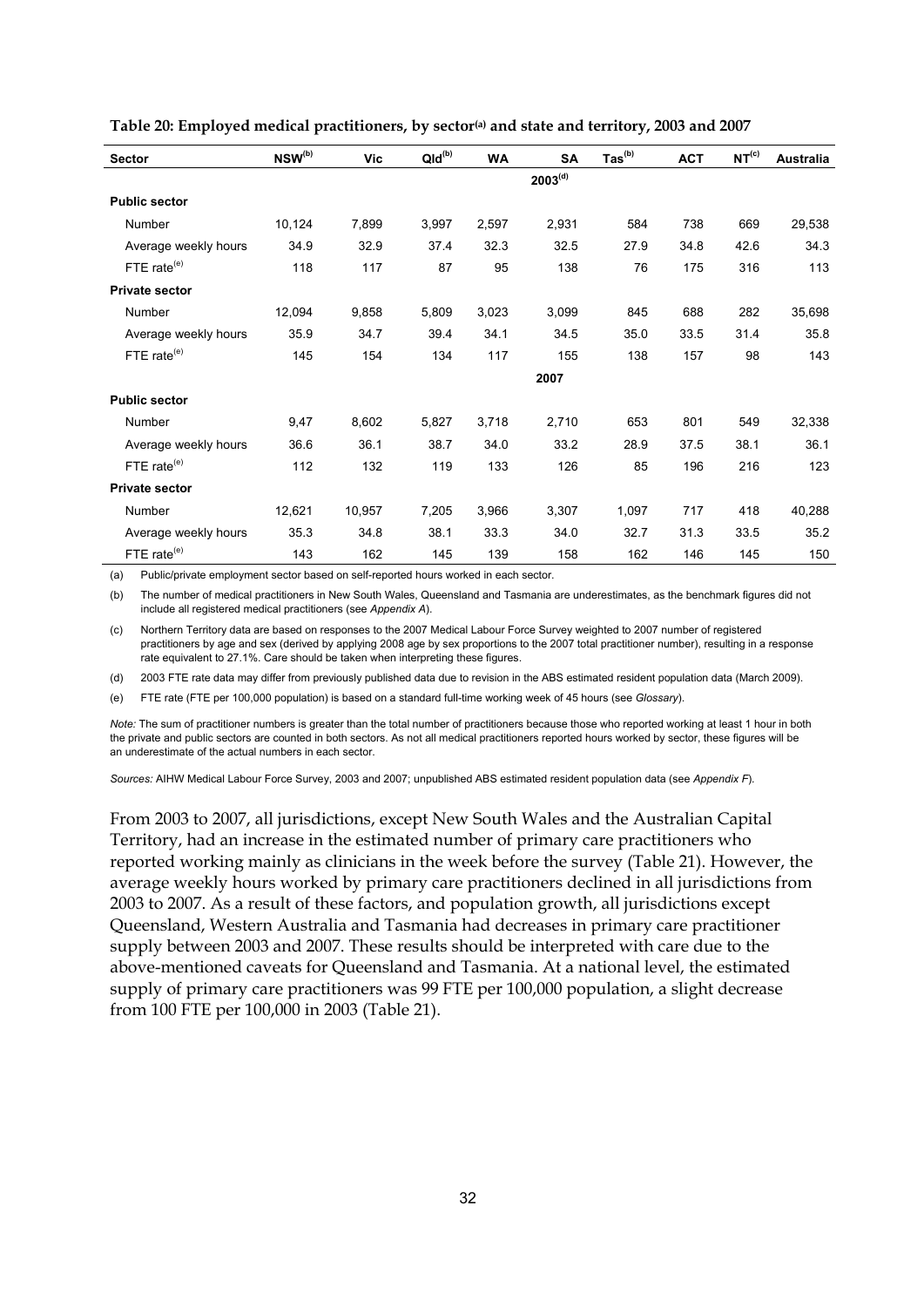| Characteristic          | $NSW^{(a)}$ | Vic   | QId <sup>(a)</sup> | <b>WA</b> | SA           | $\mathsf{ Tas}^\mathsf{(a)}$ | <b>ACT</b> | NT <sup>(b)</sup> | <b>Australia</b> |
|-------------------------|-------------|-------|--------------------|-----------|--------------|------------------------------|------------|-------------------|------------------|
|                         |             |       |                    |           | $2003^{(c)}$ |                              |            |                   |                  |
| Number                  | 7,338       | 5,736 | 3,667              | 1,985     | 1,845        | 624                          | 398        | 324               | 21,919           |
| Average hours           | 42.2        | 40.6  | 40.3               | 39.6      | 41.1         | 38.5                         | 39.6       | 39.9              | 40.9             |
| Per cent female         | 35.0        | 36.6  | 36.4               | 36.9      | 33.5         | 40.2                         | 44.5       | 49.3              | 36.2             |
| Average age             |             |       |                    |           |              |                              |            |                   |                  |
| (years)                 | 49.8        | 48.3  | 48.6               | 49.4      | 47.5         | 49.0                         | 49.8       | 44.1              | 48.8             |
| Males                   | 52.2        | 50.8  | 51.1               | 52.6      | 49.7         | 51.9                         | 52.5       | 46.9              | 51.4             |
| Females                 | 45.4        | 43.9  | 44.1               | 43.9      | 43.2         | 44.6                         | 46.6       | 41.2              | 44.4             |
| FTE rate <sup>(d)</sup> | 103         | 105   | 86                 | 89        | 110          | 112                          | 108        | 144               | 100              |
|                         |             |       |                    |           | 2007         |                              |            |                   |                  |
| Number                  | 7,294       | 6,186 | 4,421              | 2,874     | 1,968        | 675                          | 371        | 333               | 24,121           |
| Average hours           | 40.2        | 38.8  | 38.3               | 37.3      | 39.3         | 37.2                         | 38.5       | 39.5              | 39.0             |
| Per cent female         | 36.2        | 36.9  | 39.7               | 36.5      | 37.2         | 43.9                         | 45.4       | 46.5              | 37.6             |
| Average age             |             |       |                    |           |              |                              |            |                   |                  |
| (years)                 | 50.9        | 49.9  | 49.2               | 48.7      | 49.0         | 50.7                         | 48.1       | 47.8              | 49.8             |
| Males                   | 53.2        | 52.4  | 51.4               | 51.2      | 51.2         | 53.7                         | 50.9       | 50.3              | 52.2             |
| Females                 | 46.9        | 45.8  | 45.9               | 44.4      | 45.2         | 46.7                         | 44.7       | 45.1              | 45.9             |
| FTE rate <sup>(d)</sup> | 94          | 102   | 90                 | 113       | 108          | 113                          | 93         | 136               | 99               |

<span id="page-38-0"></span>**Table 21: Primary care clinicians: selected features by state and territory, 2003 and 2007** 

(a) The number of medical practitioners in New South Wales, Queensland and Tasmania are underestimates, as the benchmark figures did not include all registered medical practitioners (see *Appendix A*).

(b) Northern Territory data are based on responses to the 2007 Medical Labour Force Survey weighted to 2007 number of registered practitioners by age and sex (derived by applying 2008 age by sex proportions to the 2007 total practitioner number), resulting in a response rate equivalent to 27.1%. Care should be taken when interpreting these figures.

(c) 2003 FTE rate data may differ from previously published data due to revision in the ABS estimated resident population data (March 2009).

(d) FTE rate (FTE per 100,000 population) is based on a standard full-time working week of 45 hours (see *Glossary*).

*Sources:* AIHW Medical Labour Force Survey, 2003 and 2007; unpublished ABS estimated resident population data (see *Appendix F*).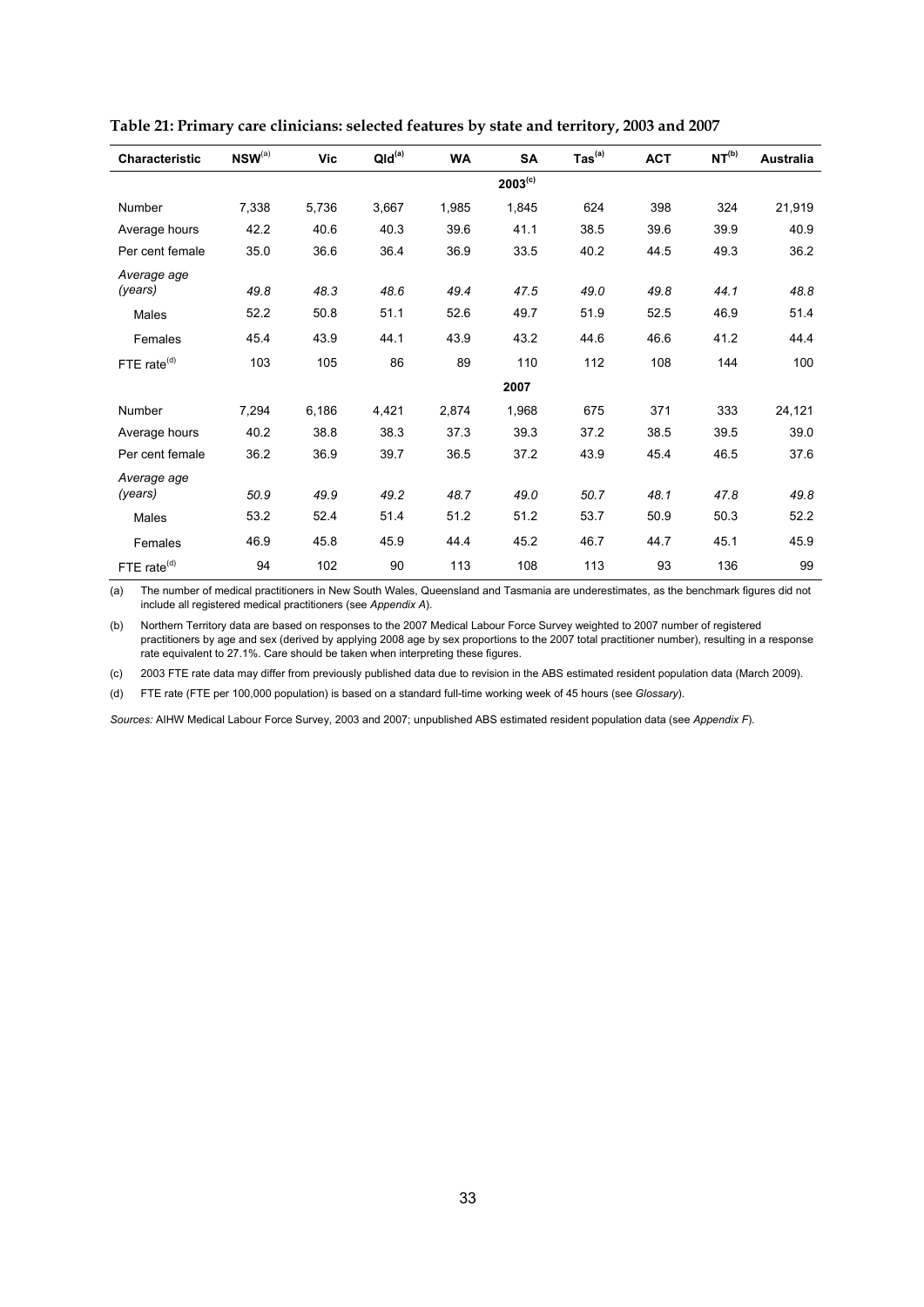## **Appendix A: Explanatory notes on the AIHW Medical Labour Force Survey**

### **Background**

The AIHW Medical Labour Force Survey collects information on the demographics, employment characteristics, work locations and work activity of medical practitioners who are renewing their medical registration with medical boards (or councils) in each state and territory. The same basic survey questionnaire is used across jurisdictions, although there are some variations in design. Some questions may also be added, removed or amended by individual jurisdictions from year to year.

While the core data items (such as labour force status) have been collected in the survey since its inception, there have been changes to the questionnaire and estimation methods over time. While every effort is made to maintain a comparable time series, this is not always possible. In addition, previous years' estimates are revised when necessary. As a result, some care should be taken in comparing data from earlier publications with the current one. The most up-to-date estimates for the years before 2007 are available from the internet tables on the AIHW website.

As the survey questionnaire is sent out with registration renewal papers by the medical boards, the timing of the survey varies, depending on the registration practices in each jurisdiction. The 2007 estimates provided in this report are based on data collected as part of the 2007 registration renewal process in each state and territory.

The estimates published in this report may differ from other estimates derived from the labour force survey data, such as those derived by some states and territories. This is due to a number of factors. First, the AIHW adjusts state and territory registration figures to account for those medical practitioners who state that they are working 'mainly or only in another jurisdiction', to minimise the possibility of double counting medical practitioners at a national level. Second, data cleaning, collation and imputation methods may differ. Third, differences in estimates can occur depending on the date of extraction and detail of the benchmark figures.

## **Method**

The survey population is drawn from the medical registers maintained by each state and territory medical board (or council). The registers contain information on all medical practitioners licensed to practise in that state or territory, such as demographics, employment characteristics, work locations and work activity.

Each medical board conducts an annual renewal of registration of medical practitioners who are qualified and eligible to practise, and, in association with this process, questionnaires are sent to these practitioners on the register at that time. The results of the 2007 survey relate to the period when renewal notices and the survey were sent out, with timing dependent on the licence renewal procedure operating in each state or territory. Returned questionnaires were processed by, or on behalf of, the respective health authority. Each state and territory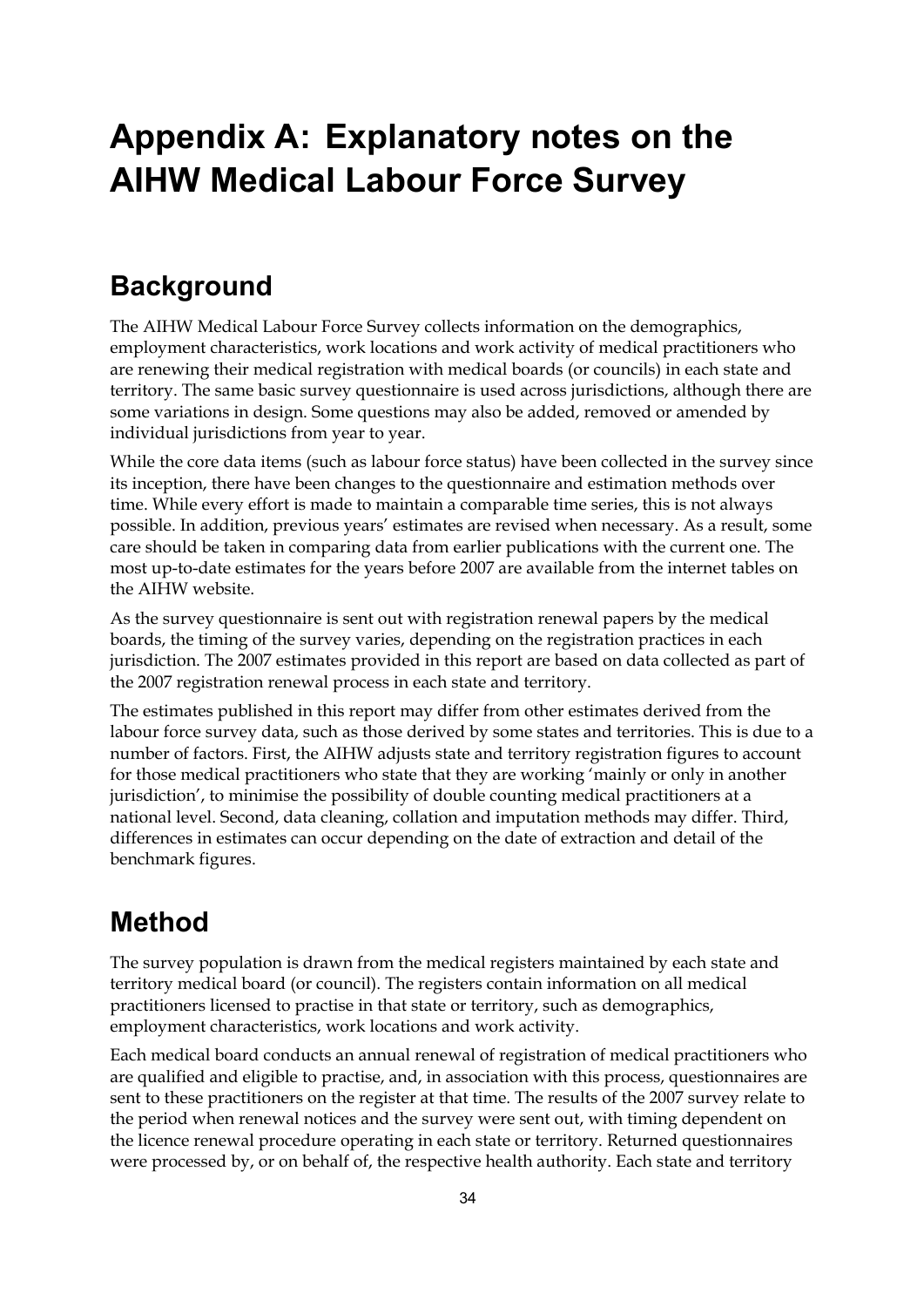then forwarded a data file of de-identified responses to the AIHW for further cleaning, final coding, collation into a national data set, application of national range and edit checks, estimation for item and population non-response, and finally, analysis (see *Estimation procedures* below).

The questionnaire is a paper-based form. States and territories have agreed on the core content of the questionnaires, but there is some variation in actual questions asked and in the format of the questionnaire. Information on the availability and comparability of the survey forms used by each state and territory is provided in *Appendix E*.

## **Scope and coverage**

The survey is undertaken in association with the registration renewal process. As such, only practitioners who are on the register at the time of the survey, and who are required to renew their registration receive a questionnaire for completion, regardless of their type of registration (conditional or general). Medical practitioners registering for the first time or who are not required to renew their registration in the survey year are not surveyed. In addition, not all medical practitioners who receive a questionnaire respond.

The survey questionnaire is sent to all renewing registrants in Western Australia, South Australia, the Australian Capital Territory and the Northern Territory. However, there are some variations in the scope of the population surveyed in other jurisdictions. New South Wales only sent questionnaires to financial registrants holding general, conditional specialist, limited prescribing or non-practising registration. Victoria sent questionnaires to general, specific and provisional registrants only. Only medical practitioners holding general, specialist or non-practising registration were surveyed in Queensland. In Tasmania, only general registrants, conditionally registered specialists and non-practising practitioners received a questionnaire.

In deriving estimates of the total population of registered practitioners, registrants who do not receive a questionnaire are treated in the same way as survey non-respondents in the weighting process (see *Weighting: estimation for population non-response* and *Data issues* below).

### **Estimation procedures**

The AIHW uses the data collected in the Medical Labour Force Survey to derive estimates of the total medical labour force. In deriving the estimates, two sources of non-response to the survey are accounted for:

- item non-response, which occurs as some respondents return partially completed questionnaires
- population non-response, which occurs because not all registered medical practitioners who receive a questionnaire respond, and not all practitioners receive a questionnaire (for example, first-time registrants).

A separate estimation procedure is used for each. Imputation is used to account for item non-response, and weighting for population non-response.

Both of these procedures are described below.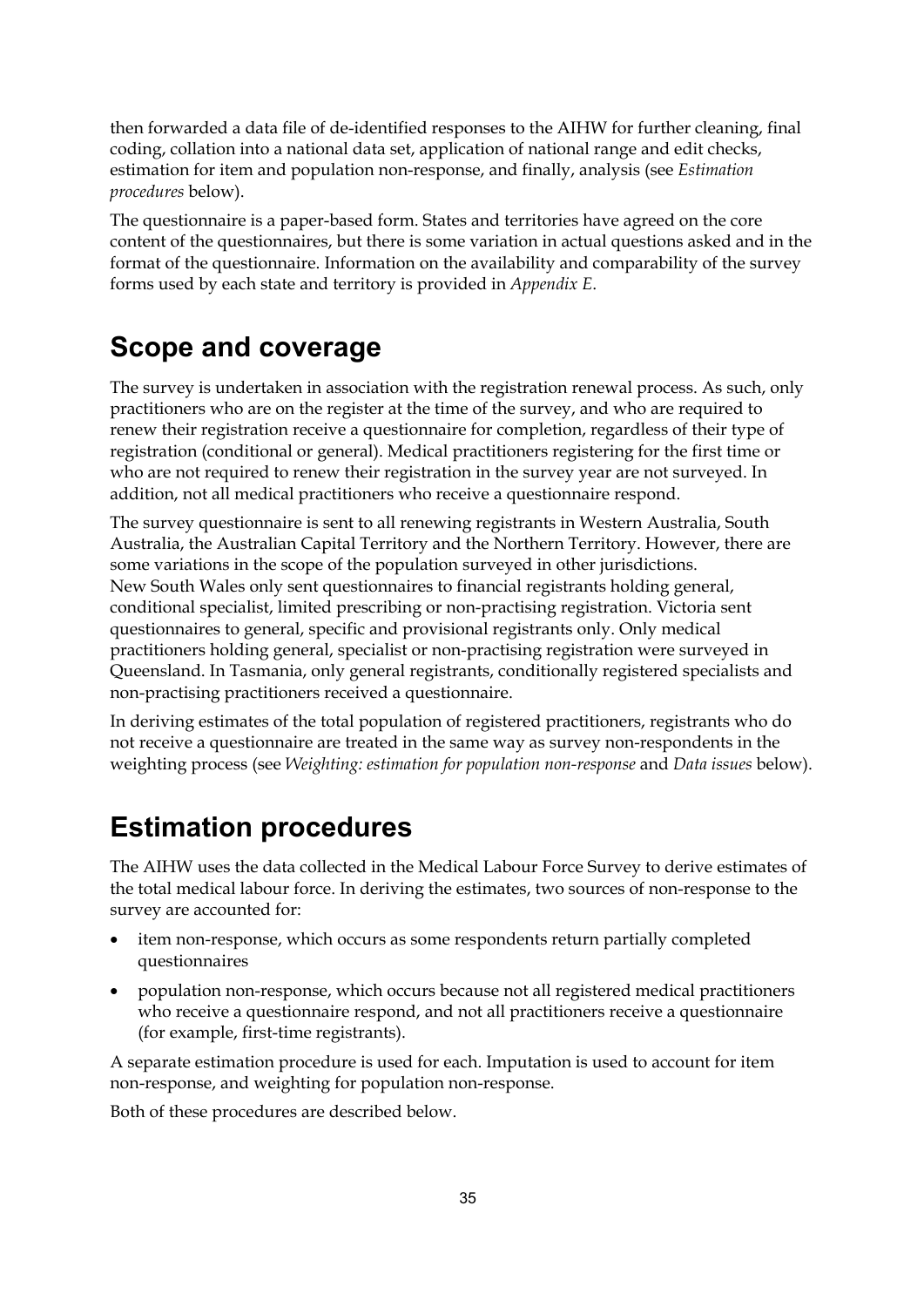#### **Imputation: estimation for item non-response**

The imputation process involves an initial examination of all information provided by a respondent. If possible, an assumption is made about any missing information for that respondent based on their responses to other survey questions. For example, if a respondent provides information on hours worked and the area in which they work, but leaves the labour force question blank, it is reasonable to assume that they were, in fact, employed. In 2007, for respondents who provided information on hours worked and the location of their main job but left the labour force status question blank, it was decided to impute labour force status as employed in these cases. This was implemented nationally.

Missing values remaining after this process are considered for their suitability for further imputation. Suitability is based on the level of non-response to that item. Imputation is usually only applied in cases where the proportion of missing values is less than 5% of the total.

In imputation, the known probabilities of particular responses occurring are used to assign a response category value to each record using a random number generator. Imputed values are based on the distribution of responses occurring in the responding sample. Therefore, fundamental to estimating missing values for survey respondents who returned partially completed questionnaires is the assumption that respondents who answer various questions are similar to those who do not.

Age group and sex values within each state and territory are first imputed to account for missing age and sex values. In 2007, 0.6% (349) of records received an imputed age group and 0.5% (290) received an imputed sex value. Other variables deemed suitable for this process are then imputed. In 2007, these variables were: whether looking for work (looking, not looking), field of medicine (clinician, administrator, etc.), clinician type (general practitioner, specialist, etc.), specialty of practice (cardiology, general pathology, etc.), specialty of training (cardiology, general pathology, etc.), general practitioner type (vocationally registered general practitioner, RACGP Fellow, other) and hospital nonspecialist type (intern, resident medical officer, etc.).

#### **Weighting: estimation for population non-response**

Each survey record (a record equates to a respondent) is assigned a weight that is calibrated to align with independent data on the population of interest, referred to as 'benchmarks'. In principle, this weight is based on the population number (the benchmark) divided by the number in the responding sample. The resulting fraction becomes the expansion factor applied to the record, referred to as the 'weight', providing an estimate of the population when aggregate output is generated. Therefore, the weight for each record is based on particular characteristics that are known for the whole population.

Benchmark data are the number of registered practitioners in each state and territory, provided to the AIHW by the states and territories medical boards (or councils). Where possible, benchmarks are broken down by age group and sex. Where data are not available from the boards, benchmark figures are obtained from other sources, such as medical board annual reports.

The total number of registered medical practitioners is used to benchmark the survey in Victoria, South Australia, Western Australia, the Australian Capital Territory and the Northern Territory. New South Wales included only financial registrants holding general,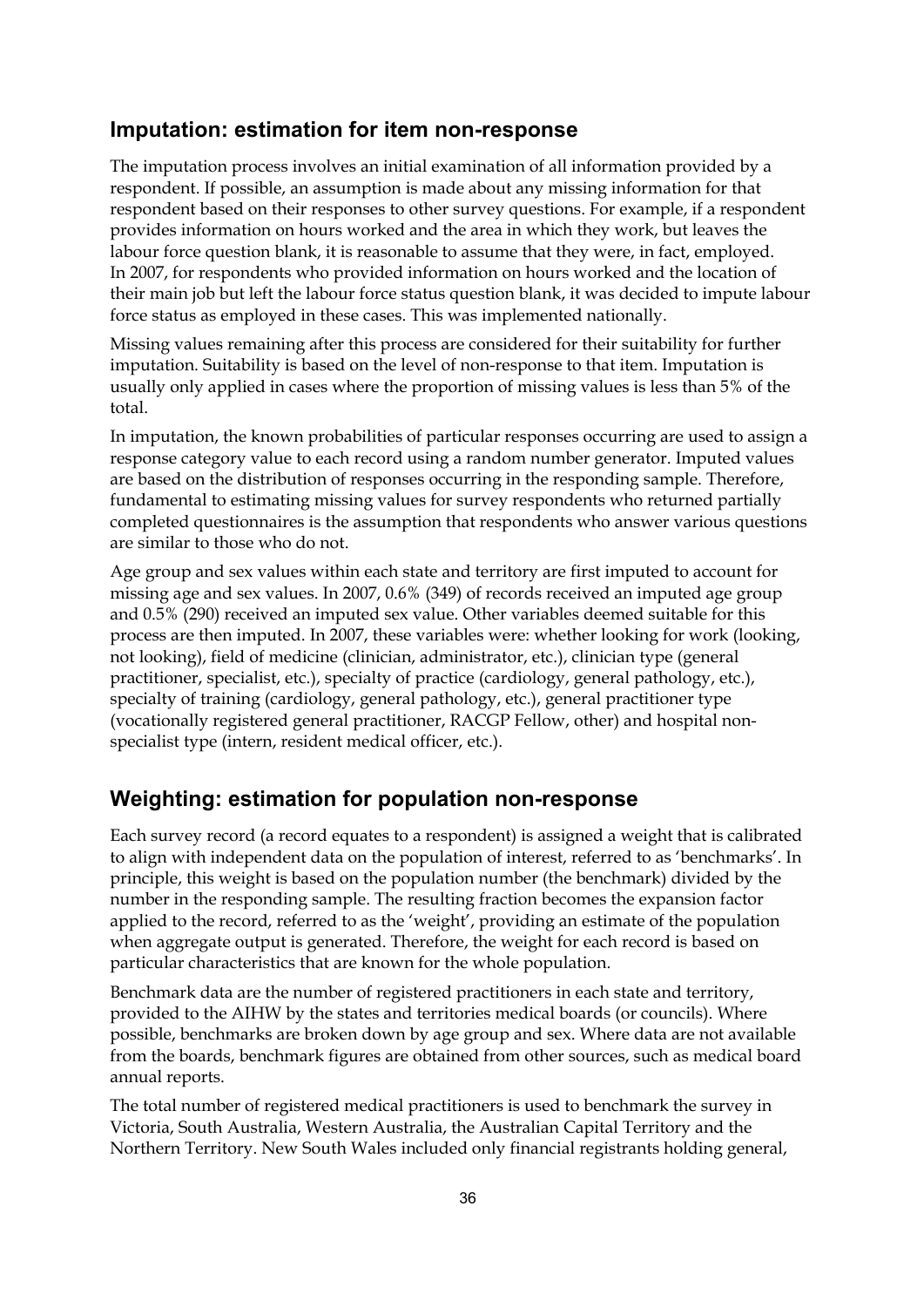conditional specialist, limited prescribing or non-practising registration. Queensland does not include all conditionally registered medical practitioners in their benchmark data. In Tasmania, only the total number of general registrants, conditional specialists and non-practising practitioners is used as the benchmark for the survey (see *Data issues* below).

The calculation of weights is usually part of the data processing for a sample survey in which the sample is selected before the survey is done. In the Medical Labour Force Survey, all registered practitioners within the scope of the survey are sent a questionnaire when registration renewal is due. Therefore, technically, it is a census of medical practitioners. However, because not all renewing practitioners in scope respond, the result is a data set based on a very large 'self-selecting sample' of the population. As the group of respondents in the data set is not random, standard errors are not a suitable means of gauging variability.

The benchmark data provided to the AIHW for most jurisdictions are state of registration, age (or age group) and sex. In 2007, benchmark figures by age and sex were not provided for Tasmania and the calculation of weights was based on the total benchmark figure.

Producing estimates for the population by weighting the data from respondents does adjust for bias in the responding group of practitioners, but only for *known* population characteristics (age and sex, where provided, in the case of the Medical Labour Force Survey). If information for a variable is not known for the whole population, the variable cannot be used in the calculation of weights and cannot be used in the adjustment process.

For variables not used in the calculation of weights (for the Medical Labour Force Survey that is all variables *other* than state/territory, age and sex), it is assumed, for estimation purposes, that respondents and non-respondents have the same characteristics. If the assumption is incorrect, and non-respondents are different from respondents, then the estimates will have some bias. The extent of this cannot be measured without more detailed information about non-respondents. However, as registrants who do not renew are probably less likely to respond to the survey, and as conditionally registered medical practitioners are not surveyed in some jurisdictions, it is likely that there will be some bias in the estimates.

### **Response rate**

The estimated overall response rate to the AIHW Medical Labour Force Survey in 2007 was 69.9%. That is, the number of responses to the survey represented 69.9% of the medical registration figures used for benchmarking purposes (Table A.1). At a national level, there was a decline of 1.5 percentage points in the response rate between 2003 and 2007 (71.4% and 69.9%, respectively).

For individual jurisdictions, change in response rates over the five surveys was variable, with large fluctuations in some jurisdictions. In New South Wales, an additional 2,315 respondents in 2007 compared with 2006 contributed to a higher response rate, 84.3% compared with 75.4%, respectively.

The large decrease in the Queensland response rate from 2006 to 2007 is mainly due to the change in the scope of the registration (or benchmark) data provided by the Medical Board of Queensland. The total number of registered medical practitioners increased by 3,486 (Table B.2) in this period, while the number of respondents increased only by 437. The impact of these changes has resulted in a decrease in the response rate.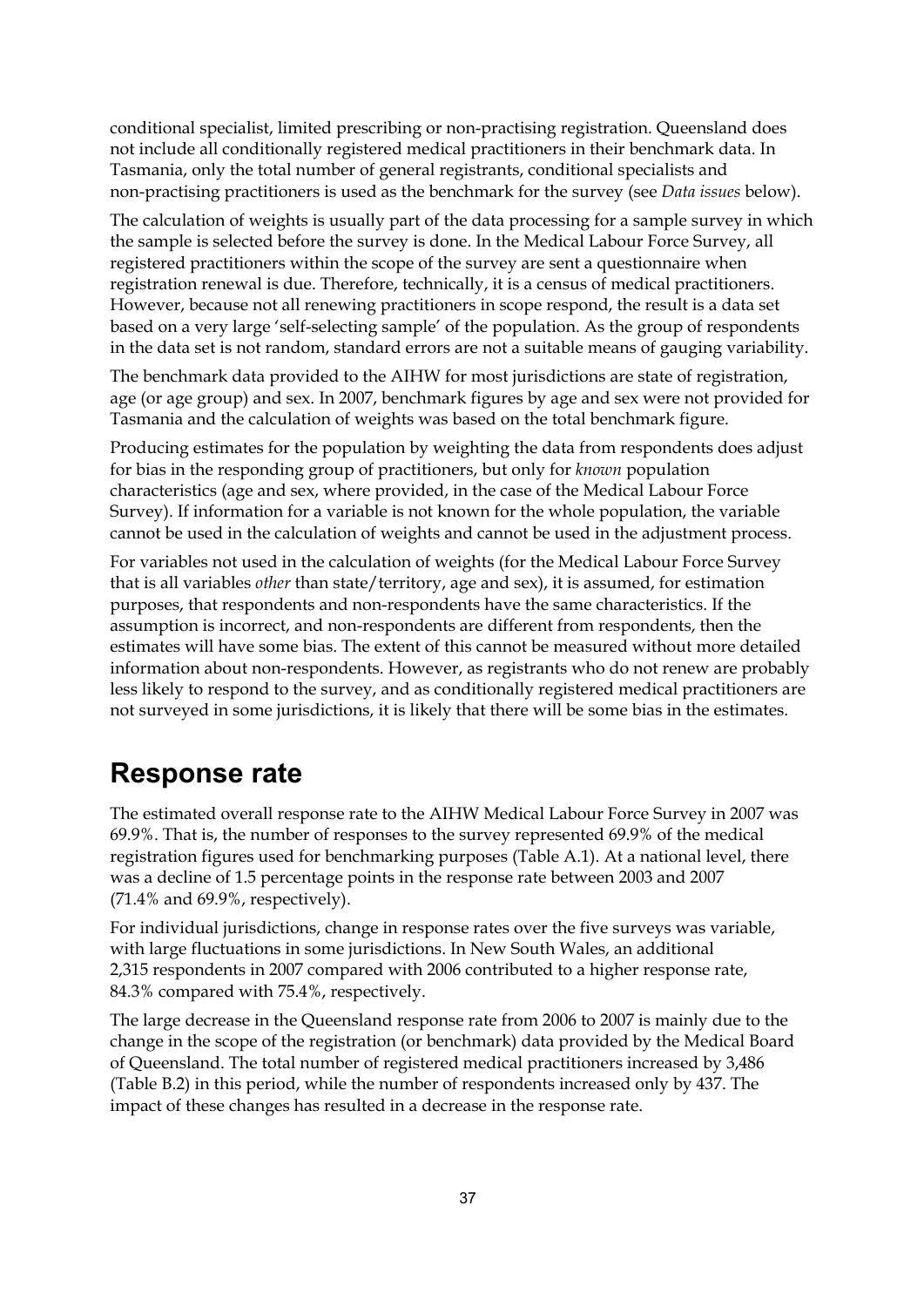| <b>Response rate</b> | $NSW^{(a)}$ | $Vic^{(b)}$ | QId <sup>(c)</sup> | WA <sup>(d)</sup> | <b>SA</b> | $\mathsf{ Tas}^\mathsf{(e)}$ | <b>ACT</b> | NT <sup>(f)(g)(h)</sup> | <b>Australia</b> |
|----------------------|-------------|-------------|--------------------|-------------------|-----------|------------------------------|------------|-------------------------|------------------|
| 2003                 | 76.5        | 66.0        | 81.3               | 61.7              | 68.6      | 64.6                         | 70.6       | 38.8                    | 71.4             |
| 2004                 | 71.5        | 65.4        | 87.5               | 65.5              | 76.1      | 60.7                         | 67.5       | 43.8                    | 71.4             |
| 2005                 | 72.4        | 68.6        | 83.8               | 66.6              | 69.9      | 62.0                         | 67.1       | 31.8                    | 71.3             |
| 2006                 | 75.4        | 72.0        | 79.7               | 47.6              | 67.9      | 64.1                         | 58.7       | 28.6                    | 70.2             |
| 2007                 | 84.3        | 68.8        | 64.3               | 54.2              | 63.5      | 59.4                         | 64.9       | 27.1                    | 69.9             |

<span id="page-43-0"></span>**Table A.1: Estimated survey response rate, by state and territory, 2003 to 2007** 

(a) New South Wales response rates are based on responses to the Medical Labour Force Survey weighted to financial registrants holding general, conditional specialist, limited prescribing or non-practising registration.

(b) In 2007, Victoria surveyed only general, specific and provisional registered medical practitioners in the Medical Labour Force Survey, but responses are weighted to all registered medical practitioners.

(c) In 2007, Queensland response rate is based on responses to the 2007 Medical Labour Force Survey weighted to all registrants excluding some conditional registration types. From 2003 to 2006, responses to annual Medical Labour Force Surveys were weighted to general registrants and conditionally registered specialists only.

(d) For Western Australia, in 2006 and 2007, the scope was consistent; that is, the survey population and the benchmark figures are based on general and conditional registrants. From 2003 to 2005, survey was administered to both general and conditional registrants but benchmark figures were for general registrants only.

(e) Tasmania response rates are based on responses to the annual Medical Labour Force Survey weighted to general registrants, conditionally registered specialists and non-practising practitioners only.

(f) Northern Territory data are based on responses to the 2007 Medical Labour Force Survey weighted to 2007 number of registered practitioners by age and sex (derived by applying 2008 age by sex proportions to the 2007 total practitioner number). Care should be taken when interpreting these figures.

(g) Northern Territory response rate for 2006 is based on responses to the 2007 Medical Labour Force Survey weighted to 2006 number of registered practitioners by age and sex. Care should be taken when interpreting these figures.

(h) Northern Territory response rate for 2005 is based on responses to the 2004 Medical Labour Force Survey weighted to 2005 number of registered practitioners by age and sex. Care should be taken when interpreting these figures.

*Sources:* AIHW Medical Labour Force Survey, 2003 to 2007.

The response rate for Western Australia was 54.2% in 2007, an increase of 6.6 percentage points from 2006 attributable in part to the higher number of respondents. However, the response rate decreased from 66.6% in 2005 to 47.6% in 2006, which is mainly due to the inclusion of conditional registrants in the benchmark figure in 2006. Before 2006, Western Australia data were weighted to general registrants only (Table A.1).

Care should be taken in interpreting the estimates for jurisdictions with low response rates in certain years, such as the Northern Territory from 2005 to 2007.

It should be noted that some medical practitioners are registered in more than one state or territory and may have completed a questionnaire in just one state or territory. It is not known how often this occurred, because it is not possible to match survey records across jurisdictions. Information on the treatment of apparent multi-state registered medical practitioners in this report is provided below.

### **Treatment of multi-state registrations**

Medical practitioners may be registered and practise in more than one state or territory. To minimise double counting of these medical practitioners, those who responded in the survey that they were working mainly or only in another state or territory (referred to as 'multi-state registrations' in Figure 1) are not included in the count of total registered medical practitioners (as it is assumed that they will be counted in the registration figures of the jurisdiction in which they 'mainly or only' work).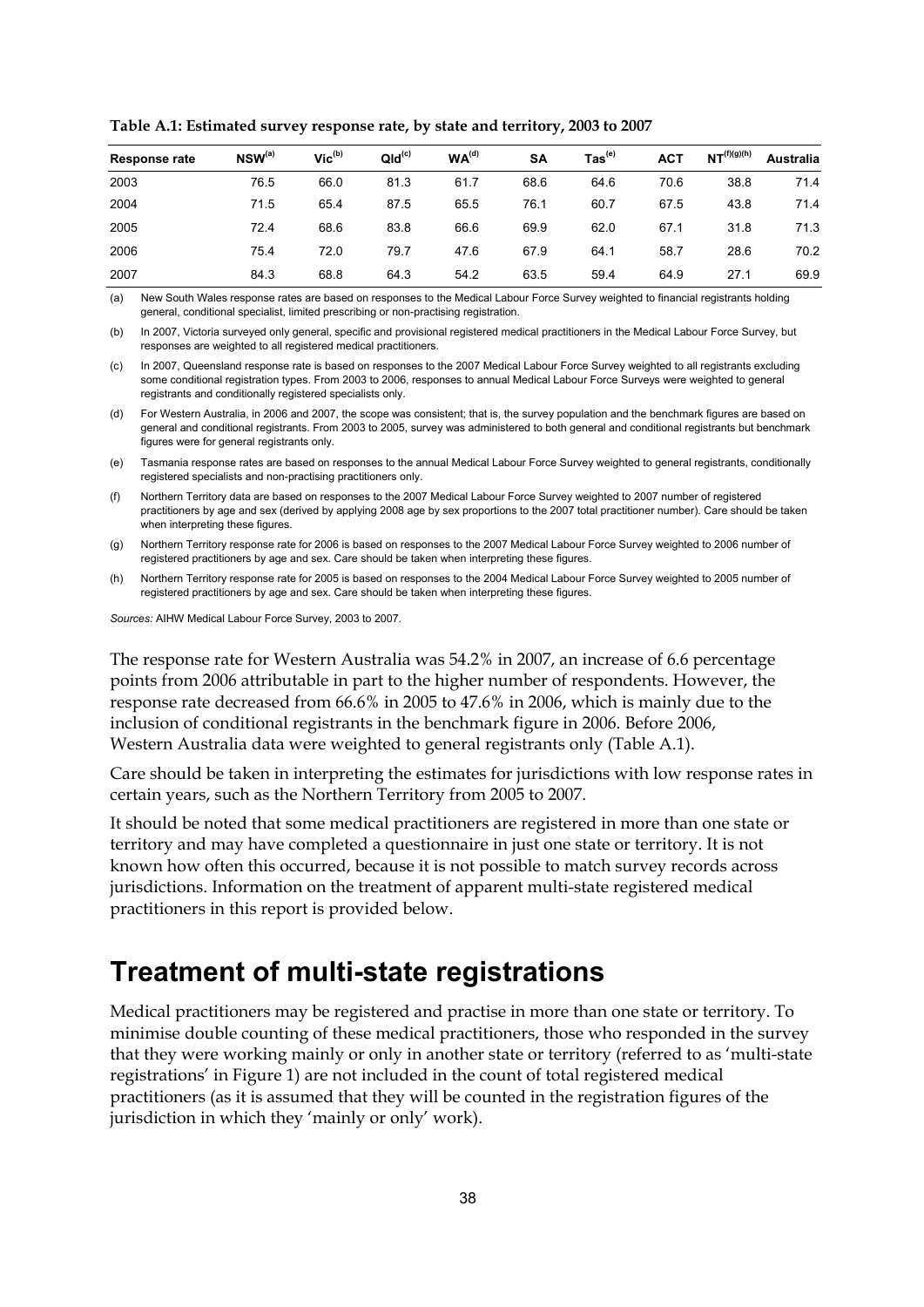Only those medical practitioners who responded in the survey that they were working mainly or only in the state or territory of registration are included as employed medical practitioners.

### **Changes to 2007 survey**

Between 2000 and 2005 the survey questionnaires used to collect data on the medical labour force have been broadly consistent. However, the 2006 questionnaire had a complete restructure and was adopted by all jurisdictions, except Victoria and Queensland. The Queensland and Victoria questionnaires were developed in-house and therefore not similar to other jurisdictions.

In 2007, New South Wales, South Australia, Tasmania, the Australian Capital Territory and the Northern Territory continued with the restructured questionnaire used in 2006. Victoria and Queensland also continued with the questionnaires they developed in-house. Western Australia changed their questionnaire in 2007, from the restructured questionnaire in 2006 to one closely resembling the Victoria questionnaire. Overall, there were three different questionnaires used by jurisdictions in 2007. Some of the differences and issues related to the 2007 survey are illustrated below.

### **Employment (labour force status; questions 9–14)**

The questions on employment and its data quality are of a high importance to the estimates produced in these reports, as they establish whether the medical practitioner is in the labour force.

In 2007, Western Australia was the only jurisdiction to use different employment questions to that used in 2006, and as such, the structure and wording of the employment questions changed. The 2007 Western Australia questions were identical to those of the Victoria form (Figure A.1). The questions were more streamlined, and there were fewer than those in the restructured form used by most jurisdictions, so the level of detailed employment information collected was lower. This reduction in detailed information may have an impact on the ability to accurately code the labour force status of a medical practitioner.

Also, for Western Australia, the retired from regular work question in 2007 changed significantly from that in the 2006 questionnaire. This change may have affected respondent interpretation, and hence response to the question; therefore, estimates of retired medical practitioners may not be a true indication of those retired from the medical labour force.

Two different sets of employment questions were used by jurisdictions in 2007. All jurisdictions used the same four questions, except Victoria, Queensland and Western Australia (Figure A.2). Victoria and Western Australia used the identical set of two questions, and as such, less detail was collected (Figure A.1). Queensland followed the structure adopted by Victoria and Western Australia, with some differences to the order in which the response categories were listed on the questionnaire.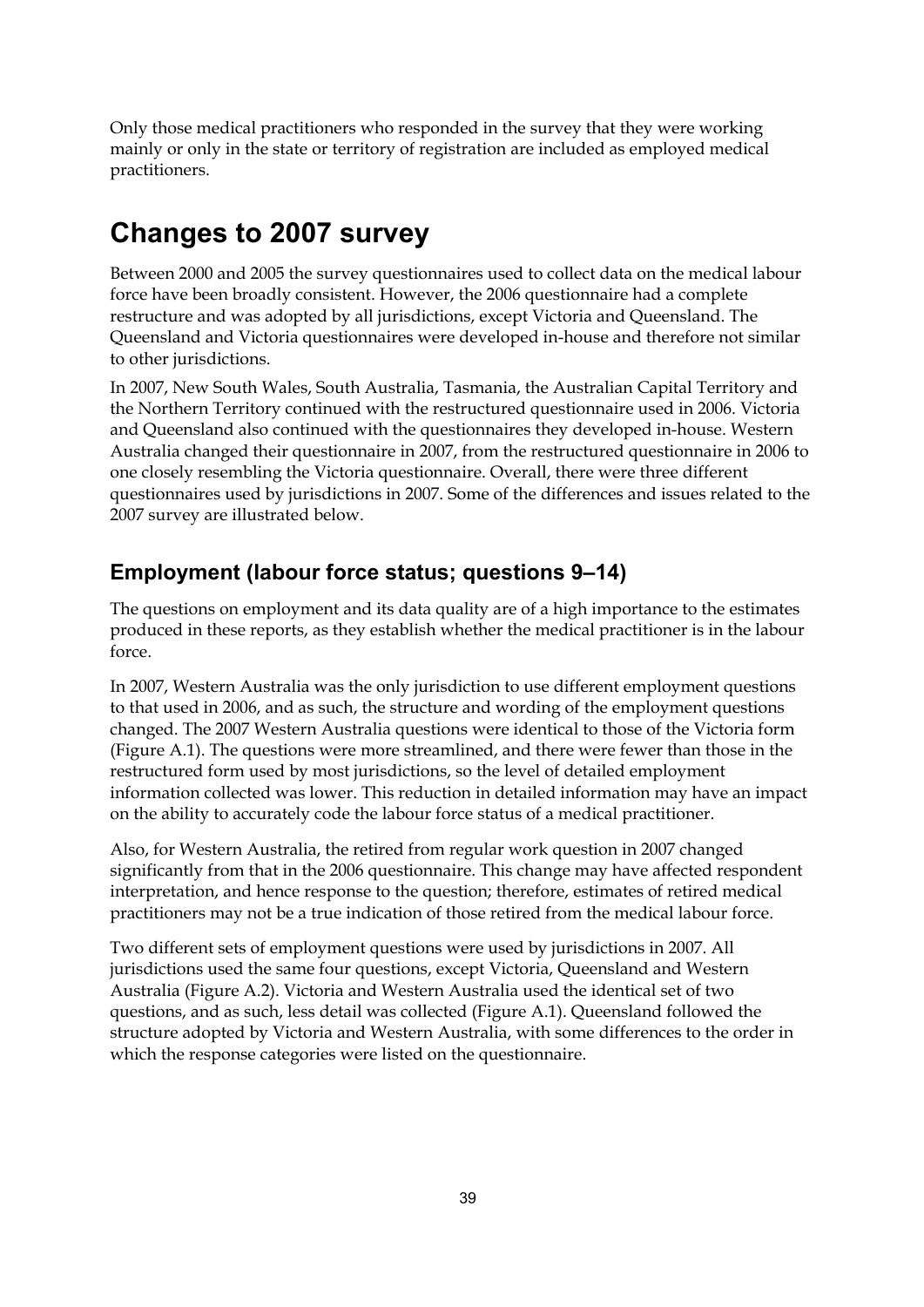

<span id="page-45-0"></span>Since 2003 the estimated number of employed medical practitioners increased steadily, whereas unemployed practitioners looking for work in medicine decreased until 2005 before increasing sharply in both 2006 and 2007 (Table 1). However, in 2006 there was a large increase in the numbers of practitioners not in the medical labour force or on extended leave of 3 months or more compared with previous years. This may be attributable to the change in the design of the employment/labour force survey question. A smaller increase occurred between 2006 and 2007 for both groups.

The reference period for the employment/labour force status questions for all states and territories in 2007 was the week before completing the questionnaire. However, two different definitions of 'working in medicine' were used by jurisdictions. For jurisdictions other than Victoria and Western Australia, medical practitioners were classified as working in medicine if they had spent 1 or more hour the previous week in the practice of medicine, or usually worked in medicine in Australia but were away on leave or rostered off at the time. For Victoria and Western Australia, the definition did not include a minimum number of hours to be worked.

Between 2006 and 2007, Western Australia was the only jurisdiction to change the definition of working in medicine. The change involved the removal of the 1 hour or more hours worked threshold.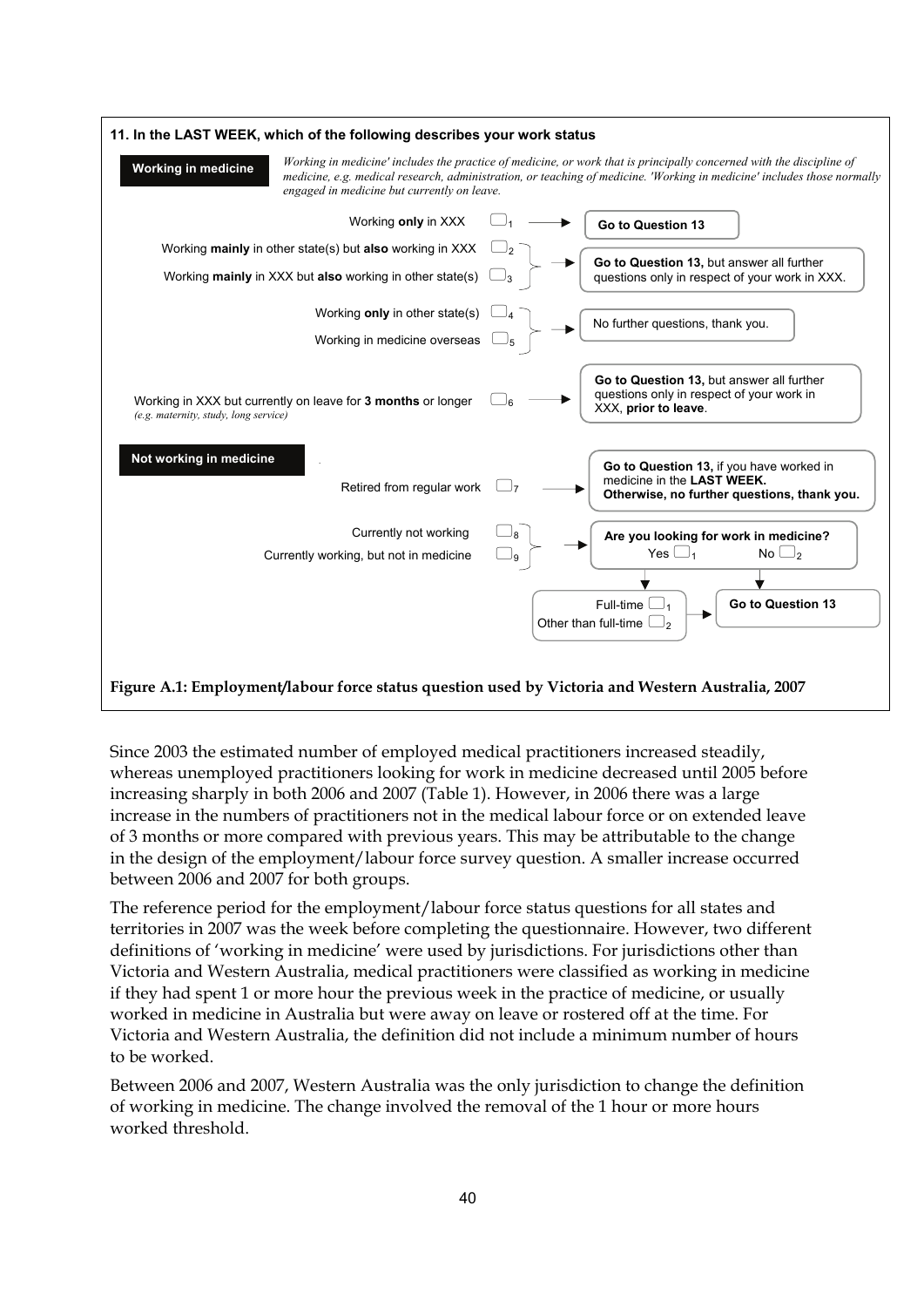*NOTE for the following questions, 'working in medicine' includes:* 

*The practice of medicine, or work that is principally concerned with the discipline of medicine, e.g. research, administration or teaching of medicine, in which you:* 

- *worked in Australia for a total of one hour or more LAST WEEK in a job or business (including own business) for pay, commission, payment in kind or profit;*
- *usually work, but were away from work on leave, or rostered off.*

| 9. LAST WEEK were you                                                             |                                                                                                                                         |
|-----------------------------------------------------------------------------------|-----------------------------------------------------------------------------------------------------------------------------------------|
| Working in medicine in Australia?                                                 | Go to Q13                                                                                                                               |
| Working in medicine in Australia                                                  |                                                                                                                                         |
| but on leave for less than 3 months?                                              | Go to Q12                                                                                                                               |
| Working in medicine in Australia                                                  |                                                                                                                                         |
| but on leave for 3 months or more?                                                | Go to Q12                                                                                                                               |
| Working in medicine overseas?                                                     | Go to Q11                                                                                                                               |
| Not working in medicine?                                                          | Go to Q10<br>$\vert$ $\vert$ <sub>5</sub>                                                                                               |
| 10. LAST WEEK were you                                                            |                                                                                                                                         |
| Working, but not at all in medicine?                                              | $\bigcup_{1}$                                                                                                                           |
| Not working at all?                                                               | 2 ا                                                                                                                                     |
| 11. LAST WEEK did you take active steps to look for                               |                                                                                                                                         |
| work in medicine in Australia?                                                    |                                                                                                                                         |
| agency, advertising for work or contacting people in the profession about a job.) | (Active steps include: applying for work in medicine, enquiring about a job, answering an advertisement, registering with an employment |
| No, not at all                                                                    |                                                                                                                                         |
|                                                                                   | No further                                                                                                                              |
| No, because retired from regular work                                             | questions<br>$\Box_2$                                                                                                                   |
|                                                                                   | Thank you for your                                                                                                                      |
| No, because about to start                                                        | time.                                                                                                                                   |
| working in medicine                                                               | $\Box_3$<br>Please <b>return</b> this                                                                                                   |
|                                                                                   | form in the                                                                                                                             |
| Yes, looked for full-time work                                                    | 'reply paid'                                                                                                                            |
| Yes, looked for part-time work $\Box_{5}$                                         | envelope provided                                                                                                                       |
| prior to your current leave, rather than 'LAST WEEK'.                             | 12. Please continue but answer all further questions only in respect of your usual job(s) in a typical week                             |
|                                                                                   | Go to Q14                                                                                                                               |
|                                                                                   |                                                                                                                                         |

*(continued)*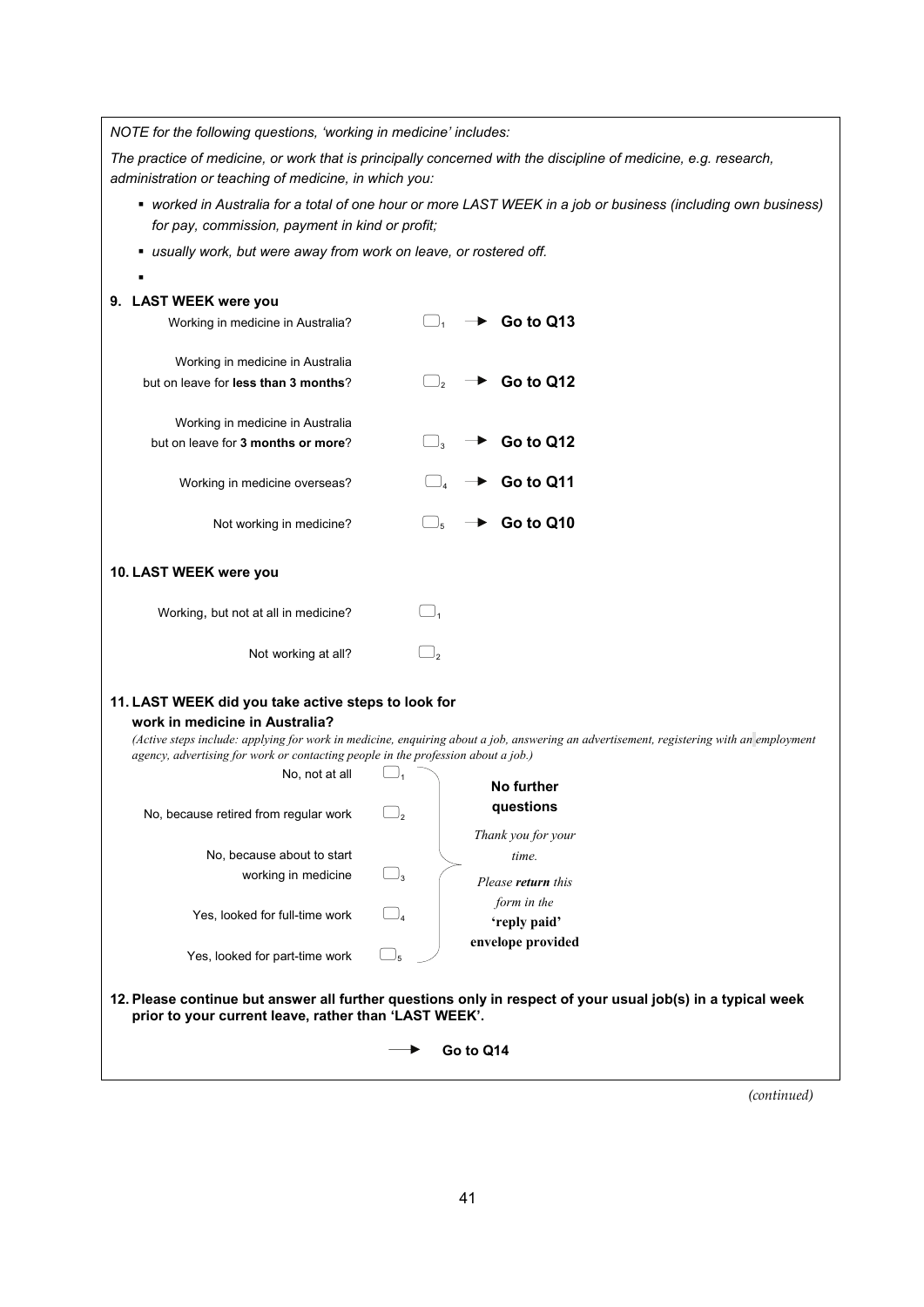

### <span id="page-47-0"></span>**Hours worked by location (question 16)**

The total number of hours worked by location was self-reported by practitioners and related to the number of hours worked in all medical fields by location (main, second, third). For Victoria, Queensland and Western Australia, the question in 2007 asked about work done in that state only. Whereas for Victoria, South Australia, Tasmania, the Australian Capital Territory and the Northern Territory, hours worked by location were requested at the national level. This variation is discussed in the summary of data issues below.

Western Australia changed the structure and scope of the question in 2007. Hours worked by location data included hours worked only in the state. Whereas in 2006, the scope of the question was any hours of medical work in Australia.

### **Total hours worked (question 17)**

The total hours worked as self-reported by practitioners was consistently asked between 2006 and 2007. That is, both questions asked for the total number of hours worked with respect to the state or territory asking the question.

In 2007, however, the total number of hours reported does not sum to the total number of hours worked by location for New South Wales, South Australia, Tasmania, the Australian Capital Territory and the Northern Territory. The reason is that the question on hours worked by location was asked nationally, whereas the total hours worked was based on the state or territory asking the question.

Western Australia changed from asking total hours worked in all jurisdictions in 2006 to hours worked only in the state in 2007.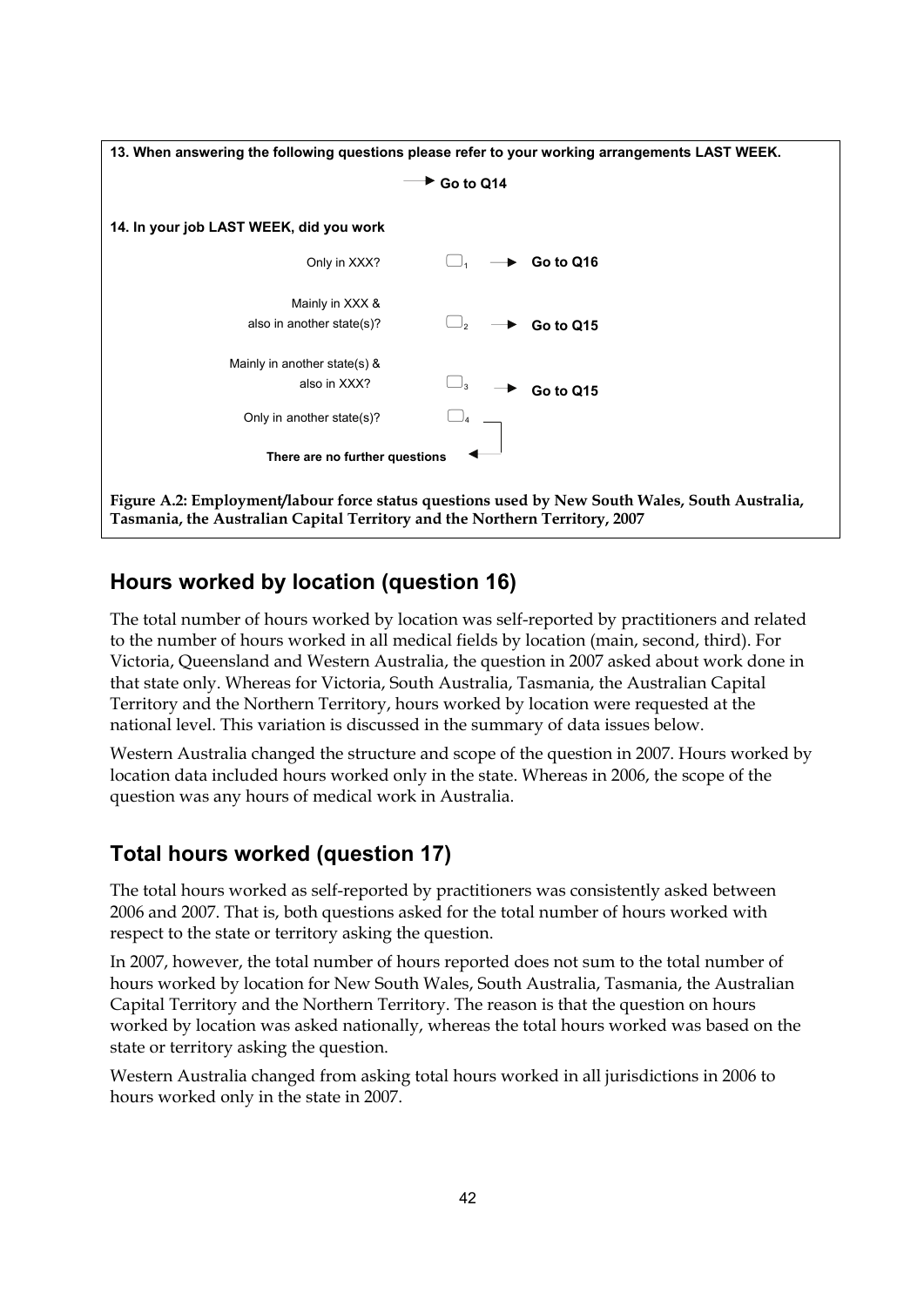### **Hours worked by work setting (question 20)**

The question on hours worked by work setting had been very stable between 2000 and 2005. In 2006, there were an extra nine categories for which respondents could specify the total number of hours worked. They were: public and private non-clinical office, public and private aero retrieval service mobile clinic, public and private community health centre, public and private laboratory/radiology facility, and private commercial industry business. However, not all jurisdictions collected information on every category.

In 2007, for each jurisdiction, there was no change from the 2006 categories, but not all categories were collected by jurisdictions. For example, Victoria, Queensland and Western Australia did not have the community health centre or commercial/industry/business categories.

The number of work setting categories for Western Australia decreased in 2007 due to the change in the questionnaire used. In 2007, the Western Australia questionnaire had five fewer categories than that in 2006 (see *Survey questionnaires* in *Appendix E*).

### **Clinician type (question 22)**

Clinicians, the largest group of medical practitioners, are mainly involved in the diagnosis, care and treatment of individuals, including recommending preventive action. Before 2006, four major clinician types were reported: primary care practitioner, specialist, specialist-in-training and hospital non-specialist. In 2006 and 2007, respondents could tick an extra category: 'none of the above'. If they marked this, they were reporting that they had worked in a clinical capacity, but not as a primary care practitioner, specialist, specialist-in-training or hospital non-specialist. Comparisons can only be made between 2006 and 2007 for the new clinician type (Other clinician).

### **Specialty and subspecialty (question 34)**

For those clinical practitioners who marked they were specialists or specialists-in-training, the survey requested further information on the specialty area in which they practised, the specialty in which they were qualified or the specialty in which they were training. Between 2006 and 2007, there was a change to the way this question was asked in Western Australia. In 2007, respondents looked up the code from a list provided, and wrote the code on the questionnaire. Whereas in 2006, the question appeared in a much more visually complex tick-a-box layout (see *Survey questionnaires* in *Appendix E*).

In 2007, Victoria, Queensland and Western Australia used the manual approach to record specialty codes; that is, looking up the code from a list and writing it on the questionnaire. The remaining jurisdictions used the tick-a-box layout to collect the information.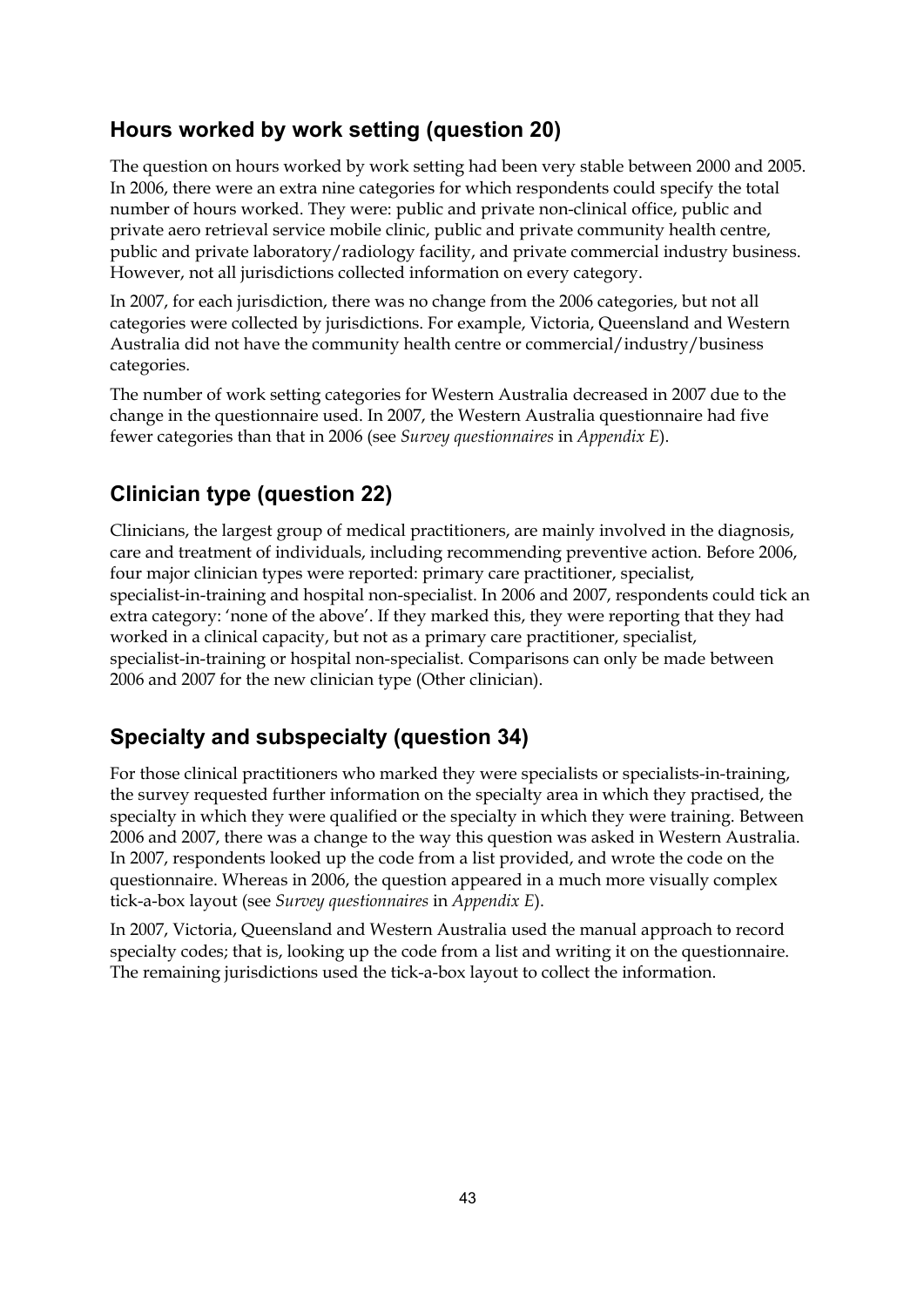### **Data issues**

The following data issues need to be considered in interpreting this report, some of which are discussed in detail earlier in this Appendix:

- The Northern Territory estimates are based on the 2007 survey data weighted to the 2007 total number of registered medical practitioners by age and sex (derived by applying 2008 age by sex proportions to the 2007 total practitioner number), resulting in a response rate equivalent to 27.1%. Care should be taken when interpreting the data for 2007 or making comparisons over time for the Northern Territory, and in making comparisons between the Northern Territory and other jurisdictions.
- Before 2007, the medical practitioner registration data provided by the Medical Board of Queensland included only general registrants (including specialists) and conditionally registered specialists. In 2007, the scope of the data changed to include general registrants (including specialists), conditionally registered specialists and some categories of conditionally registered practitioners. The effect of this change was a 29.7% (3,486) increase between 2006 and 2007. The national estimates were affected as a consequence of the change, with the number of employed in medicine increasing 7.7% (from 62,425 in 2006 to 67,208 in 2007). Annual increases across the period from 2003 to 2006 have been consistent at around 3.6%, which is about a half of the 2006 to 2007 increase.
- Between 2003 and 2007, there was a 63.8% increase in the number of employed medical practitioners in Western Australia (from 4,709 to 7,713). This rise can be attributed to the AIHW weighting to general registrants only in 2003 when the survey was administered to both general and conditional registrants (as provided by Western Australia). In 2007, this problem was rectified and the scope of the survey is now consistent with the benchmarks used.
- In 2007, a standardised set of labour force status questions were used in New South Wales, South Australia, Tasmania, the Australian Capital Territory and the Northern Territory, involving a series of questions rather than the single question used by Victoria and Western Australia (figures A.1 and A.2). Queensland administered completely different questions from the two sets mentioned above.
- The definition of 'working in medicine' was not consistent across jurisdictions. New South Wales, Queensland, South Australia, Tasmania, the Australian Capital Territory and the Northern Territory included medical practitioners who worked at least 1 hour in medicine the previous week in Australia or usually worked more than 1 hour per week in medicine in Australia but were away from work on leave or rostered off at the time. In Victoria and Western Australia, working in medicine included those normally engaged in the practice of medicine but were on leave at the time, or undertaking work that was principally concerned with the discipline of medicine, such as medical research, administration or teaching of medicine.
- The retired from regular work question was different across jurisdictions. For New South Wales, South Australia, Tasmania, the Australian Capital Territory and the Northern Territory, medical practitioners retired from regular work included only those not working at all and not actively looking for work, with no further labour force information collected. Whereas, in Victoria and Western Australia, medical practitioners may have reported being retired from regular work, but if they had worked some hours in the survey week, then details of the job were collected. For Queensland, medical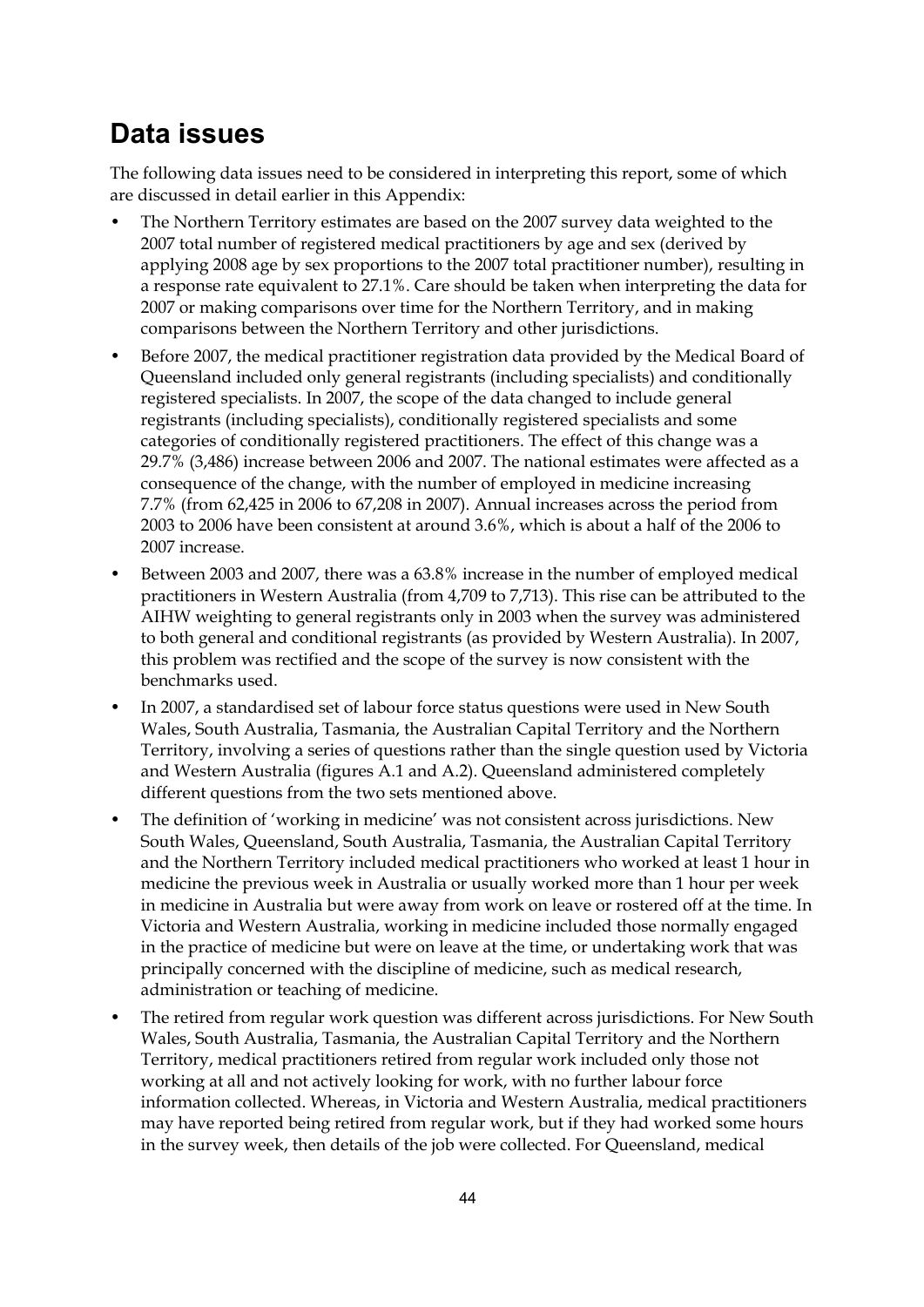practitioners simply had to review the response options then select the 'retired' box, with no further information collected.

- In 2007, Western Australia administered a different questionnaire from that used in 2006. The 2006 form used four separate questions to derive labour force status. Whereas, the 2007 form used a single question. The effect of this was, in 2007, that the derivation of labour force status was based on less detailed information and may have resulted in an underestimation of some response categories. In addition, there was a change in the retired from regular work question which may have affected responses. Hence estimates of the retired may not reflect the true number.
- The labour force status of respondents who provided information on hours worked and where they worked, but did not report their labour force status was imputed as 'employed'. This was implemented nationally.
- The total hours worked (and FTE rates) by Remoteness Area (*Major cities*, *Inner regional*, *Outer regional* and *Remote/Very remote*) figures are an overestimate. The process of deriving total hours worked by Remoteness Area involves using the total hours reported, rather than using the total hours worked in each Remoteness Area. Consequently, in theory, a practitioner may report working 25 hours in a *Remote* area (main location) and 22 hours in an *Outer regional* area (second location). The current practice involves using the total hours worked (47 hours) and distributing them all to the main working location, in this case being the *Remote* area. The reason for using total hours worked is that in 2007 the questions on hours worked by location and total hours worked were based on different scope, as discussed in *Changes to 2007 survey*.
- For *Remote/Very remote* areas, estimates of FTE numbers and rates should be interpreted with caution. Further to their overestimation caused by using total hours worked, as discussed above, respondents in this RA tend to represent a larger number of the total medical practitioners than in other RAs due to the overall low response, which is reflected in larger survey weights. Applying the weights to the survey data will artificially inflate the overestimated number of total hours worked, which, when used to calculate FTE numbers and hence rates, will result in estimates of questionable quality.
- The work sector estimates of employed and hours worked are an underestimate. The process of deriving work sector is based on responses to the hours worked in that work sector. If a respondent is determined to be employed (via the employment/labour force status questions), but has not responded to the hours worked in different work settings question, then the respondent will be counted as employed but not included in the number working in either the private or public sector. Consequently, the number employed will not be the sum of those working in the private and public sectors. However, respondents are counted in both sectors if they report working in private and public work settings, therefore double counted. The overall impact of these issues is not quantifiable, and so estimates of employed and hours worked by work setting and sector should be treated with caution.
- In 2007, the Australian Capital Territory changed the medical practitioner registration process, which has resulted in a larger number of medical practitioners identifying as specialists. The Australian Capital Territory Department of Health advised that the larger number also reflects an actual increase in specialists employed in the public sector in 2007.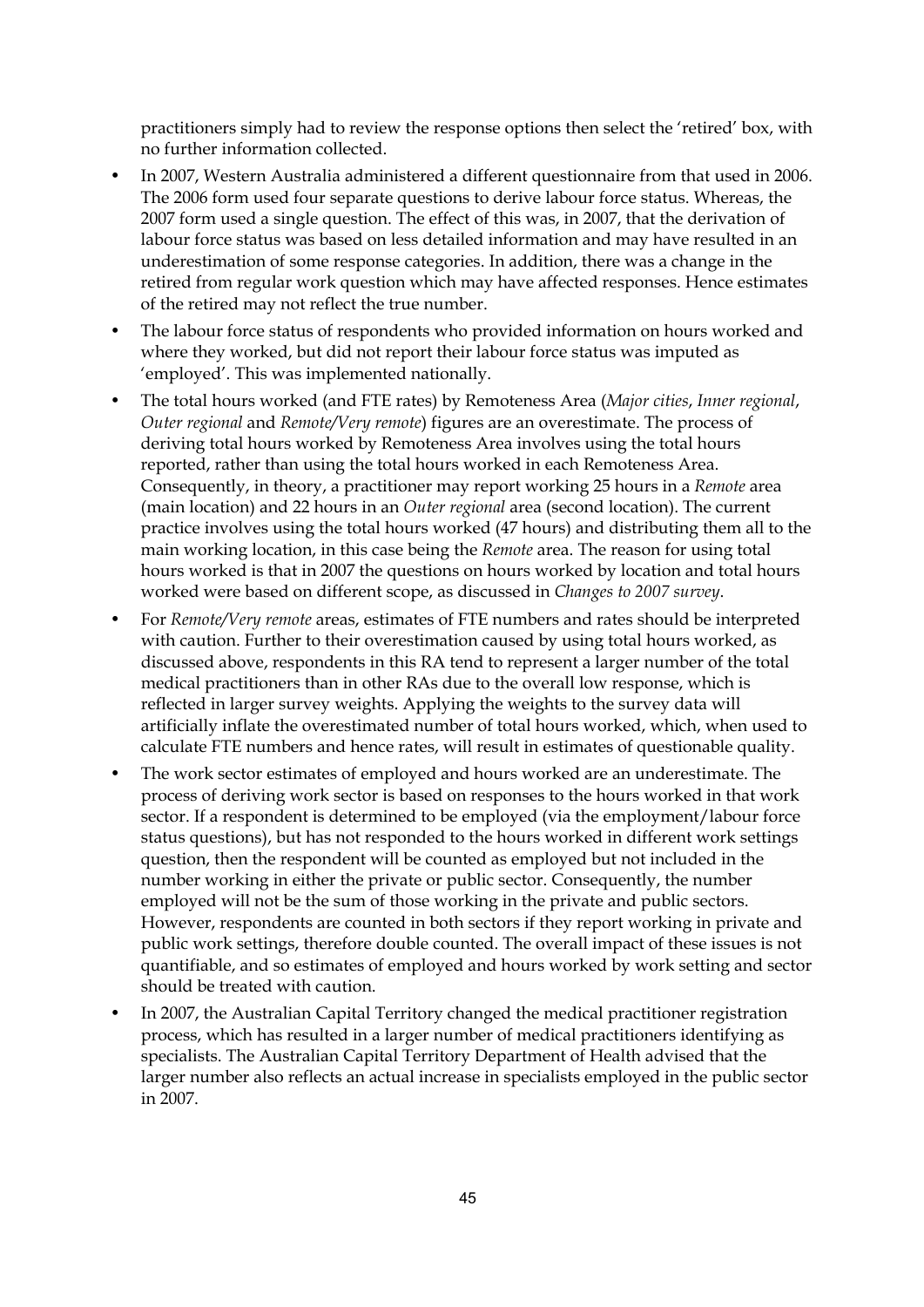# **Appendix B: Medical practitioner registration numbers**

Medical boards (or councils in some jurisdictions) are statutory authorities established in each jurisdiction to register medical practitioners, investigate complaints about medical practitioners and develop guidelines for the profession. They maintain a register of medical practitioners who are licensed to practise in their jurisdiction. All medical practitioners must be registered to practise in Australia.

As outlined in Appendix A, responses to the AIHW Medical Labour Force Survey are weighted to medical practitioner figures provided by state and territory medical boards from their medical registers. Medical boards also publish data on the number of registered medical practitioners in their annual reports.

## **Medical practitioner boards registration numbers**

The numbers of medical practitioner registrations reported by state and territory medical boards and councils in their 2006–07 annual reports are provided in Table B.1. There were 86,200 registrations reported for 2006–07. This is higher than the benchmark number for the AIHW 2007 Medical Labour Force Survey (83,697) (tables 1 and B.2). The main reasons for this difference are:

- The benchmark figures provided by New South Wales are for financial general registrants (including specialists), conditionally registered specialists, limited prescribing and non-practising medical practitioners only. The Queensland benchmark figures do not include all conditionally registered medical practitioners (see *Glossary*). In Tasmania, benchmarks are based on general registrations, conditionally registered specialists and non-practising practitioners only, and do not include conditional registrants who are overseas-trained doctors (including those in 'area of need' positions) or interns.
- The registration numbers published by the jurisdictions are a snapshot of the number of registered medical practitioners at a particular point in time—typically, the end of the financial year (30 June). For benchmarking purposes, the AIHW attempts to obtain more detailed registration numbers (by age group and sex) from the medical boards and councils to match the timing of the survey. A comparison of the reference times of the registration data extracted from the annual reports of state and territory medical boards and councils with data received from the boards and councils to benchmark the AIHW Medical Labour Force Survey is provided in Table B.3.

Of the medical registrations reported by the boards and councils in their 2006–07 annual reports, 82.4% were reported as general registrations and 17.6% as conditional (includes limited and non-general) registrations (Table B.1). The proportion of general registrations varied across jurisdictions, from 76.0% in Tasmania to 92.0% in the Australian Capital Territory.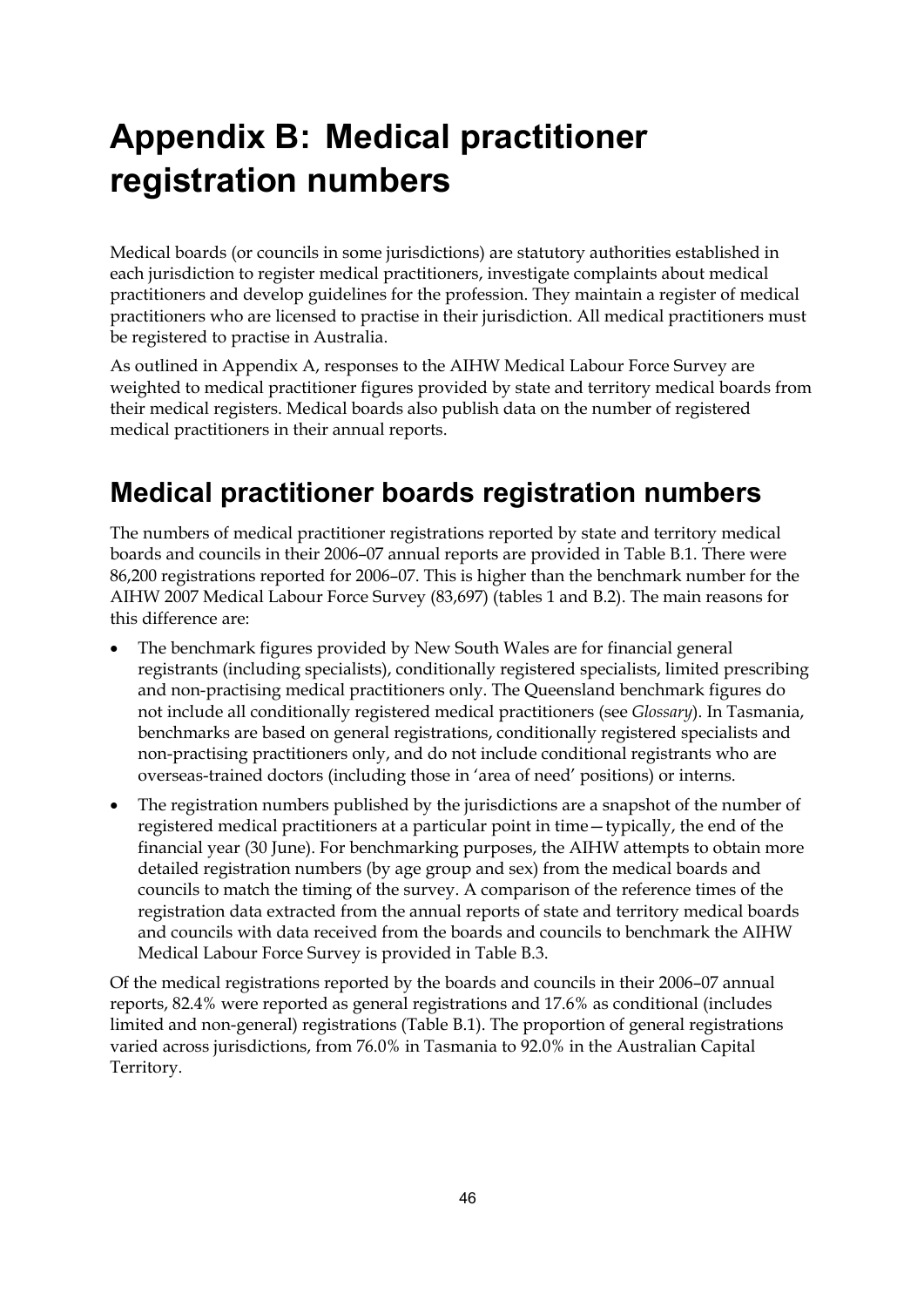| <b>Registration type</b>   | <b>NSW</b> | Vic    | QId <sup>(a)</sup> | <b>WA</b> | <b>SA</b>                    | Tas   | <b>ACT</b> | <b>NT</b> | Australia |
|----------------------------|------------|--------|--------------------|-----------|------------------------------|-------|------------|-----------|-----------|
|                            |            |        |                    |           | <b>Number</b>                |       |            |           |           |
| General registrations      | 23,253     | 16,596 | 13,530             | 6,659     | 5,623                        | 1,991 | 2,011      | 1,405     | 71,068    |
| Conditional registrations  | 5,675      | 3.407  | 2,322              | 1,442     | 1,191                        | 628   | 174        | 293       | 15,132    |
| Area of need registrations | 245        | 178    | 1,334              | 692       | n.a.                         | n.a.  | n.a.       | 161       | 2,610     |
| <b>Total registrations</b> | 28,928     | 20.003 | 15,852             | 8,101     | 6.814                        | 2.619 | 2.185      | 1,698     | 86,200    |
|                            |            |        |                    |           | Per cent total registrations |       |            |           |           |
| General registrations      | 80.4       | 83.0   | 85.4               | 82.2      | 82.5                         | 76.0  | 92.0       | 82.7      | 82.4      |
| Conditional registrations  | 19.6       | 17.0   | 14.6               | 17.8      | 17.5                         | 24.0  | 8.0        | 17.3      | 17.6      |
| Area of need registrations | 0.8        | 0.9    | 8.4                | 8.5       | n.a.                         | n.a.  | n.a.       | 9.5       | 3.0       |
| <b>Total</b>               | 100.0      | 100.0  | 100.0              | 100.0     | 100.0                        | 100.0 | 100.0      | 100.0     | 100.0     |

#### <span id="page-52-0"></span>**Table B.1: General and conditional medical practitioner registrations reported by state and territory medical boards/councils, 2006–07**

(a) In Queensland, 21 registrants held 2 categories of registration. Also, includes 602 conditionally registered specialists and 394 general registrants with a condition to practise only within an approved internship/supervised practice.

*Sources:* State and territory medical board (or council) annual reports (see *References*). The Northern Territory provided the information via correspondence.

#### <span id="page-52-1"></span>**Table B.2: Registration numbers used to benchmark the AIHW Medical Labour Force Survey, 2003 to 2007**

| <b>AIHW benchmark</b> | $NSW^{(a)}$ | Vic    | $QId^{(b)}$ | WA <sup>(c)</sup> | <b>SA</b> | $\text{Tas}^{\text{(d)}}$ | <b>ACT</b> | NΤ    | Australia |
|-----------------------|-------------|--------|-------------|-------------------|-----------|---------------------------|------------|-------|-----------|
| 2003                  | 23,782      | 17.369 | 11.228      | 6.003             | 6.081     | 1.906                     | 1.816      | 1.528 | 69,713    |
| 2004                  | 26.024      | 17.818 | 10.280      | 6,107             | 6.089     | 1.978                     | 1.945      | 945   | 71,186    |
| 2005                  | 26.614      | 18.214 | 11.377      | 6,238             | 6.030     | 2.097                     | 2.044      | 1.300 | 73,941    |
| 2006                  | 27.144      | 19.578 | 11.733      | 7.643             | 6.165     | 1.976                     | 2.056      | 1.607 | 77,902    |
| 2007                  | 27,021      | 20.507 | 15.219      | 8.299             | 6.501     | 2.267                     | 2.185      | 1.698 | 83,697    |

(a) New South Wales registration numbers are based on financial general registrants, conditionally registered specialists, limited prescribing and non-practising medical practitioners only.

(b) In 2007, Queensland registration number does not include all conditionally registered medical practitioners. From 2003 to 2006, registration numbers are based on general registrants (includes specialists) and conditionally registered specialists only.

(c) For Western Australia, in 2006 and 2007, the scope was consistent; that is, the survey population and the benchmark figures are based on general and conditional registrants. From 2003 to 2005, survey was administered to both general and conditional registrants but benchmark figures were for general registrants only

(d) Tasmania registration numbers are based on general registrants, conditionally registered specialists and non-practising practitioners only.

*Sources:* AIHW Medical Labour Force Survey, 2003 to 2007.

#### <span id="page-52-2"></span>**Table B.3: Reference times of registration numbers in the 2006–07 annual reports of state and territory medical boards/councils and used to benchmark the 2007 AIHW Medical Labour Force Survey**

| <b>Source</b>                                                          | <b>NSW</b>      | Vic                     | Qld                                                            | WA            | SΑ   | Tas                                   | <b>ACT</b> | <b>NT</b> |
|------------------------------------------------------------------------|-----------------|-------------------------|----------------------------------------------------------------|---------------|------|---------------------------------------|------------|-----------|
| 2006–07 Medical board/council annual report                            | 30 June<br>2007 | 2007                    | 30 Sep 30 June 30 June 30 June 30 June 30 June 30 June<br>2007 | 2007          | 2007 | 2007                                  | 2007       | 2007      |
| Numbers used to benchmark the 2007 AIHW<br>Medical Labour Force Survey | 1 Jan<br>2008   | 30 June 30 June<br>2007 | 2007                                                           | 6 Dec<br>2007 | 2007 | 5 Dec 30 June 30 June 30 June<br>2007 | 2007       | 2007      |

*Sources:* State and territory medical board (or council) annual reports (the Northern Territory provided the information via correspondence); AIHW Medical Labour Force Survey, 2007.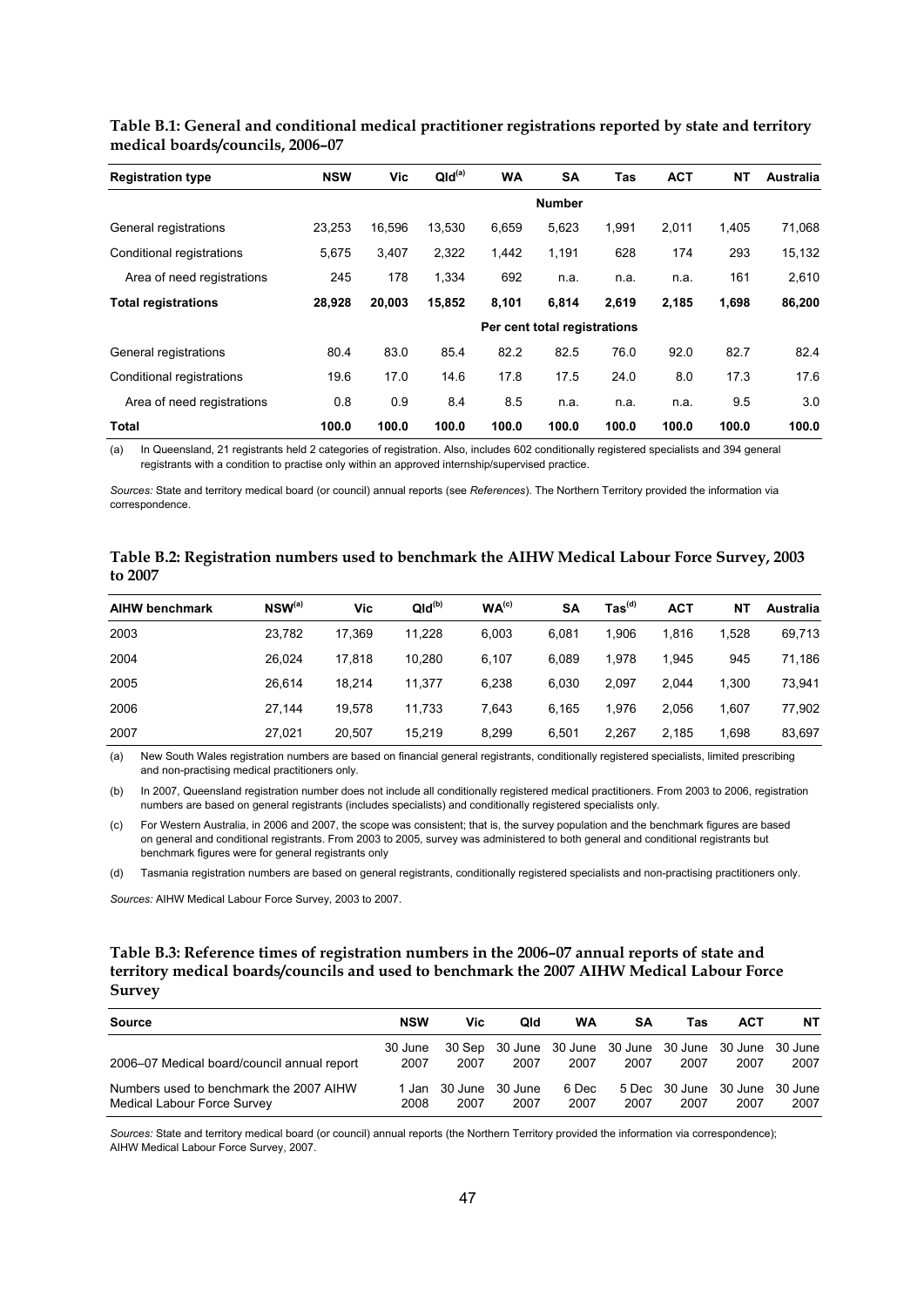### **'Area of need' medical practitioners**

The term 'temporary resident doctor' is used informally to refer to medically qualified persons holding a temporary resident medical practitioner visa to enter Australia for temporary employment or training purposes. To obtain the relevant visa requires employment sponsorship and conditional registration by the state or territory medical board (or council) (DoHA 2007).

Temporary resident doctor include 'area of need' and occupational trainee temporary resident doctors, as well as 'other' temporary resident doctors. It excludes overseas-trained and Australian-trained medical practitioners with permanent resident or Australian citizenship status (AMWAC 1999).

The 'area of need' program enables the temporary recruitment of suitably qualified overseas-trained medical practitioners to identified 'area of need' positions. The determination that there is a need to have a temporary resident doctor employed because of an identified shortfall in the local medical workforce is made by the relevant state or territory health authority (AMWAC 1999; NSW Health 2007). The term 'area of need' applies to a medical position rather than a geographical area and may be within a public or private service or hospital. It includes general practitioner, hospital non-specialist and specialist positions. 'Area of need' medical practitioners are conditionally registered.

Data on the number of 'area of need' medical practitioners are of interest to workforce planners, as they are an indication of the level and type of shortages in the Australian medical workforce. To have a position identified as 'area of need' an employer must first demonstrate that it cannot readily fill the position from the Australian labour market (NSW Health 2007).

Data on the number of 'area of need' registrants are available from the medical board's annual reports for 2006–07 in all jurisdictions, except South Australia, Tasmania and the Australian Capital Territory (Table B.1). In 2006–07, the proportion of registered medical practitioners in Australia who were reported as 'area of need' medical practitioners varied significantly among reporting jurisdictions, from 0.8% in New South Wales to 9.5% in the Northern Territory.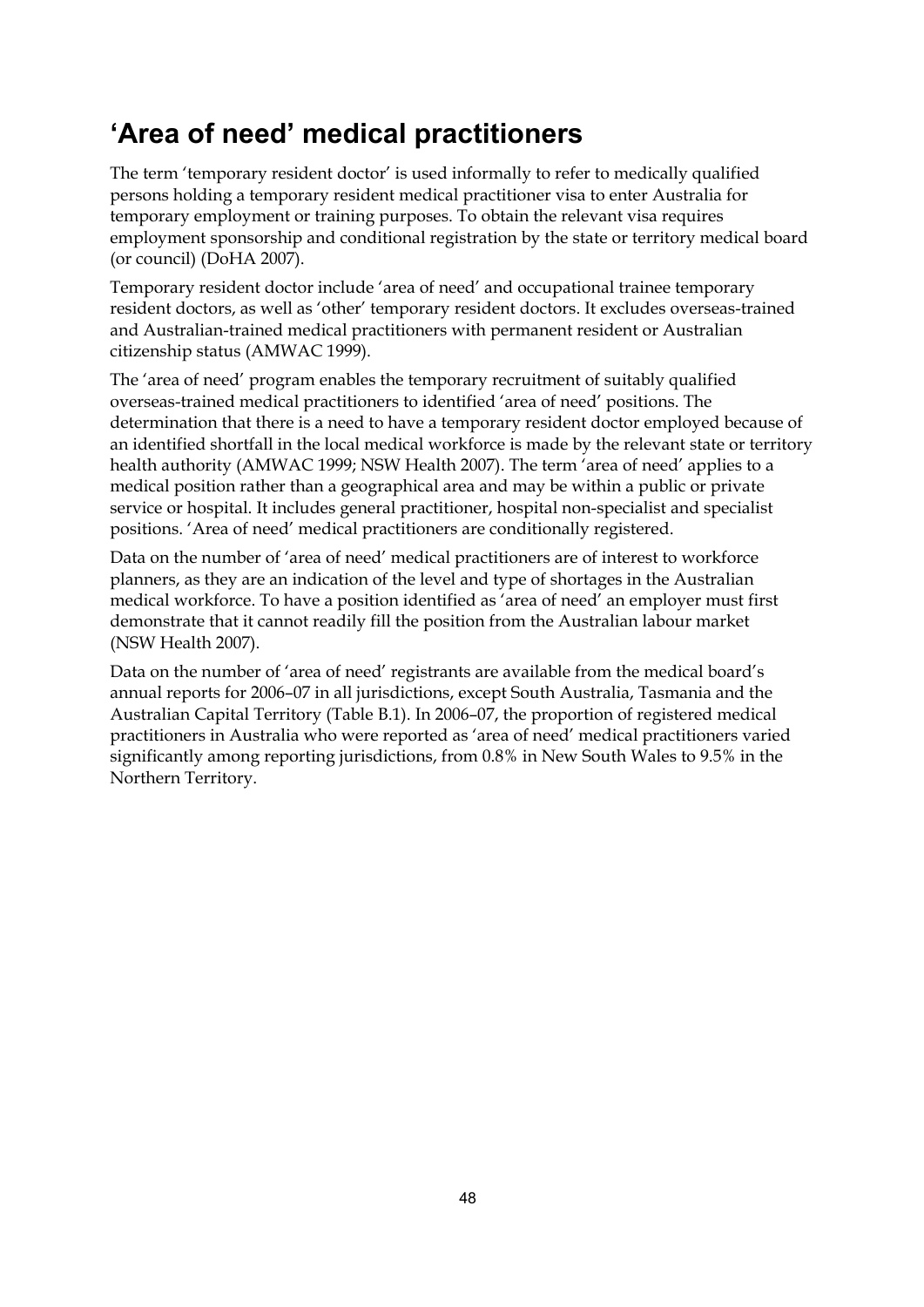## **Appendix C: Medicare data**

Medicare Australia collects data on the activity of all providers who make claims through the Medicare Benefits Schedule. Information collected includes the type of service provided (as indicated by the Medicare item number) and the type of practitioner who provided the service. This information is provided to the Australian Government Department of Health and Ageing (DoHA) for a range of purposes, including the monitoring of the general practice workforce.

The Medicare data presented in the following section are for general practitioners (GPs) only, and were obtained from the DoHA website. According to Medicare, a GP is someone whose major specialty at 30 June of the reference year was as a GP who provided at least one Medicare service during the year (DoHA 2009a).

DoHA does not release Medicare data on specialist numbers or FTEs. This is due to the lack of an appropriate Medicare billing item for time spent by specialists in delivering medical care and the inability to capture fully salaried medical practitioners providing services in public hospitals.

### **General practitioner numbers**

| Force Survey), by state and territory, 2003 and 2007 |                                                                               |       |                    |                                         |           |                              |            |                   |                  |                                    |
|------------------------------------------------------|-------------------------------------------------------------------------------|-------|--------------------|-----------------------------------------|-----------|------------------------------|------------|-------------------|------------------|------------------------------------|
| Data source                                          | NSW <sup>(a)</sup>                                                            | Vic   | QId <sup>(a)</sup> | <b>WA</b>                               | <b>SA</b> | $\mathsf{ Tas}^\mathsf{(a)}$ | <b>ACT</b> | NT <sup>(b)</sup> | <b>Australia</b> | Total excl.<br>NSW, Qld<br>and Tas |
|                                                      |                                                                               |       |                    | <b>Medicare</b>                         |           |                              |            |                   |                  |                                    |
| 2003-04                                              | 7,520                                                                         | 5,596 | 4,486              | 2,153                                   | 1,915     | 605                          | 374        | 300               | 22,949           | 10,338                             |
| 2007-08                                              | 7,948                                                                         | 6,057 | 5,051              | 2,359                                   | 2,100     | 660                          | 383        | 345               | 24,903           | 11,244                             |
| Change<br>(per cent)                                 | 5.7                                                                           | 8.2   | 12.6               | 9.6                                     | 9.7       | 9.1                          | 2.4        | 15.0              | 8.5              | 8.8                                |
|                                                      |                                                                               |       |                    | <b>AIHW Medical Labour Force Survey</b> |           |                              |            |                   |                  |                                    |
| 2003                                                 | 7,338                                                                         | 5,736 | 3,667              | 1,985                                   | 1,845     | 624                          | 398        | 324               | 21,919           | 10,289                             |
| 2007                                                 | 7,294                                                                         | 6,186 | 4,421              | 2,874                                   | 1,968     | 675                          | 371        | 333               | 24,121           | 11,731                             |
| Change<br>(per cent)                                 | $-0.6$                                                                        | 7.8   | 20.5               | 44.8                                    | 6.6       | 8.2                          | $-6.8$     | 2.6               | 10.0             | 14.0                               |
|                                                      | Difference Medicare and AIHW Medical Labour Force Survey estimates (per cent) |       |                    |                                         |           |                              |            |                   |                  |                                    |
| 2003                                                 | $-2.4$                                                                        | 2.5   | $-18.2$            | $-7.8$                                  | $-3.6$    | 3.1                          | 6.4        | 8.1               | $-4.5$           | $-0.5$                             |
| 2007                                                 | $-8.2$                                                                        | 2.1   | $-12.5$            | 21.7                                    | $-6.3$    | 2.3                          | $-3.1$     | $-3.6$            | $-3.1$           | 4.3                                |

<span id="page-54-0"></span>**Table C.1: General practitioner numbers (Medicare) compared with the estimated number of employed primary care practitioners whose main field of work is clinician (AIHW Medical Labour** 

(a) AIHW figures are underestimates, as benchmark figures in New South Wales, Queensland and Tasmania did not include all registered medical practitioners (see *Appendix A*).

(b) Northern Territory data are based on responses to the 2007 Medical Labour Force Survey weighted to 2007 number of registered practitioners by age and sex (derived by applying 2008 age by sex proportions to 2007 total practitioner number), resulting in a response rate equivalent to 27.1%. Care should be taken when interpreting these figures.

*Sources:* AIHW Medical Labour Force Survey, 2003 and 2007; DoHA 2009a.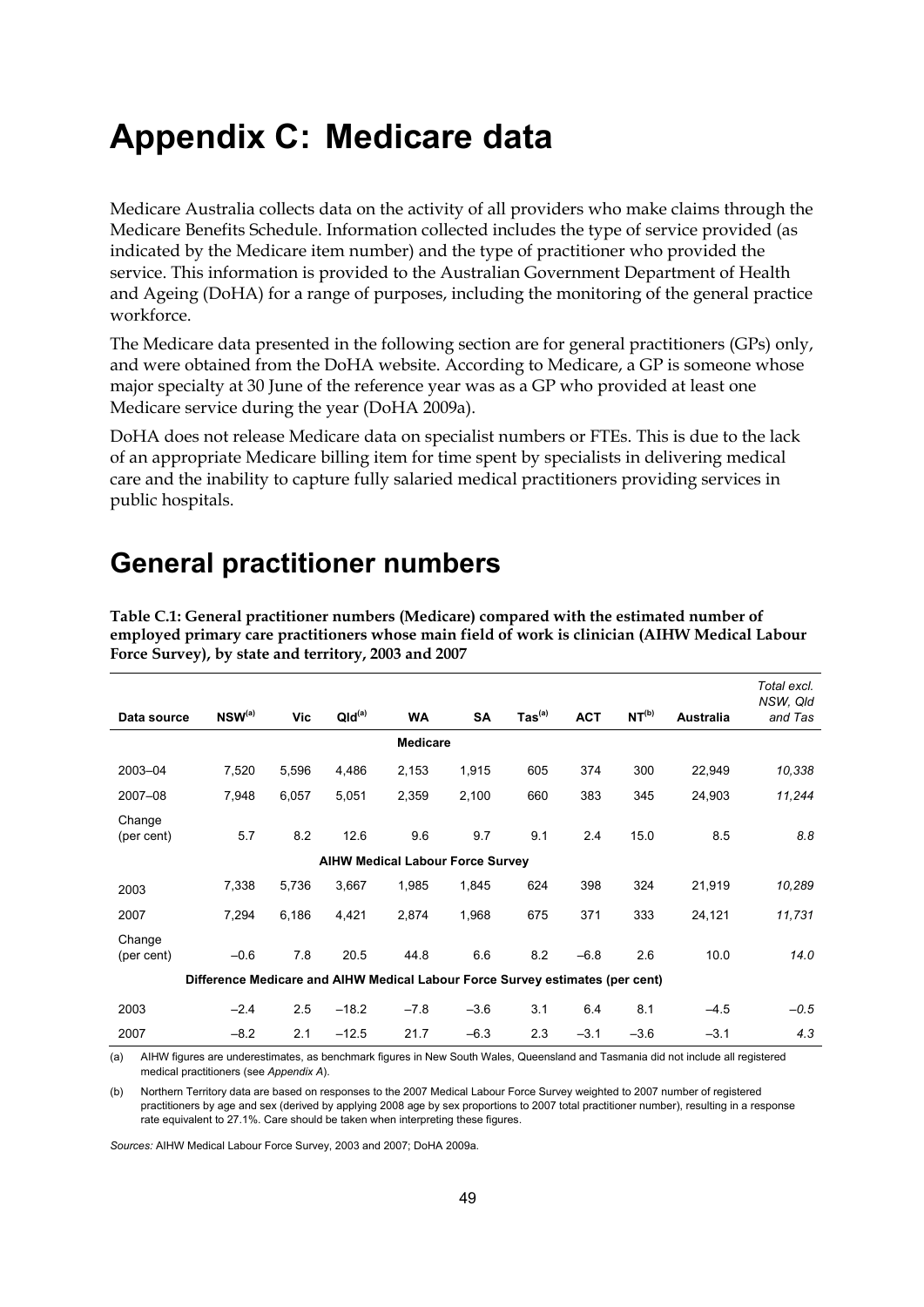Based on Medicare data on GP headcounts, there were 24,903 GPs who provided at least one Medicare service during the 2007–08 reference year. This figure includes several thousand medical practitioners who provide only small numbers of services through Medicare each year (DoHA 2009a).

The number of GPs in 2007–08 is an increase of 8.5% on the number in 2003–04 (Table C.1). There were increases in all jurisdictions, with the greatest being in the Northern Territory (15.0%) and the smallest in the Australian Capital Territory (2.4%).

## **Comparison with AIHW Medical Labour Force Survey data**

For both 2003 and 2007, the total estimated number of employed primary care practitioners derived from the AIHW Medical Labour Force Survey (AIHW MLFS) is lower than the number of GPs who provided services under Medicare in the relevant financial year (–4.5% and –3.1%, respectively) (Table C.1). The differences are not consistent across jurisdictions, with the AIHW MLFS estimates for Queensland being much lower than Medicare numbers in both years due to the coverage of the survey. AIHW MLFS estimates for Victoria and Tasmania are higher than Medicare estimates in both years. Both the Northern Territory and Australian Capital Territory had AIHW MLFS estimates higher than Medicare numbers in 2003, but lower in 2007. However, for Western Australia, Medicare numbers were higher in 2003 and lower in 2007.

| Data source          | $NSW^{(a)}$ | Vic   | QId <sup>(a)</sup>                                                            | <b>WA</b>       | <b>SA</b>                               | $\mathsf{ Tas}^\mathsf{(a)}$ | <b>ACT</b> | NT <sup>(b)</sup> | <b>Australia</b> |
|----------------------|-------------|-------|-------------------------------------------------------------------------------|-----------------|-----------------------------------------|------------------------------|------------|-------------------|------------------|
|                      |             |       |                                                                               | <b>Medicare</b> |                                         |                              |            |                   |                  |
| 2003-04              | 6,021       | 4,110 | 3,260                                                                         | 1,451           | 1,360                                   | 374                          | 198        | 98                | 16,872           |
| 2007-08              | 6,600       | 4,584 | 3,683                                                                         | 1,542           | 1,455                                   | 401                          | 232        | 116               | 18,613           |
| Change<br>(per cent) | 9.6         | 11.5  | 13.0                                                                          | 6.3             | 7.0                                     | 7.2                          | 17.2       | 18.4              | 10.3             |
|                      |             |       |                                                                               |                 | <b>AIHW Medical Labour Force Survey</b> |                              |            |                   |                  |
| $2003^{(c)}$         | 6,882       | 5,176 | 3,284                                                                         | 1,747           | 1,685                                   | 534                          | 350        | 287               | 19,922           |
| 2007                 | 6,516       | 5,334 | 3,763                                                                         | 2,382           | 1,718                                   | 558                          | 317        | 292               | 20,905           |
| Change<br>(per cent) | $-5.6$      | 3.0   | 12.7                                                                          | 26.7            | 1.9                                     | 4.3                          | $-10.4$    | 1.6               | 4.7              |
|                      |             |       | Difference Medicare and AIHW Medical Labour Force Survey estimates (per cent) |                 |                                         |                              |            |                   |                  |
| 2003                 | 14.3        | 25.9  | 0.7                                                                           | 20.4            | 23.9                                    | 42.8                         | 76.8       | 192.9             | 18.1             |
| 2007                 | $-1.3$      | 16.4  | 2.2                                                                           | 54.5            | 18.1                                    | 39.2                         | 36.6       | 151.7             | 12.3             |

<span id="page-55-0"></span>**Table C.2: General practitioner full-time workload equivalents (Medicare) compared with the fulltime equivalent employed primary care practitioners whose main field of work is clinician (AIHW Medical Labour Force Survey), by state and territory, 2003 and 2007** 

(a) AIHW figures are underestimates, as benchmark figures in New South Wales, Queensland and Tasmania did not include all registered medical practitioners (see *Appendix A*).

(b) Northern Territory data are based on responses to the 2007 Medical Labour Force Survey weighted to 2007 number of registered practitioners by age and sex (derived by applying 2008 age by sex proportions to the 2007 total practitioner number), resulting in a response rate equivalent to 27.1%. Care should be taken when interpreting these figures.

(c) AIHW 2003 FTE data may differ from previously published data due to revision in the ABS estimated resident population data (March 2009).

*Sources:* AIHW Medical Labour Force Survey, 2003 and 2007; DoHA 2009a.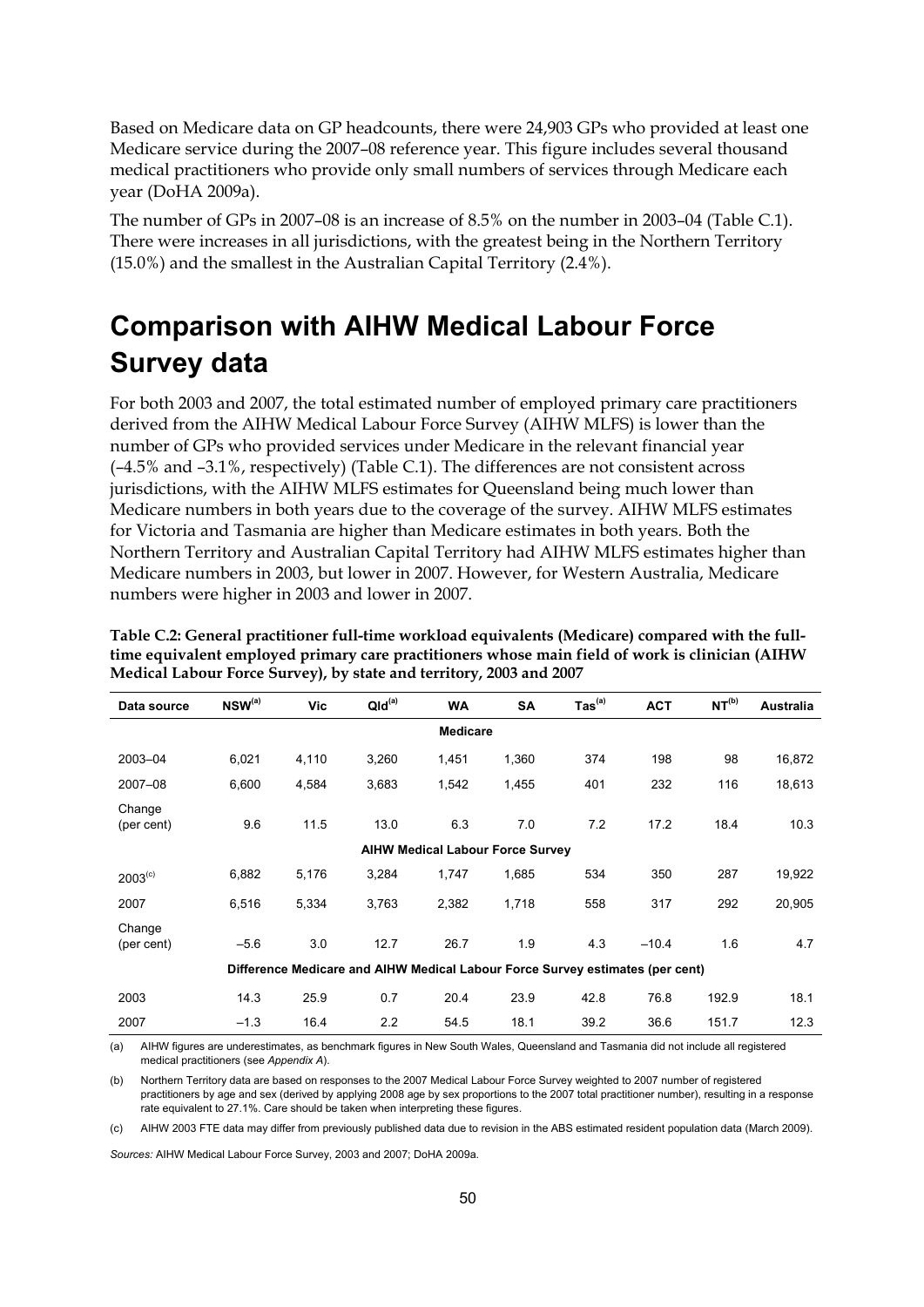The number of full-time workload equivalent (FWE) doctors based on Medicare billing has increased by 10.3% between 2003–04 and 2007–08. This is slightly larger than the increase in the Medicare GP headcount for the same period. The AIHW MLFS full-time equivalent (FTE) estimate increased slightly (4.7%) over the period.

Overall, the AIHW MLFS estimates were consistently higher than the Medicare numbers for the two periods, except for Queensland where the increase was less than 3% in both years and for New South Wales in 2007 where the Medicare number was higher than the AIHW MLFS estimate (Table C.2).

These differences may be explained by the following.

#### **Method of data collection and estimation**

Estimates of primary care practitioners from the AIHW MLFS are derived from data collected in an annual survey of medical practitioners who are renewing their registration with the state and territory medical boards (or councils). The timing of the survey varies depending on the registration renewal practices of each jurisdiction, which are not consistent across states and territories. Whereas the Medicare data are an administrative data collection relating to Medicare services provided over an entire financial year.

AIHW MLFS estimates are derived from survey responses, using state and territory medical practitioner registration figures as benchmarks. As estimates are based on survey responses, they are subject to some variability where small populations are concerned (such as with GPs in the Northern Territory and the Australian Capital Territory). As this variability in the survey is not due to sampling error, it cannot be readily measured.

The estimated number of medical practitioners in New South Wales, Queensland and Tasmania, derived from the AIHW MLFS, are known to be underestimates, due to the benchmarking data used. While in other jurisdictions survey responses are benchmarked to all registrations. In New South Wales the benchmark figures include only financial registrants holding general, conditional specialist, limited prescribing or non-practising registration. In Queensland the benchmark figures do not include all conditionally registered medical practitioners and in Tasmania they do not include conditional registrants who are overseas-trained doctors or interns (see *Appendix B*).

Caution should be taken when comparing Medicare FWE and AIHW FTE figures due to differences in calculation methods (Table C.2). Medicare FWE is calculated by dividing each doctor's Medicare billing by the average billing of full-time doctors for the year. There is no cap on a doctor's FWE. That is, a doctor with 50% of the average billing for full-time doctors is counted as 0.5, a doctor billing at the average is counted as 1 and a doctor billing at 150% of the average is counted as 1.5 (DoHA 2009a). AIHW MLFS estimate of FTE is calculated by multiplying the number of doctors by the average total weekly hours and dividing by 45 (45 hours representing a full-time work week).

#### **Definitions**

For the purposes of this report, on the AIHW MLFS, primary care practitioners are defined as medical practitioners who reported that they were employed at the time of the survey (based on hours worked per week), and their main area of clinical practice was primary care. This group is mainly comprised of general practitioners but also includes an unknown number of other medical practitioners who report working in primary care.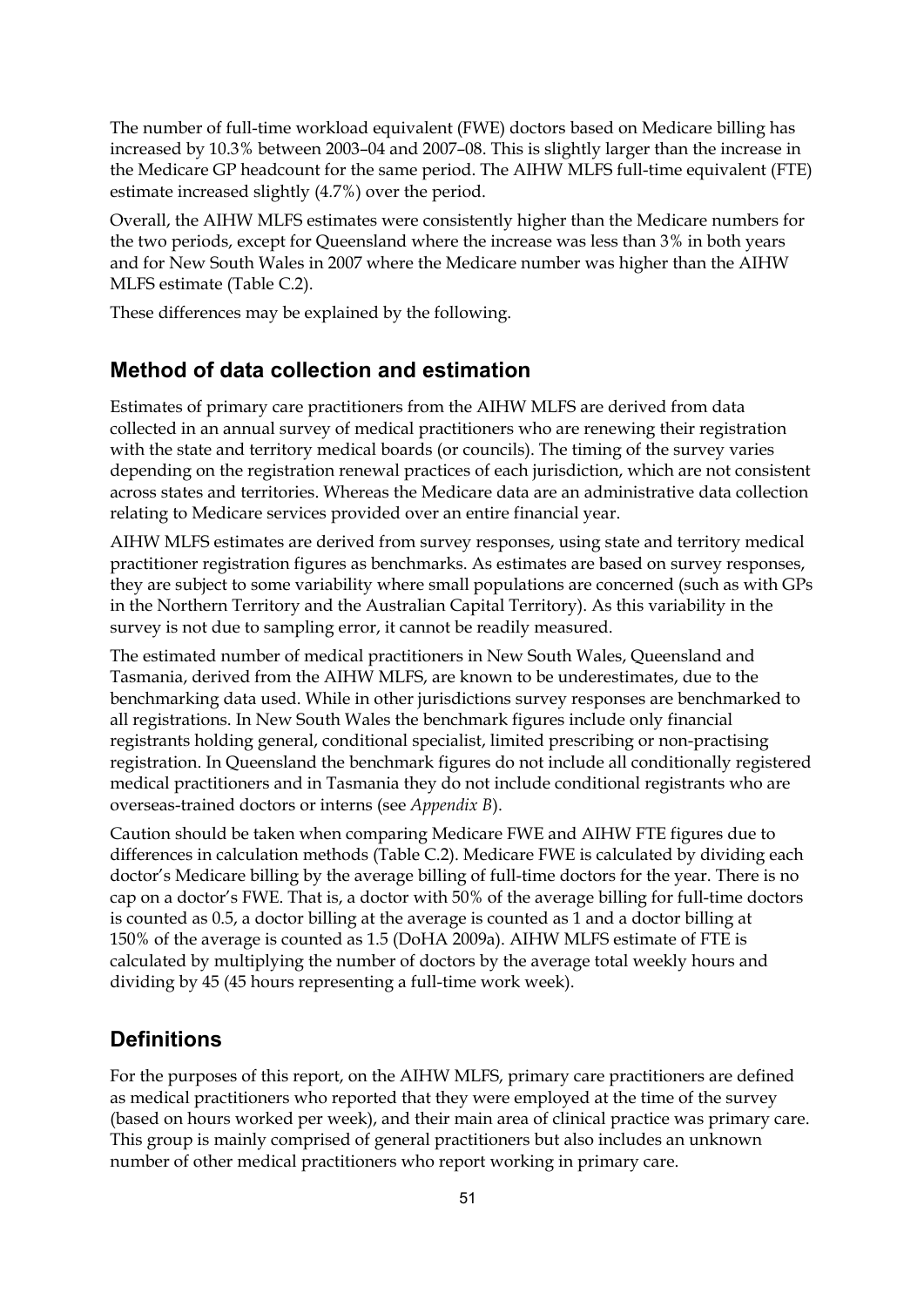Those employed medical practitioners who did not provide data on hours worked by field of practice (that is, as a clinician or non-clinician) are assumed to be clinicians, and are included in the count of primary care practitioners if they indicated that their main area of clinical practice was primary care. Medical practitioners who stated that most of their time was spent working as educators, administrators, researchers, public health physicians, occupational health physicians or other are not included. Some of these may, however, have undertaken some clinical work that was billed to Medicare. As a result, the number of primary care practitioners reported by the AIHW MLFS will underestimate those primary care practitioners who spent less time on clinical work than in other medical fields.

Medicare defines a GP as someone whose major specialty at 30 June of the reference year was as a GP, who provided at least one Medicare service during the financial year, and who had at least one Medicare service processed during the same financial year. DoHA notes that the headcount figures include several thousand medical practitioners who provide only small numbers of services through Medicare each year (DoHA 2009a).

Anomalies at the state and territory level may be due to different methods of allocating GPs to a jurisdiction, although both methods attempt to allocate GPs to the state or territory where they do most of their work. In the AIHW MLFS, to be allocated to a state or territory primary care practitioners must be registered in that state or territory, and indicate in the survey that they are mainly or only working in that state or territory at the time of the survey. With Medicare data on GP headcounts, GPs are allocated to the state or territory where most of their services were provided over the whole financial year.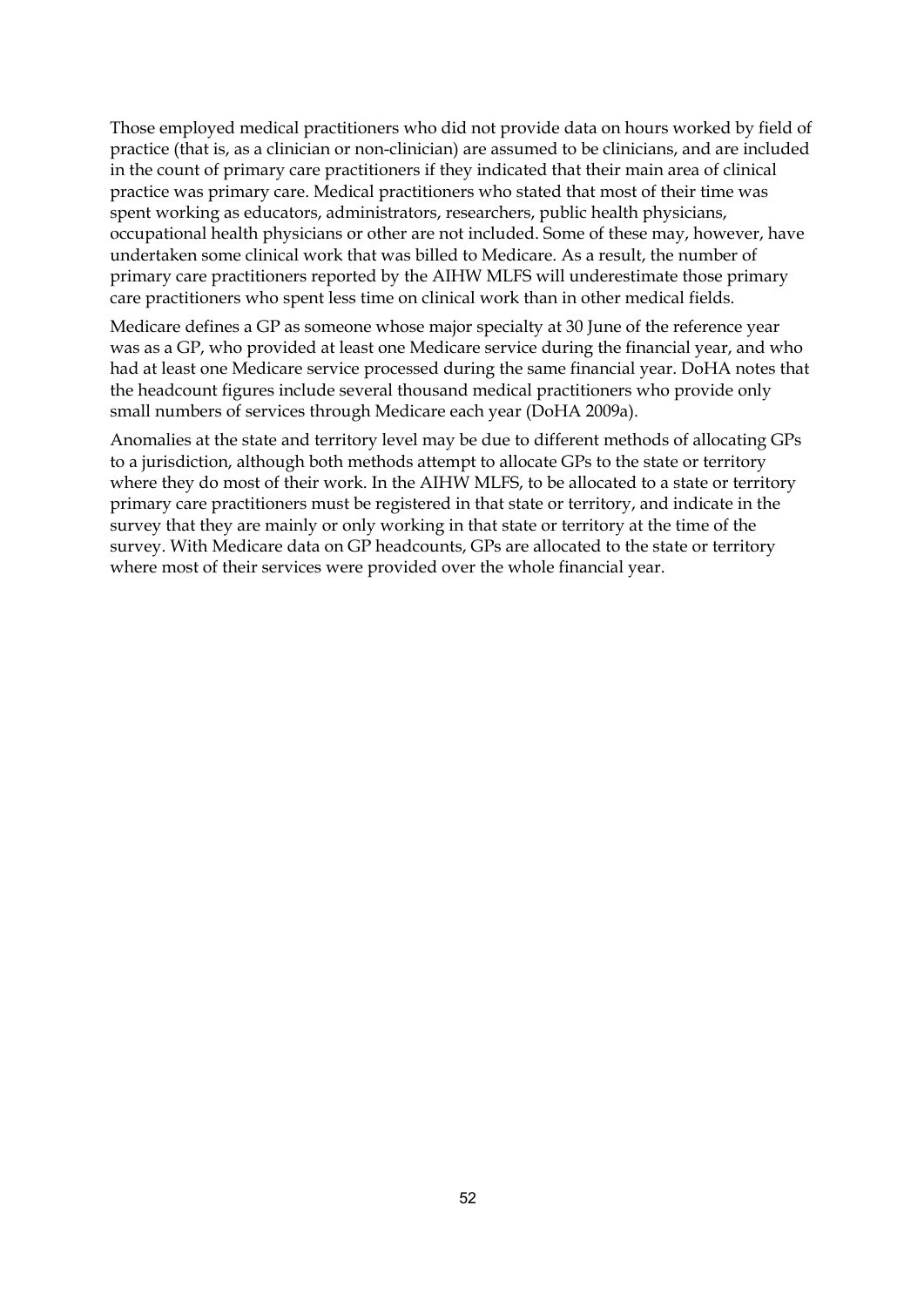# **Appendix D: National public hospital establishments data**

Data on the number of full-time equivalent salaried medical practitioners working in public hospitals are collected by the AIHW from the state and territory health authorities, as part of the National Public Hospital Establishments Database (NPHED) collection. The scope of the NPHED is all public hospitals within the jurisdiction of each state or territory health authority, including public acute hospitals, psychiatric hospitals, drug and alcohol hospitals and dental hospitals.

Data from this collection are published annually in the *Australian hospital statistics* publication (AIHW 2009). Detailed descriptions of the data and definitions are available in that publication.

The reference period of the NPHED collection is the financial year compared with different time points in the AIHW Medical Labour Force Survey (MLFS). The timing of the AIHW MLFS varies depending on the registration renewal practices in each jurisdiction, which are not consistent across states and territories.

|                                                  |                                                                                    |                    |                            | Public hospital peer group                     |                                                   |                                           |                                 |        |
|--------------------------------------------------|------------------------------------------------------------------------------------|--------------------|----------------------------|------------------------------------------------|---------------------------------------------------|-------------------------------------------|---------------------------------|--------|
|                                                  | <b>Principal referral</b><br>and specialist<br>women's and<br>children's hospitals | Large<br>hospitals | <b>Medium</b><br>hospitals | <b>Small</b><br>acute<br>hospitals             | <b>Subacute</b><br>and non-<br>acute<br>hospitals | <b>Unpeered</b><br>and other<br>hospitals | <b>Psychiatric</b><br>hospitals | Total  |
|                                                  |                                                                                    |                    |                            | FTE <sup>(a)</sup> medical practitioner number |                                                   |                                           |                                 |        |
| 2003-04                                          | 16,369                                                                             | 2,191              | 697                        | 172                                            | 342                                               | 84                                        | 308                             | 20,164 |
| 2005-06                                          | 19,167                                                                             | 2,054              | 617                        | 190                                            | 272                                               | 160                                       | 400                             | 22,859 |
| 2007-08                                          | 22,923                                                                             | 2,152              | 832                        | 229                                            | 268                                               | 136                                       | 456                             | 26,996 |
| Change between 2003-04<br>and 2007-08 (per cent) | 40.0                                                                               | $-1.8$             | 19.3                       | 33.1                                           | $-21.8$                                           | 62.3                                      | 47.9                            | 33.9   |
|                                                  |                                                                                    |                    |                            | FTE medical practitioner rate <sup>(b)</sup>   |                                                   |                                           |                                 |        |
| 2003-04                                          | 245                                                                                | 44                 | 18                         | 8                                              | 22                                                | 17                                        | 95                              | 10,052 |
| 2005-06                                          | 282                                                                                | 40                 | 15                         | 9                                              | 17                                                | 33                                        | 120                             | 10,968 |
| 2007-08                                          | 330                                                                                | 41                 | 20                         | 11                                             | 17                                                | 28                                        | 137                             | 12,416 |

<span id="page-58-0"></span>**Table D.1: Salaried medical practitioners in public hospitals: FTE(a) number and FTE rate(b) by hospital peer group(c), 2003–04, 2005–06 and 2007–08** 

(a) FTE staff is derived by adding the on-the-job hours worked and hours of paid leave by/for a staff member divided by the number of hours normally worked by a full-time staff member when on the job under the relevant award/agreement. This definition differs from the definition of FTE used to report results from the AIHW Medical Labour Force Survey.

(b) FTE rate (FTE per 100,000 population) is based on a standard full-time working week of 45 hours (see *Glossary*).

(c) See AIHW 2009 for Public Hospital Peer Group Classification definitions.

*Source:* National Public Hospital Establishments Database.

Based on data in the NPHED, in 2007–08 there were 26,996 FTE salaried medical practitioners in public hospitals in Australia (tables D.1 and D.2). Most were working in principal referral and specialist women's and children's hospitals.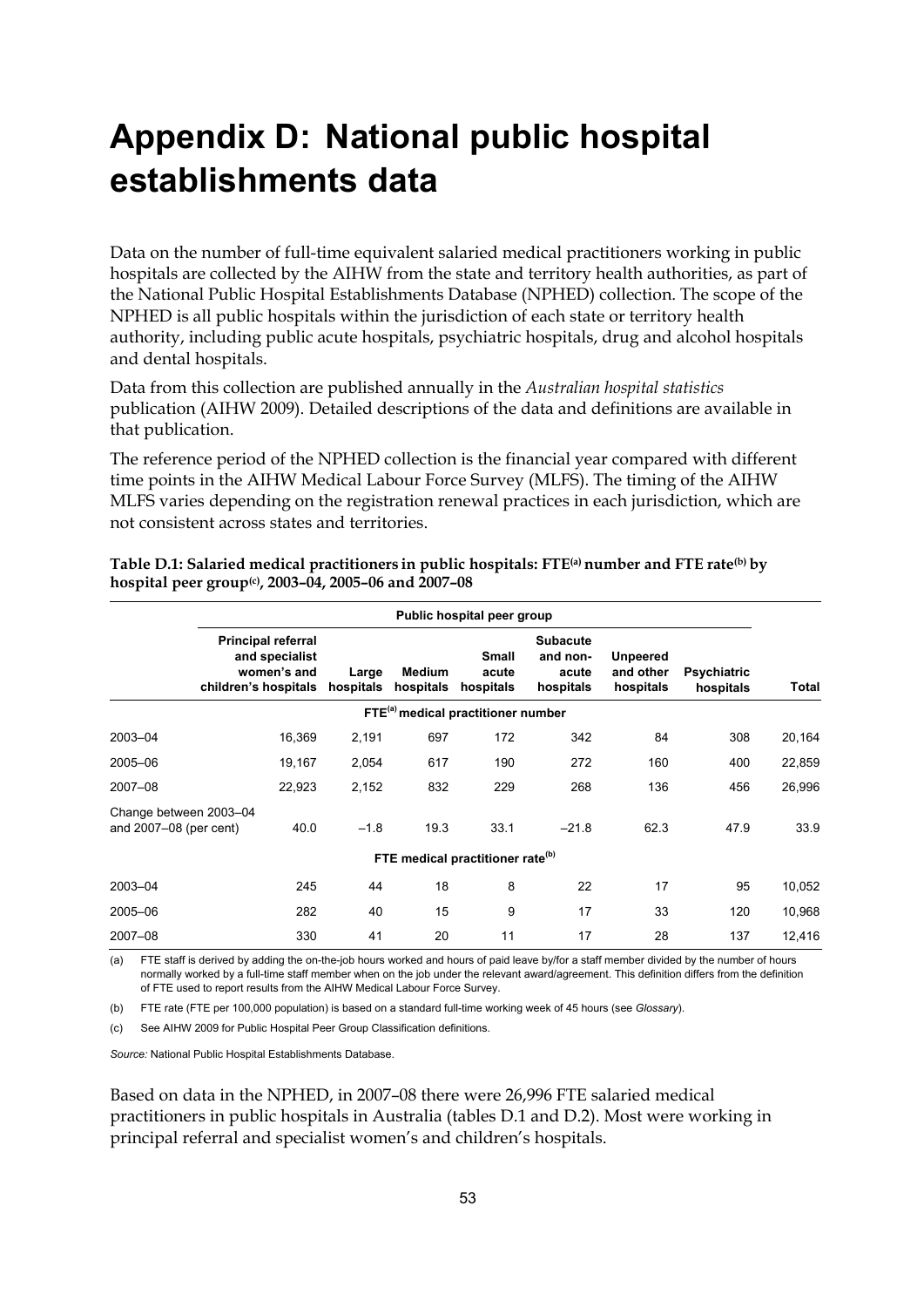This number is lower than the estimated number of medical practitioners working in public hospitals (including psychiatric) in 2007, derived from the AIHW Medical Labour Force Survey (27,214) (Table 11). The AIHW MLFS figure refers to numbers (rather than FTE), and includes all medical practitioners who reported working any hours in a public hospital in the week before the survey. The average hours worked per week, reported by medical practitioners working in public hospitals in 2007, was 36.4 (Table 11). The NPHED data refer to the FTE number of salaried medical practitioners who worked in public hospitals (in scope in the NPHED collection) during the 2007–08 financial year.

Nationally, the number of FTE salaried medical practitioners increased by 33.9% from 2003–04 to 2007–08 (Table D.1). The largest increases were in the unpeered and other hospitals, psychiatric hospitals and in the principal referral and specialist women's and children's hospitals. The number of FTE salaried medical practitioners in large hospitals and subacute and non-acute hospitals declined over that period.

|                                                  | <b>NSW</b> | Vic   | Qld   | <b>WA</b>                                      | <b>SA</b> | Tas  | <b>ACT</b> | <b>NT</b> | Total  |
|--------------------------------------------------|------------|-------|-------|------------------------------------------------|-----------|------|------------|-----------|--------|
|                                                  |            |       |       | FTE <sup>(a)</sup> medical practitioner number |           |      |            |           |        |
| 2003-04                                          | 6,700      | 5,389 | 3,602 | 1,883                                          | 1,662     | 367  | 317        | 246       | 20,164 |
| 2005-06                                          | 7,760      | 5,738 | 4,071 | 2,118                                          | 1,994     | 472  | 400        | 304       | 22,858 |
| 2007-08                                          | 8.353      | 6,783 | 5,622 | 2,667                                          | 2,190     | 512  | 526        | 342       | 26,996 |
| Change between 2003-04<br>and 2007-08 (per cent) | 24.7       | 25.9  | 56.1  | 41.6                                           | 31.8      | 39.5 | 65.9       | 39.0      | 33.9   |
|                                                  |            |       |       | FTE medical practitioner rate <sup>(b)</sup>   |           |      |            |           |        |
| 2003-04                                          | 100        | 109   | 93    | 90                                             | 105       | 76   | 97         | 123       | 101    |
| 2005-06                                          | 114        | 113   | 101   | 104                                            | 128       | 97   | 120        | 146       | 111    |
| 2007-08                                          | 120        | 129   | 133   | 125                                            | 137       | 103  | 158        | 157       | 127    |

<span id="page-59-0"></span>**Table D.2: Salaried medical practitioners in public hospitals: FTE(a) number and FTE rate(b) by state and territory, 2003–04, 2005–06 and 2007–08** 

(a) FTE staff is derived by adding the on-the-job hours worked and hours of paid leave by/for a staff member divided by the number of hours normally worked by a full-time staff member when on the job under the relevant award/agreement. This definition differs from the definition of FTE used to report results from the AIHW Medical Labour Force Survey.

(b) FTE rate (FTE per 100,000 population) is based on a standard full-time working week of 45 hours (see *Glossary*).

*Source:* National Public Hospital Establishments Database.

Queensland and the Australian Capital Territory had the largest percentage increase in the number of FTE salaried medical practitioners working in public hospitals, while New South Wales and Victoria had the lowest percentage increase in numbers between 2003–04 and 2007–08 (Table D.2).

The FTE practitioner rate (that is, the number of FTE salaried medical practitioners per 100,000 population) increased nationally from 101 in 2003–04 to 127 in 2007–08. In 2007–08, the jurisdiction with the highest medical practitioner rate was the Australian Capital Territory (158), while the jurisdiction with the lowest was Tasmania (103).

It should be noted that the FTE measure reported in the NPHED differs from that used for data from the AIHW MLFS (see *Box 2* in *Chapter 4*). The FTE measure, used in the AIHW MLFS, is based on total hours worked, with 45 hours equalling one FTE. In the NPHED data, FTE figures are reported by states and territories, with one FTE equivalent to the number of hours normally worked by a full-time staff member when on the job under the relevant award/agreement.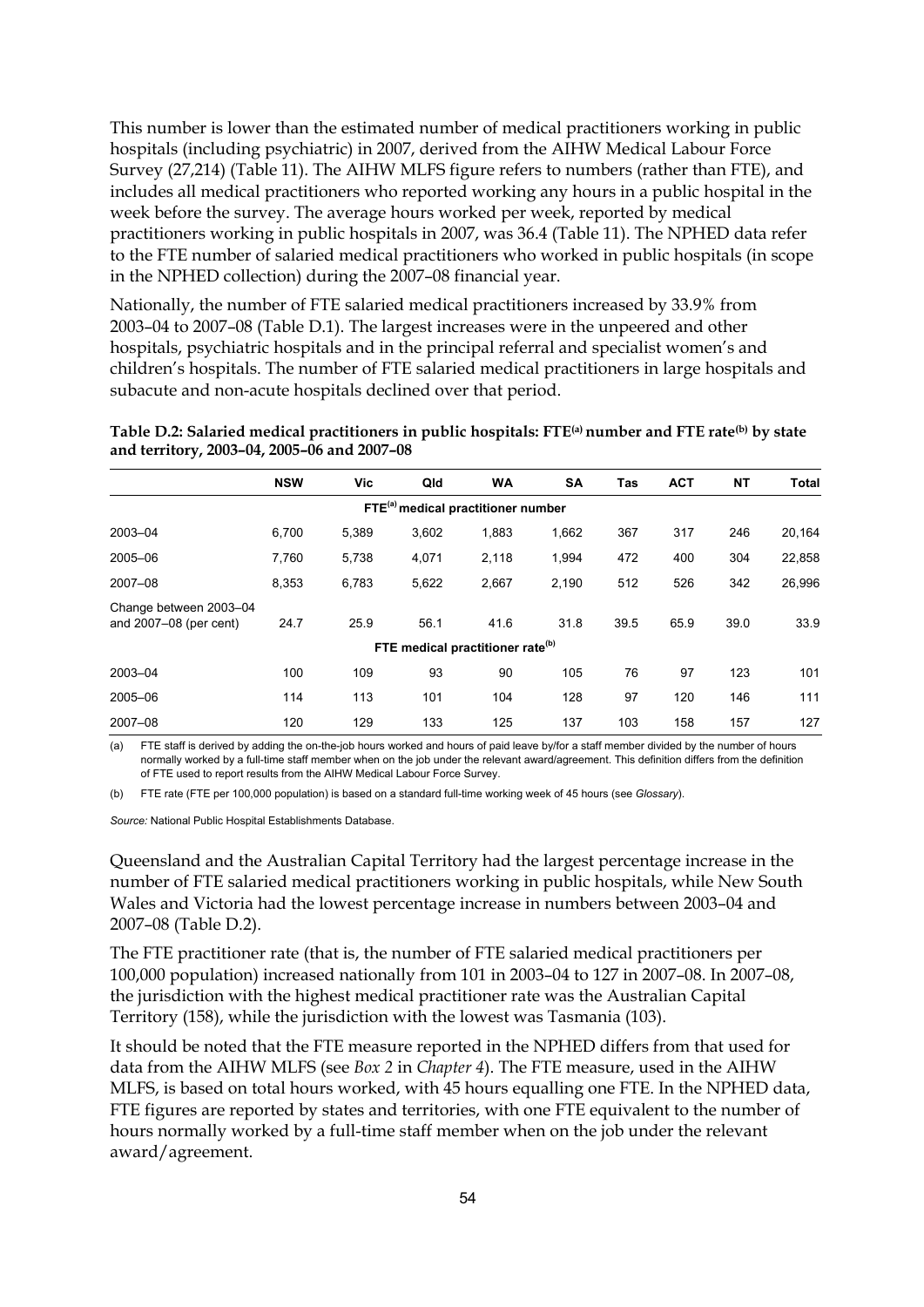# **Appendix E: Additional information available from the AIHW website**

## **Tables**

In addition to the tables in this publication, more detailed tabulations from the 2007 Medical Labour Force Survey are published on the AIHW website <http://www.aihw.gov.au/ labourforce/publications.cfm> (select link to *Medical labour force 2007*).

**Employed practitioners:** 13 tables of demographic characteristics (age, sex, citizenship, state/territory), main field of medicine, hours worked per week and full-time equivalent (FTE) supply (employed practitioners per 100,000 population and FTE practitioners per 100,000 population).

**Employed practitioners by geographic region of main job:** 8 tables by demographic characteristics, main field of medicine, hours worked per week, practitioner rates and full-time equivalent (FTE) supply (employed practitioners per 100,000 population and FTE practitioners per 100,000 population).

**Primary care practitioners:** 13 tables of demographic characteristics, hours worked per week, practice size, type of primary care practitioner (vocationally registered general practitioners, RACGP trainees, other) by state and territory and geographic location of main practice.

**Hospital non-specialists:** 10 tables of demographic characteristics, hours worked per week, work sector by state and territory and geographic location of main job, work setting by state and territory and geographic region of main job.

**Specialists and specialists-in-training:** 9 tables of specialists by selected characteristics (including demographic), main specialty of practice, clinical hours worked per week, total hours worked per week, other specialties of practice by state and territory.

There are two tables for specialists-in-training: selected characteristics and specialty of training, both by state and territory.

## **Survey questionnaires**

The questionnaires used by jurisdictions in the 2007 AIHW Medical Labour Force Survey questionnaire are provided on the AIHW web site <http://www.aihw.gov.au/labourforce/ publications.cfm> (select link to *Medical labour force 2007*).

In some jurisdictions, the questionnaire has been modified from the national template to suit local preferences. As a result the actual survey questionnaire used in each jurisdiction differs in format and in the wording for some questions. Where necessary and possible, the AIHW maps responses to provide nationally comparable estimates.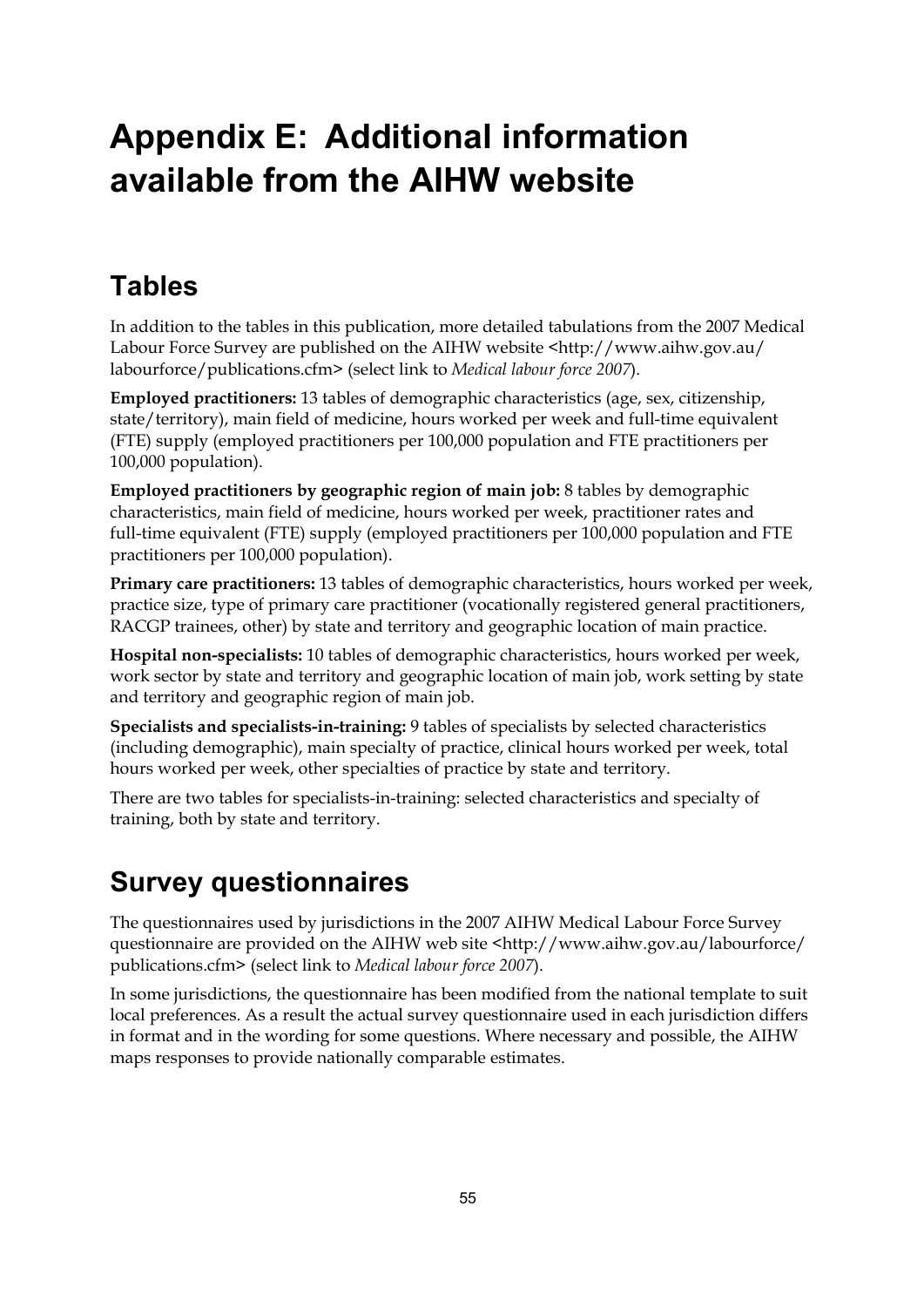## **Appendix F: Population estimates**

This report presents time series information about medical practitioners, using measures such as number per 100,000 population and full-time equivalent (FTE) rate. To derive these measures, the population estimates (often referred to as 'estimated resident population estimates') are obtained from the Australian Bureau of Statistics. The estimates are at 30 June and based on the 2006 Census of Population and Housing adjusted for population flows, including births, deaths, net migration, short-term travellers to Australia and absences from Australia, to obtain estimates for each individual year.

These figures are used to derive population and FTE rates in tables 6–7 and 12–21.

| Population<br>estimates                  | <b>NSW</b> | <b>Vic</b> | Qld       | WA        | <b>SA</b> | Tas           | <b>ACT</b> | <b>NT</b> | Australia  |
|------------------------------------------|------------|------------|-----------|-----------|-----------|---------------|------------|-----------|------------|
|                                          |            |            |           |           | 2003      |               |            |           |            |
| Major cities <sup>(a)</sup>              | 4,834,900  | 3,667,868  | 2,265,747 | 1,395,045 | 1,114,258 | $\sim$ $\sim$ | 325,078    |           | 13,602,896 |
| Inner regional <sup>(a)</sup>            | 1,351,380  | 1,003,919  | 826,390   | 231,076   | 178,857   | 308,968       | 583        | г.        | 3,901,173  |
| Outer regional <sup>(a)</sup>            | 445,715    | 246,688    | 581,677   | 188,272   | 178,921   | 158,566       |            | 108,360   | 1,908,199  |
| Remote/<br>Very remote <sup>(a)(b)</sup> | 40,582     | 5,010      | 135,400   | 138,677   | 59,242    | 10,112        |            | 91,686    | 480,709    |
| Total <sup>(c)</sup>                     | 6,672,577  | 4,923,485  | 3,809,214 | 1,953,070 | 1,531,278 | 477,646       | 325,661    | 200,046   | 19,895,435 |
|                                          |            |            |           |           | 2004      |               |            |           |            |
| Major cities <sup>(a)</sup>              | 4,864,819  | 3,716,301  | 2,326,398 | 1,418,015 | 1,119,930 | $\sim$ $\sim$ | 326,904    |           | 13,772,367 |
| Inner regional <sup>(a)</sup>            | 1,359,427  | 1,013,182  | 848,493   | 238,644   | 182,292   | 312,387       | 571        | . .       | 3,954,996  |
| Outer regional <sup>(a)</sup>            | 443,399    | 247,047    | 591,551   | 187,783   | 179,084   | 160,276       |            | 109,560   | 1,918,700  |
| Remote/<br>Very remote <sup>(a)(b)</sup> | 39,544     | 4,937      | 134,468   | 138,195   | 59,128    | 10,107        |            | 92,503    | 478,882    |
| Total <sup>(c)</sup>                     | 6,707,189  | 4,981,467  | 3,900,910 | 1,982,637 | 1,540,434 | 482,770       | 327,475    | 202,063   | 20,127,363 |
|                                          |            |            |           |           | 2005      |               |            |           |            |
| Major cities <sup>(a)</sup>              | 4,902,555  | 3,771,342  | 2,382,668 | 1,441,184 | 1,127,555 |               | 329,623    |           | 13,954,927 |
| Inner regional <sup>(a)</sup>            | 1,371,511  | 1,023,934  | 872,638   | 248,116   | 185,924   | 314,628       | 541        | г.        | 4,017,292  |
| Outer regional <sup>(a)</sup>            | 443,620    | 248,463    | 605,161   | 189,597   | 180,031   | 161,503       |            | 112,249   | 1,940,624  |
| Remote/<br>Very remote <sup>(a)(b)</sup> | 38,771     | 4,863      | 134,391   | 138,191   | 59,004    | 10,196        |            | 94,124    | 479,540    |
| Total <sup>(c)</sup>                     | 6,756,457  | 5,048,602  | 3,994,858 | 2,017,088 | 1,552,514 | 486,327       | 330,164    | 206,373   | 20,394,791 |

<span id="page-61-0"></span>**Table F.1: Population estimates at 30 June, by Remoteness Area and state and territory, 2003 to 2007**

*(continued)*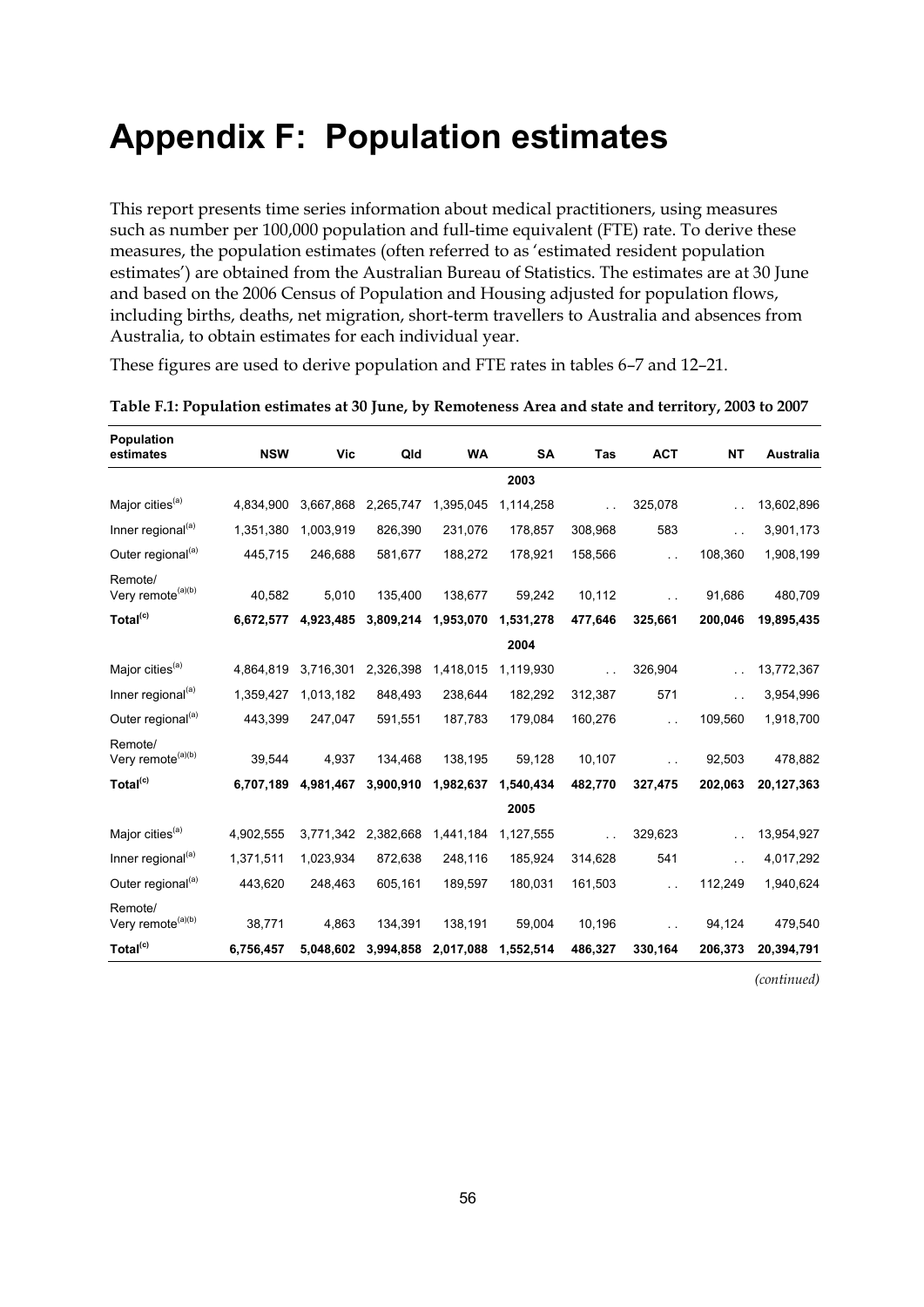| <b>Population</b>                        |            |           |           |           |           |         |            |                      |              |
|------------------------------------------|------------|-----------|-----------|-----------|-----------|---------|------------|----------------------|--------------|
| estimates                                | <b>NSW</b> | Vic       | Qld       | WA        | SA        | Tas     | <b>ACT</b> | ΝT                   | Australia    |
|                                          |            |           |           |           | 2006      |         |            |                      |              |
| Major cities <sup>(a)</sup>              | 4,946,348  | 3,834,245 | 2,438,355 | 1,470,503 | 1,139,198 |         | 333,609    | $\sim$               | 14, 162, 258 |
| Inner regional <sup>(a)</sup>            | 1,386,564  | 1,037,150 | 897,047   | 258,570   | 188,761   | 316,805 | 510        | $\ddotsc$            | 4,085,407    |
| Outer regional <sup>(a)</sup>            | 445,099    | 250,368   | 621,118   | 191,557   | 180,797   | 162,980 | τ.         | 115,385              | 1,967,304    |
| Remote/<br>Very remote <sup>(a)(b)</sup> | 38,076     | 4,777     | 134,388   | 138,751   | 59,132    | 10,166  | $\sim$     | 95,242               | 480,532      |
| Total <sup>(c)</sup>                     | 6,816,087  | 5,126,540 | 4,090,908 | 2,059,381 | 1,567,888 | 489,951 | 334,119    | 210,627              | 20,697,880   |
|                                          |            |           |           |           | 2007      |         |            |                      |              |
| Major cities <sup>(a)</sup>              | 5,018,727  | 3,911,326 | 2,504,954 | 1,506,870 | 1,152,781 |         | 340,561    | $\ddot{\phantom{1}}$ | 14,435,219   |
| Inner regional <sup>(a)</sup>            | 1,403,698  | 1,052,316 | 919,738   | 269,602   | 191,752   | 319,248 | 493        | $\sim$ $\sim$        | 4,156,847    |
| Outer regional <sup>(a)</sup>            | 444,916    | 252,942   | 636,431   | 194,865   | 181,885   | 163,695 | $\ddotsc$  | 118,379              | 1,993,113    |
| Remote/<br>Very remote <sup>(a)(b)</sup> | 37,601     | 4,726     | 134,858   | 141,630   | 59,376    | 10,261  | $\ddotsc$  | 96,425               | 484,877      |
| Total <sup>(c)</sup>                     | 6,904,942  | 5,221,310 | 4,195,981 | 2,112,967 | 1,585,794 | 493,204 | 341,054    | 214,804              | 21,072,452   |

**Table F.1 (continued): Population estimates at 30 June, by Remoteness Area by state/territory, 2003 to 2007** 

(a) Final population estimates were unavailable from ABS when this report was prepared, therefore estimates are preliminary.

(b) Includes *Migratory* areas.

(c) Figures are final population estimates and may not equal the sum of the individual Remoteness Area estimates.

*Source:* Unpublished ABS estimated resident population data.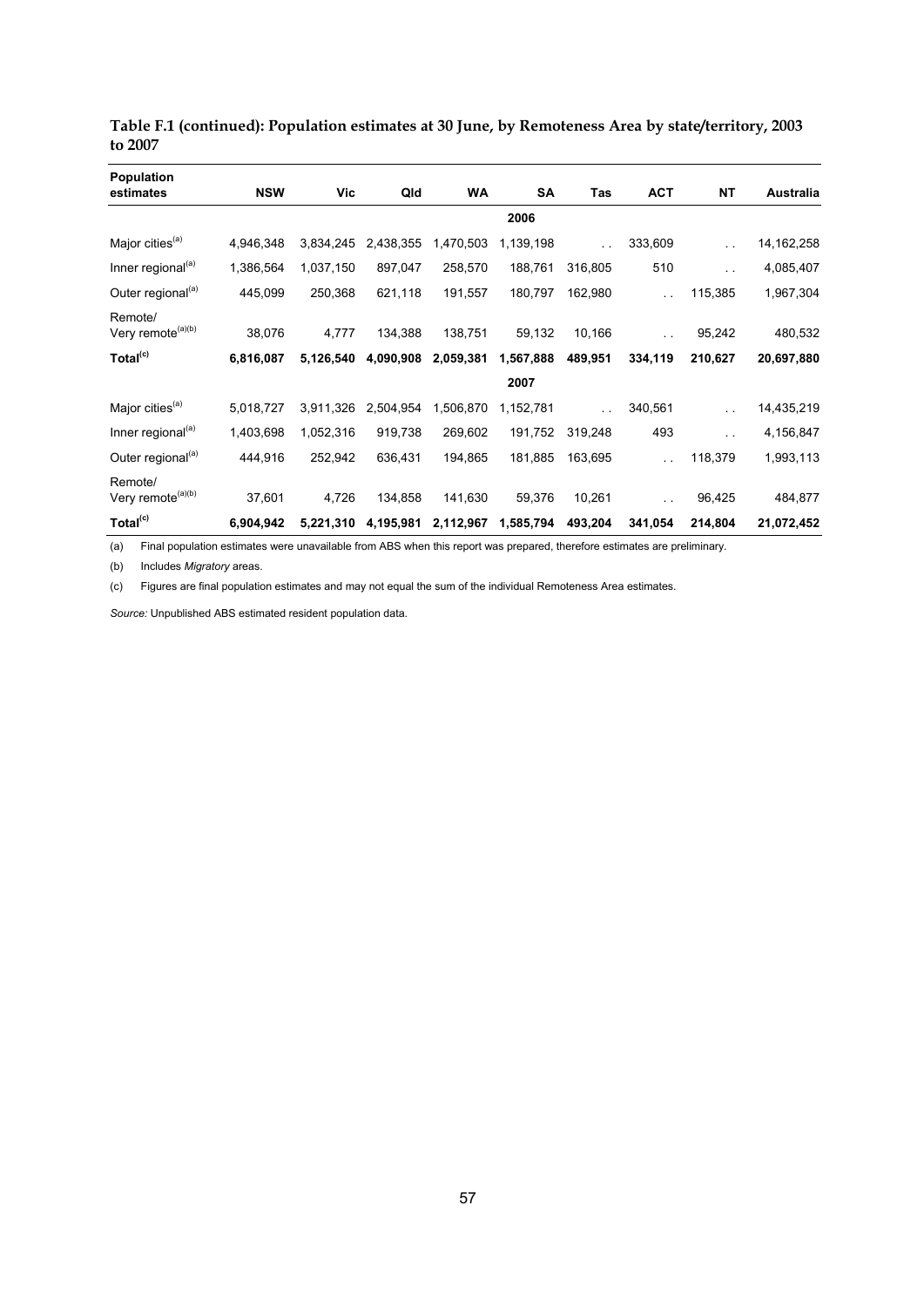# **Glossary**

#### **Aboriginal**

A person of Aboriginal descent who identifies as an Aboriginal.

#### **Benchmark data**

For the 2007 AIHW Medical Labour Force Survey, responses are weighted to the number of registered medical practitioners in each state and territory to take account for non-response. These numbers are referred to as 'benchmarks' throughout this report, and may not be equivalent to that reported in the medical board (or council) annual report due to scope and reporting time differences.

#### **Career medical officer**

Generally, a medical practitioner who mainly works in a hospital after completing all professional training is referred to as a 'career medical officer'. Career medical officer also includes some other salaried practitioners who have completed an internship and are registered to practise under supervision.

#### **Clinician**

A clinician is a person who spends the majority of his or her time working in the area of clinical practice; that is the diagnosis, care and treatment including recommended preventative action, of patients or clients. Clinical practice may involve direct client contact or may be practised indirectly through individual case material (as in radiology and laboratory medicine). Clinician includes primary care practitioner, hospital non-specialist, specialist and specialist-in-training.

#### **Conditional registration**

If a medical practitioner does not meet the requirements to become a generally registered medical practitioner, he or she may obtain limited or conditional registration. Interns, 'area of need' medical practitioners (see *Appendix B*), overseas-trained medical practitioners undertaking postgraduate or supervised training, overseas-trained specialists, non-practising medical practitioners and medical practitioners facing disciplinary action are generally conditionally registered.

#### **Employed medical practitioner**

A medical practitioner who reported that he or she worked mainly, or only, in his or her state of registration, in medicine, in the week before the survey for pay, commission, payment in kind or profit. In this report, data on employed medical practitioners include those who are:

- practising medicine
- involved with work that is principally concerned with the discipline of medicine (including medical research, administration, or teaching of medicine)
- on leave for less than 3 months.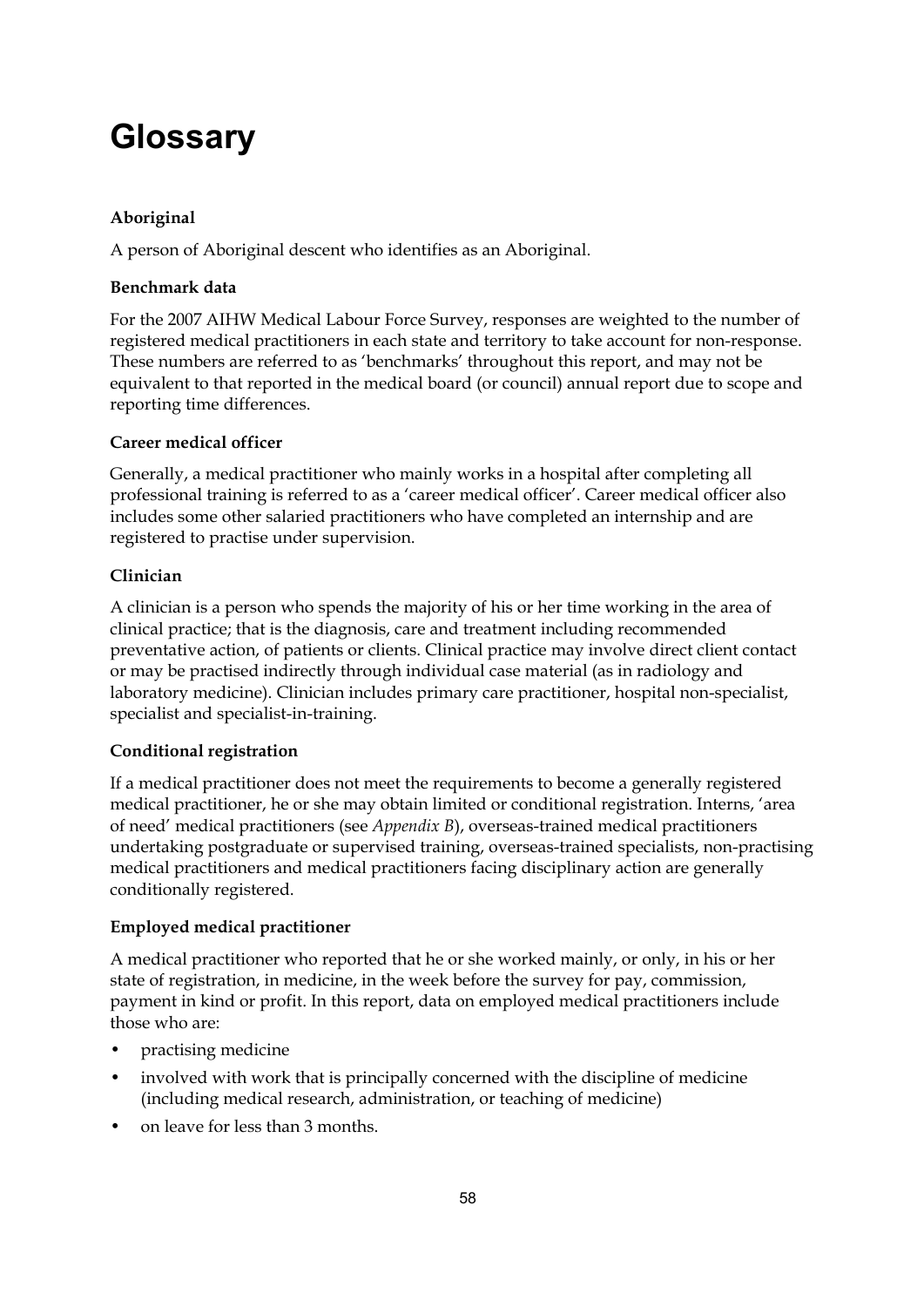#### **Field of medicine**

Unless otherwise stated in this publication, field of medicine refers to the type of medical work undertaken by an employed medical practitioner. Medical fields are divided into two main groups, with categories in each group, as follows:

Clinician: A medical practitioner who spends most of the total weekly working hours mainly engaged in clinical practice (that is, diagnosis and/or treatment including recommending preventive action to patients) is classified as a clinician. It includes primary care practitioner, hospital non-specialist, specialist and specialist-in-training.

Non-clinician: A medical practitioner who is not a clinician. It includes:

- administrator: employed in medical administration
- teacher/educator: teaching or training persons in medicine
- researcher: engaged in medical research
- public health physician: engaged in identifying disease and illness, along with their treatments and any preventive measures that affect the health of the general public
- occupational health physician: engaged in identifying disease and illness, along with their treatments and any preventive measures arising from particular fields or industries
- other: a job function in medicine which is not one of the above.

#### **Full-time equivalent (FTE)**

FTE measures the number of standard-hour workloads worked by employed medical practitioners. This provides a useful measure of supply, as it takes into account both the number of medical practitioners who are working and the hours that they work.

FTE is calculated by: the number of employed medical practitioners in a particular category multiplied by the average hours worked by employed medical practitioners in the category divided by the standard working week hours. In this report, 45 hours is assumed to be a standard working week and equivalent to one FTE.

#### **Full-time equivalent (FTE) rate**

The FTE rate (the number of FTE medical practitioners per 100,000 population) is a measure of supply. By defining supply in terms of the FTE rate, meaningful comparisons of supply can be made across geographic areas and over time. FTE rate is calculated as: the number of FTE medical practitioners divided by the relevant population count multiplied 100,000.

#### **Full-time workload equivalent (FWE)**

FWE is a measure of medical workforce supply that takes into account the differing working patterns of medical practitioners. FWE is calculated by dividing each medical practitioner's Medicare billing by the average billing of full-time doctors for the year. There is no cap on a medical practitioner's FWE.

#### **General practitioner**

In this report, data on general practitioners are included in the primary care practitioner data (see *Primary care practitioner*).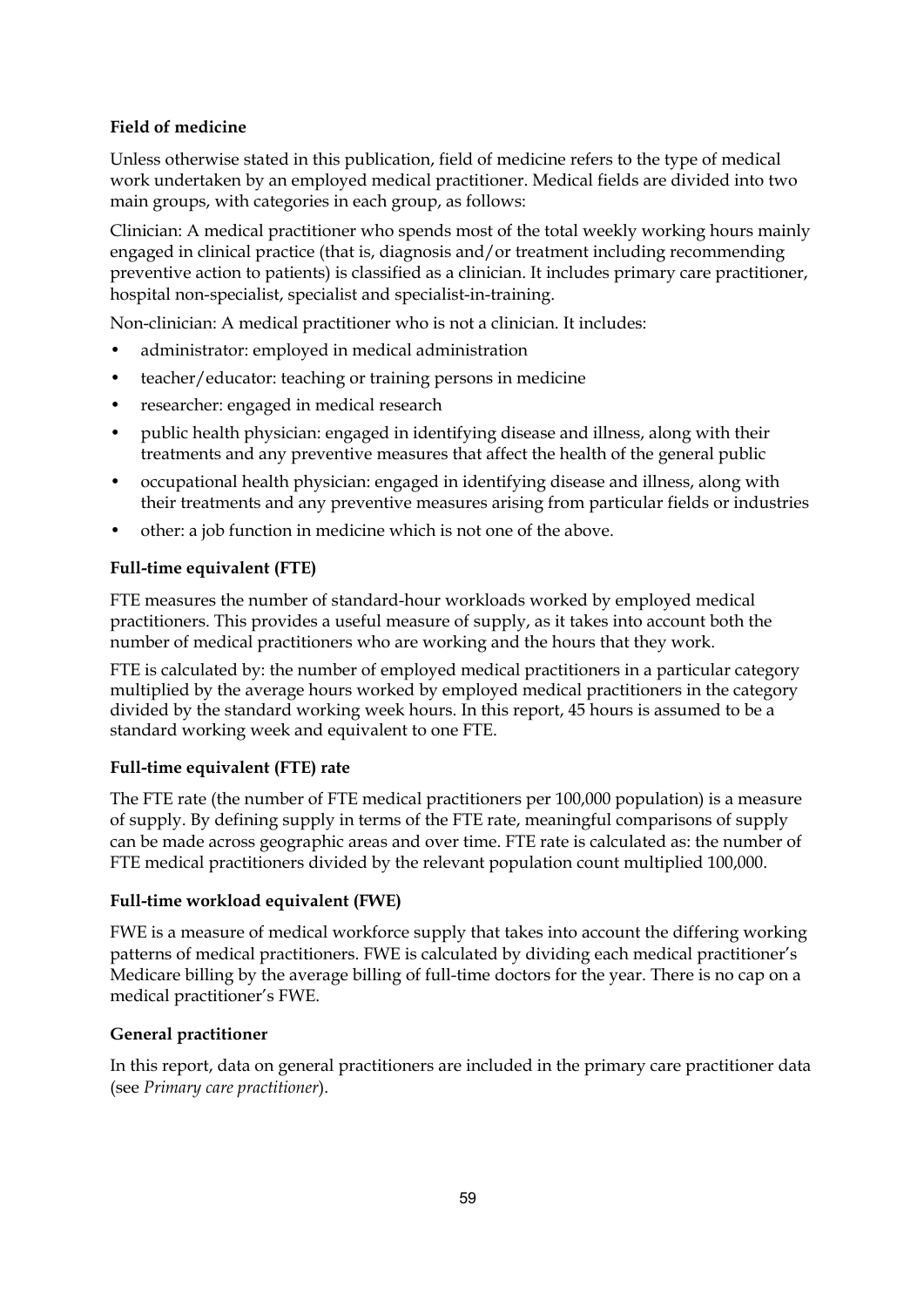#### **General registration**

General registration is granted to medical practitioners who have fulfilled the full requirements of the medical board (or council) in that jurisdiction to practise. It permits a medical practitioner to work unsupervised in their field.

#### **GP registrar**

A registered medical practitioner who is enrolled in a general practice training program approved by the Royal Australian College of General Practitioners (RACGP) to be recognised as a general practitioner (see *RACGP trainee*).

#### **Hospital non-specialist**

A medical practitioner mainly employed in a salaried position in a hospital who does not have a recognised specialist qualification and who is not in training to gain a recognised specialist qualification. It includes interns, resident medical officers, career medical officers and other salaried hospital practitioners.

#### **Hours worked**

The total number of weekly hours worked is self-reported by practitioners and relates to the number of hours worked in all medical fields. In editing survey responses, maximum hours worked accepted were 126 hours per week. Reported hours greater than 126 are considered unreliable and not included in the analysis.

#### **Indigenous**

A person of Aboriginal and/or Torres Strait Islander descent who identifies as an Aboriginal and/or Torres Strait Islander.

#### **Intern**

Medical practitioners in their first year of medical work after completing their undergraduate or postgraduate medical degree. Interns are a type of hospital non-specialist.

#### **Medical boards**

Medical boards (or councils in some jurisdictions) are statutory authorities established under specific legislation in each state and territory. The main purpose of the board is to protect the health and safety of the public of the jurisdiction by providing mechanisms designed to ensure that medical practitioners are fit to practise medicine. They achieve this by ensuring that only properly trained medical practitioners are registered, and that registered medical practitioners maintain proper standards of conduct and competence.

#### **Medical practitioner**

A person whose primary employment role is to diagnose physical and mental illnesses, disorders and injuries and prescribe medications and treatments that promote or restore good health.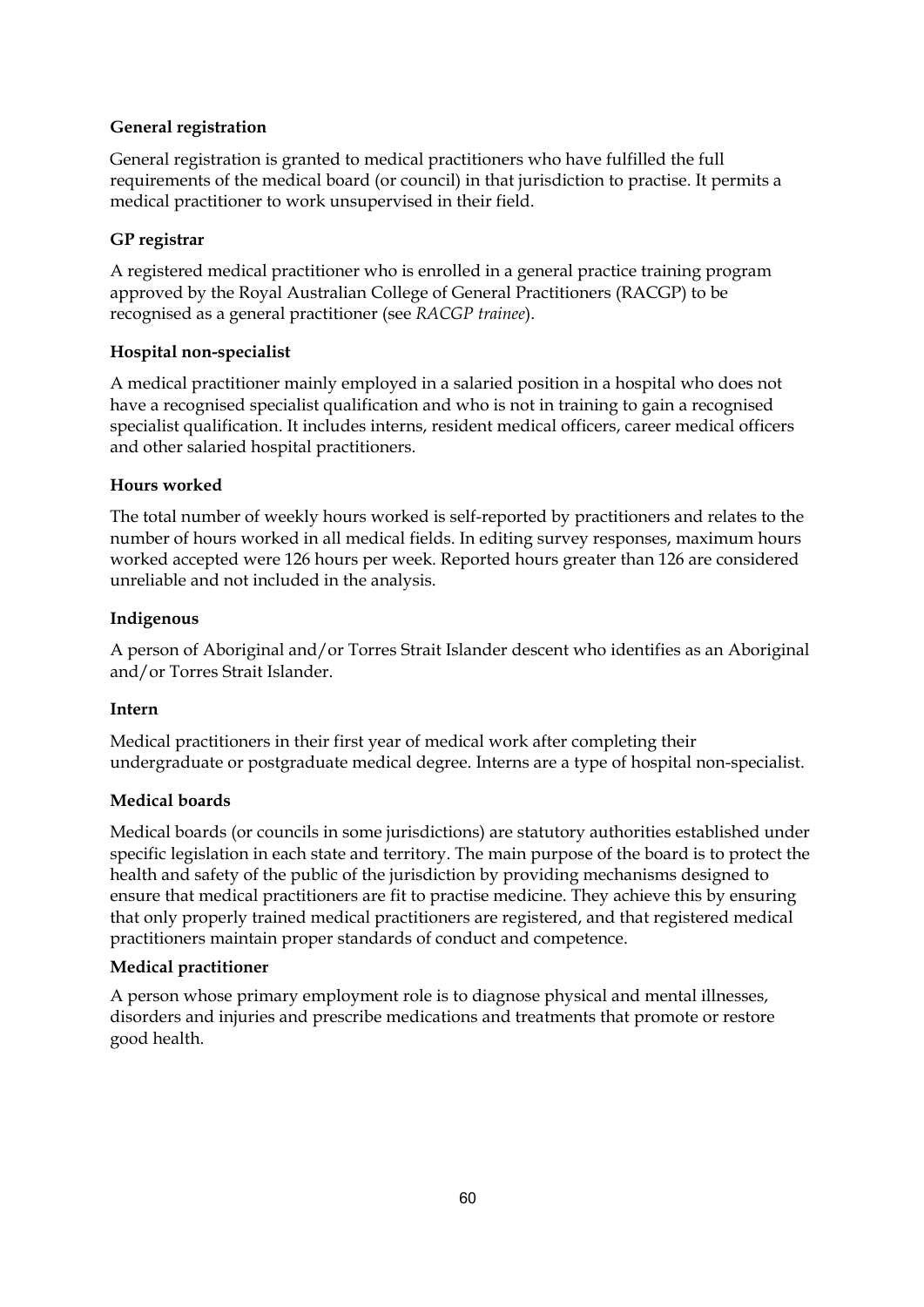#### **Multi-state registration**

In estimating the numbers of medical practitioners in a state or territory, only those who report that they worked mainly or only in that particular state or territory are included in this report. Medical practitioners who report they worked mainly or only in another state or territory are assumed to be registered in another state or territory and to have completed the survey in more than one state or territory.

#### **Non-clinician**

A medical practitioner who reported spending most of his or her total weekly working hours not involved in the area of a clinical practice. This can include working as an administrator, teacher/educator, researcher, public health physician or occupational health physician.

#### **Occupation**

See *Field of medicine*.

#### **Primary care practitioner**

In the AIHW Medical Labour Force Survey, primary care practitioners are defined as medical practitioners who reported that they were employed at the time of the survey, they spent most of their time working as clinicians in the week before the survey, and their main area of clinical practice was primary or general care.

Primary care practitioners who identify as such are asked to further identify themselves as a vocationally registered general practitioner, an RACGP trainee or other.

#### **RACGP trainee**

A medical practitioner under the supervision of a Royal Australian College of General Practitioners (RACGP) Fellow in a training position recognised as leading to the RACGP Fellowship.

#### **Remoteness Area**

The Remoteness Area Structure within the Australian Standard Geographical Classification, produced by the Australian Bureau of Statistics, has been used in this publication to present regional data for medical practitioners.

The Remoteness Area Structure of the Australian Standard Geographical Classification is based on the Accessibility/Remoteness Index of Australia, where the remoteness index value of a point is based on the physical road distance to the nearest town or service in each of six population size classes based on the 2006 Census of Population and Housing. These classes are:

- *Major cities*
- *Inner regional*
- *Outer regional*
- *Remote*
- *Very remote*
- *Migratory*.

Due to the small numbers in the *Remote*, *Very remote* and *Migratory* classes, they have been collapsed and reported as *Remote/Very remote* in this report.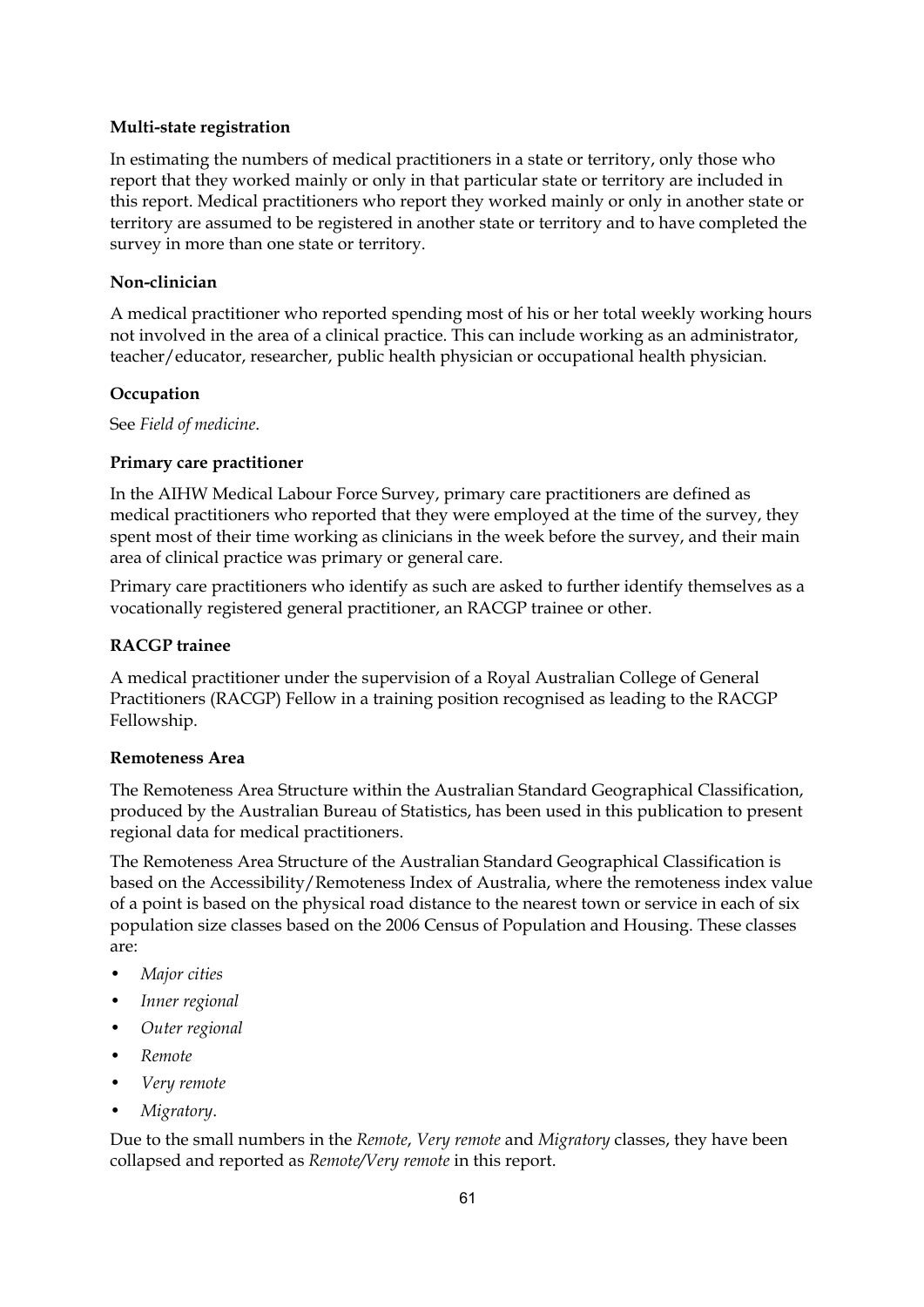#### **Resident medical officer**

A type of hospital non-specialist. A resident medical officer is a medical practitioner undergoing further training in a hospital after completing an internship, but who has not started a recognised general practice or specialist practice training program.

#### **Specialist**

A medical practitioner with a qualification awarded by, or which equates to that awarded by, the relevant specialist professional college in Australia to treat certain conditions (defined in the questionnaire).

#### **Specialist-in-training**

A medical practitioner who has been accepted by a specialist medical college into a training position supervised by a member of the college. They are self-identified on the questionnaire.

#### **Specialty**

The specialty area of medicine in which a specialist practises. A specialty is an area of work for which the specialist is qualified for recognition under the *Health Insurance Act 1973*.

#### **Torres Strait Islander**

A person of Torres Strait Islander descent who identifies as a Torres Strait Islander.

#### **Vocationally registered general practitioner**

A primary care practitioner who has been registered by Medicare Australia as a recognised general practitioner.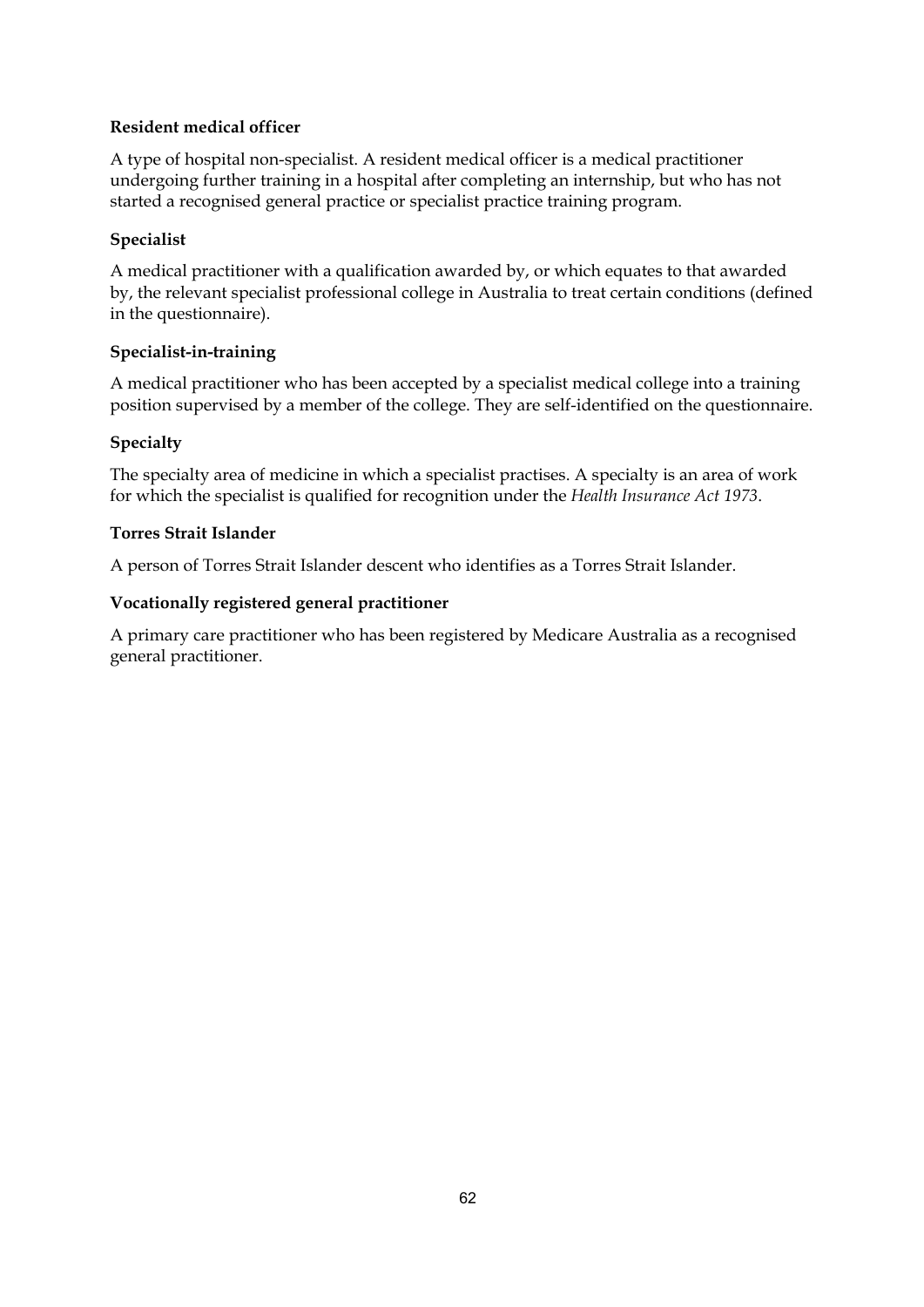## **References**

Australian Bureau of Statistics 2006. ANZSCO—Australian and New Zealand Standard Classification of Occupations, first edition, 2006. Cat. no. 1220.0. Canberra: ABS.

AIHW (Australian Institute of Health and Welfare) 2005. Medical labour force 2003. National health labour force series no. 32. Cat. no. HWL 32. Canberra: AIHW.

AIHW 2008. Medical labour force 2006. National health labour force series no. 41. Cat. no. HWL42. Canberra: AIHW.

AIHW 2009. Australian hospital statistics 2007–08. Health services series no. 33. Cat. no. HSE 71. Canberra: AIHW.

Australian Medical Association 2008. Becoming a doctor and bonded medical school places—a guide for prospective medical students. Viewed 8 September 2008, <http://www.ama.com.au/node/4130>.

Australian Medical Workforce Advisory Committee 1999. Temporary resident doctors in Australia: distribution, characteristics and role. Viewed 10 October 2007, <http://www.nhwt.gov.au/documents/Publications/1999/Temporary%20resident %20doctors%20in%20Australia.pdf>.

DoHA (Australian Government Department of Health and Ageing) 2007. Work as a doctor in Australia. Viewed 1 June 2008,

<http://www.doctorconnect.gov.au/internet/otd/publishing.nsf/Content/work-Registering-and-qualifying>.

DoHA 2008. Report on the Audit of Health Workforce in Rural and Regional Australia, April 2008. Canberra: Commonwealth of Australia.

DoHA 2009a. General practice statistics. Viewed 6 July 2009, <http://www.health.gov.au/internet/main/publishing.nsf/Content/General+Practice+Stat istics-1>.

DoHA 2009b. Work as a doctor in Australia, conditional registration. Viewed 31 July 2009, <http://www.doctorconnect.gov.au/internet/otd/Publishing.nsf/Content/workcondregistration>.

Medical Board of the Australian Capital Territory 2007. ACT Medical Board, annual report 2006–2007. Viewed 17 February 2009, <http://www.health.act.gov.au/c/ health?a=sendfile&ft=p&fid=1190601183&sid>.

Medical Board of Queensland 2007. Medical Board of Queensland, annual report 2006–2007. Viewed 17 February 2009, <http://www.medicalboard.qld.gov.au/pdfs/ medical-annual-report-2006-07.pdf>.

Medical Board of South Australia 2007. Medical Board of South Australia, 24th annual report 2006–07. Viewed 17 February 2009, <http://www.medicalboardsa.asn.au/media/files/ 26818.pdf>.

Medical Board of Western Australia 2007. Medical Board of Western Australia, 2007 annual report. Viewed 17 February 2009, <http://www.medicalboard.com.au/pdfs/ 2007%20Final%20Annual%20Report.pdf>.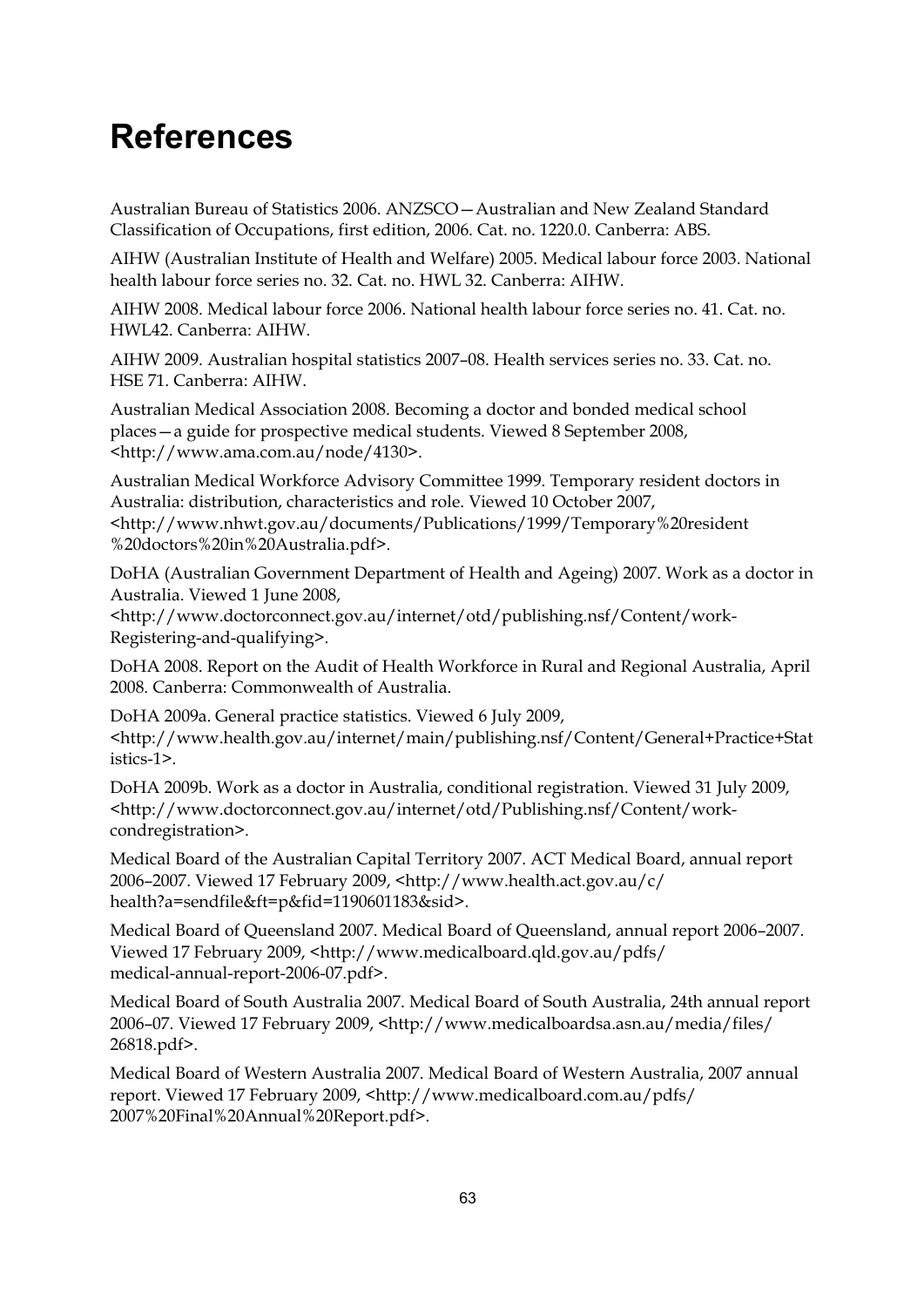Medical Council of Tasmania 2007. Medical Council of Tasmania, annual report 2007. Viewed 17 February 2009, <http://www.medicalcounciltas.com.au/pdfs/ THEMED%20ann%20rpt%20pgs%2083143.pdf>.

Medical Practitioners Board of Victoria 2007. Medical Practitioners Board of Victoria, annual report 2007. Viewed 17 February 2009, <http://www.medicalboardvic.org.au/pdf/ AR\_2007.pdf >.

National Aboriginal and Torres Strait Islander Health Council (NATSIHC) 2008. Pathways into the health workforce for Aboriginal and Torres Strait Islander people. Viewed 8 September 2008, <http://www.aida.org.au/pdf/Pathways.pdf>.

New South Wales Health (NSW Health) 2007. Area of need program. Viewed 16 October 2007, < http://www.health.nsw.gov.au/aon/index.asp>.

NSW Health 2008. 2007 Profile of the Medical Practitioners Workforce in NSW. Viewed 25 May 2009, <http://www.health.nsw.gov.au/pubs/2008/pdf/medical\_practitioners.pdf>.

New South Wales Medical Board 2007. New South Wales Medical Board, annual report 2007. Viewed 17 February 2009, <http://www.nswmb.org.au/system/files/f69/f53/o604// 5777\_Annual%20Report%202007%20NSWMB\_AR07.pdf>.

Royal Australian College of General Practitioners 2009. International medical students, information for overseas trained doctors. Viewed 31 July 2009, <http://www.racgp.org.au/img>.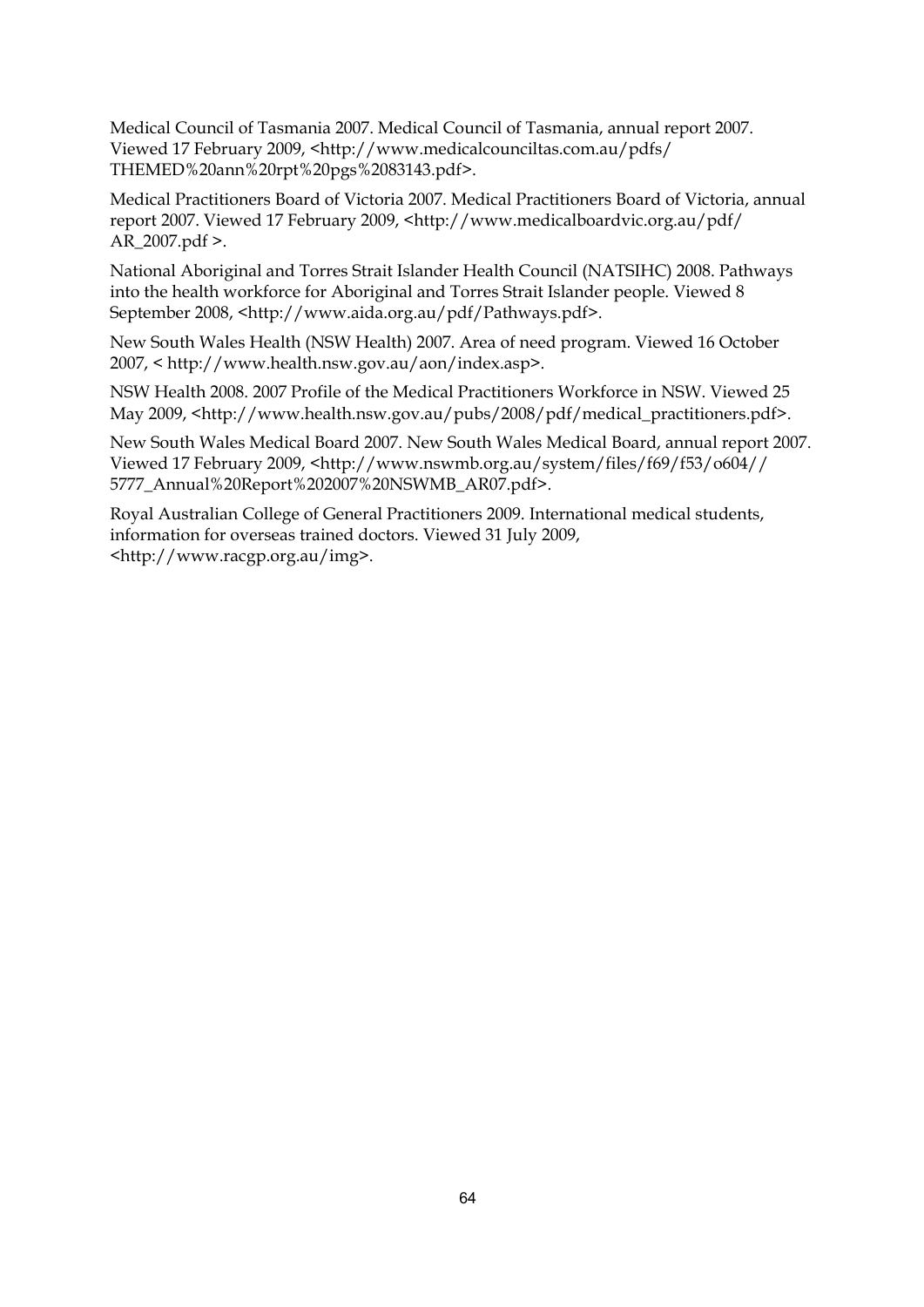# **List of tables**

| Table 1:   |                                                                                         |     |
|------------|-----------------------------------------------------------------------------------------|-----|
| Table 2:   | Registered medical practitioners, by labour force status and state and territory, 20077 |     |
| Table 3:   | Employed medical practitioners, by Indigenous status and state and territory, 2007  9   |     |
| Table 4:   | Employed medical practitioners: selected features by Indigenous status, 2007 10         |     |
| Table 5:   | Employed medical practitioners: selected features by main field of medicine, 2003       |     |
| Table 6:   | Employed medical practitioners: clinicians per 100,000 population by main area of       |     |
| Table 7:   | Employed specialists: clinicians per 100,000 population by broad specialty group,       |     |
| Table 8:   |                                                                                         |     |
| Table 9:   | Employed medical practitioners, by country of first qualification and state and         |     |
| Table 10:  | Employed medical practitioners: average weekly hours worked and proportion              |     |
| Table 11:  | Employed medical practitioners: average weekly hours worked, by work setting            |     |
| Table 12:  | Employed medical practitioners: FTE per 100,000 population by main field of             |     |
| Table 13:  | Employed specialist clinicians: FTE per 100,000 population by broad specialty           | 23  |
| Table 14:  | Employed medical practitioners in Australia: selected features by main field of         |     |
| Table 15:  | Employed medical practitioners in Major cities: selected features by main field of      | 26  |
| Table 16:  | Employed medical practitioners in Inner regional areas: selected features by main       |     |
| Table 17:  | Employed medical practitioners in Outer regional areas: selected features by main       | .28 |
| Table 18:  | Employed medical practitioners in Remote/Very remote areas: selected features by        |     |
| Table 19:  | Employed medical practitioners: selected features by state and territory, 2003 and      |     |
| Table 20:  | Employed medical practitioners, by sector and state and territory, 2003 and 2007 32     |     |
| Table 21:  | Primary care clinicians: selected features by state and territory, 2003 and 2007 33     |     |
| Table A.1: |                                                                                         |     |
| Table B.1: | General and conditional medical practitioner registrations reported by state and        |     |
| Table B.2: | Registration numbers used to benchmark the AIHW Medical Labour Force Survey,            |     |